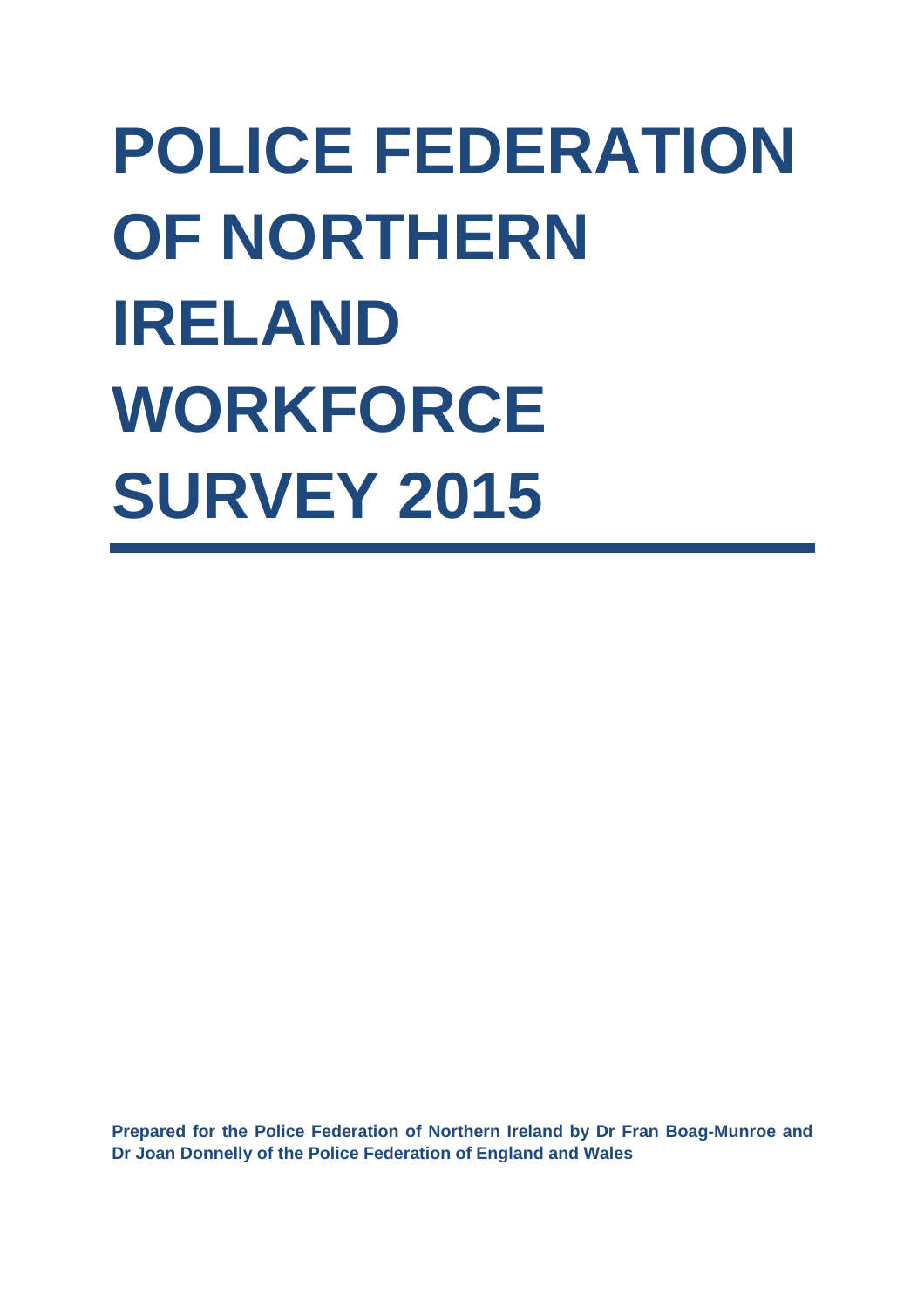# **Contents**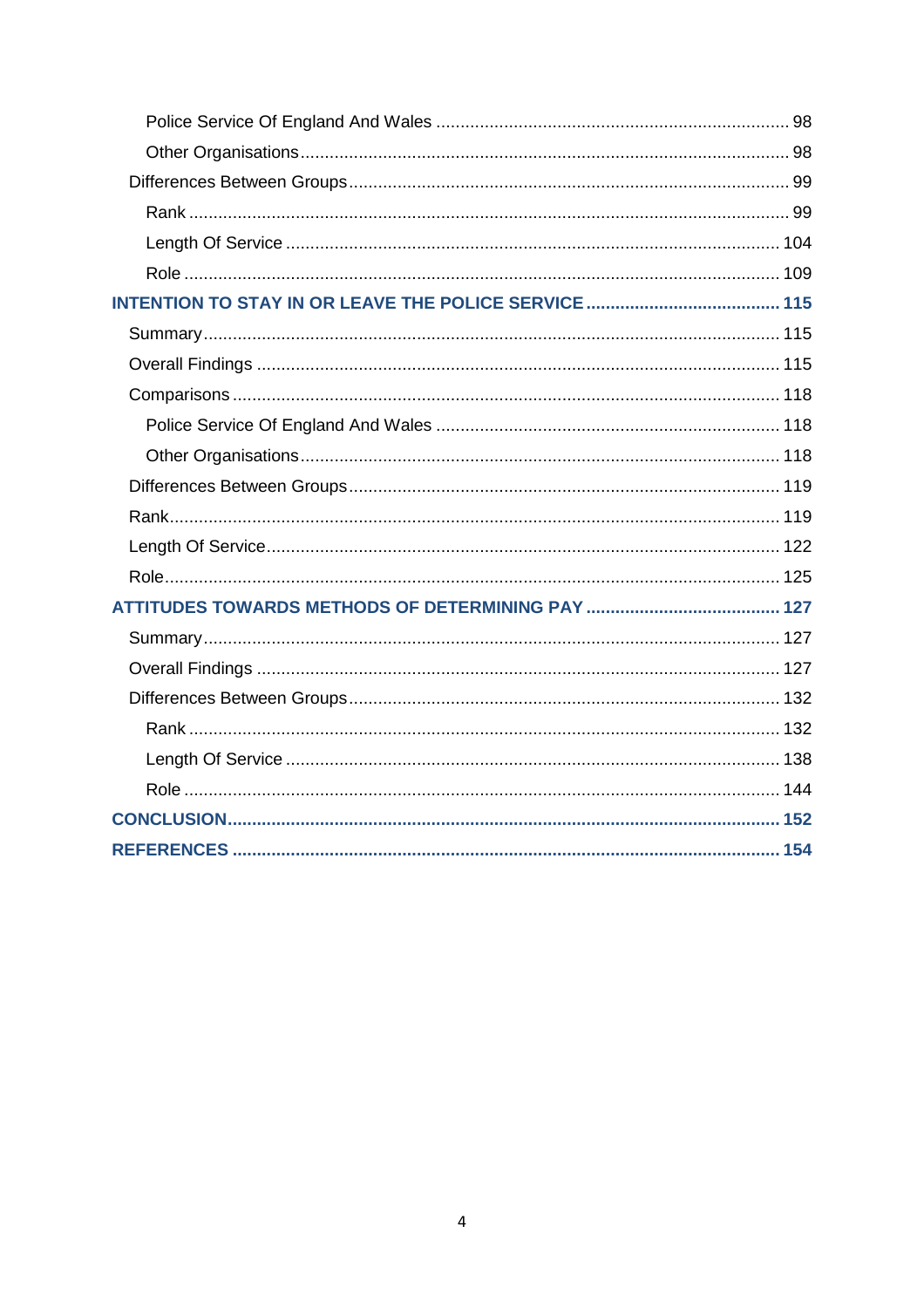# **EXECUTIVE SUMMARY**

#### **Background**

- The Police Federation of Northern Ireland (PFNI) Workforce Survey 2015 was conducted during May and June 2015. The survey gathered officers' views on a range of topics including current pay and conditions, attitudes towards their work and towards the police service in general. Demographic information including rank, role and length of service was also captured to better understand the attitudes of different groups of officers within the police service.
- Responses were received from 2,527 officers, representing a response rate of approximately 37% of federated rank members in Northern Ireland. The responses received were broadly representative of the workforce composition of the Police Service of Northern Ireland (PSNI), based on the PSNI's Workforce Composition Figures for August 2015.

## **Overall Findings**

- 73% of survey respondents say that their personal morale is currently low, with 96% saying that morale in the service as a whole is low. The factors most commonly associated with a reduction in morale are the pension age increase, changes to rest day payments and the introduction of the CARE pension scheme.
- Respondents also highlighted the negative effect that the amount of change within the police has had on their morale. More than nine out of ten respondents say that there has been a great deal of change in the police recently and that their morale has reduced as a result of this.
- A majority of respondents are proud to be in the police and would go the extra mile for the police. This is despite the fact that only 8% of respondents feel valued in the police, more than 90% disagree that their needs and interests are very important to the police service, and 85% do not feel that the police service is very concerned about their welfare.
- 83% of respondents are dissatisfied with the Individual Performance Review process, 66% are dissatisfied with their pension and 40% are dissatisfied with their overall remuneration.
- More than half of respondents say that their workload is too high and that it has increased over the last year. Around six out of ten respondents have had a request for annual leave turned down at least once in the last year and around a quarter have not been able to protect rest days during this time.
- A majority of respondents also disagree that the police service has fulfilled its obligations to provide pay increases that maintain their standards of living, to provide support for learning new skills or to provide fair pay for the responsibilities within their job. Respondents are also more likely to disagree than agree with other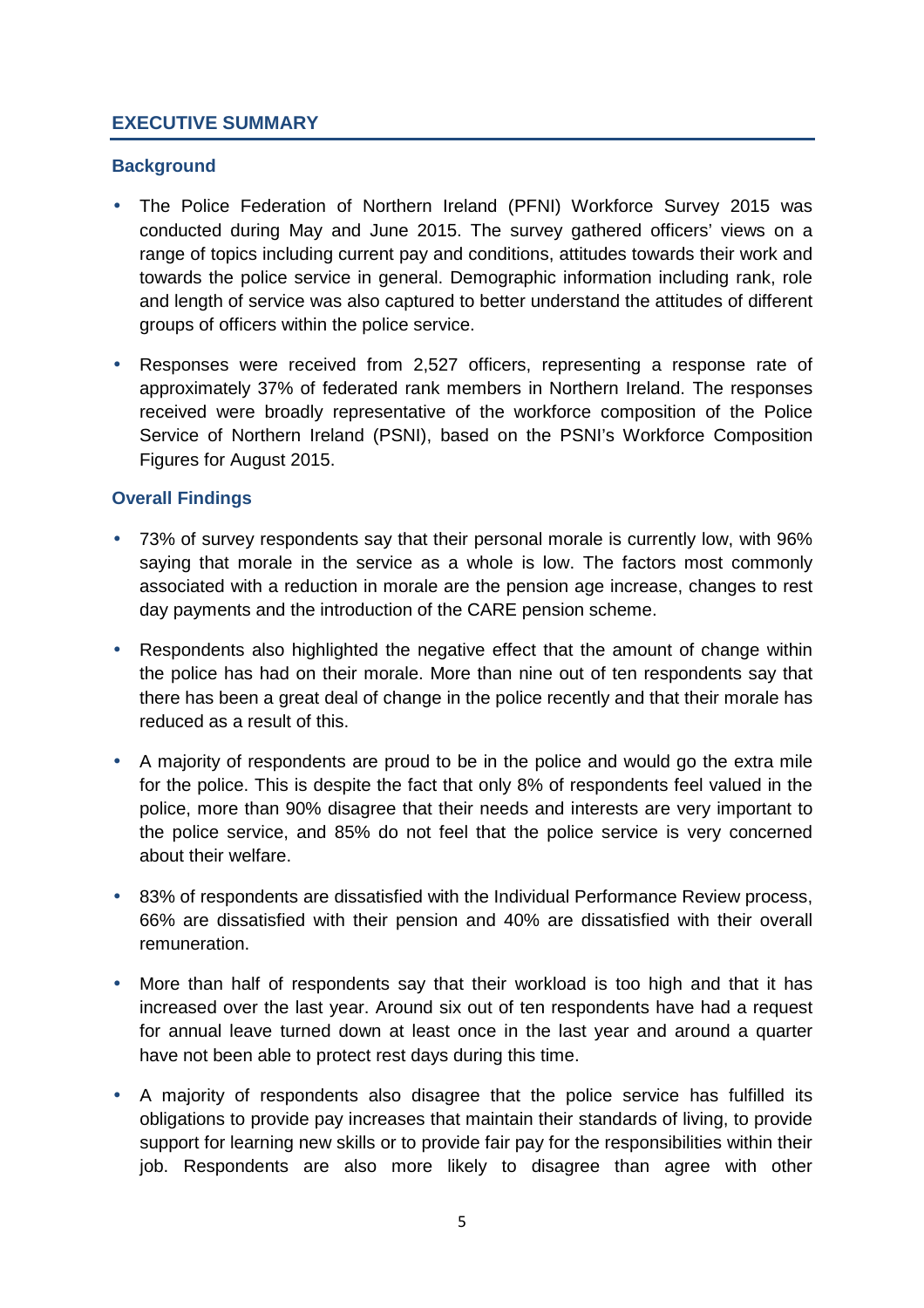"psychological contract" indicators, including the provision up-to-date and necessary training to do their job well.

- Only three out of ten respondents feel that they are treated fairly, and just over one in ten agree that there is a general sense amongst their colleagues that things are handled in a fair way.
- More than three quarters of respondents do not believe that they are fairly paid considering the hazards, stresses and strains of their job and 50% disagree that they are fairly paid considering their experience and training.
- 13% of respondents say that they plan to leave the police service within two years or as soon as possible. The factors most likely to have a major effect on intention to leave are morale, the impact of the job on health and wellbeing and the way the police as a whole are treated.
- 58% of respondents intend to stay in the police until pension age, and 12% plan to stay for at least two years. 10% of respondents who say that they plan to stay in the police say that they do not intend to stay in the PSNI.
- Respondents were also asked what they considered to be fair ways of determine police officers' pay. Respondents are most likely to feel that incremental pay based on length of service is fair, more than three quarters say that this is fair, compared to fewer than one in ten who say that it is unfair.
- A majority of respondents also believe it is fair for pay to be determined by workload, competence and being fully deployable, although more than one in five believe that these methods are unfair. Performance-related pay and regional pay are most commonly seen as unfair by respondents.

## **Differences between Groups**

- Constables are most likely to report low morale, most likely to be report dissatisfaction (in particular with pension and promotion prospects) and least likely to agree with engagement and fairness indicators.
- Inspectors and chief inspectors are least likely to report low morale, least likely to be dissatisfied and most likely to feel engaged and fairly treated. However members of the inspecting ranks are most likely to be intending to leave the police service within two years. Compared to constables, sergeants and the inspecting ranks are also more likely to have seen an increase in their workload and rate their workload as too high in the last year.
- Low morale, perceived unfair treatment and dissatisfaction with training and transfer opportunities are most common amongst respondents with between three and five years' service. Mid-career respondents appear most likely to be dissatisfied with their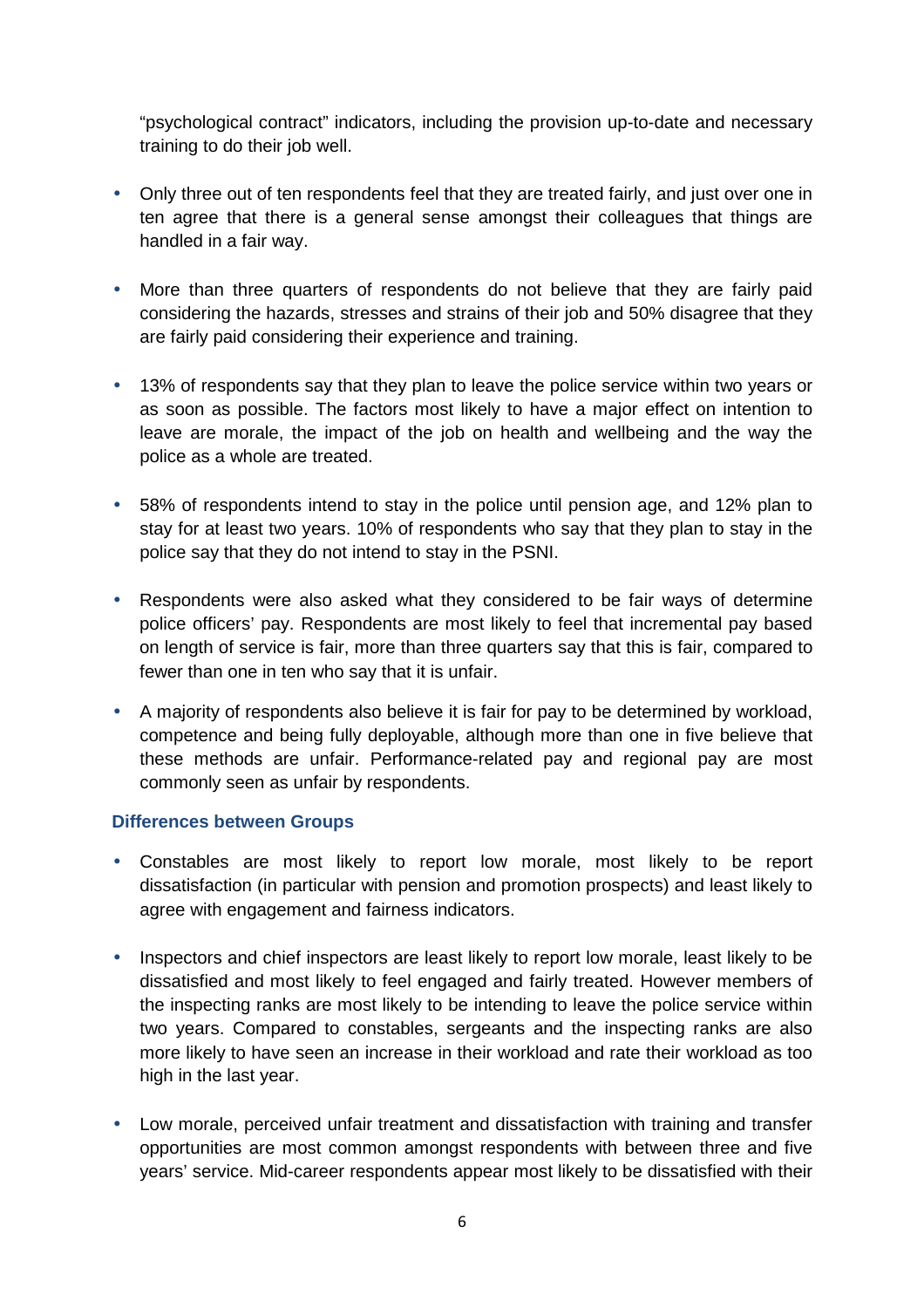remuneration and pensions and intention to leave is most common amongst respondents with between six and 10 years' service (when respondents who have reached or are approaching full pension age are excluded from the analysis).

- Probationers and respondents who have reached or are approaching full pension age are most likely to report positive attitudes towards the police and their pay and conditions.
- Respondents in Response Policing and Neighbourhood Policing are most likely to say that their personal morale is low and most likely to be intending to leave the police service within the next two years. Respondents in these roles are also least likely to respond positively with regards to perceived fairness: a lower proportion of Response Policing respondents agree that they are fairly paid on the basis of the hazards, stresses and strains of their job than any other group, and respondents in a Neighbourhood Policing role are most likely to disagree that they are fairly treated.
- Respondents in a Training or "middle office" role, such as Custody or Criminal Justice, are most likely to say that their workload has been too high in the last year.
- Incremental pay is most likely to be seen as fair by respondents irrespective of rank, role and length of service. Inspectors and chief inspectors are more likely to agree than other ranks that workload-related pay is fair. Respondents in Crime Operations are most likely to believe that pay based on workload, competence and specialism is fair whilst respondents in Neighbourhood Policing and Response Policing are least likely to agree.

## **Comparisons with other Workforce Surveys**

- The proportion of respondents reporting low personal morale in the PFNI Workforce Survey is slightly larger than the proportion of respondents who say that their morale is low in the comparable PFEW survey. Respondents in Northern Ireland are also less likely to be motivated within the service than respondents in England and Wales.
- Respondents Northern Ireland are less likely to say that they are fairly treated than respondents in England and Wales, although respondents in England and Wales are slightly more likely to believe that their pay in unfair.
- Higher levels of dissatisfaction with the IPR process and treatment by managers are reported by respondents in Northern Ireland compared to respondents in England and Wales; however respondents in the PFNI survey are less likely to be dissatisfied with their remuneration.
- Compared to England and Wales, a slightly smaller proportion of respondents in Northern Ireland say that they intend to leave the police. The top three reasons for leaving are the same across both surveys.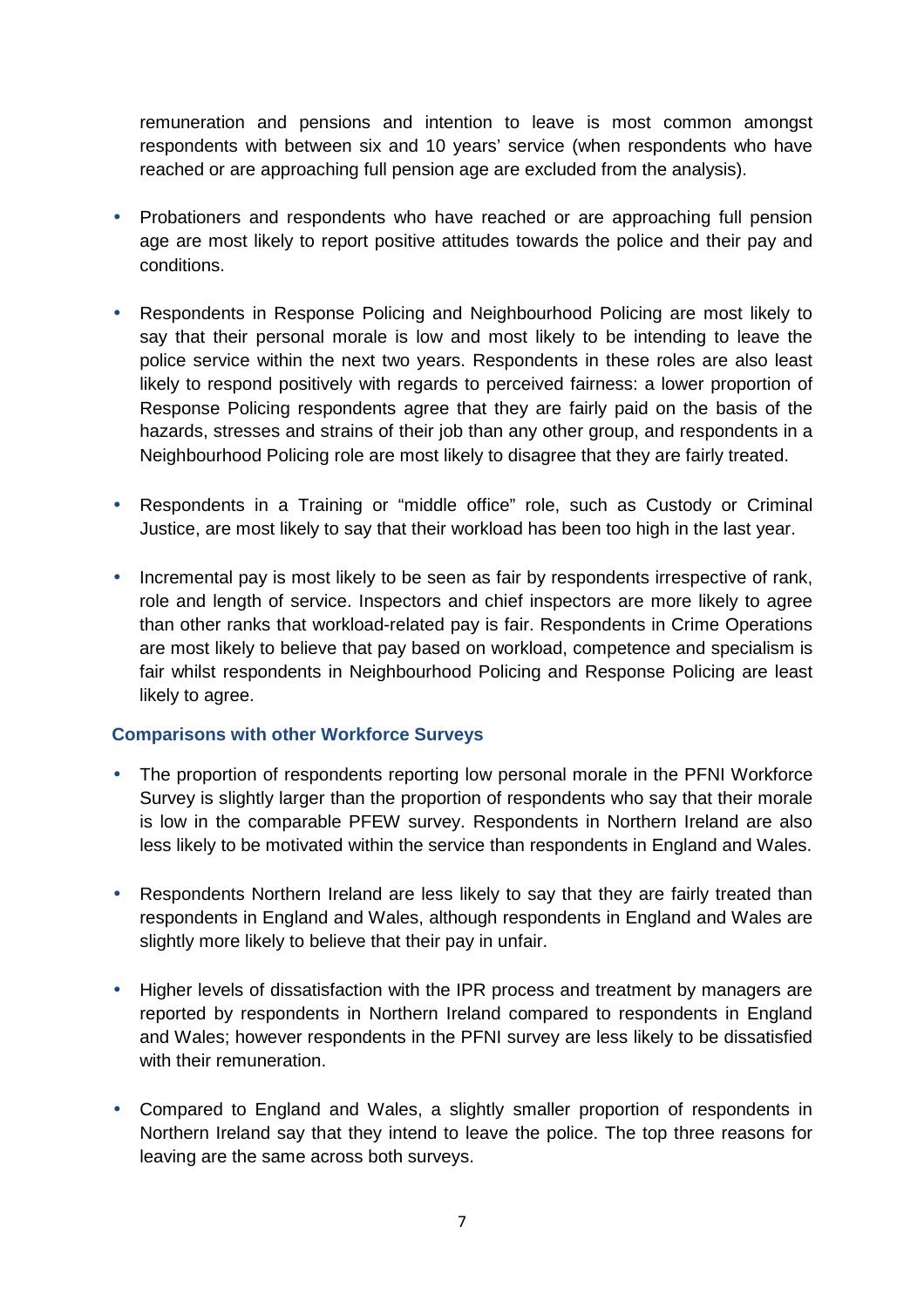• Respondents in the PFNI survey are more likely to report low morale and less likely to have an acceptable workload level compared to armed forces personnel, civil servants, and members of the National Crime Agency. PFNI survey respondents are also less likely to feel fairly treated and less likely to agree with engagement indicators than respondents in other public sector workforce surveys.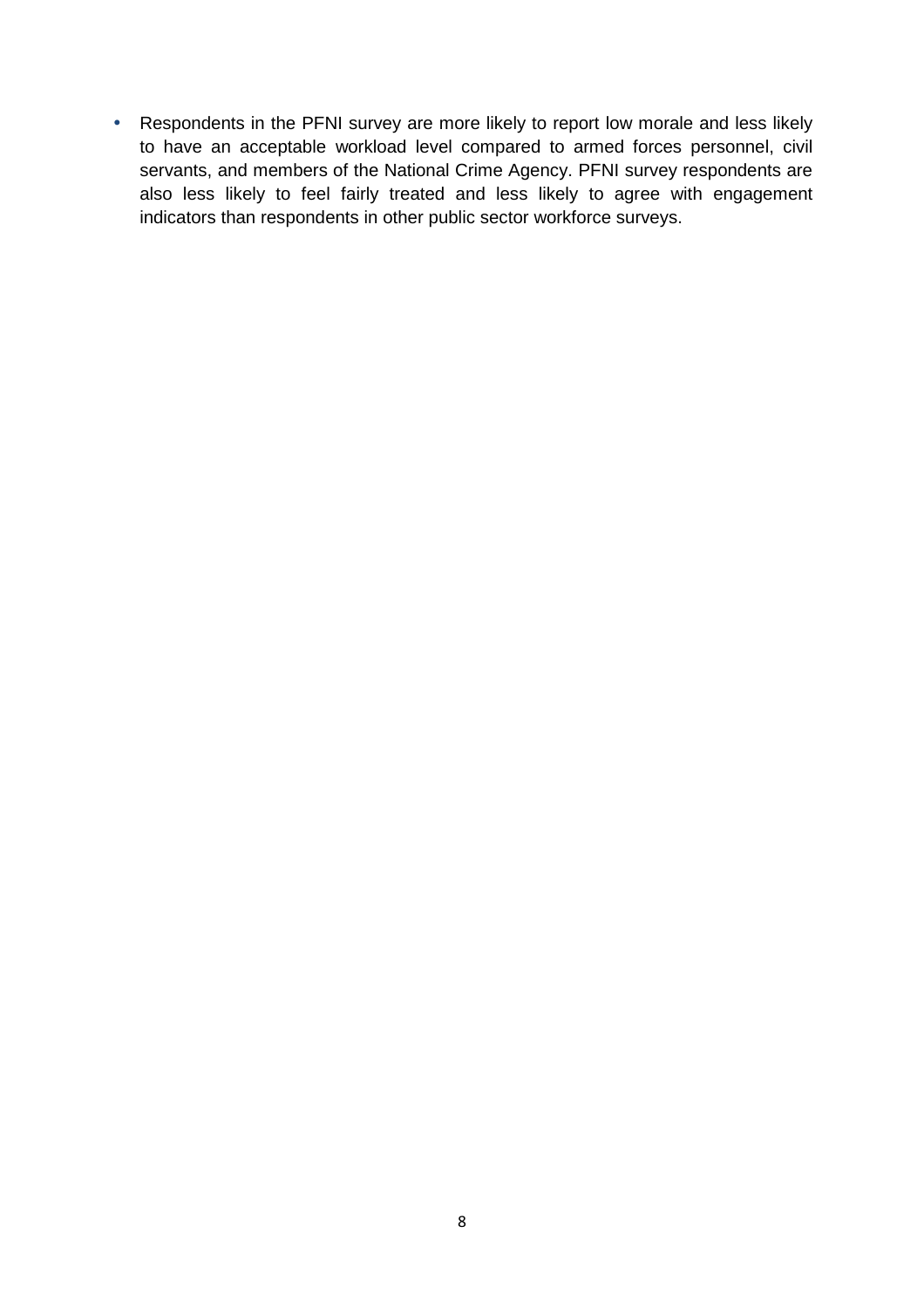# **BACKGROUND TO THE PFNI WORKFORCE SURVEY**

The PFNI Workforce Survey was developed to obtain federated rank members' views on their current pay and conditions, as well as their attitudes to their work and the police service in general. This survey was designed in conjunction with the Police Federation of England and Wales (PFEW) and used many of the same measures as the PFEW survey to allow comparisons to be drawn between the responses of officers in Northern Ireland and officers in England and Wales. This report was prepared by PFEW's Research and Policy department.

The survey was publicised by email to members and was hosted securely on the PFNI website. In total, 2,527 responses were received, representing a response rate of 37%. 23% of respondents were female and 77% of respondents were male. 77% of respondents were constables, 16% of respondents were sergeants and 7% of respondents were inspectors or chief inspectors. Excluding those who stated they had no religion or declined to provide this information, 66% identified their religion as Protestant and 30% identified their religion as Roman Catholic and 3% said they practiced another religion. These proportions are broadly representative of the workforce composition of the PSNI, based on the PSNI's Workforce Composition Figures as of 1<sup>st</sup> August 2015.

# **OVERVIEW OF THE REPORT**

#### **FINDINGS**

The findings from this survey can be split into seven areas:

| <b>Morale</b>                                 | Findings cover officers' own morale and their perceptions of morale<br>in general across service as a whole. Findings also address how<br>various changes to pay and conditions have impacted on officers'<br>morale.                                                                                                                                                                                             |
|-----------------------------------------------|-------------------------------------------------------------------------------------------------------------------------------------------------------------------------------------------------------------------------------------------------------------------------------------------------------------------------------------------------------------------------------------------------------------------|
| <b>Engagement</b>                             | Findings cover officers' pride in the police, the extent to which they<br>are motivated and inspire to work towards the objectives of the<br>police service, as well as their attachment to the Service.                                                                                                                                                                                                          |
| <b>Job satisfaction</b>                       | Findings cover officers' satisfaction with various aspects of their job<br>including basic pay, allowances and pensions and treatment by the<br>service in respect of management, promotion and training.                                                                                                                                                                                                         |
| <b>Workload</b><br>and<br><b>Working Time</b> | Two questions were asked as to whether officers felt their working<br>hours and shift patterns were fair. In addition questions were asked<br>about officers' rating of their workload over the last 12 months and<br>whether or not their workload and responsibilities have increased<br>during that time. Question were also asked about officers' ability to<br>apply for annual leave and protect rest days. |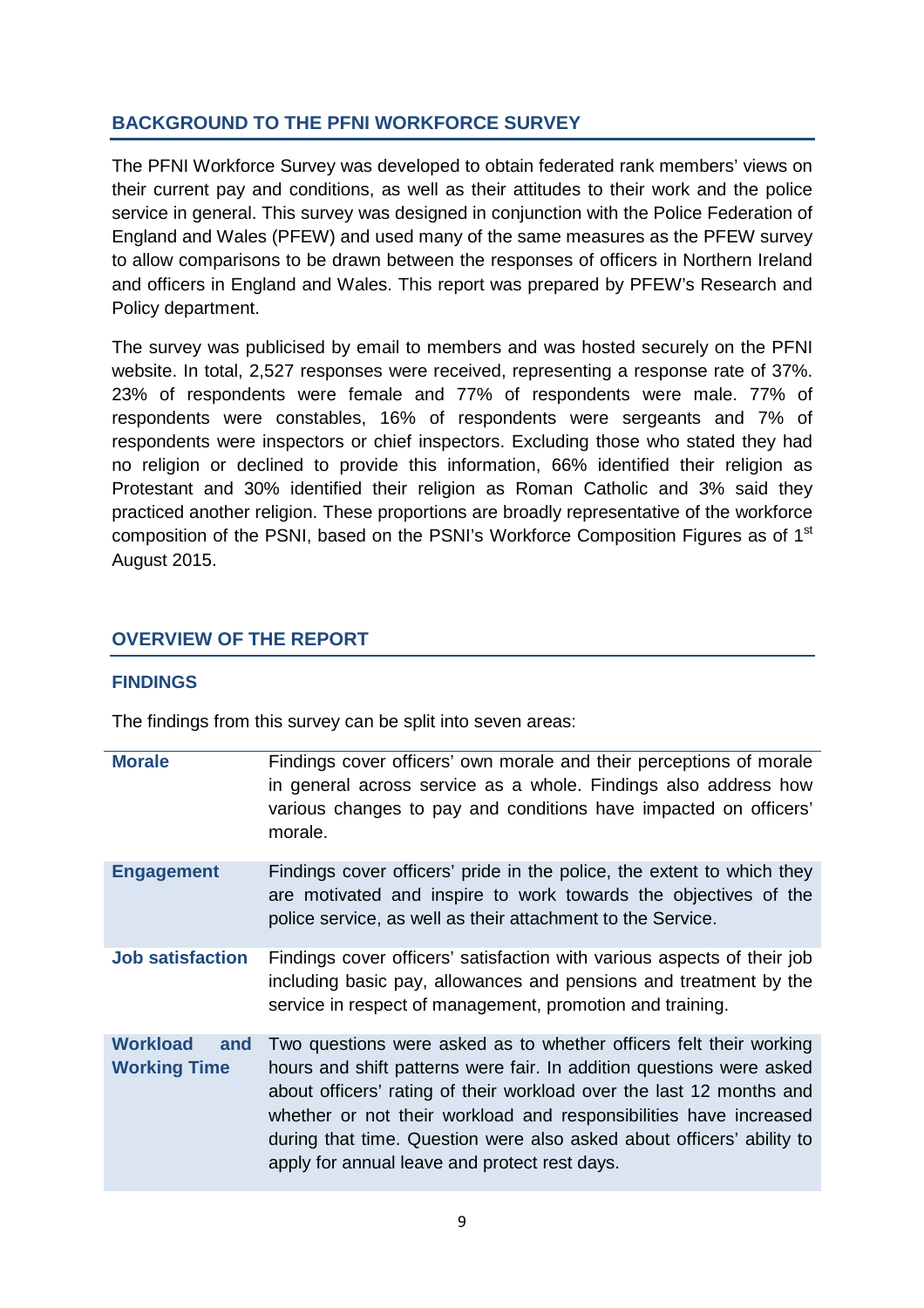**Psychological contract** Findings cover officers' views on whether the police service had met its obligations with regards to various components of their psychological contract with the police, including in terms of fair pay and fair treatment and support for training and promotion.

**Fair Treatment and Organisational Justice** Findings cover officers' perceptions of procedural justice, relating to their feeling that they and their colleagues are treated fairly within the police service. They also covered officers' perception of distributive justice, in particular whether they believe that they are fairly paid given the hazards and stresses they faced as well as the level of effort and experience required in their job.

> Findings in this area also cover officers' views on what are fair and unfair methods for determining the level of pay officers received, including their attitude towards incremental pay, competence-related pay, regional pay and specialist pay.

**Intention to stay in or leave the police service** Officers were asked what their intentions were with regards to staying in or leaving the police service, and were provided with four options: "I intend to stay until pension age"; "I will stay for at least the next 2 years"; "I am planning to leave within the next 2 years"; and "I am currently seeking alternative employment".

> Officers who said that they intended to leave the service were also asked what factors had affected their decision. This covered a number of areas including satisfaction with their day-to-day role, the impact of the job on their family and wellbeing, opportunities outside the police and their treatment within the police.

#### **OFFICERS' COMMENTS**

Survey respondents were asked to provide further information on their opinions and experiences using open text response boxes at three points during the survey. In addition to summarising the statistical data gathered from the workforce survey, this report also present a selection of these responses. Please be aware that in order to avoid identification of respondents, inspectors and chief inspectors have been grouped together, and either role or rank and length of service are provided.

#### **COMPARISONS**

To provide further context for the findings presented in this report, each section also compares the findings of the PFNI survey with other large scale public sector surveys. These include the equivalent survey carried out by the Police Federation of England and Wales (PFEW). Contrasts are also drawn with the 2015 Armed Forces Continuous Attitude Survey (AFCAS), which measures attitudes of armed forces personnel, and the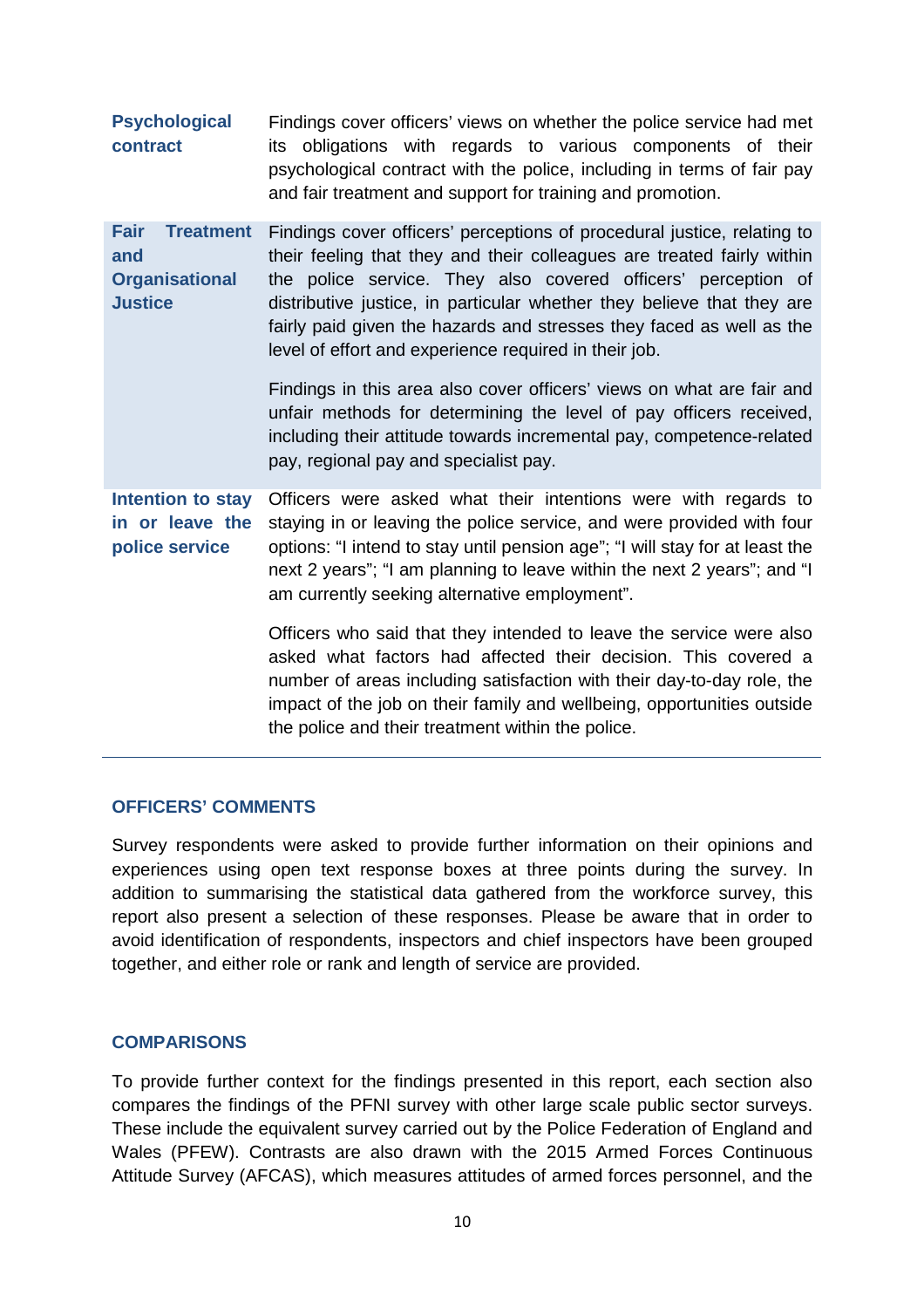2014 Civil Service People Survey. Two comparisons are used within this latter survey: firstly the Civil Service as a whole and secondly the National Crime Agency (NCA).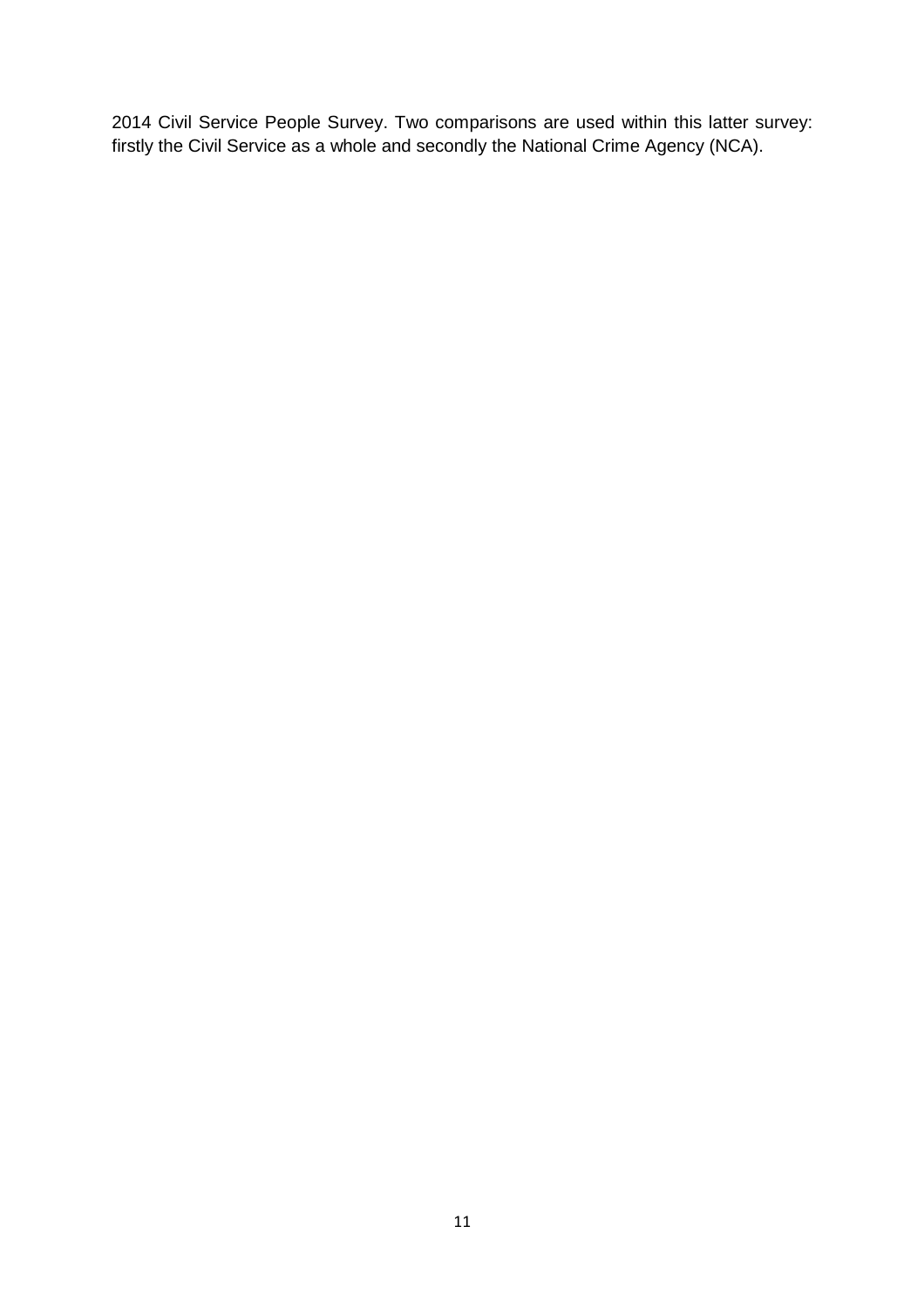## **MORALE**

## **SUMMARY**

- 73% of respondents say that their personal morale is low, 96% say that morale in the service as a whole is low.
- More than nine out of ten respondents say that there has been a great deal of change in the police recently and that this has reduced their morale.
- The three factors respondents most commonly associate with a reduction in morale are the pension age increase, changes to rest day payments and the introduction of the CARE pension scheme.
- The proportion of respondents reporting low morale is slightly larger in Northern Ireland than in England and Wales; 70% of respondents in the PFEW survey said that their morale is low.
- Constables, respondents with between three and five years' service and respondents in Response Policing and Neighbourhood Policing are most likely to say that their personal morale is low.

# **WHAT IS MORALE AND WHY IS IT IMPORTANT?**

Morale reflects the "energy, enthusiasm, team spirit and pride" that people experience within their organisation<sup>i</sup>. Researchers see morale as an emotion-based part of psychological well-being at work, which is separate to other aspects of psychological well-being such as job satisfaction<sup>ii,iii</sup>. Researchers also distinguish workgroup/organisational morale from individual morale, and argue that organisational morale refers to workers' experience of the overall emotional well-being of their workgroup or organisation<sup>iv,v</sup>.

Studies have indicated that organisational morale and individual morale tend to go along with a number of important work outcomes. For instance, perceptions of organisational morale significantly predict turnover intention, work-related stress, motivation, going the extra mile and workplace productivity  $x_i$ , Individual morale has been shown to be a significant predictor of intention to leave, as well as workers' evaluations of the importance of their work, going the extra mile and performance  $\frac{\text{Viii}, \text{ix}, \text{x}}{\text{R}}$ . Research into the specific consequences of police morale has found officers' morale to be a better predictor of withdrawal behaviours (including stress-related absence) than other factors typically associated with withdrawal, such as psychological distress at work ${}^{\text{xi}}$ .

Morale was measured using three items, asking officers to rate their own morale, the morale of their team and the morale of the police service as a whole. It is worth noting that items to measure morale were designed to mirror items contained in the Armed Forces Continuous Attitude Survey, (AFCAS), to allow comparison against the Armed Forces.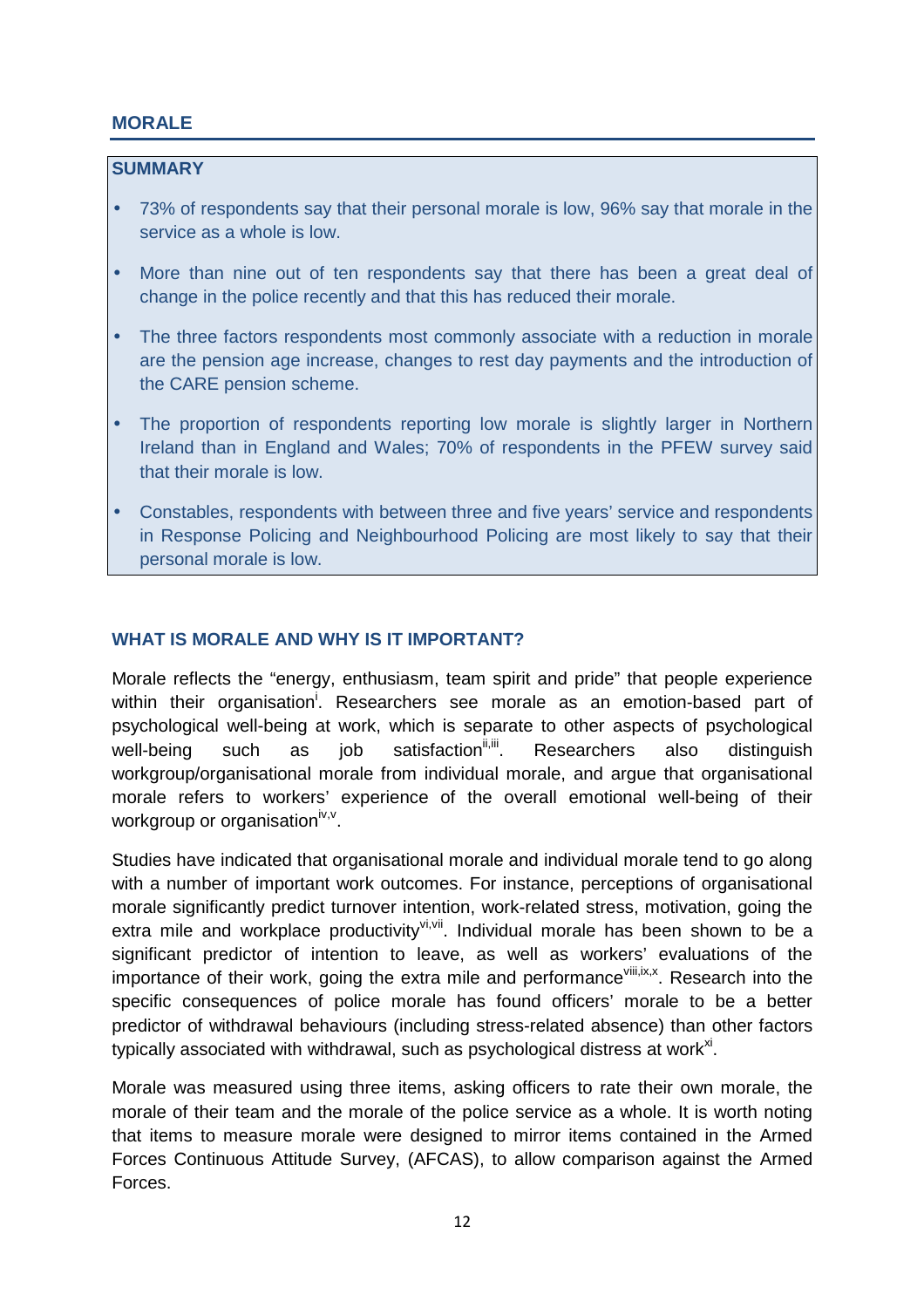#### **OVERALL FINDINGS**

A large proportion of respondents report low morale both personally and in the service as a whole. 73% of respondents say that their personal morale is low (categorised as either low or very low). The proportion of respondents who say that their team morale is low is 83%, whilst 96% say that morale is low within the police service. Surveys typically show that individuals are more likely to report low morale for others rather than themselves. However, the numbers reported here are high across all three levels of measurement.



## **Chart One: Proportion of respondents reporting low morale**

The changes that respondents have experienced over recent years appear to have had a considerable impact upon morale. 93% of respondents say that there has been a great deal of change in the police service in recent years. Of those respondents who say that there has been a great deal of change, 97% say that this has led to a reduction in their morale.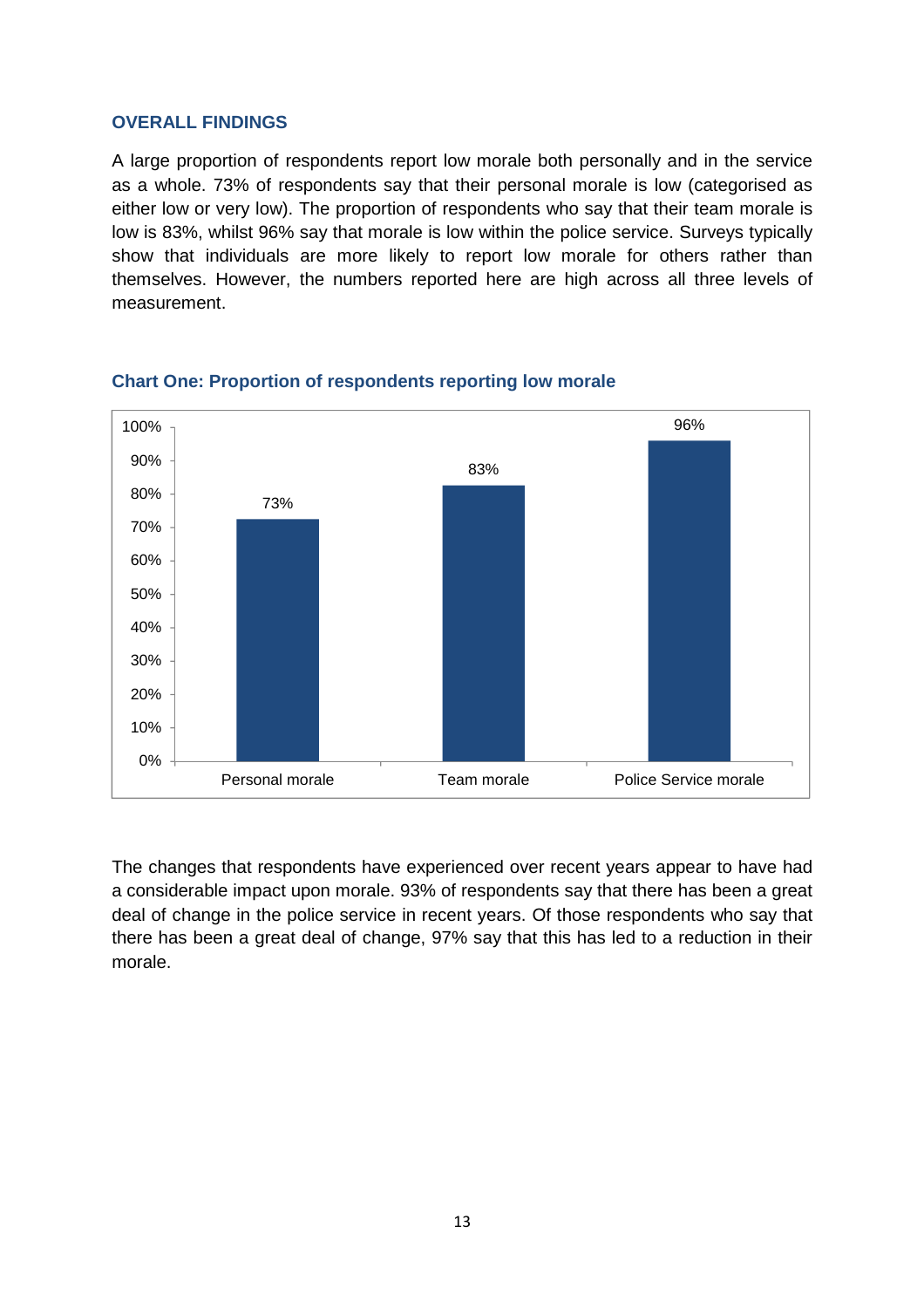"Recent changes within the organisation I feel as a Response Officer have left morale at rock bottom. Hard work is rarely rewarded and more and more work is being put onto Constable's shoulders greatly increasing stress levels." **Constable, 3 – 5 Years' Service**  "The recent spate of change has left me specifically not able to plan any aspect of my home live due to the constant upheaval and change of posts." **Constable, 11 – 15 Years' Service** 

We also asked respondents to indicate the specific changes that were responsible for increasing or reducing their morale. The change most commonly associated with a reduction in morale is the pension age increase, which 83% of respondents say has reduced their morale. In addition, 78% of respondents say that the introduction of the CARE scheme has reduced their morale.

 "The increase in pension age means that I have to work a further 8 years to achieve my retirement age, this has increased from 52 to 60 years. This includes a further 8 years of monthly pension contributions which equates to approximately a further £60,000 in contributions. The harm this has done to my morale for policing cannot be understated."

**Inspecting Rank, 11 – 15 Years' Service** 

Changes to rest day payment and overtime were also found to have reduced the morale of the majority of respondents. 82% say that their morale has reduced because of changes to rest day payments, whilst 71% say that their morale has reduced because of changes to the amount of overtime available. A majority of respondents additionally feel that their morale has reduced because of the availability of transfer opportunities (57%) and because of the removal of SPP (65%).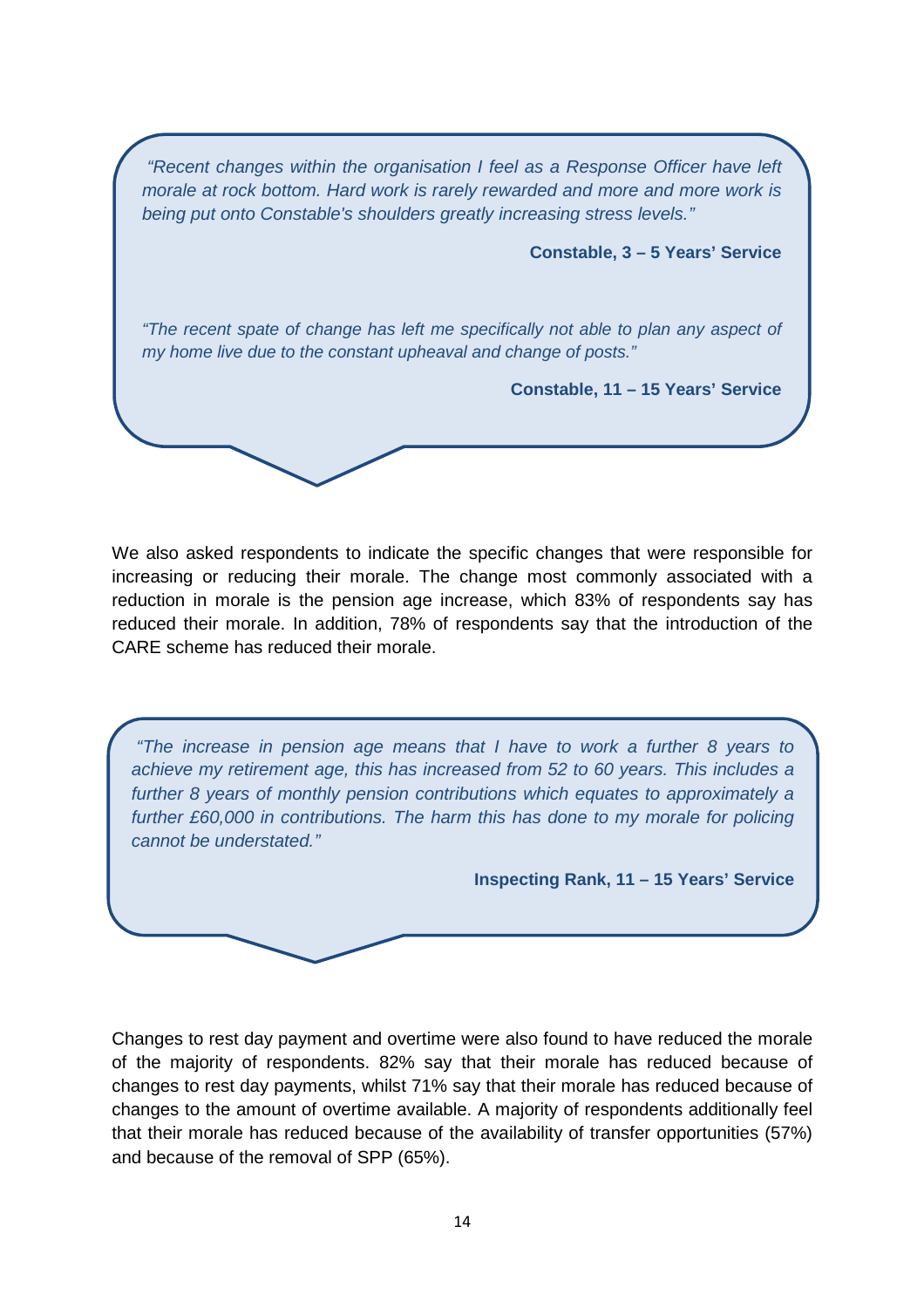"Reduction in overtime and increased use of modified rest days has greatly decreased morale especially as officers now have no say over when modified rest days are applied." **Constable, 6 – 10 Years' Service**  "No pay rises in years, lack of lateral development and promotion, morale is at the lowest point that I have seen in 30 years." **Sergeant, 26 – 30 Years' Service** 

Several comments from respondents do however highlight that SPP could be divisive. This sentiment is not demonstrated comprehensively in the data collected. However differences in the negative impact of SPP on morale between different roles may lend some weight to these comments (for example 38% of respondents in Call Management, CTC, Custody and Criminal Justice say that their morale has reduced because of the removal of SPP compared to 85% of respondents in Response Policing).

Only one of the recent changes that respondents were asked about in the survey is more likely to be associated with an increase, rather than a decrease, in morale. This is the introduction of the on-call allowance; 26% of respondents say that this had improved their morale. However, this is still only around one in four respondents who associate the change with an increase in morale. Respondents' comments provide an indication as to why the introduction of this allowance has not had a more positive impact upon morale.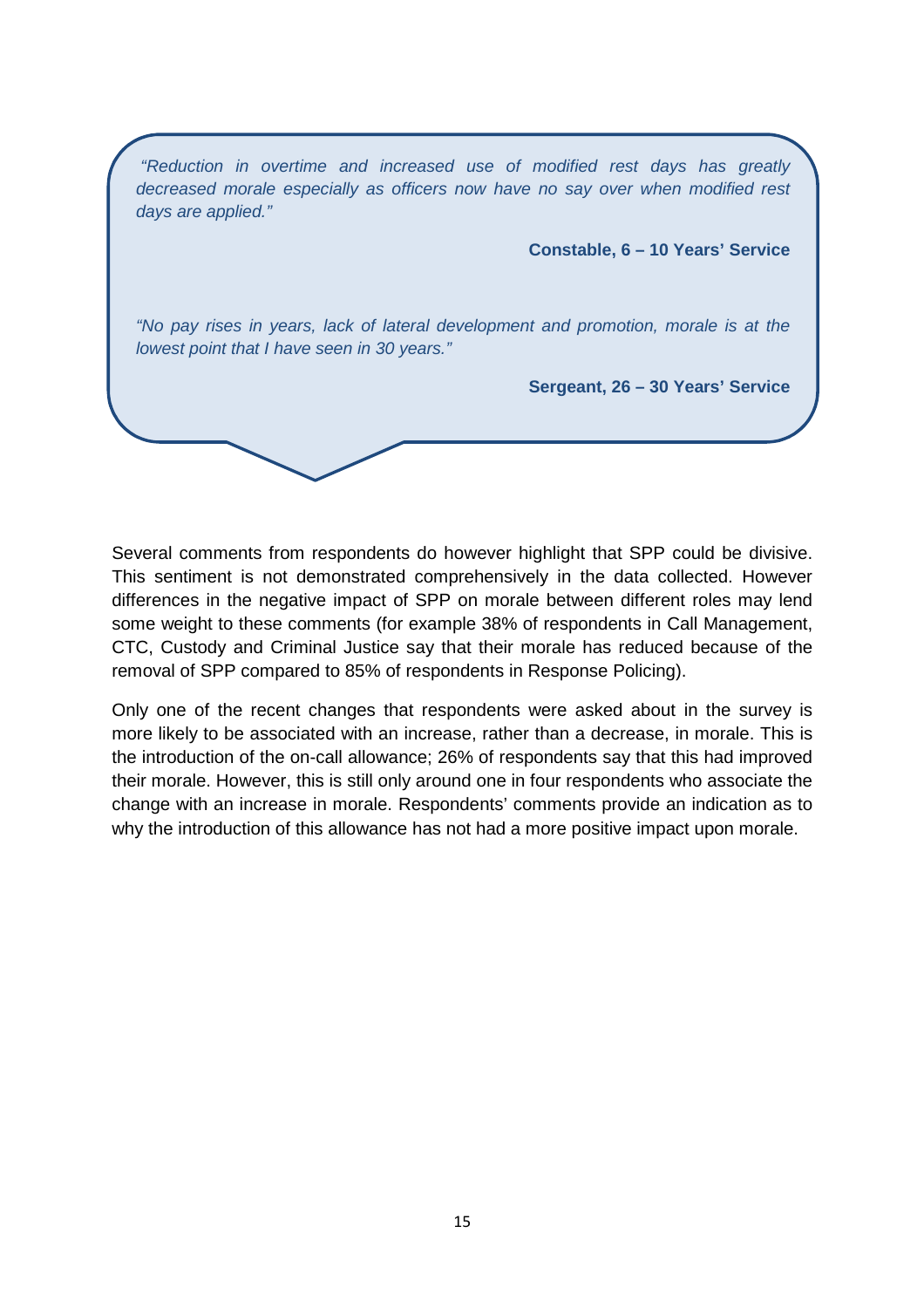"The recent increase of on call allowance was a good thing, but it still isn't enough to justify the interruption into your life and the stress caused by waiting for a phone call."

**Constable, 21 - 25 Years' Service** 

"I have been 'on- call' for the best part of my 12 years as an Inspector with little or no reward for giving up my personal and family time including weekends and holidays…as soon as the allowance was increased to a realistic level I found that I was no longer required to perform 'on- call' duty. How coincidental!"

**Inspecting Rank, 26 – 30 Years' Service**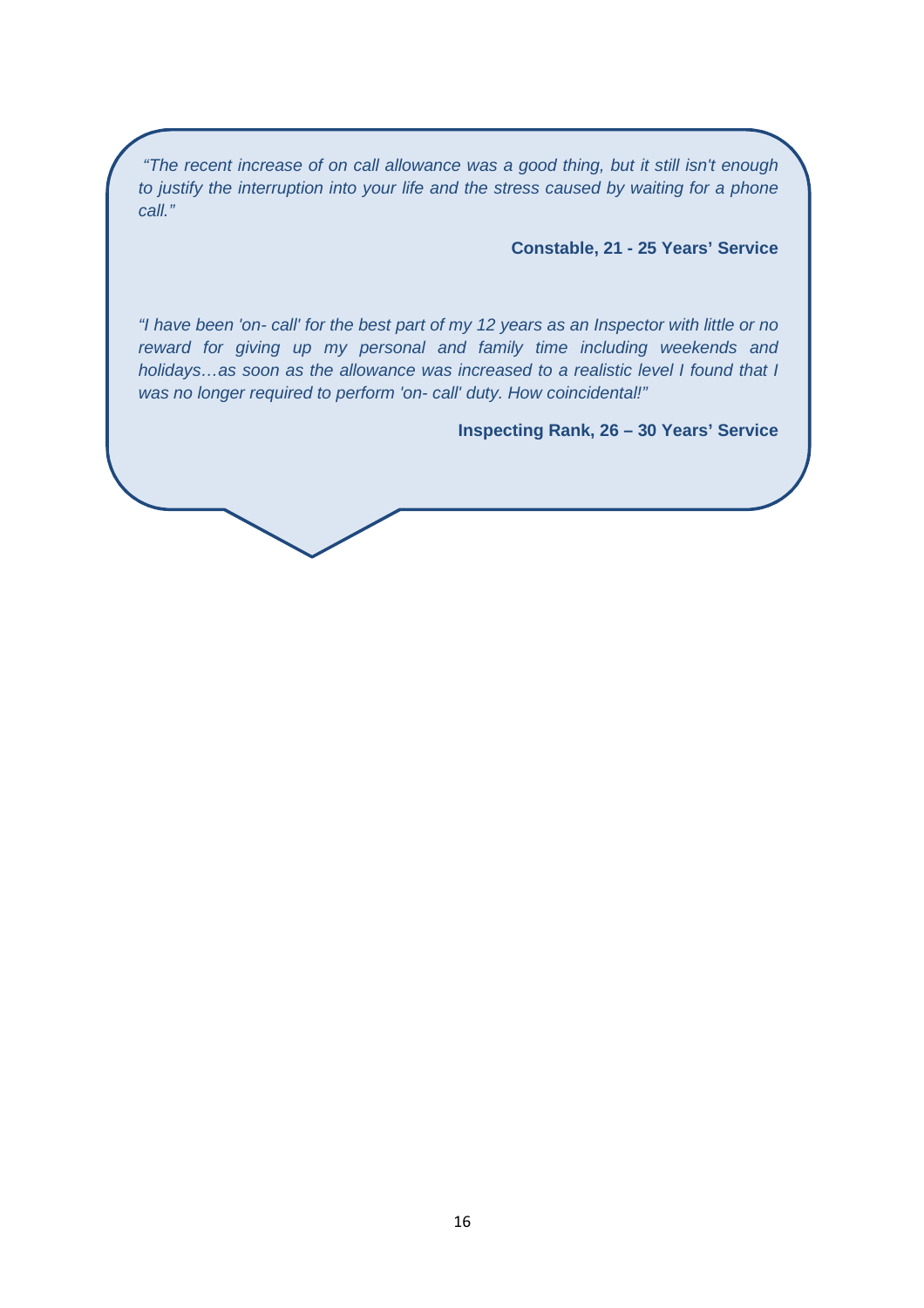

**Chart Two: Changes affecting respondents' personal morale**  Chart Two: Changes affecting respondents' personal morale 17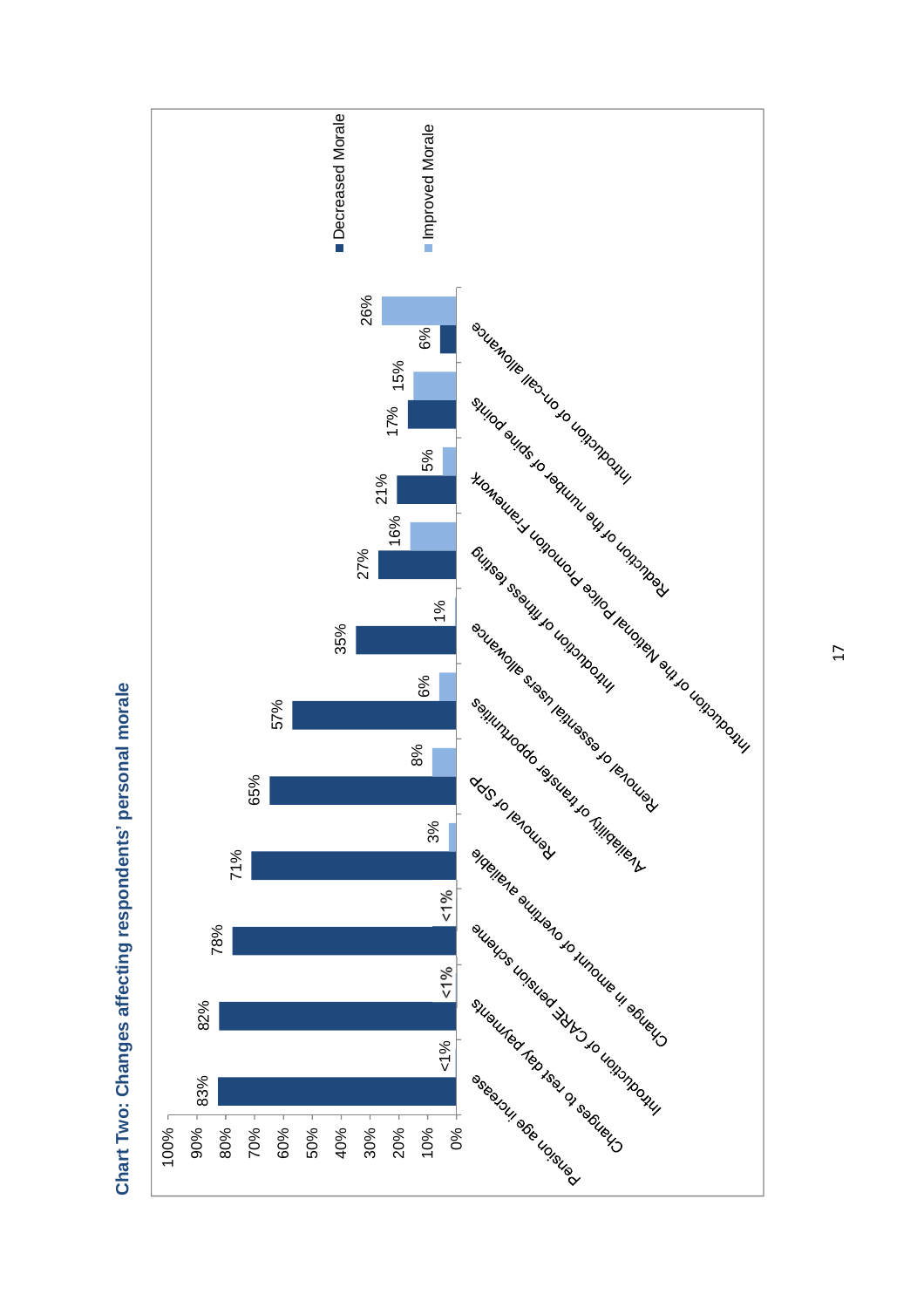#### **COMPARISONS**

#### **Police Service of England and Wales**

The proportion of respondents in Northern Ireland who say that their personal morale is low is slightly larger than in England and Wales. In the 2015 PFEW survey, 70% of respondents reported low personal morale, compared to 73% in the PFNI survey. Differences in the reporting of low service morale in the two surveys are even smaller; 97% of respondents in England and Wales and 96% of respondents in Northern Ireland say that the morale of the service as a whole is low. This is unlikely to represent a meaningful difference in the level of morale between Northern Ireland and England and Wales.

Examination of comparable changes that have taken place in both Northern Ireland and England and Wales suggests that the impact of pension reform on morale is similar across the two services. In England and Wales, 86% said that the pension age increase had reduced their morale (compared to 83% in Northern Ireland) whilst 82% said that the introduction of the CARE scheme had reduced their morale (compared to 78% in Northern Ireland).

On the other hand, the removal of SPP was less likely to have reduced the morale of respondents in Northern Ireland in comparison to England and Wales. Whilst just under two thirds of respondents in Northern Ireland say that this has reduced their morale, this proportion was 82% in England and Wales. This may be because the removal of SPP had a more consistently negative impact on morale in England and Wales compared to Northern Ireland where, as noted earlier, the impact of this change varies considerably across different roles.

#### **Other Organisations**

The only other national staff survey to specifically ask questions regarding morale is the Armed Forces Continuous Attitude Survey (AFCAS). In the 2015 AFCAS survey, 29% of non-officer ranks said that their own morale was low, whilst 49% said that the morale of the service as a whole was low. Both of these proportions are substantially smaller than the proportions reporting low personal morale and low service morale in the PFNI survey.

#### **DIFFERENCES BETWEEN GROUPS**

#### **Rank**

Constables are more likely to say that their morale is low than any other rank, with over three quarters of constables reporting low morale. At the other end of the scale, the inspecting ranks are least likely to report low personal morale; fewer than half of all respondents in these ranks say that their morale is low.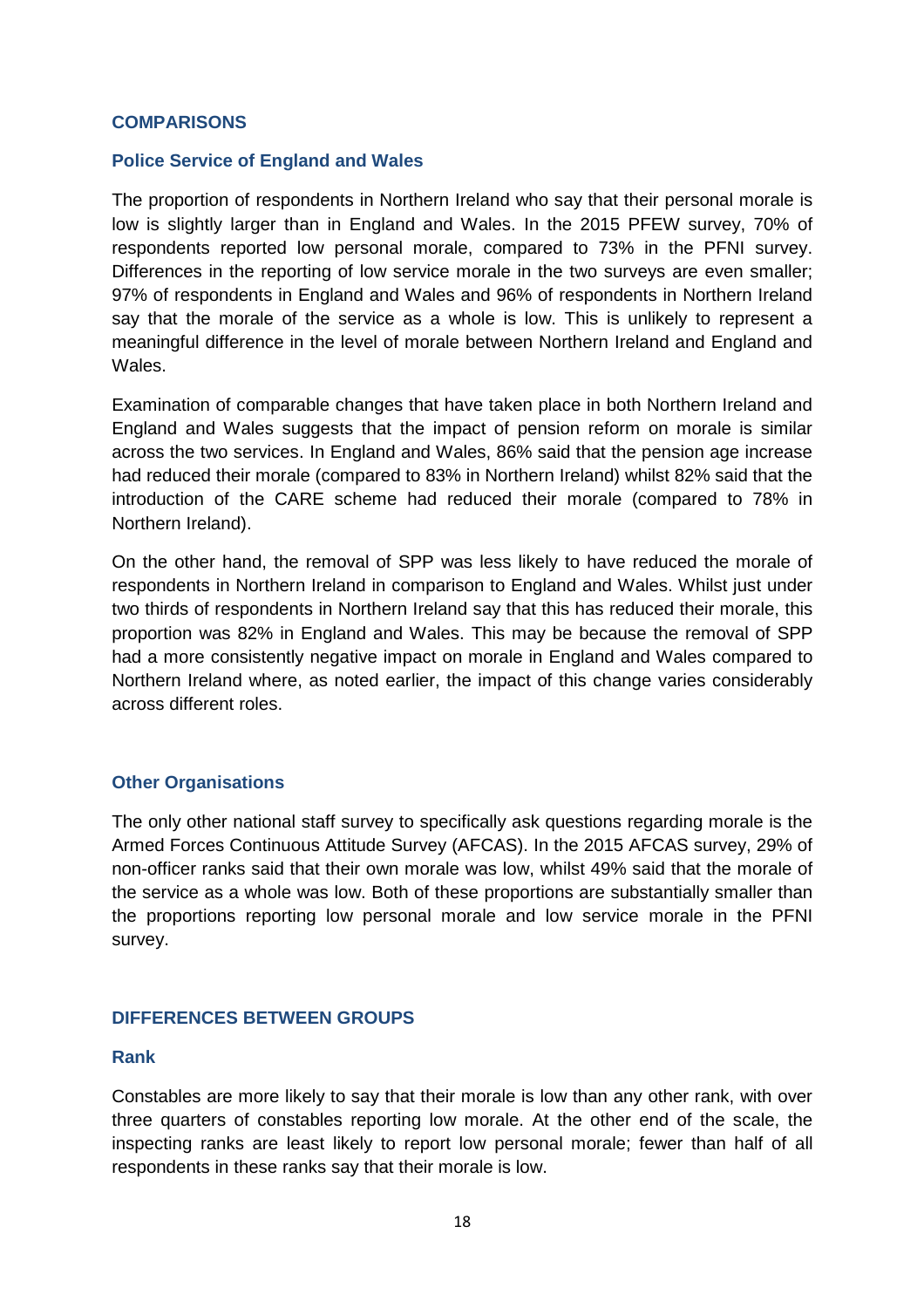

# **Chart Three: Proportion of respondents reporting low morale (by rank)**

Differences in morale could be attributable to in-role differences between the ranks however it is also worth noting that a number of the recent changes to pay and conditions, such as changes to overtime and rest day payments, are also likely to have affected the lower ranks more than the inspecting ranks.

"In the past seven years in this job it just seems that the service just keeps taking things away from us. I started this job because I believed it would be a great career, getting paid a good salary with the chance of earning extra money by working overtime and being able to retire with a decent pension. Now I have been left with working in a job that is trying to cut out paying its employees overtime, increasing their workload, making them work to a later age and cutting down on the amount of payable pension that I should have received".

**Constable, 6 – 10 Years' Service**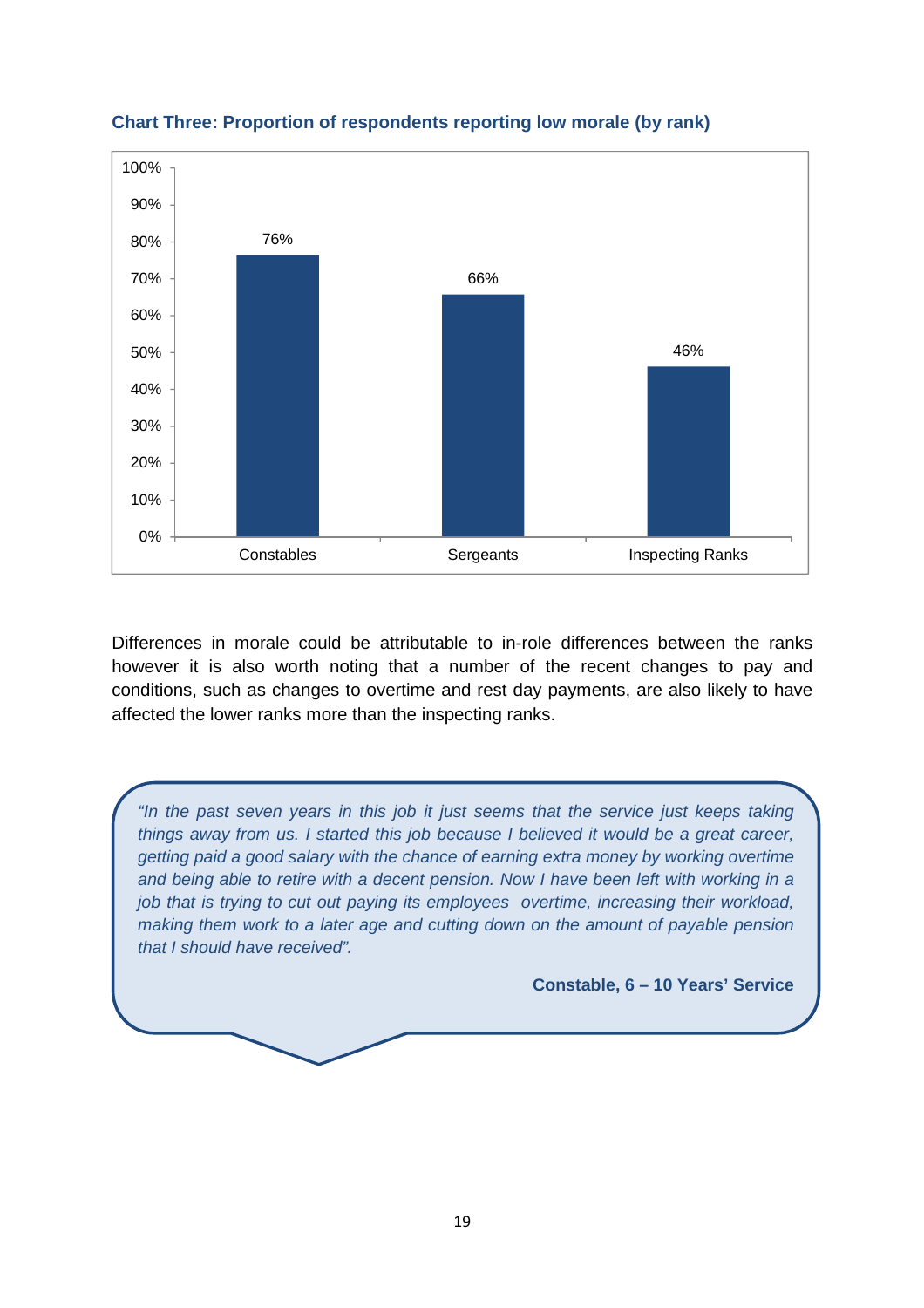In addition, 56% of inspectors and chief inspectors say that they have full transitional protection and therefore will not be transferring into the new CARE scheme, in contrast to 48% of sergeants and just 24% of constables. In light of this, it is perhaps understandable that 57% of inspecting ranks members say that their morale has reduced due to the CARE scheme, in comparison to 69% of sergeants and 81% of constables**.** 

"Change to the pension is the single biggest detrimental effect on my morale. I accepted the role of a Police Officer and all it entails and as far as I was concerned signed up to an agreed level of pay and pension. For them to then change it is beyond reproach and leaves me and others feeling somewhat betrayed."

**Constable, 11 – 15 Years' Service** 

"Although the pension reforms have no direct impact on me personally, I feel strongly that a large number of 'mid-term' officers have been badly treated by the changes in their pension arrangements. I know from environmental scanning and talking to affected officers that morale among this cohort is very poor, and understandably so."

**Inspecting Rank, 26 – 30 Years' Service** 

Yet whilst specific changes might have had a more negative effect on some ranks than others, the overall amount of change within the service seems to have had similar impact on officers regardless of their rank. 92% of constables, 96% of sergeants and 94% of inspecting ranks say that there has been a great deal of change within the police service in recent years. In addition, 98% of constables, 97% of sergeants and 93% of inspectors and chief inspectors who say that they have experienced a great deal of change also say that this change has reduced their morale.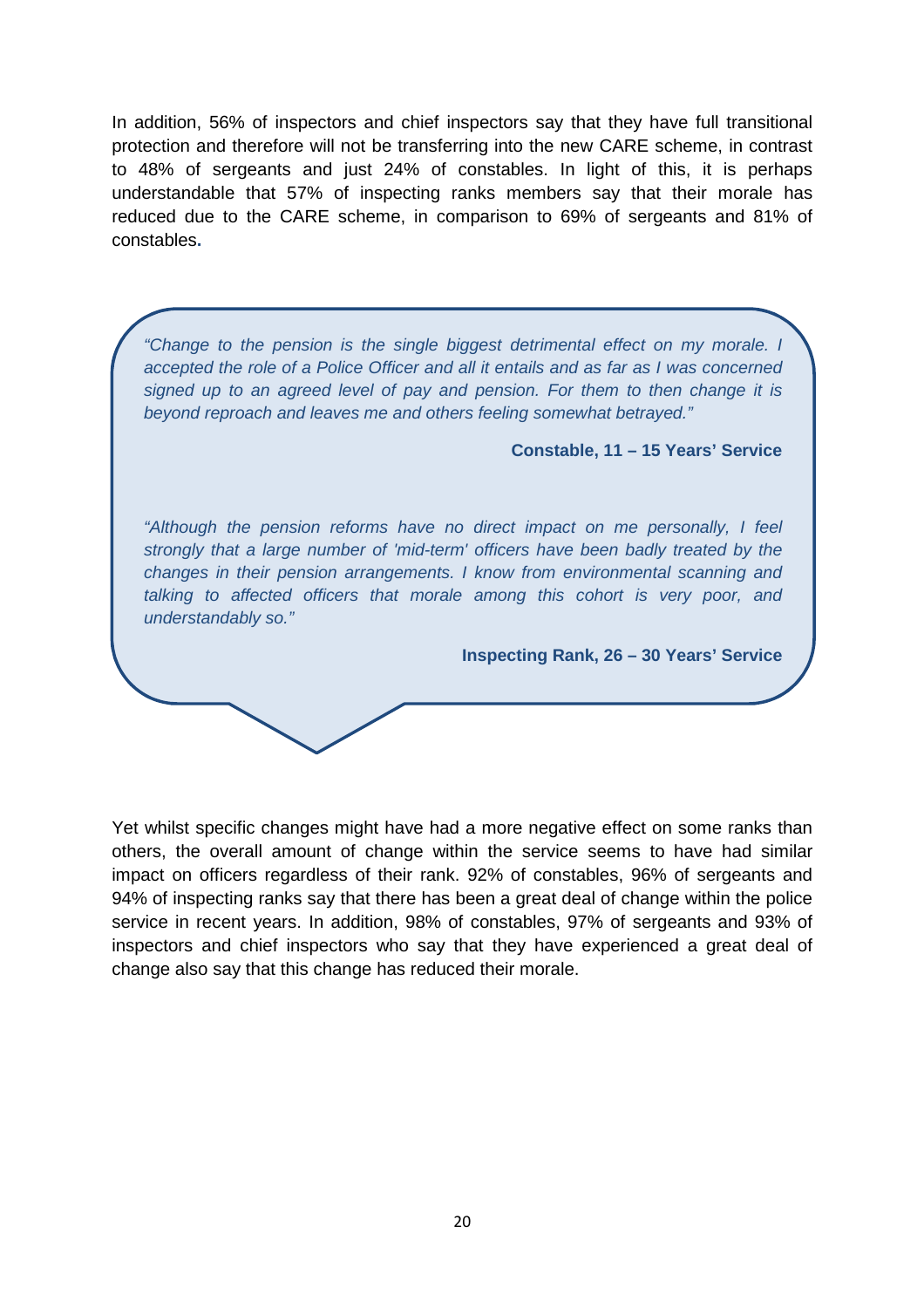#### **Length of Service**

Low morale is most common amongst respondents with between three and five years' service, with 84% of respondents in this category reporting low morale. The comment below is typical of respondents in this category, and shows that a range of factors are likely to have negatively influenced their morale. Examination of specific changes also highlights that changes to overtime (86%) and the removal of SPP (94%) are more likely to have negatively affected the morale of this group of respondents than any other.

"There are many de-moralising features - less officers with ever increasing workload and responsibilities, the saga surrounding pensions, it seems more likely to win the lottery than to get moved to a different station for family reasons, virtually no training opportunities to improve your skill set etc. etc."

**Constable, 3-5 Years' Service** 

On the other hand, more than three quarters of early-to-mid career officers with between three and 15 years' service also say that their morale is low. In addition (with the exception of probationers) a majority of respondents in all service length categories say that their morale is currently low. As such, whilst there are differences in morale on the basis of length of service, low morale appears to be a relatively pervasive issue regardless of service length.

Moreover, when the effect on morale of the overall amount of change is examined, rather than the impact of specific changes, differences between service length categories are much smaller. At least 96% of respondents with more than three years' who have recently experienced a great deal of change in the police service say that this change has reduced their morale. This could go some way to help explain why a majority of respondents with three or more years' service report low personal morale.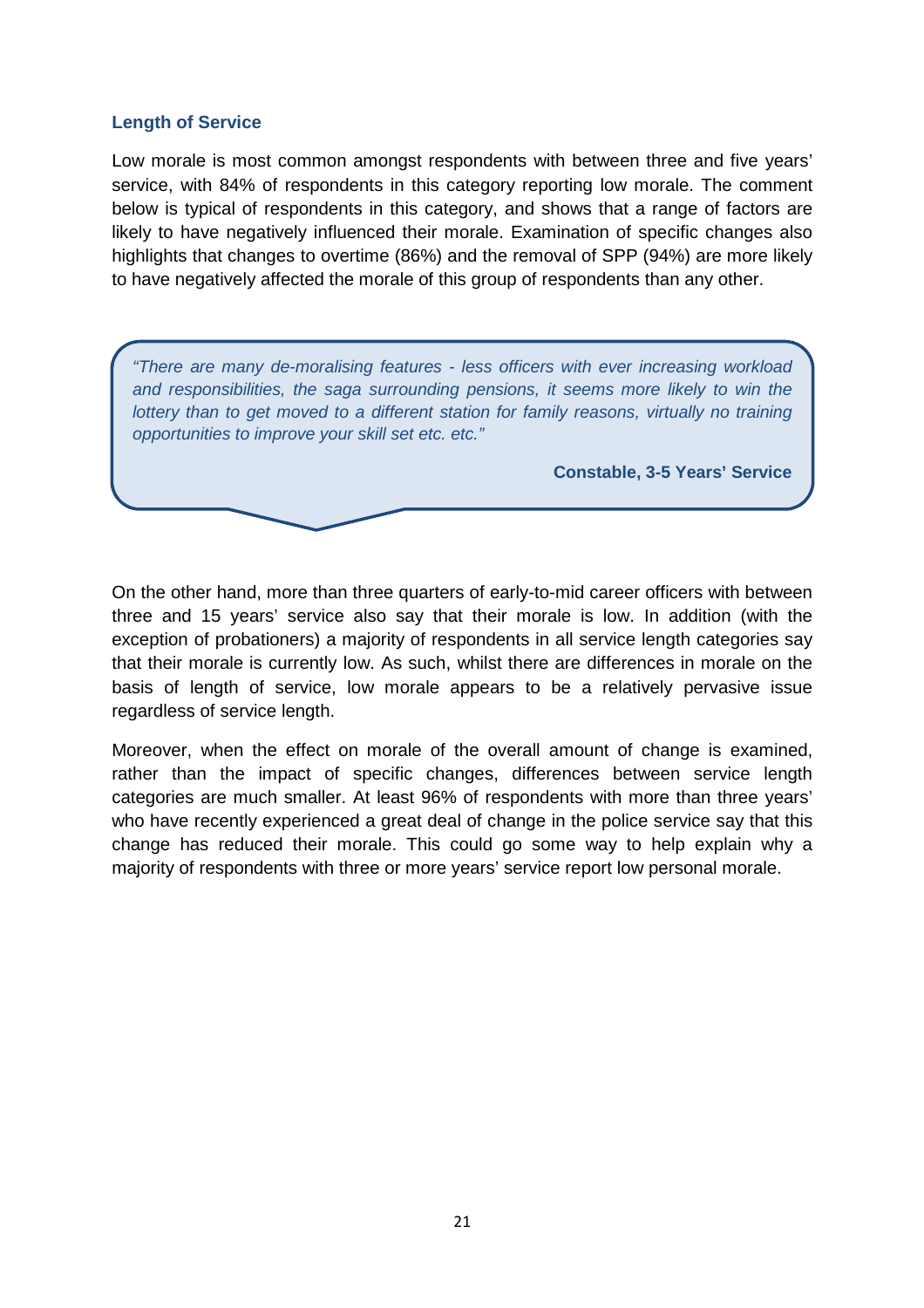"Even in my short career within the PSNI, I have noticed a massive change in morale over the last 12 months. So many changes have been implemented at once without any regard for the officers who would be performing the roles."

**Constable, 6-10 Years' Service** 

"Morale is being undermined by continual change much of which appears to be an unnecessary waste of effort, appearing to be a smoke and mirrors approach to create an illusion of progress. Very few of the changes I have seen over the last couple of years and those coming in the near future do not to my mind improve service delivery to the people of Northern Ireland".

**Sergeant, 16 – 20 Years' Service** 



#### **Chart Four: Proportion of respondents reporting low morale (by length of service)<sup>1</sup>**

 $1$  Red line depicts average response across service as a whole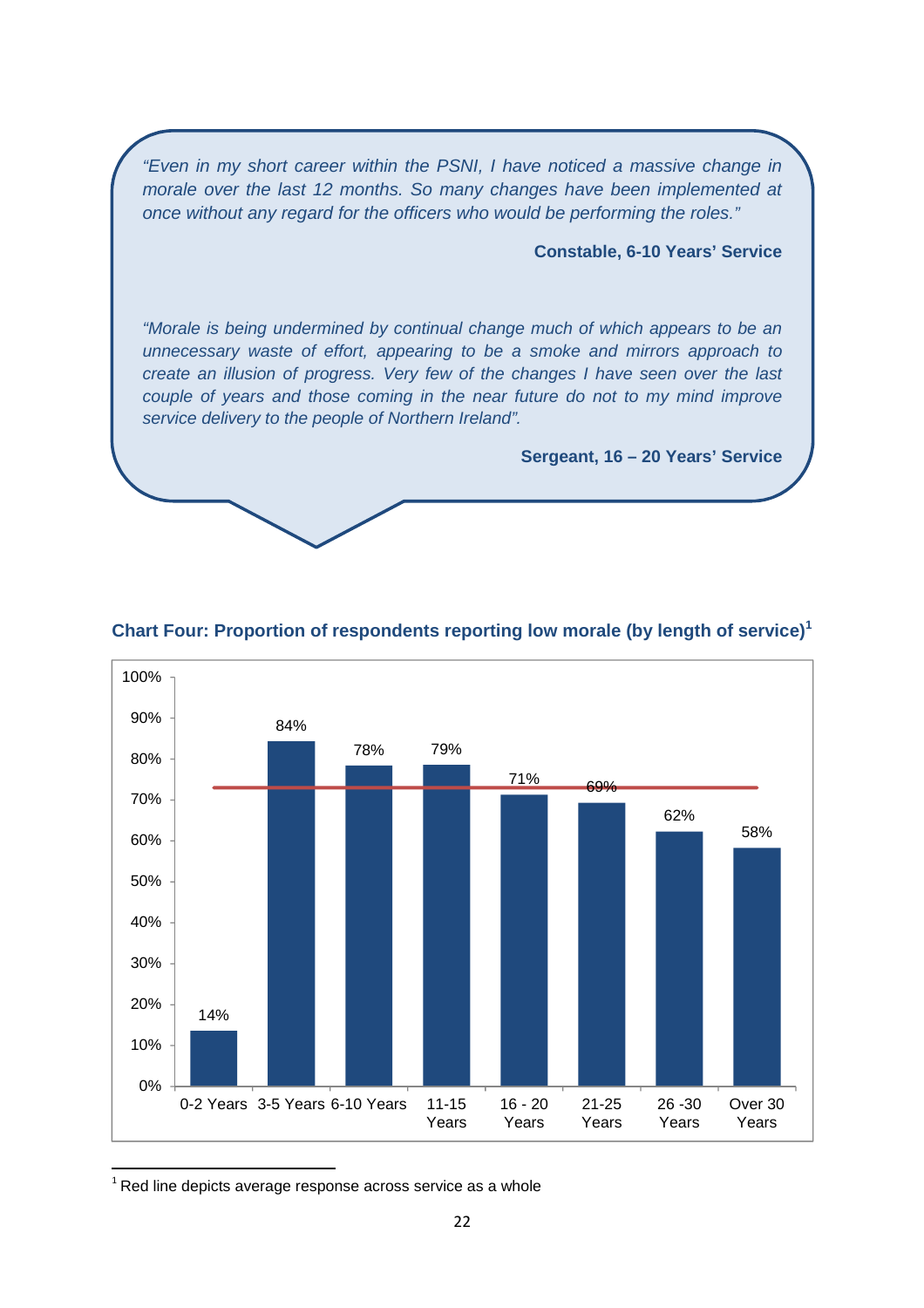# **Role**

Please note that rank and length of service are not provided for comments in this section to prevent the identification of respondents.

A majority of respondents in all roles say that their morale is low. Low morale is least likely within Crime Operations; however 63% of respondents in this role still say that their morale is low. Low morale is most common within Neighbourhood Policing, followed by Response Policing. In these roles, more than eight out of ten respondents report low morale, a larger proportion than the average for the service as a whole.



# **Chart Five: Proportion of respondents reporting low morale (by role)**

In looking to explain this finding, a number of respondents who identify themselves as occupying a Neighbourhood Policing role highlight the impact of the recent change programme on their morale. Additionally a large proportion of respondents in Response Policing and Neighbourhood Policing say that they have experienced a reduction in morale as a result of many of the recent changes within the police service. For instance, 80% of Neighbourhood Policing respondents, and 85% of Response Policing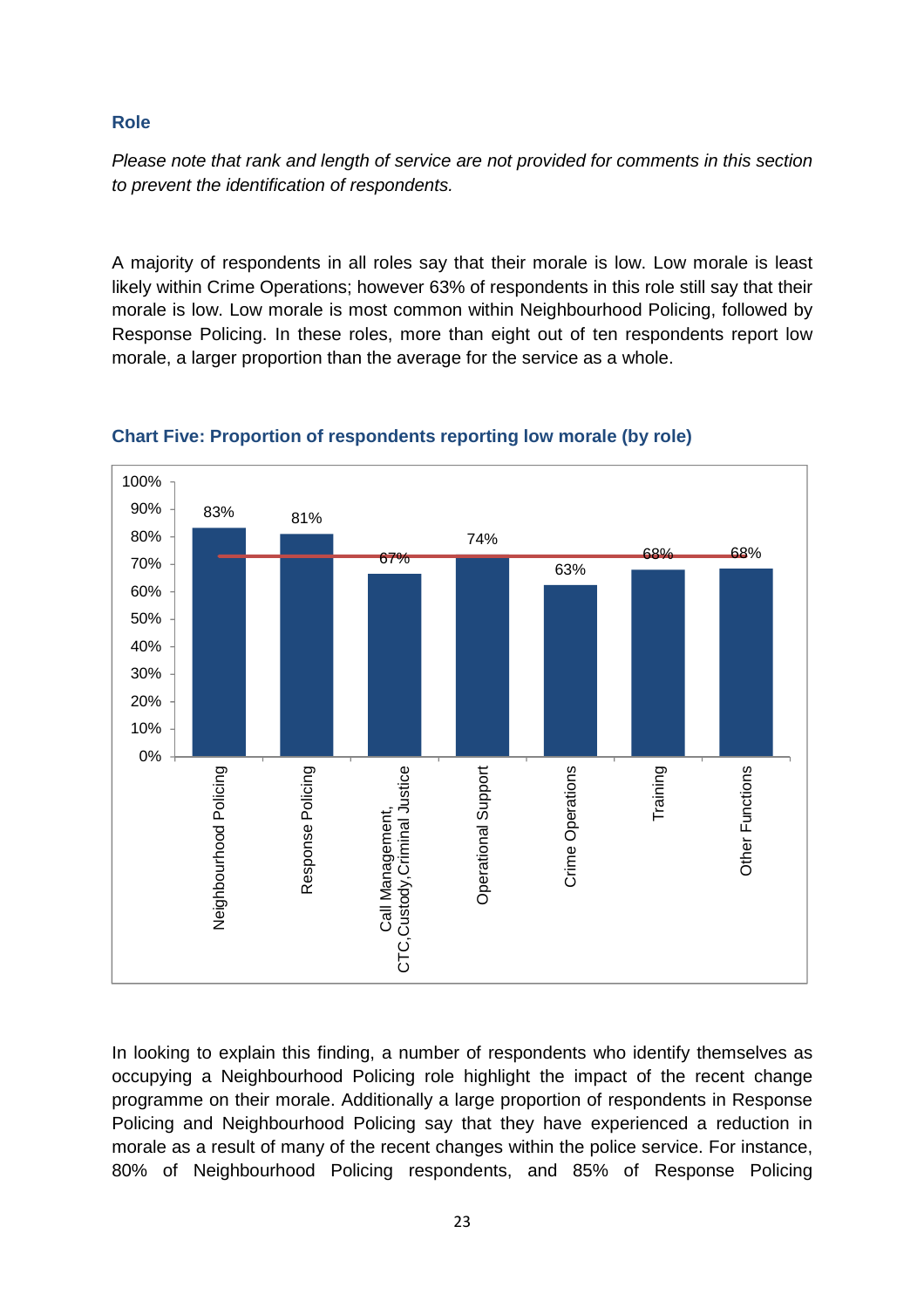respondents say that the removal of SPP has reduced their morale. Similarly, 80% of Neighbourhood Policing respondents and 84% of Response Policing respondents say that the introduction of the CARE scheme has reduced their morale.

"Morale appears to be at an all-time low in Response and the force in general. The lack of secondments & transfers within the organisation are making officers feel trapped. Workloads and responsibility is ever increasing greatly increasing stress levels effecting work and home life. IPR is target based increasing stress of getting these met, which is unfair to officers and the public"

**Response Policing** 

"Morale has never been so low in my time of service. A lot of officers are being very unfairly treated with respect to the elimination of neighbourhood policing, many officers are being taken away from critical work that they are competent and capable at, then being redeployed to work they are less suited to."

**Neighbourhood Policing** 

However although the negative effects of specific changes appear more common in some roles than others, the overall amount of change again has a more consistent impact on morale across all roles. At least 95% of respondents in all roles who feel that there had been a great deal of change in recent years say that this change has led to a reduction in their morale.

"I have enjoyed my police career and in truth I am reluctant to be critical. However recent changes and uncertainty about where I will work, being fed little from SMT, yet an expectation to accept 'my lot' has a negative on morale. I do not believe that the SMT are cognisant of the impact on officer's lives that unwanted change brings, this will then negatively impact morale and hence how an officer works. It appears there is change for change sake"

**Crime Operations**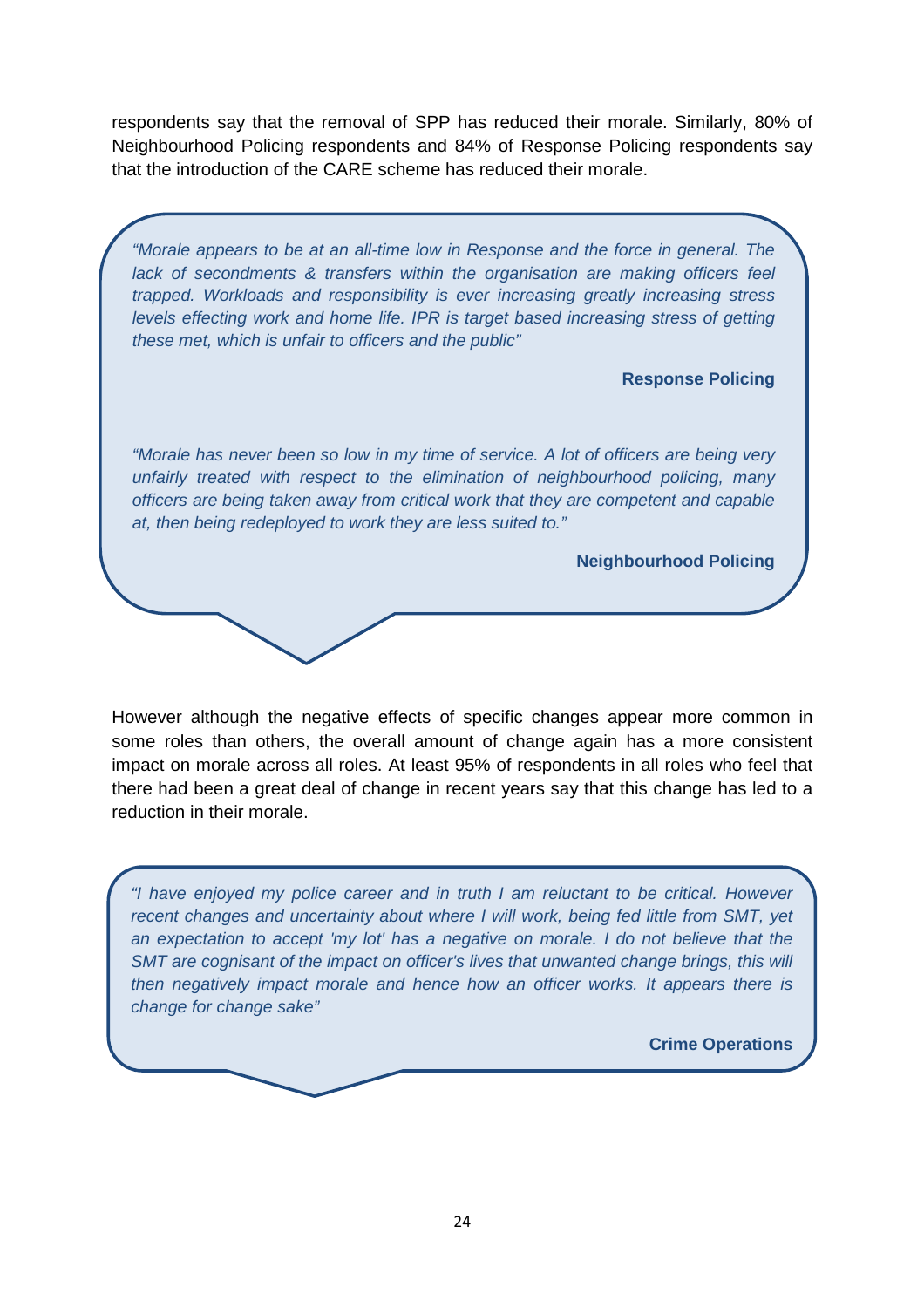# **ENGAGEMENT**

## **SUMMARY**

- A majority of respondents are proud to be in the police and would go the extra mile for the police.
- Only 8% of respondents feel valued in the police.
- Seven out of ten respondents say that the police service does not motivate them to achieve its objectives.
- A smaller proportion of respondents in Northern Ireland say that the police service motivates and inspires them compared to England and Wales.
- Respondents in Northern Ireland are less likely to report engagement across a range of indicators compared to respondents in other public sector surveys in 2014/15.
- Overall engagement increases with rank. Length of service and role appear to be less effective predictors of engagement with fewer clear trends seen in responses across different indicators of engagement.

# **WHAT IS ENGAGEMENT AND WHY IS IT IMPORTANT?**

Employee engagement is a complex concept, but one that has become increasingly used by HR practitioners<sup>xii</sup>. There are many different definitions and components of engagement, we use one similar to the Civil Service People Survey focusing on feelings of commitment, involvement, empowerment and positive emotion at work<sup>xiii</sup>.

Engagement in an organisational context has been linked to increased citizenship behaviour, higher job satisfaction, improved performance and lower intentions to leave<sup>xiv,xv</sup>. Research addressing police officers' engagement has also observed similar findings, in particular in relation to their intention to leave the police<sup>xvi</sup>, as well as a clearer understanding of the service's strategic priorities<sup>xvii</sup>.

To measure engagement we used the same five items as the Civil Service People Survey. These included "I feel a strong personal attachment to the Police" and "the Police inspires me to do the best in my job". We also included several other items within this section to understand whether respondents also felt valued and respected in the police and were willing to go the extra mile for the police.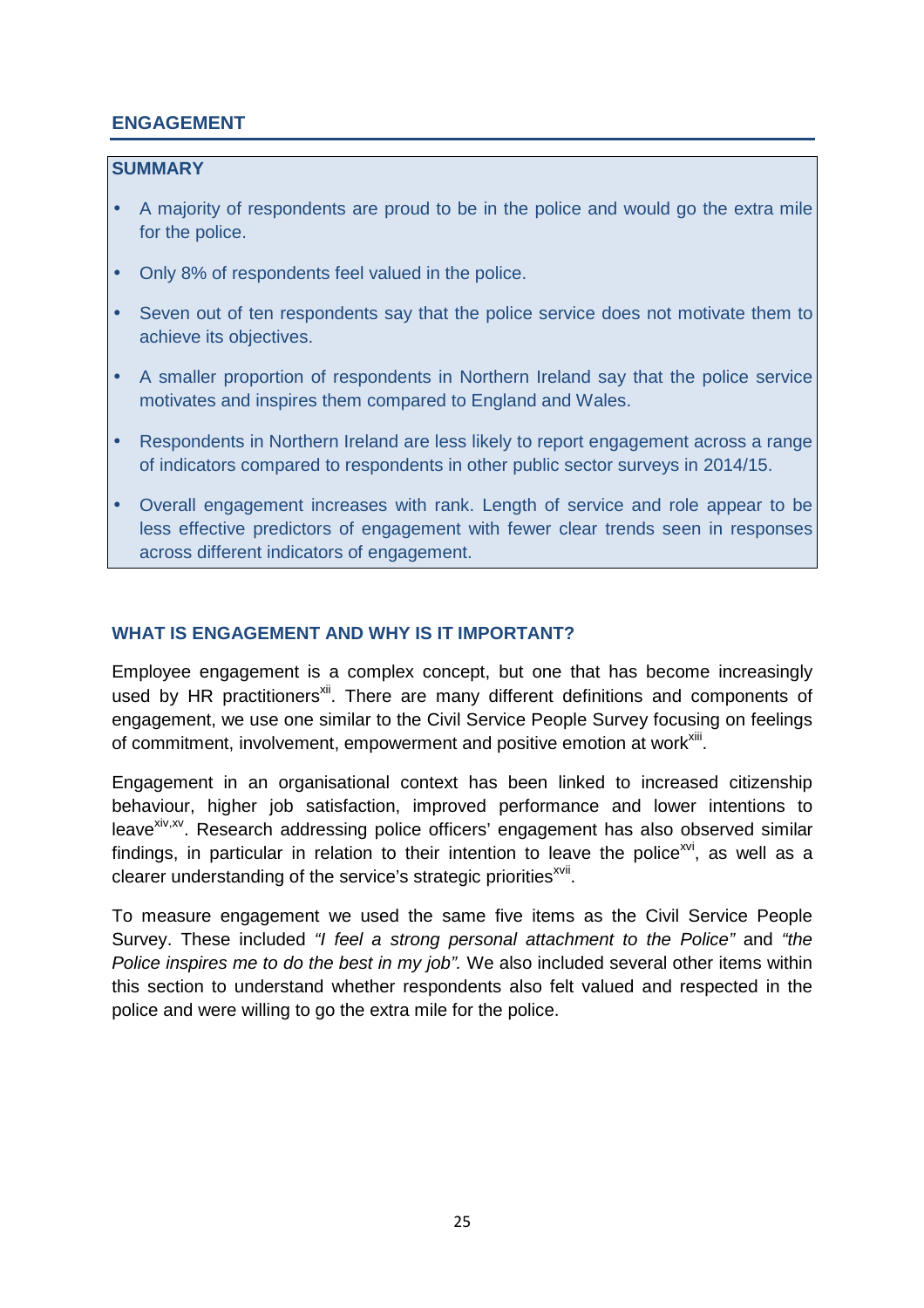#### **OVERALL FINDINGS**

Some differences are seen across separate indicators of respondents' engagement within the police service. A majority of respondents say that they are proud to be in the police and that they are willing to go the extra mile for the police. However fewer than one in four respondents agree that they have a strong personal attachment to police, the same proportion that disagree with this statement.

Agreement is even lower for statements regarding respondents' motivation and the sense that they are valued and respected within the police. For example, 55% of respondents do not feel that the police service inspires them to do the best in their job and 70% disagree that the police motivates them to help it achieve its objectives.



Just under two thirds of respondents would not recommend joining the police to others, more than two thirds do not believe that members of the police are respected by society at large, and over three quarters do not feel valued in the police. Indeed only 8% of respondents say that they feel valued. A key theme identified in respondents' comments in relation to this is a lack of effective communication within the service, which can contribute to a lack of engagement and connection with senior management.

"The feeling amongst my colleagues is that senior ranks see us only as a number and make important decisions which affect our personal and professional lives without any communication about the matter."

**Constable, 6 – 10 Years' Service**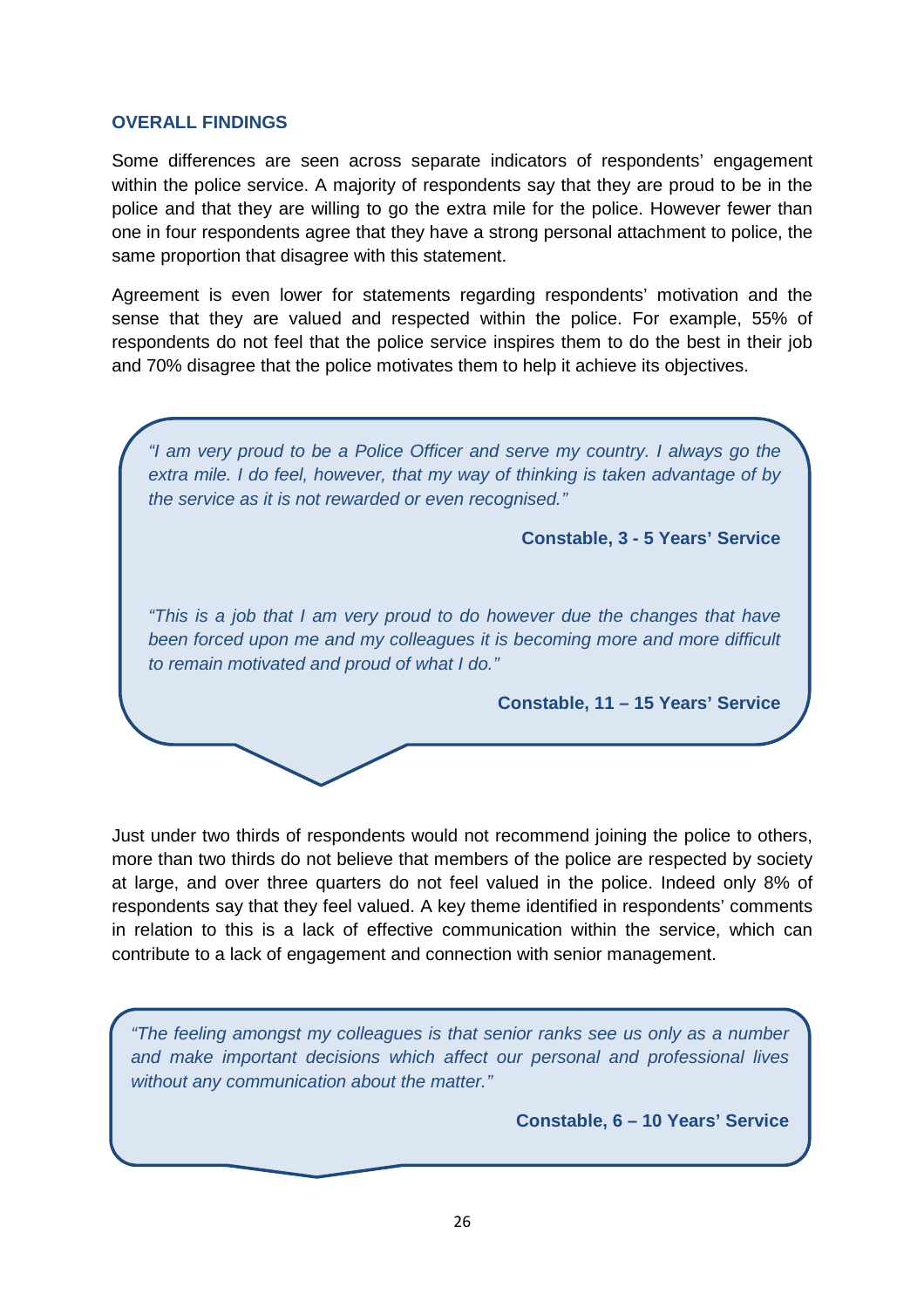"[I] believe the Senior Management Team have attempted to communicate more with all in the organisation but the content of these messages are very exaggerated and it appears to be a competition who can use the most 'buzz words'. These messages sometimes leave you deflated and have the opposite effect of what they are designed to do."

**Sergeant, 26 – 30 Years' Service** 

# **Chart Six: Proportion of respondents agreeing and disagreeing with engagement statements**

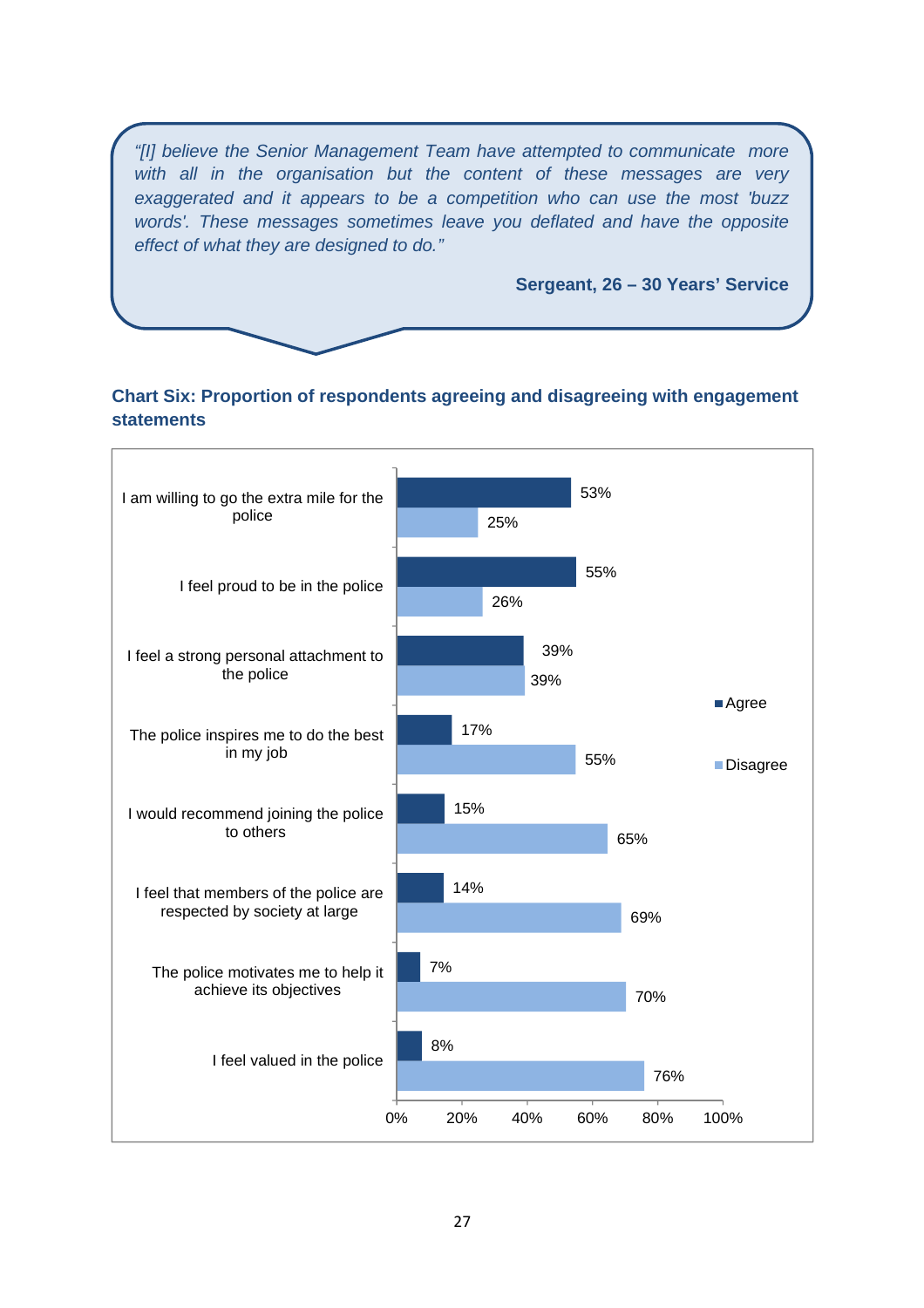#### **COMPARISONS**

#### **Police Service of England and Wales**

On the whole, the proportions of respondents in Northern Ireland who feel valued in the police service are relatively similar to those seen in England and Wales. For example, 9% of respondents in England and Wales said that they felt valued in the police, whilst 75% of respondents did not feel valued. This compares to 8% and 76% of respondents respectively in Northern Ireland. Similarly, 71% of respondents in the PFEW survey said that they did not feel that members of the police are respected by society at large, in contrast to 69% of respondents in Northern Ireland.

Few differences are also seen in the levels of pride in the police reported in the two surveys; 58% of England and Wales respondents said that they were proud to be in the police, whilst this figure is 55% in Northern Ireland.

However respondents in Northern Ireland appear less likely to be motivated within the service than respondents in England and Wales. For example 60% of respondents in England and Wales said that the police service does not motivate them to achieve its objectives, in comparison to 70% of respondents in Northern Ireland. In addition, 46% of PFEW survey respondents did not agree that the police service inspires them to do the best in their job, whilst 55% of PFNI survey respondents say that the police service does not inspire them.

#### **Other Organisations**

Comparisons between the findings from the PFNI survey and other public sector surveys in 2014 and 2015 are provided in Table One. As can be seen in this table, on the whole a smaller proportion of respondents agree with the engagement statements in the PFNI survey than in the other public sector surveys. The only exception to this is seen in the National Crime Agency, where a slightly smaller proportion of respondents felt proud to be in the service and had a strong personal attachment to the service.

The most consistent difference between engagement responses in the PFNI survey and other public sector surveys is in the extent to which respondents feel valued within the service. For example, 44% of respondents in the NCA felt valued and 65% of respondents in the Civil Service as a whole, in contrast to just 8% of respondents in the PFNI survey.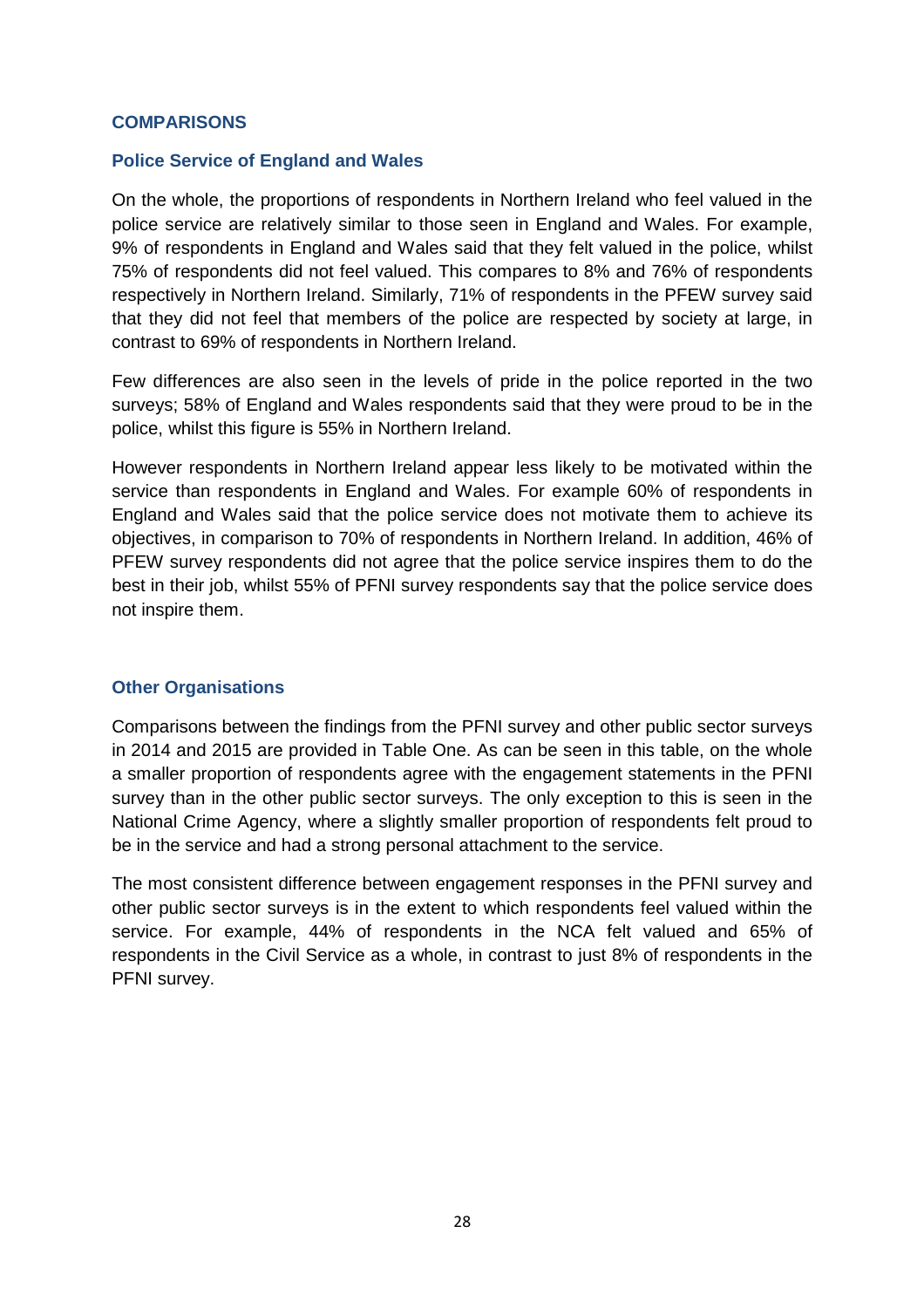| The service inspires me<br>me to help it achieve its<br>to do the best in my job<br>I feel a strong personal<br>The service motivates<br>joining the service to<br>would recommend<br><b>I</b> feel valued in the<br>attachment to the<br><b>Andalunial Principal</b><br>objectives<br>service <sup>2</sup><br>others | I feel proud to be in the |
|-----------------------------------------------------------------------------------------------------------------------------------------------------------------------------------------------------------------------------------------------------------------------------------------------------------------------|---------------------------|
| PFNI Survey 2015<br>39%<br>15%<br>17%<br>7%<br>8%                                                                                                                                                                                                                                                                     | 55%                       |
| Survey 2014 (National<br><b>Civil Service People</b><br>Crime Agency)<br>27%<br>44%<br>31%<br>27%<br>34%                                                                                                                                                                                                              | 54%                       |
| Civil Service People<br>Survey 2014 (all<br>departments)<br>43%<br>65%<br>49%<br>45%<br>48%                                                                                                                                                                                                                           | 59%                       |
| <b>AFCAS 2015</b><br>37%<br>34%<br>44%<br>42%<br>53%                                                                                                                                                                                                                                                                  | 74%                       |

**Table One: Proportion of respondents agreeing with engagement statement in other public sector surveys in comparison to**  Table One: Proportion of respondents agreeing with engagement statement in other public sector surveys in comparison to 2015 PFNI Survey **2015 PFNI Survey** 

<sup>&</sup>lt;sup>2</sup> Item is phrased "I feel valued for the work I do" in the Civil Service People Survey Item is phrased "I feel valued for the work I do" in the Civil Service People Survey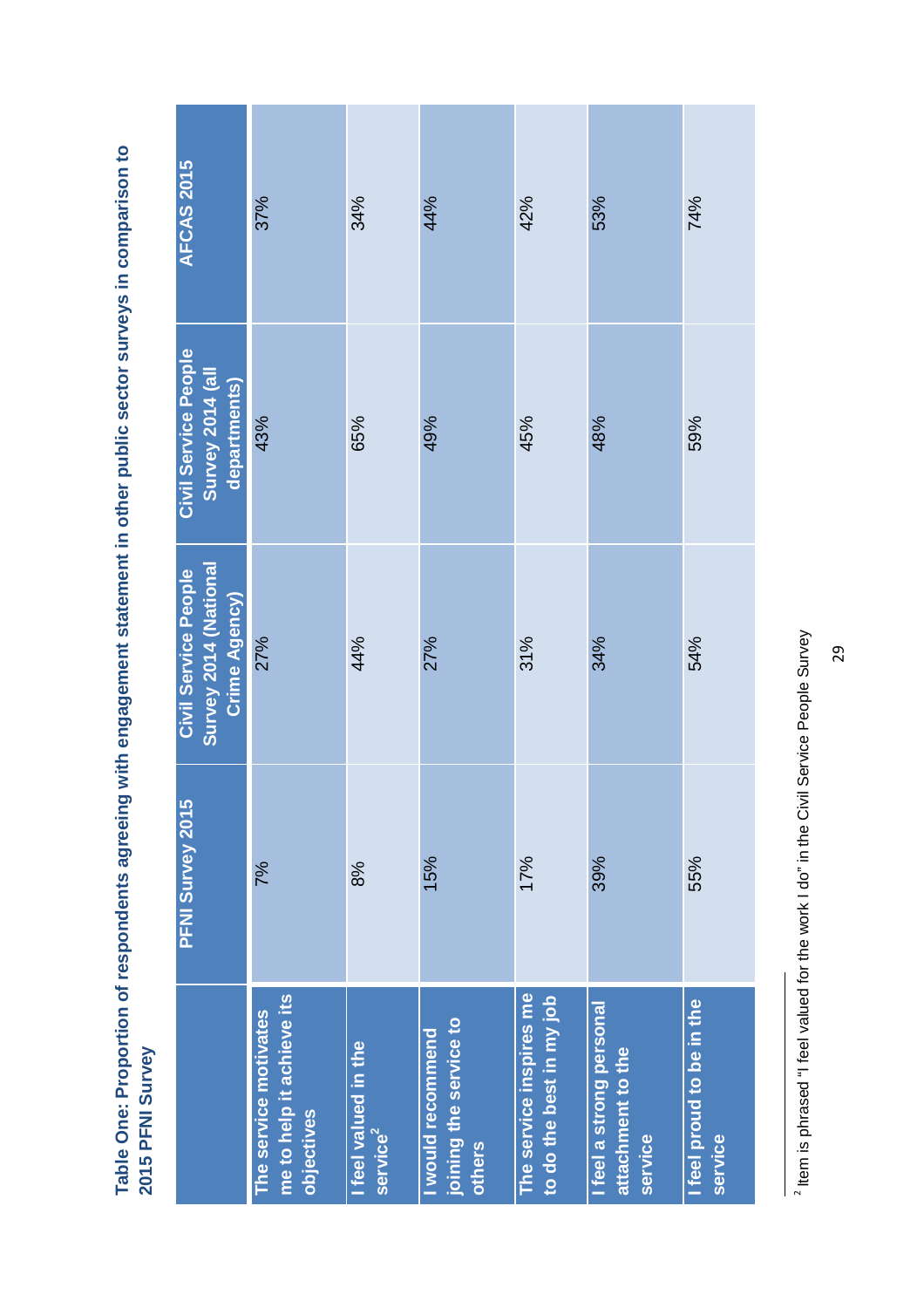#### **DIFFERENCES BETWEEN GROUPS**

#### **Rank**

On the whole engagement appears to increase with rank. Constables are generally least likely to agree with engagement indicators, whilst members of the inspecting ranks are most likely to agree. For example, 36% of constable, 46% of sergeants and 55% of inspectors and chief inspectors say that they have a strong personal attachment to the police. Following the same trend, 12% of constables, 18% of sergeants and 29% of inspectors and chief inspectors would recommend joining the police to others. The pattern of results for engagement echoes the pattern seen earlier in relation to morale; therefore lower ranks appear both to be less engaged and to have lower morale than their more senior colleagues.

| "I used to encourage people to join the job but now I would advise anyone to stay |
|-----------------------------------------------------------------------------------|
| away from it."                                                                    |

**Constable, 6 - 10 Years' Service** 

In contrast, relatively low levels of agreement are seen across all ranks for the engagement indicators that relate to feeling valued and motivated. 6% of constables, 10% of sergeants and 18% of the inspecting ranks feel valued in the police, whilst 6% of constables, 9% of sergeants and 18% of inspectors and chief inspectors say that the police motivates them to help it achieve its objectives. As such, even amongst the more "engaged" inspecting ranks, fewer than one in five respondents report feeling valued and motivated.

"Significant disconnect between HQ SMT and grassroots officers…little appreciation for what goes on at the frontline and the challenges facing officers and little effort to defend our corner."

**Inspecting Rank, 21 - 25 Years' Service** 

"Police officers get little thanks from both within the service and outside. I do not think top management really understand how things are 'on the ground'."

**Sergeant, 11 – 15 Years' Service**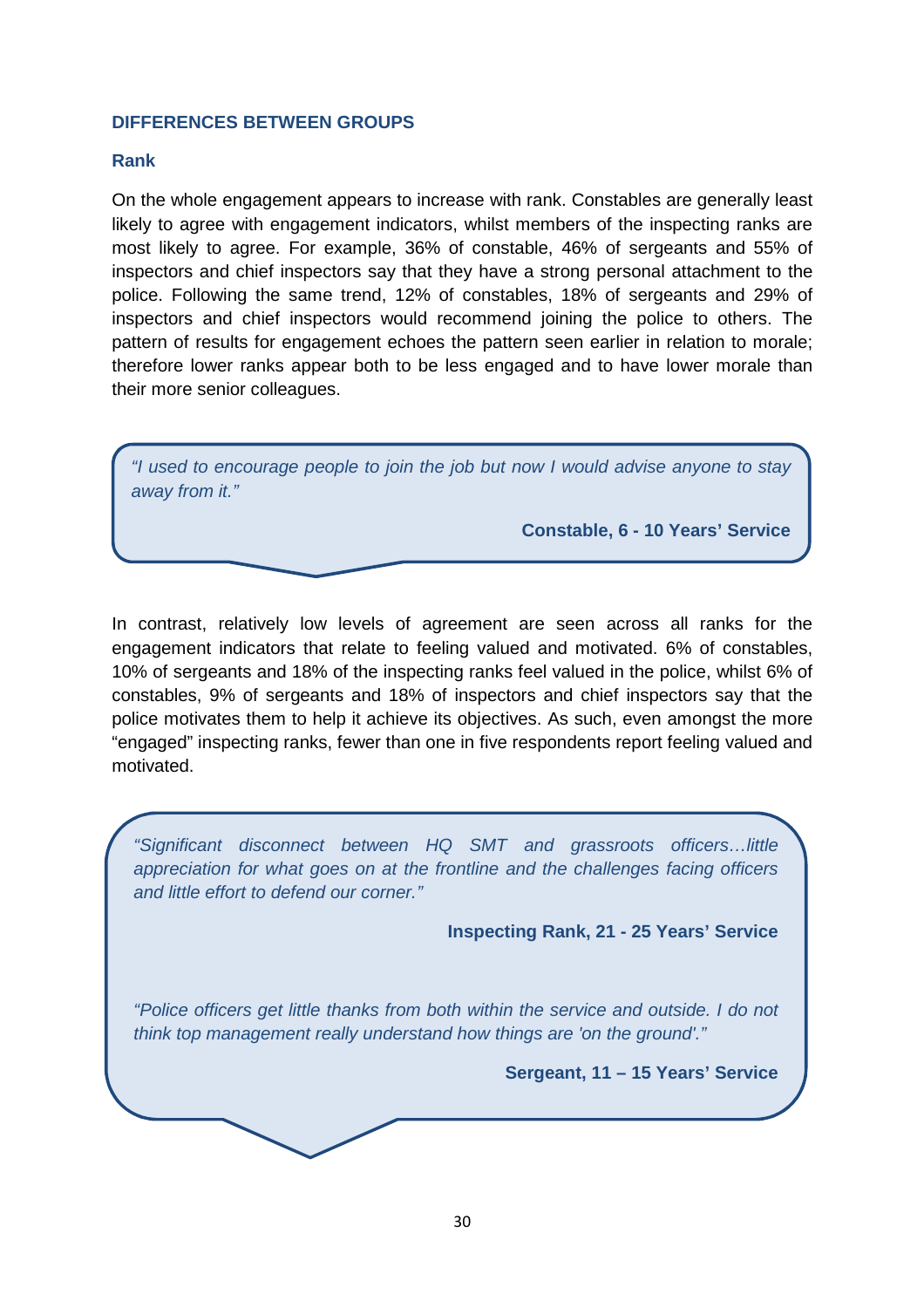"I would do anything for my colleagues and the public and it would be nice to be valued and respected by higher ranking officers."

**Constable, 6 -10 Years' Service** 

The majority of respondents at all ranks do however say that they are willing to go the extra mile for the police, ranging from 51% of constables to 72% of the inspecting ranks. At each rank a majority of respondents are also proud to be in the police. Sergeants are least likely to report pride in the police, with 52% saying that they are proud to be in the police. This is in contrast to 55% of constables and 63% of inspectors and chief inspectors.

"I used to love my job but every year I can feel morale and motivation being sucked away. I am still proud to be a police officer but have nowhere near the motivation and enthusiasm I once had."

**Constable, 16 – 20 Years' Service**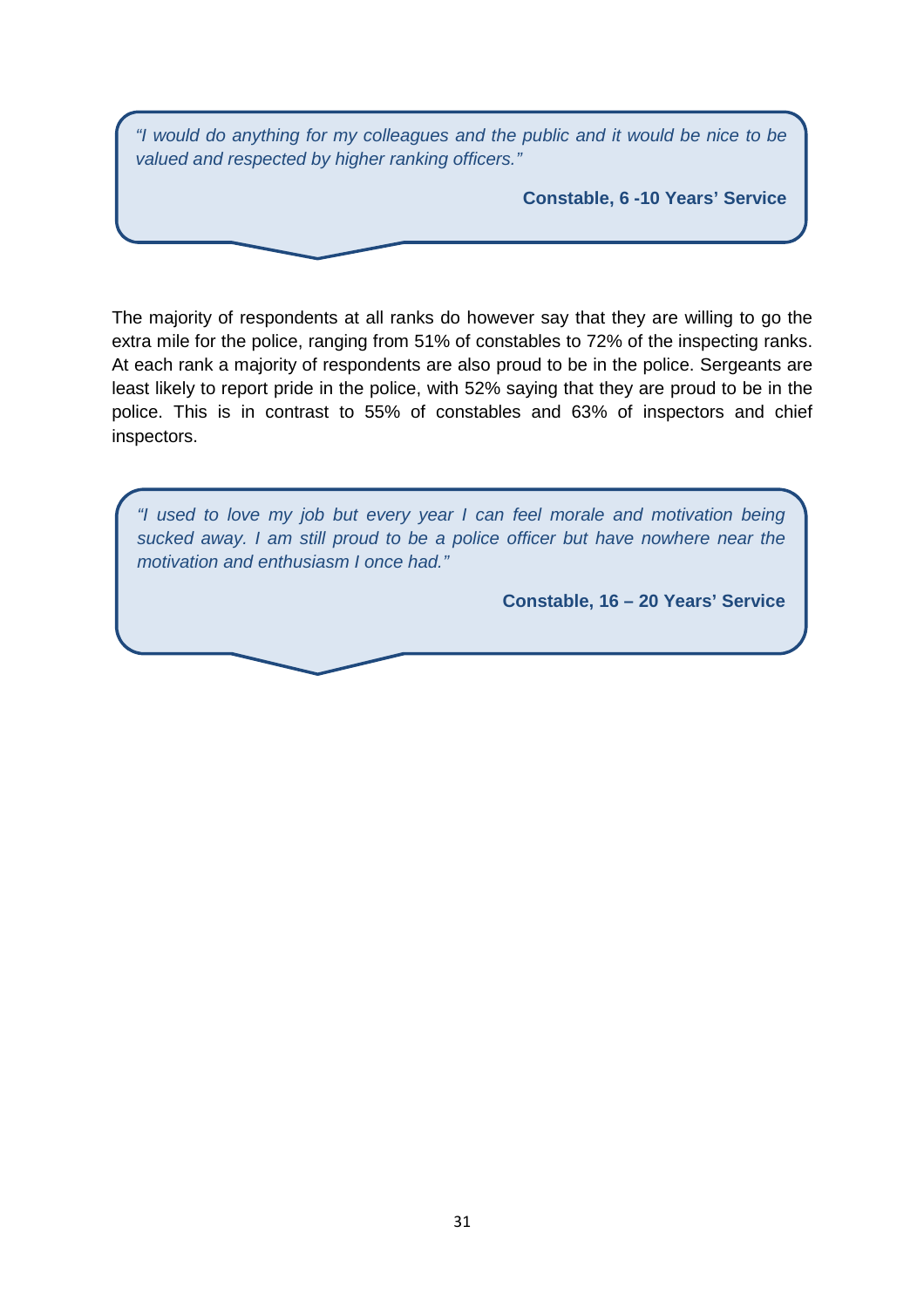

**Chart Seven: Proportion of respondents agreeing with engagement statements (by rank)**  Chart Seven: Proportion of respondents agreeing with engagement statements (by rank)

32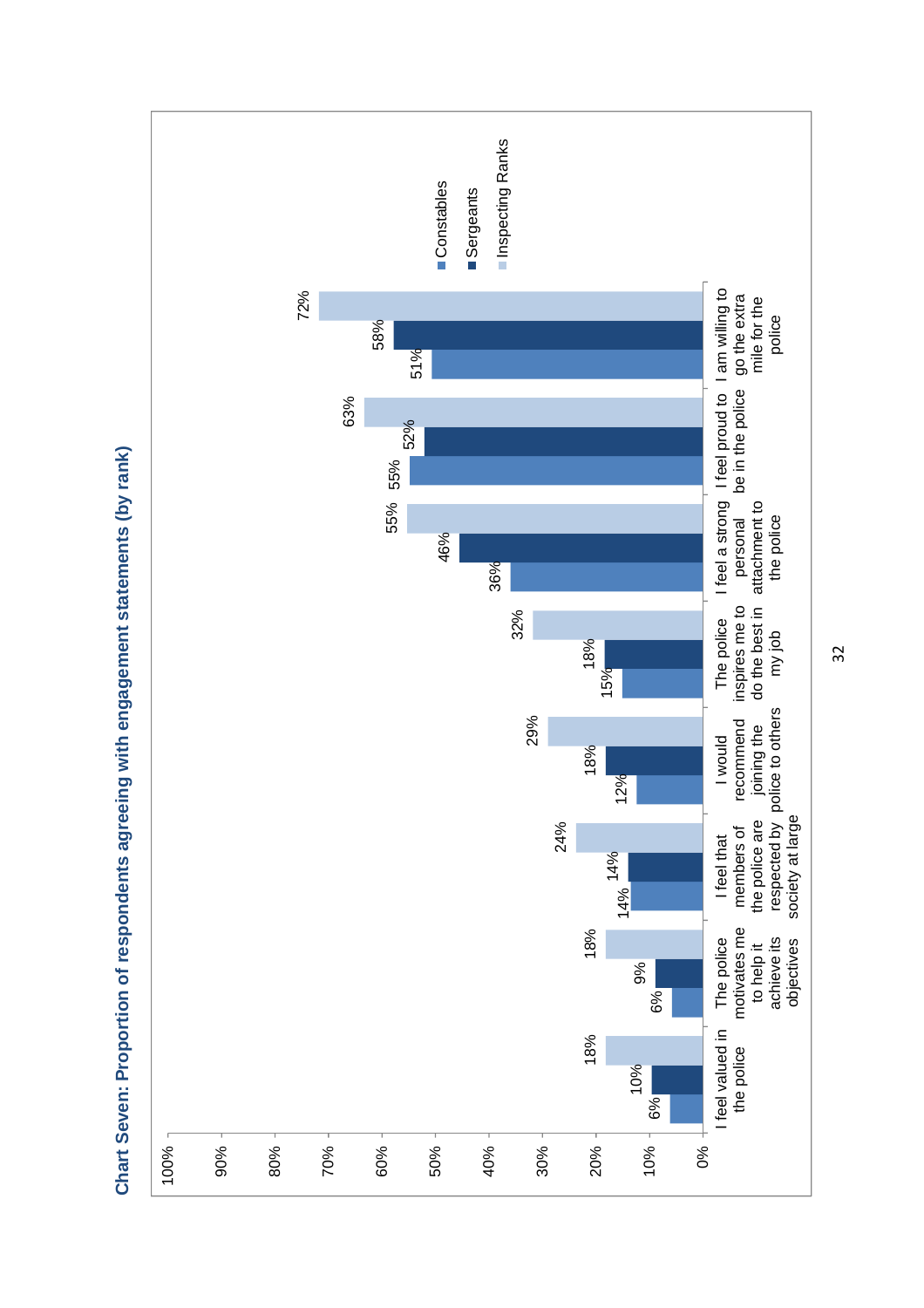#### **Length of Service**

Respondents with between zero and two years' service are considerably more likely to agree with engagement indicators than any other rank and, compared to the service as a whole, have an above average level of agreement for all indicators. For example, 64% feel a strong personal attachment to the police, 50% are motivated by the police, 72% would recommend joining the police to others and 100% are proud to be in the police. It is usual to see more positive attitudes towards an organisation at the start of a career, however as noted above, the small number of respondents who fall into this category means that these findings should be interpreted with some caution.

Excluding probationers, differences in engagement on the basis of length of service are smaller than were seen in the previous analysis of rank. However there are still some trends that may be worthy of note. For instance, later career officers are typically more likely to respond positively to engagement indicators and, like probationers, have an above average level of agreement for the majority of indicators. The comments received from respondents who are later on their careers reflect this observation, and in particular the sense that certain changes have affected them less than some of their younger colleagues.

"For younger colleagues, I see them earning less, paying more and working for longer in an increasingly demanding environment. I am reminded on a daily basis how lucky I am to be in my position. I have been proud to serve and the police has generally been good to me. However, I have seen a steady drift over recent years towards treating colleagues with less respect and devaluing the work they do, with reward and compensation continually attacked."

**Inspecting Rank, 26 – 30 Years' Service** 

On the other hand, respondents with between 21 and 25 years' service are least likely to be proud to be in the police, least likely to recommend the police to others and least likely to feel that the police are respected by society. In addition, when compared to the service as a whole, this category has a below average level of agreement for all engagement indicators.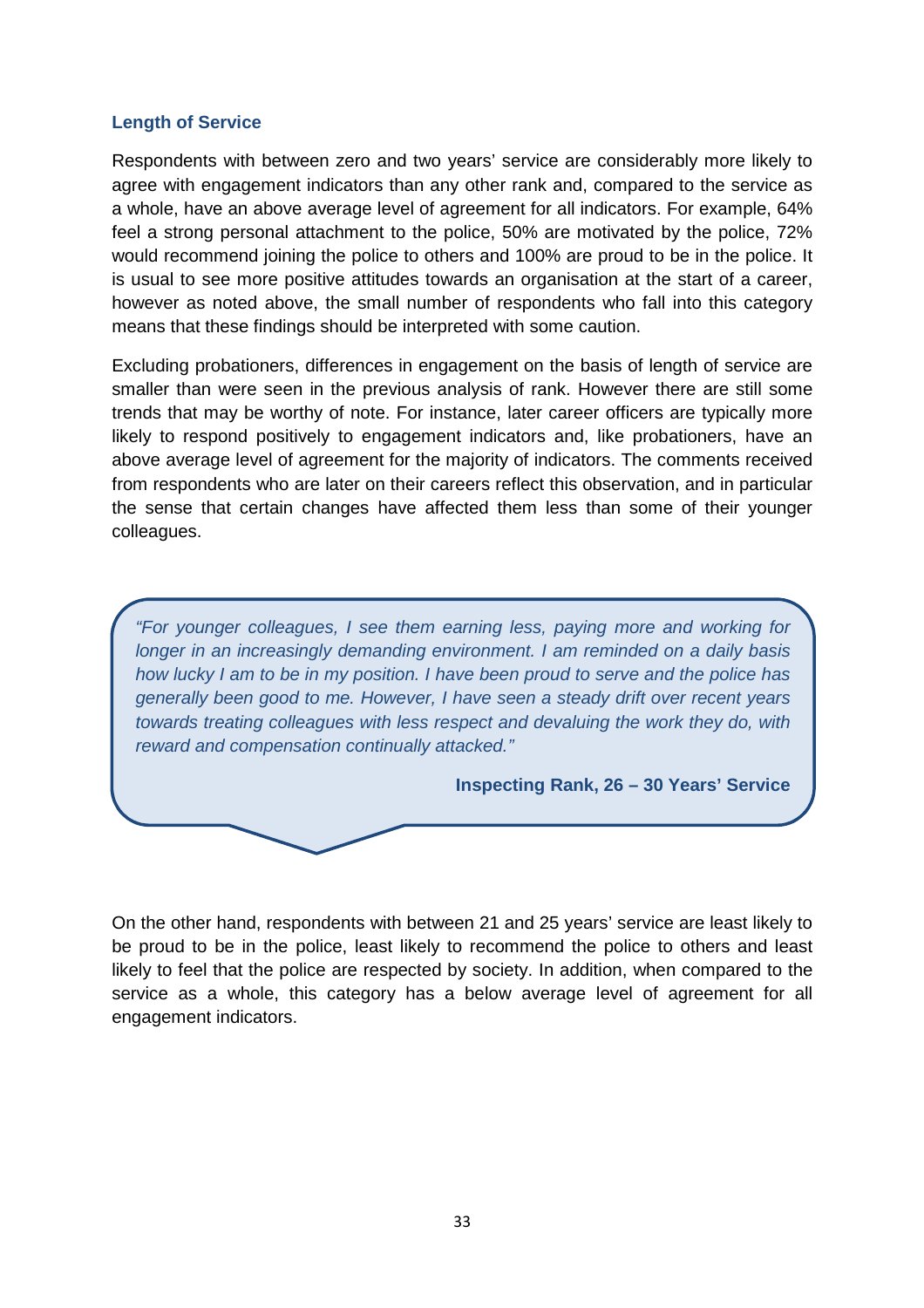"I feel undervalued and dispensable with the constant changes. The saying "you are only a number" rings very true. I've been a dedicated officer with immense pride for the majority of my service but now I'm tired of all the bureaucracy."

**Constable, 21 – 25 Years' Service** 

"I am aware that a lot of officers similar in service to myself would quite gladly accept our full pension and leave now to make way for younger officers to progress through the ranks. The Police Service that I joined is barely recognisable."

**Inspecting Rank, 21 – 25 Years' Service**

There is also some indication that early-to-mid career respondents have lower levels of engagement than other respondents. This is most notable amongst respondents with six to 10 years' service who are least likely to fell motivated or valued by the police; just 5% of respondents in this category agree with these statements. However this can also be seen in respondents with between three and five years' service, for instance fewer than one in three respondents with between three and five years' service say that they have a strong personal attachment to the police.

"I used to be enthusiastic, eager and would have gone the extra mile without a second thought - now I just want to get the day through as quickly as possible."

**Constable, 6 – 10 Years' Service** 

Taken together these findings could suggest slightly lower engagement amongst earlymid career respondents but also amongst respondents approaching the later stages of their career, in particular those respondents with between 21 and 25 years' service. Despite this, length of service overall seems to be a less useful predictor of engagement compared to rank.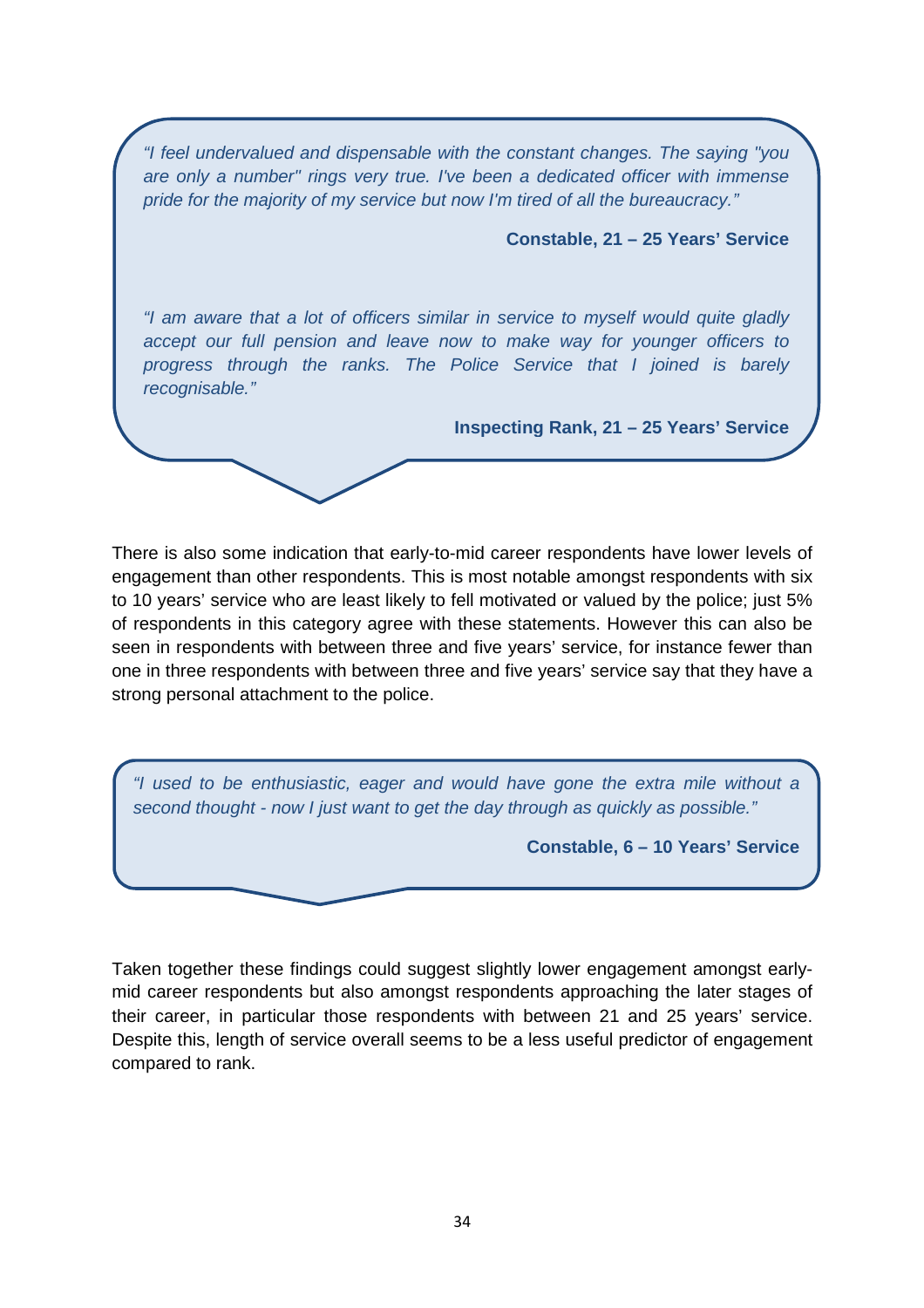

**Chart Eight: Proportion of respondents agreeing with engagement statements (by length of service)**  Chart Eight: Proportion of respondents agreeing with engagement statements (by length of service)

35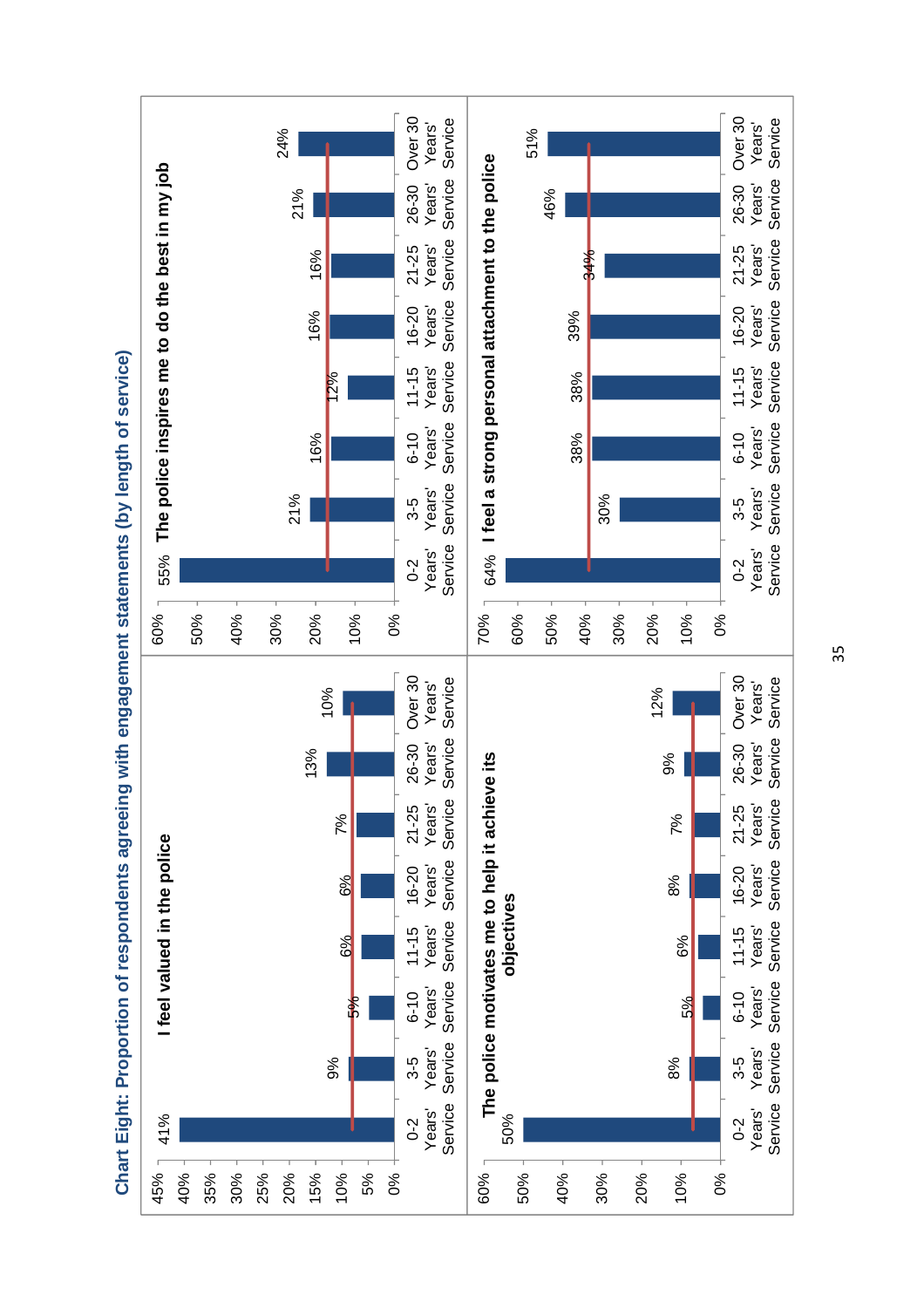

**Chart Eight Continued Chart Eight Continued**  36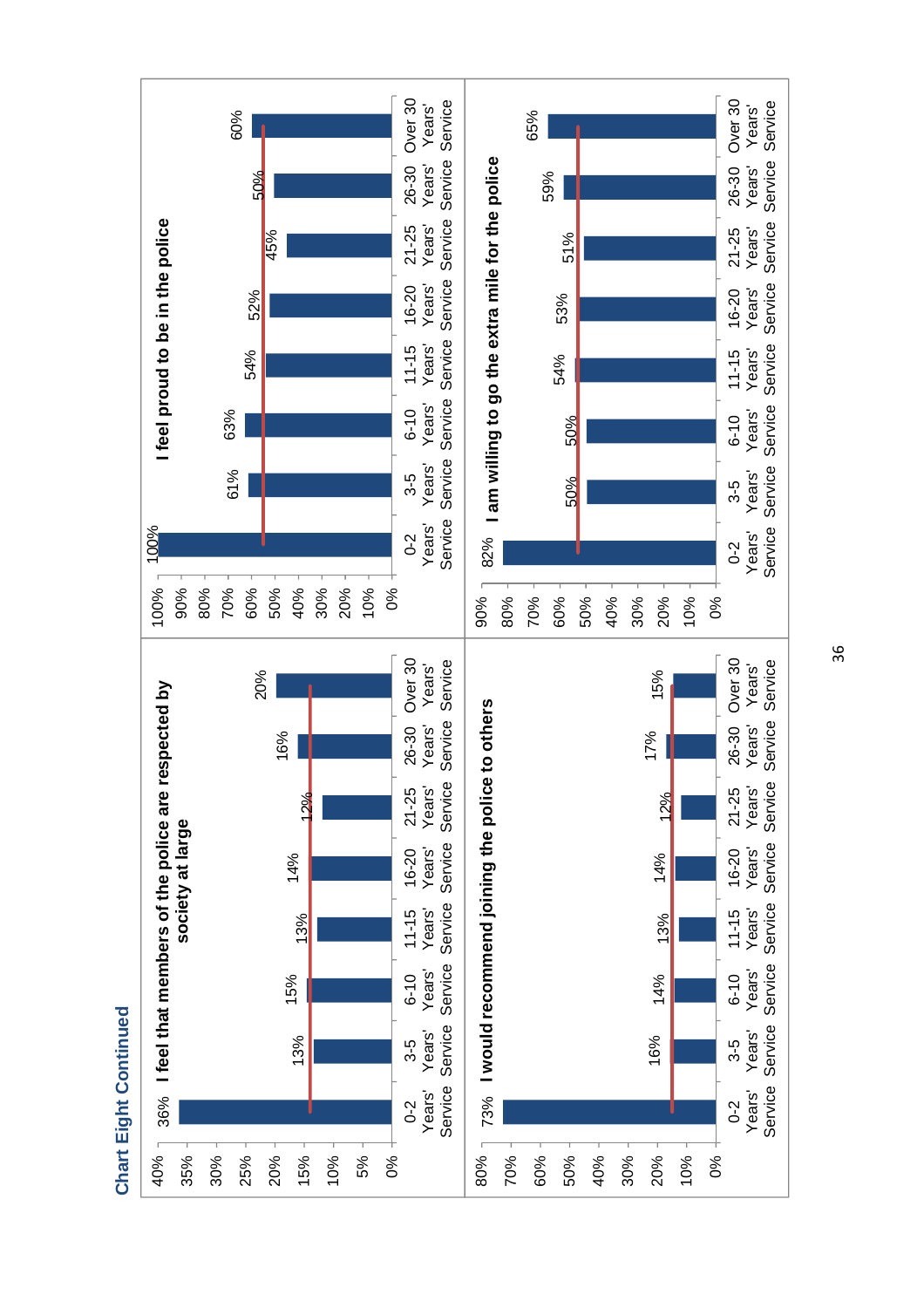# **Role**

There are some differences between respondents' engagement on the basis of their role, however as with the preceding analysis of length of service, these differences are on the whole relatively limited. There are also fewer discernible trends in responses, and as such, it may be unhelpful to presume that respondents are considerably more engaged or disengaged in some roles than in others. Nonetheless key findings in relation to role are provided below.

Respondents who say that they have an Operational Support role are slightly less likely to agree with engagement indicators in comparison to the average level within the service, for seven out of the eight indicators we assessed. Respondents in this category are least likely to be willing to go the extra mile for the police and least likely to feel that the police inspires them to do the best in their job. Seen together with morale results discussed earlier, this indicates comparatively lower levels of both engagement and morale within this category.

"I had always considered policing a vocation but now I have little to no motivation. I will no longer go the extra mile for Policing as this is not appreciated and I am not rewarded."

**Operational Support** 

Compared to the service as a whole, respondents in Neighbourhood Policing also have a below average level of agreement for the majority of engagement indicators. This observation is again in keeping with the previous morale findings, given that Neighbourhood Policing respondents are most likely to say that their morale is low. Many of the comments from respondents in relation to feeling valued and motivated within the police again make reference to their treatment during recent changes.

Respondents in this category are also least likely to recommend joining the police to others. Interestingly, Neighbourhood Policing respondents are most likely to feel that the police are respected by society at large. However it is worth recognising that although 20% is a larger proportion than seen in other roles, this still in fact means that only one in five respondents in a Neighbourhood Policing role feels that the police are respected by society.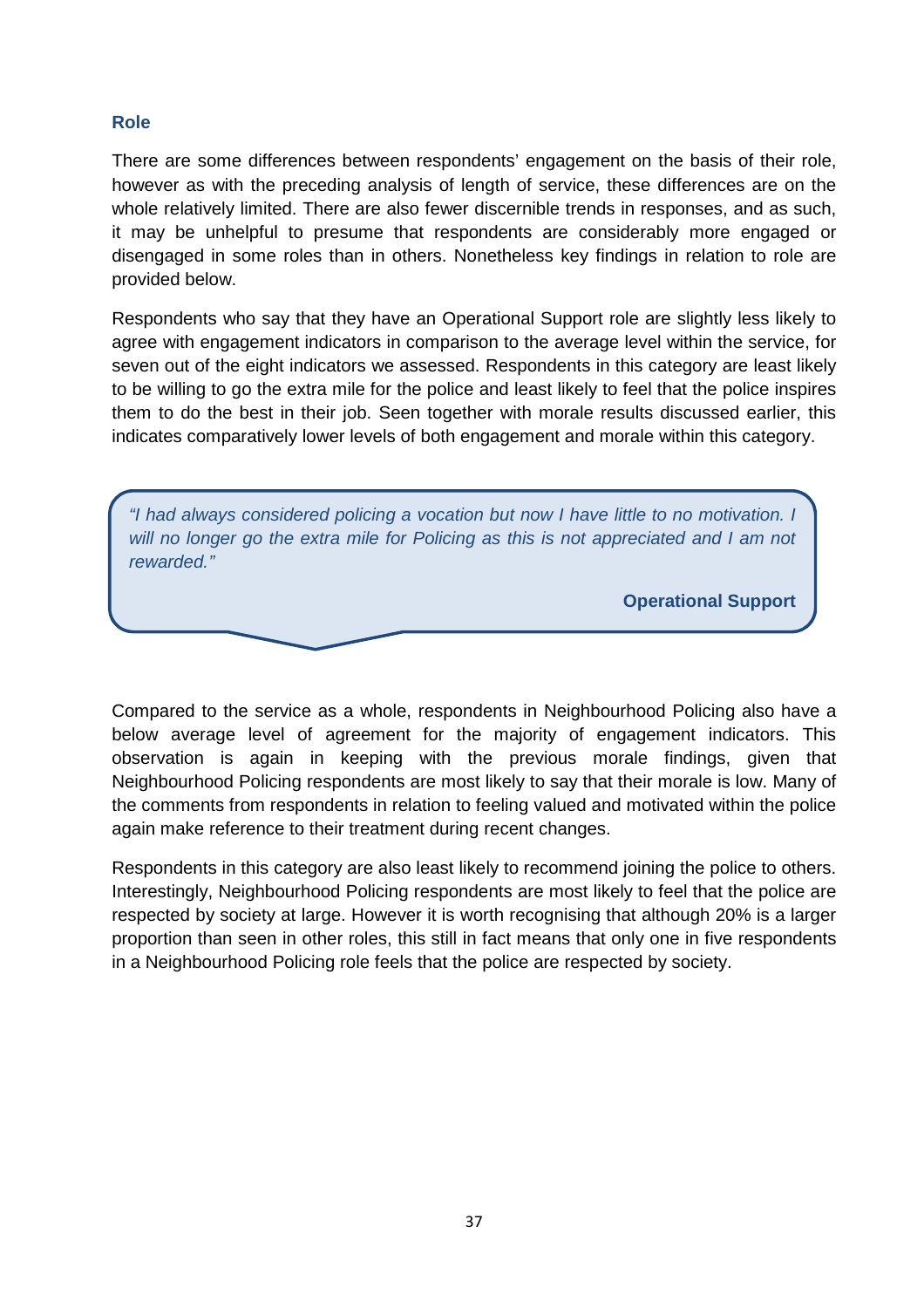"Given the ongoing changes within the organisation and how the changes are being managed by senior management, I have never felt so undervalued and have never had so low self-esteem regarding my role."

#### **Neighbourhood Policing**

Response Policing respondents are most likely to be proud to be in the police, with 63% of respondents in this category expressing pride in the police. Despite this, they are slightly less likely to feel valued or motivated compared to the service as a whole. Although this reflects only a small deviation from the average, these findings once more shows parallels with the comparatively large proportion of respondents in this group that also reported low morale. In addition, a range of comments from Response Policing respondents reflect a sense that they are not valued compared to other functions.

"I think that the police need to value their response officers a lot more than what they currently do. Response Policing is the cold (sic) face of policing and is the worst treated department in the service."

### **Response Policing**

"As a Response Officer, despite being the face of PSNI and the majority of the public's interaction with Police, we still are treated as lowest of the low in every respect. We have the biggest workload, we have the least time and resources to progress investigations, and yet we still deal with the majority of calls. We are not treated like adults, or given the respect that other officers of the same rank are given. All being said, I actually really enjoy response, I like the variety and the interaction with the public however due to how I am treated by management, OPs planning, HR I find myself submitting job vacancy applications in a bid to get a different post."

**Response Policing**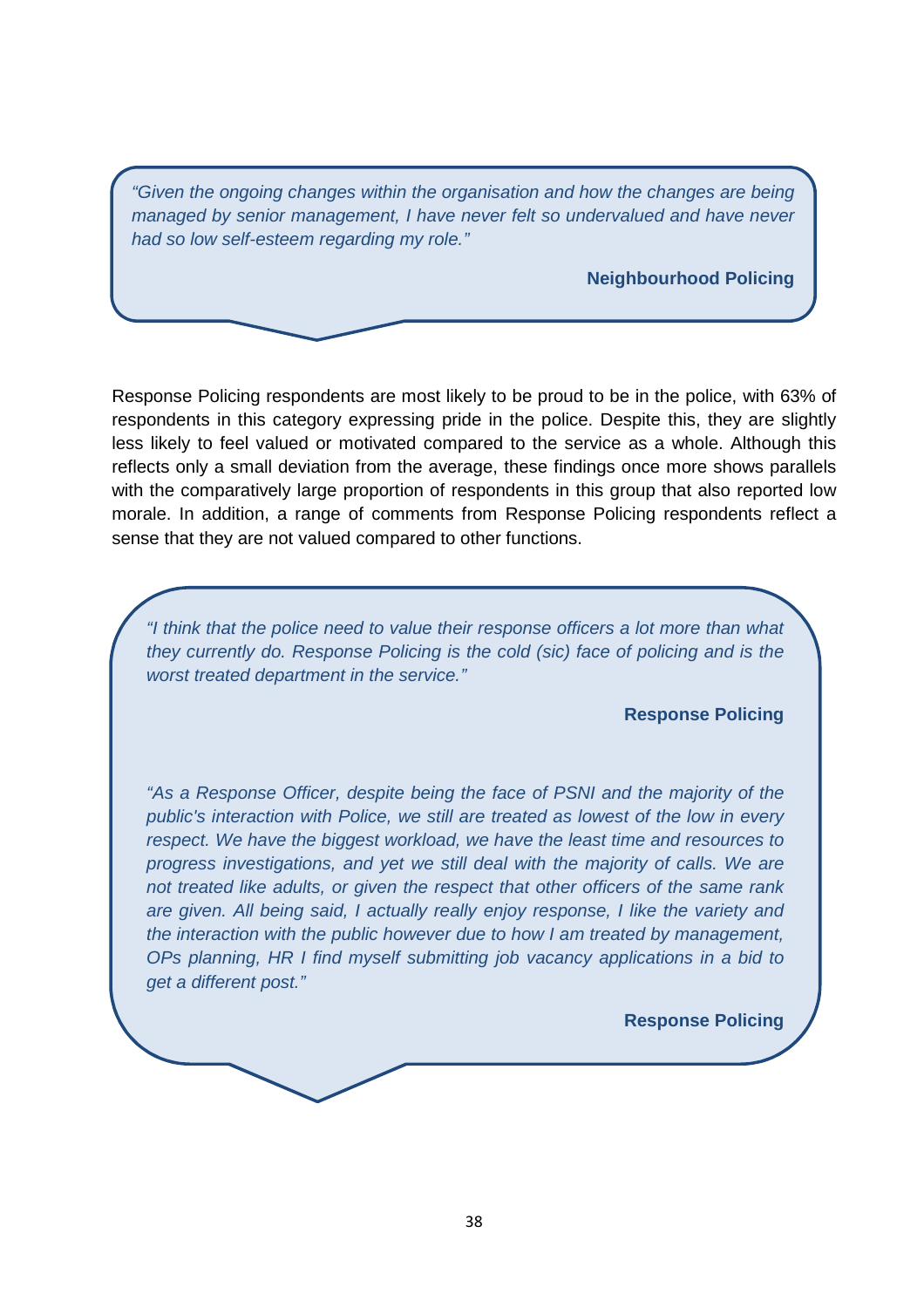Respondents who say they have a Training role are most likely to have a strong personal attachment to the police. In addition, more than two thirds say that they would go the extra mile for the police. However responses again vary across different engagement indicators; just 4% of respondents in this category say that they feel valued in the police, fewer than in any other category. Furthermore only around one in eight would recommend joining the service to others.

"The PSNI is a good job, but if I was approached by anyone considering joining I would have to be honest and say the opportunities for any continued personal development are very poor."

**Training** 

Respondents in Crime Operations as well as in Call Management, CTC and Criminal Justice appear slightly more likely to agree with most of the indicators of engagement compared to average responses across the service as a whole. It should however be noted that these differences are generally small and do not suggest that these respondents are substantially more engaged than other functions.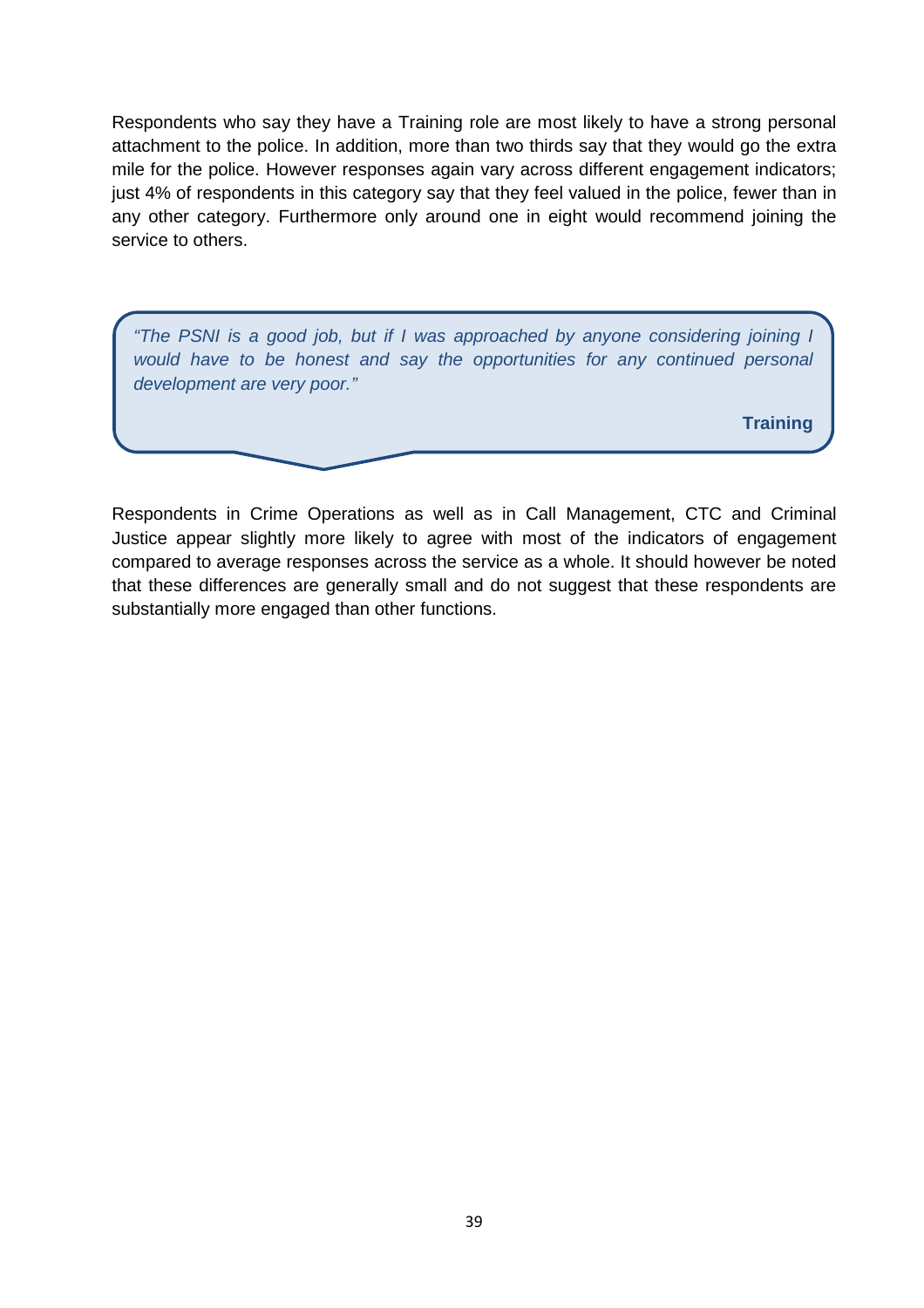

 **Chart Nine: Proportion of respondents agreeing with engagement statements (by role)** Chart Nine: Proportion of respondents agreeing with engagement statements (by role)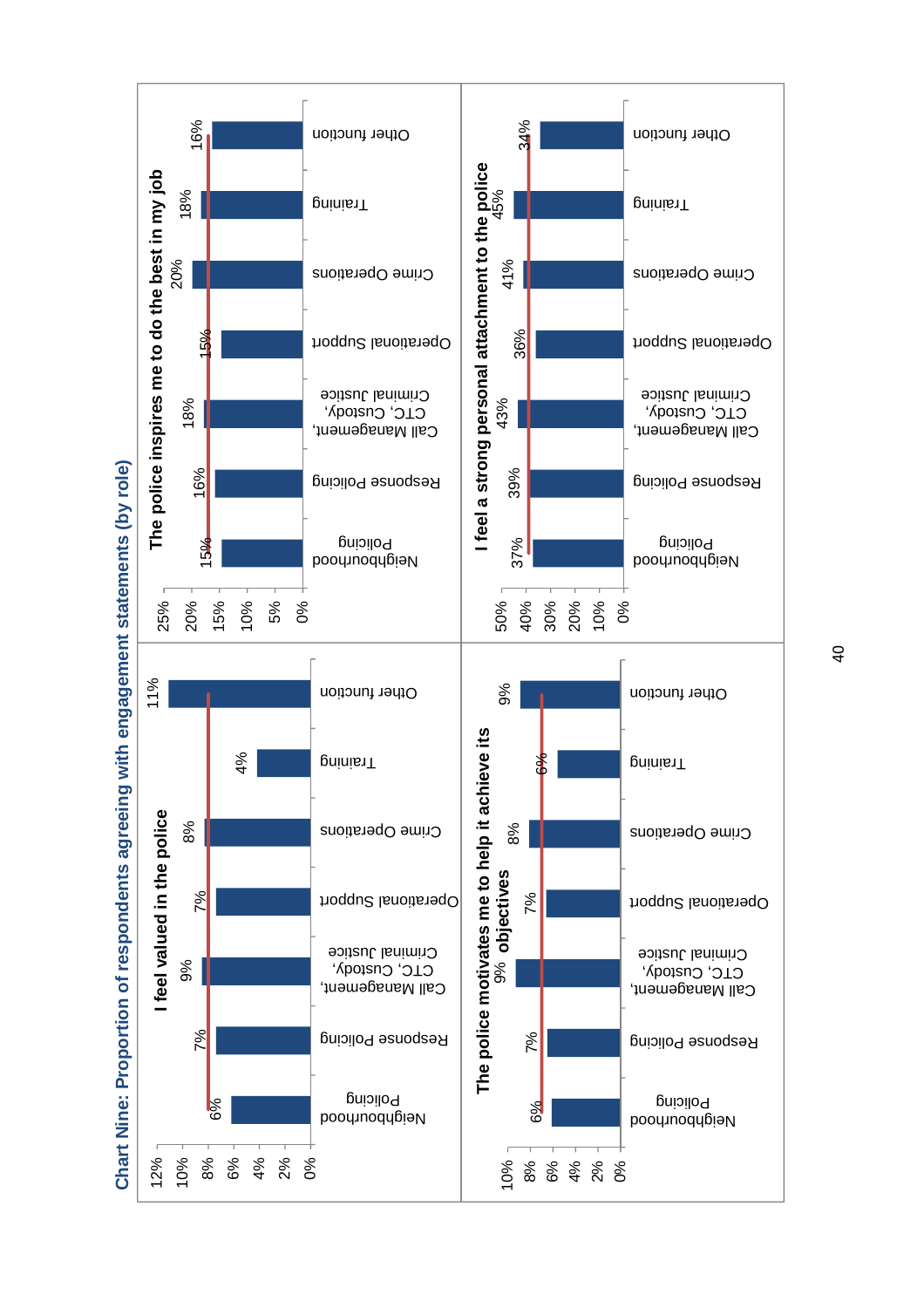

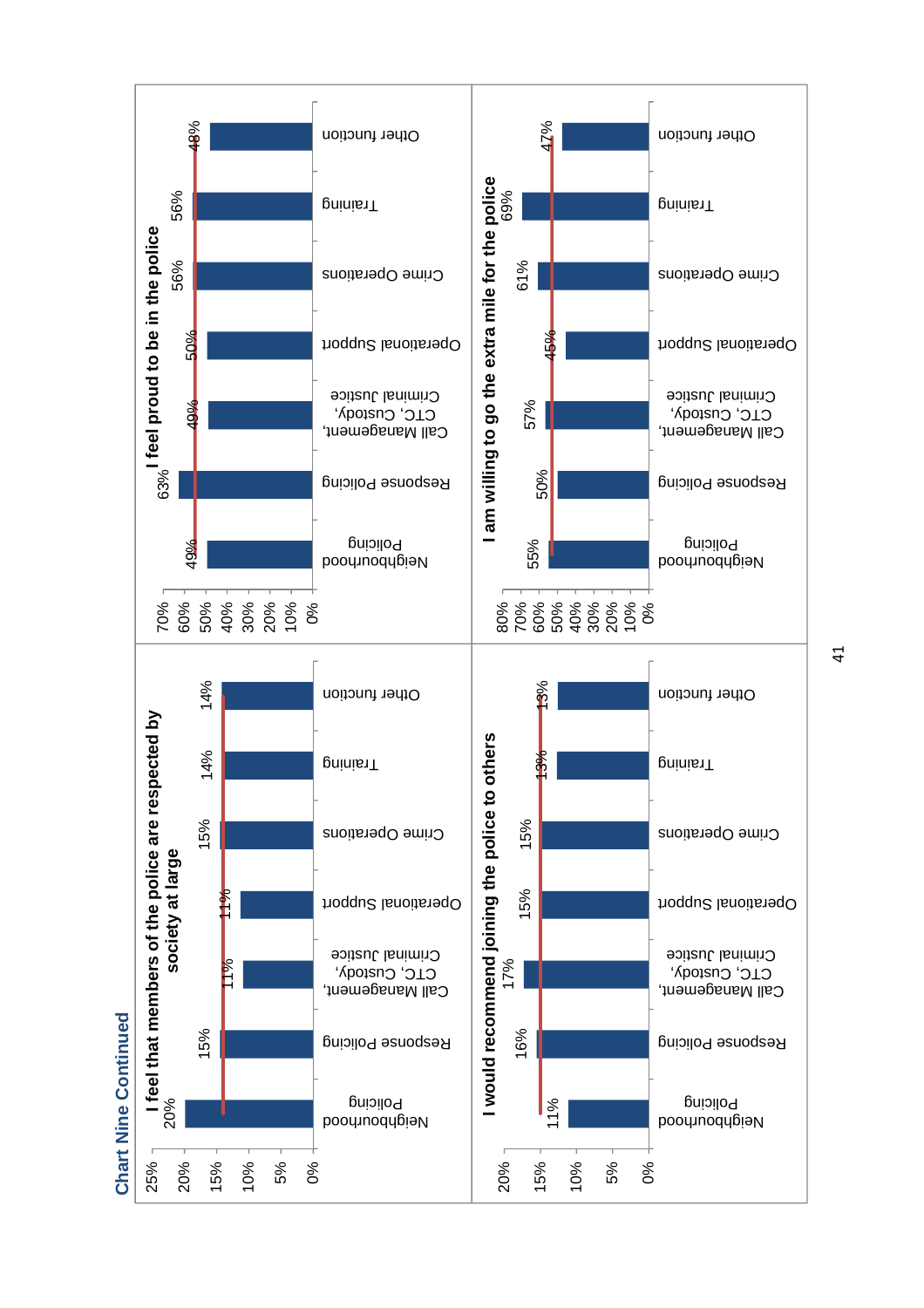# **JOB SATISFACTION**

### **SUMMARY**

- Respondents are most likely to be dissatisfied with the Individual Performance Review Process (83% dissatisfied) followed by their pension (66% dissatisfied).
- Respondents are least likely to be dissatisfied with their basic pay (32% dissatisfied) and overall remuneration (40% dissatisfied).
- Respondents in Northern Ireland are more likely to be dissatisfied with the IPR process and their treatment by managers than respondents in England and Wales, however are less likely to be dissatisfied with their remuneration.
- Constables are most likely to be dissatisfied with many of the factors measured; Response Policing are generally more likely to be dissatisfied than respondents in other roles
- Mid-career respondents appear most likely to be dissatisfied with their remuneration and pensions, whilst dissatisfaction with transfer and development opportunities is most common in respondents with between three and 15 years' service.

# **WHAT IS JOB SATISFACTION AND WHY IS IT IMPORTANT?**

Job satisfaction has been defined as "a positive (or negative) evaluative judgement one makes about one's job or job situation"xviii and is another key aspect of psychological well-being at work<sup>xix,xx</sup>. In contrast to morale, workers make judgements about their job satisfaction by weighing up the positive and negative aspects of their work and work environment<sup>xxi</sup>. Studies of police officers' job satisfaction have found that taking into account organisational experiences (such as decision-making processes and the extent of red tape) as well as operational experiences offers greater power to predict officers' job satisfaction than operational experiences alone<sup>xxii</sup>.

Job satisfaction has been shown to predict a range of work outcomes, including absenteeism, strain and burnout, organisational performance and withdrawal behaviours<sup>xxiii,xxiv,xxv,xxvi</sup>. Job satisfaction is also associated with actual (vs. intended) staff turnover<sup>xxvii</sup>. Recent research specifically concerning police turnover found that job satisfaction was a significant predictor of officers' intention to leave the service; and moreover that job satisfaction accounted for the relationship between officers' working conditions and their turnover intentions<sup>xxviii</sup>.

Job satisfaction was measured using ten items, which asked officers to rate their level of satisfaction with a range of aspects of their job, including their remuneration, their training and development and how they are managed.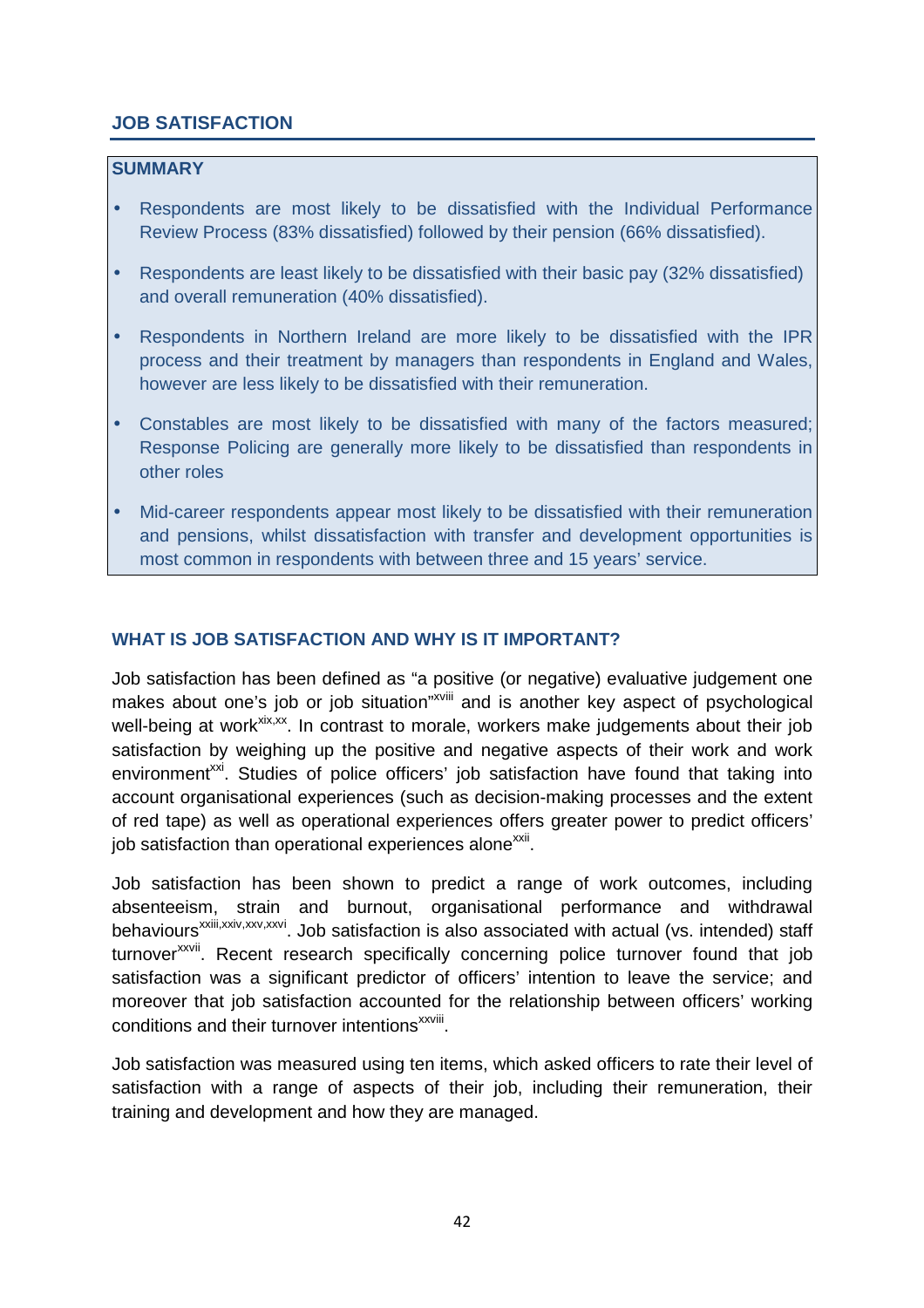#### **OVERALL FINDINGS**

Respondents are most likely to be dissatisfied, and least likely to be satisfied, with the Individual Performance Review (IPR) process. More than eight out of ten respondents say that they are dissatisfied with this process whilst just 4% report being satisfied. Many comments also highlighted dissatisfaction with the IPR process, noting that it is timeconsuming and complex, but also that it is seen as unfair and does not provide an accurate reflection of performance or capability.

 "The training provided when the IPR was introduced was virtually non-existent for those already in Service and still remains a mystery to most - simply going through the motions each year. It only appears to benefit those that are fully aware of its inner workings, and is used as another stick to beat otherwise competent officers with."

**Constable, 26 – 30 Years' Service** 

"The IPR is a complete waste of time - too complicated and time consuming and only rewards people who are good at writing about themselves"

**Sergeant, 6 - 10 Years' Service** 

**"I** feel the IPR system isn't working. The band 'competent & capable' is too broad, and even when someone is delivering 'above & beyond' supervisors are loathe to use it."

**Inspecting Rank, 20 – 25 Years' Service** 

Respondents were also asked to indicate the rating they received in their most recent IPR. Of those respondents who were willing to provide this rating, 10% said that they were graded as "Above and Beyond", 87% received a grade of "Competent and Capable", with the remainder graded below this. This distribution does appear to support a number of comments, such as that above, about the broad use of the "Competent and Capable" grade and the challenge of having good performance fairly recognised as a result of this.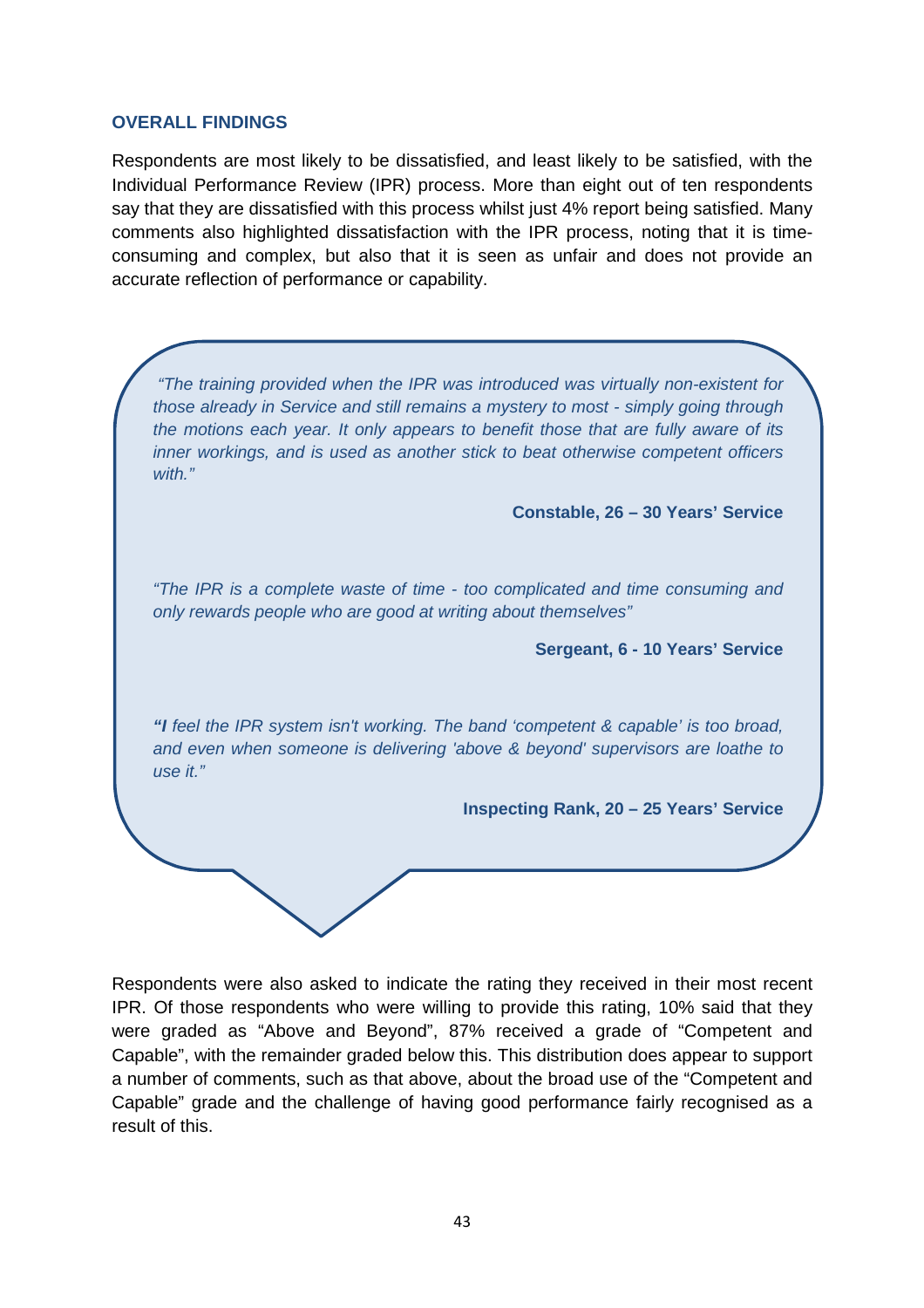After the IPR process, the next factor respondents are most likely to be dissatisfied with is their pension. 61% of respondents say that they are dissatisfied with their pension, however 25% say that they are satisfied (with the remainder neither satisfied nor dissatisfied).

In light of recent changes to the pension scheme this is perhaps understandable. It is however important to note that there is a clear difference in satisfaction between respondents who will and will not be transferring into the new CARE pension scheme. 20% of respondents who say that they have full transitional protection are dissatisfied with their pension, compared to 84% of respondents who either have tapered protection or have already transferred into the CARE scheme.



A majority of respondents also say that they are dissatisfied with their opportunities for training and transfer, at 60% and 52% respectively. With regards to transfer opportunities, respondents' comments raise two issues, both the availability of opportunities but also the perceived fairness and openness of the process. The comment below is indicative of a number of respondents' comments regarding their experience of the transfer process.

 "My request has yet to be looked at and I have since seen from the weekly orders that new probationers have been placed in the district in which I wish to transfer to. This makes me feel that the service has no concern for the personal situation of its employees and does not wish to assist when a request is made."

**Constable, 6 – 10 Years' Service** 

52% of respondents additionally say that they are dissatisfied with their treatment by managers. As noted in relation to engagement above, respondents' comments in relation to this often refer to experiencing a lack of support, trust or understanding from senior management.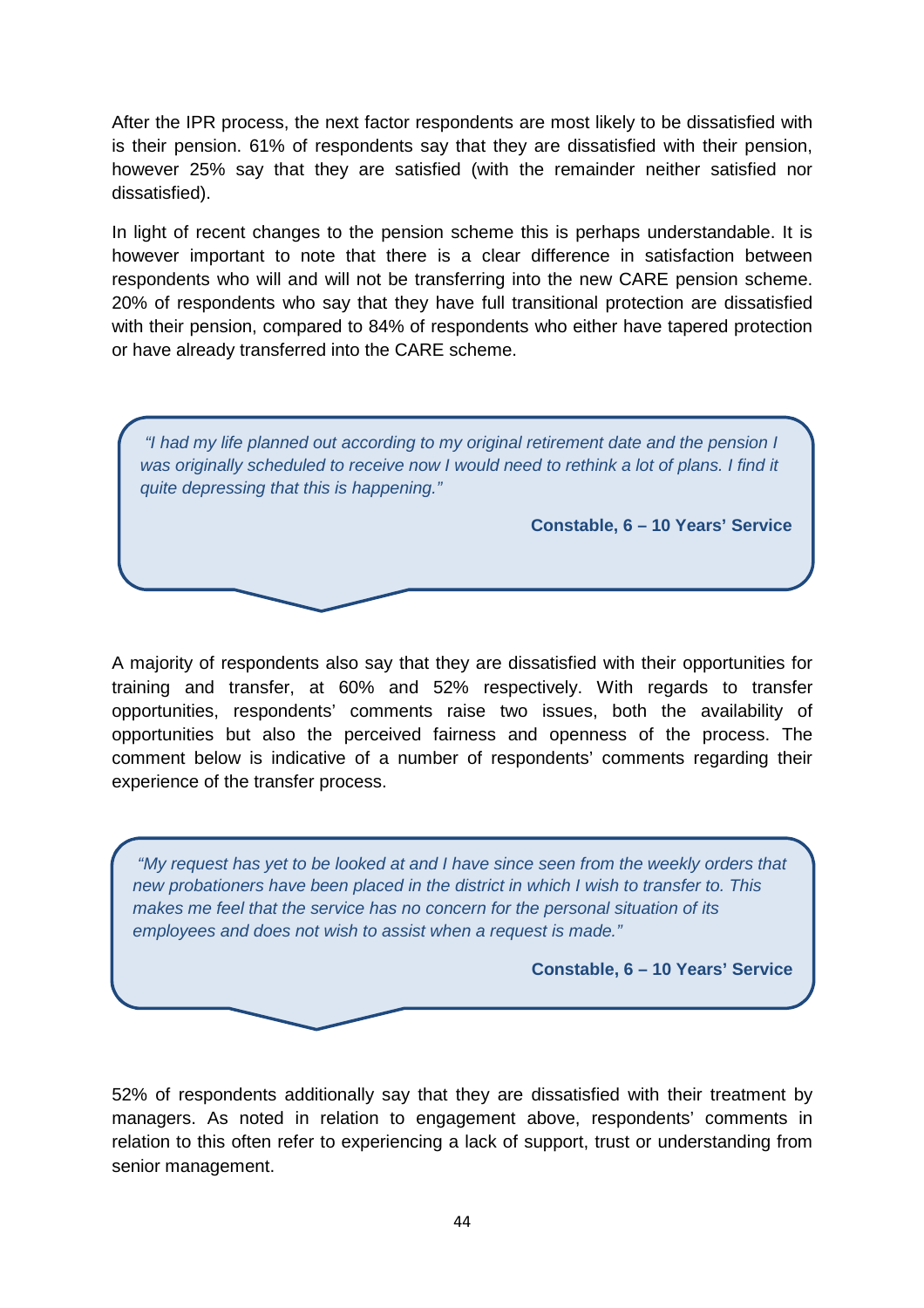"I have no complaint about my immediate line manager or supervisors however there does appear to be a real and visible disconnect between the expectations of senior officers and the service they want us to provide and what can actually be achieved."

**Constable, 6 – 10 Years' Service** 

"In my opinion the single best way to improve frontline officer morale is to remove most of the current pressure and 'micromanaging' management style, to make it clear that senior management has the trust in and belief that officers are trained and motivated to do their job without such close oversight from above."

**Constable, 6 – 10 Years' Service** 

Although just short of half of all respondents said that they were dissatisfied with their opportunities for promotion, Chart Ten shows that only 13% of respondents actually say that they are satisfied with their promotion prospects. Comments do support a sense of dissatisfaction with the promotion process amongst a number of respondents.

"I am very dissatisfied with my promotion prospects. I joined the police in June 2007, the 1st opportunity I had to apply for promotion was last year. This is 7 years after joining. There were 350 Constables placed on a select list for promotion."

**Constable, 6 – 10 Years' Service** 

"The organisation's failure to promote for 7 years has now created a large number of unsuccessful candidates in the 2015 promotion process. This has had a dramatic effect on morale at Constable and Sergeant level."

**Inspecting Rank, 16 – 20 Years' Service**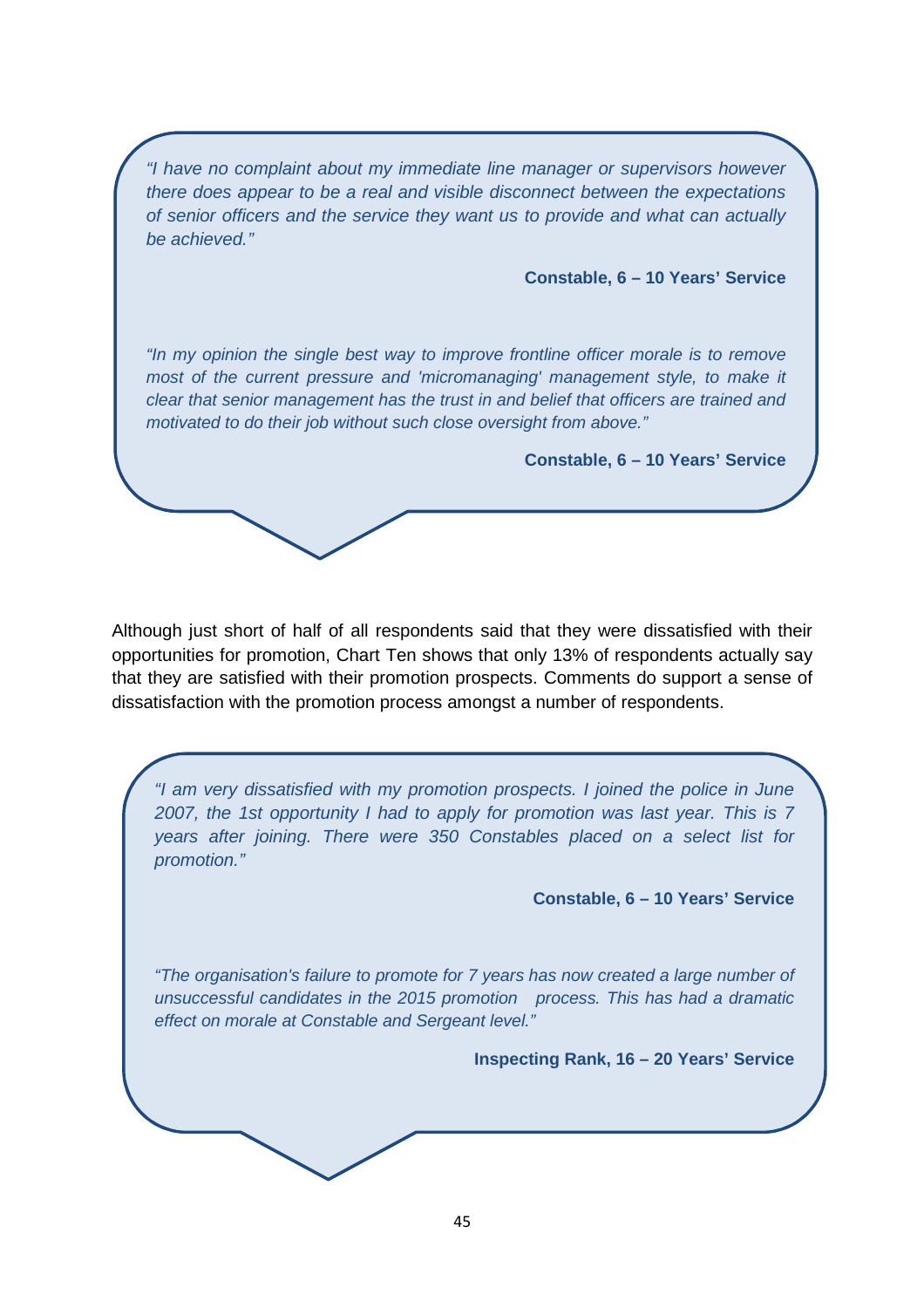Investigating respondents' attitudes to promotion further, the survey found that 33% of respondents have applied for promotion to the next rank, whilst 67% have not applied for promotion. Of those respondents who have not applied, the most commonly cited reason is a desire to remain at their current rank, followed by the perceived detrimental effect that promotion would have on respondents' personal lives; these reasons are cited by 41% and 34% of respondents who have not applied for promotion respectively.

24% of respondents say that promotion would not be worth it for the salary on offer, whilst 15% do not feel ready for promotion. In comparison 14% say that they have not applied for promotion because of there are not enough positons available. As such, although only around one in eight respondents are satisfied with their promotion prospects, the sheer number of positions available appears less likely to be factor in influencing respondents' decisions to apply for promotion.

Of the factors addressed within the survey, respondents were most likely to be satisfied with their overall remuneration (including pay and allowances) followed by their basic pay. They were also more likely to be satisfied than dissatisfied with these factors. Despite this, fewer than half of all respondents reported satisfaction with either their overall remuneration or their basic pay. As a consequence it would not be appropriate to conclude that officers are generally happy with their pay and allowances.

"As an Inspector with long service, I am adequately paid for the job I do and retain some of the historic allowances…For younger colleagues, I see them earning less, paying more and working for longer in an increasingly demanding environment."

**Inspecting Rank, 26 – 30 Years' Service**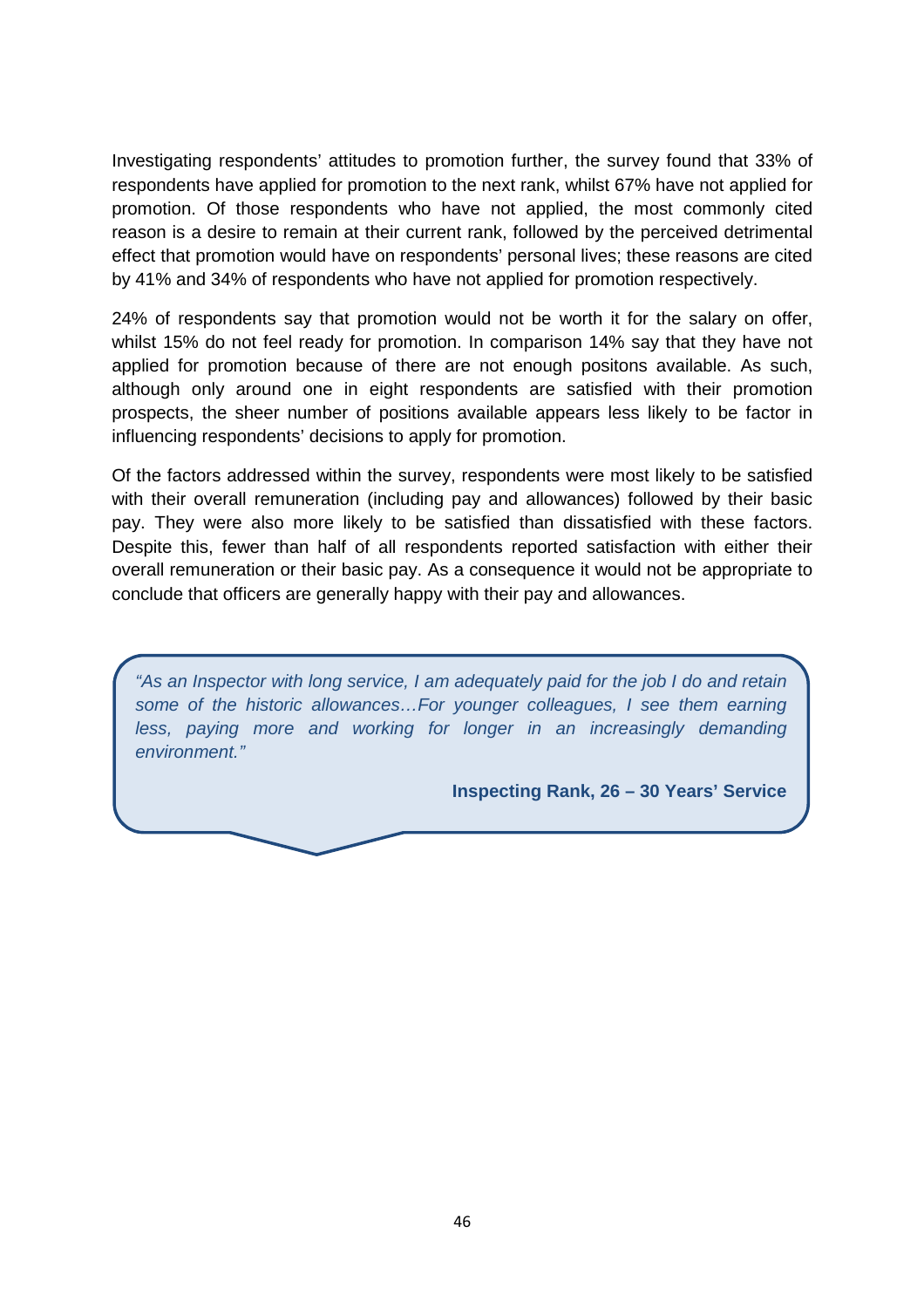

**Chart Ten: Proportion of respondents reporting satisfaction and dissatisfaction**  Chart Ten: Proportion of respondents reporting satisfaction and dissatisfaction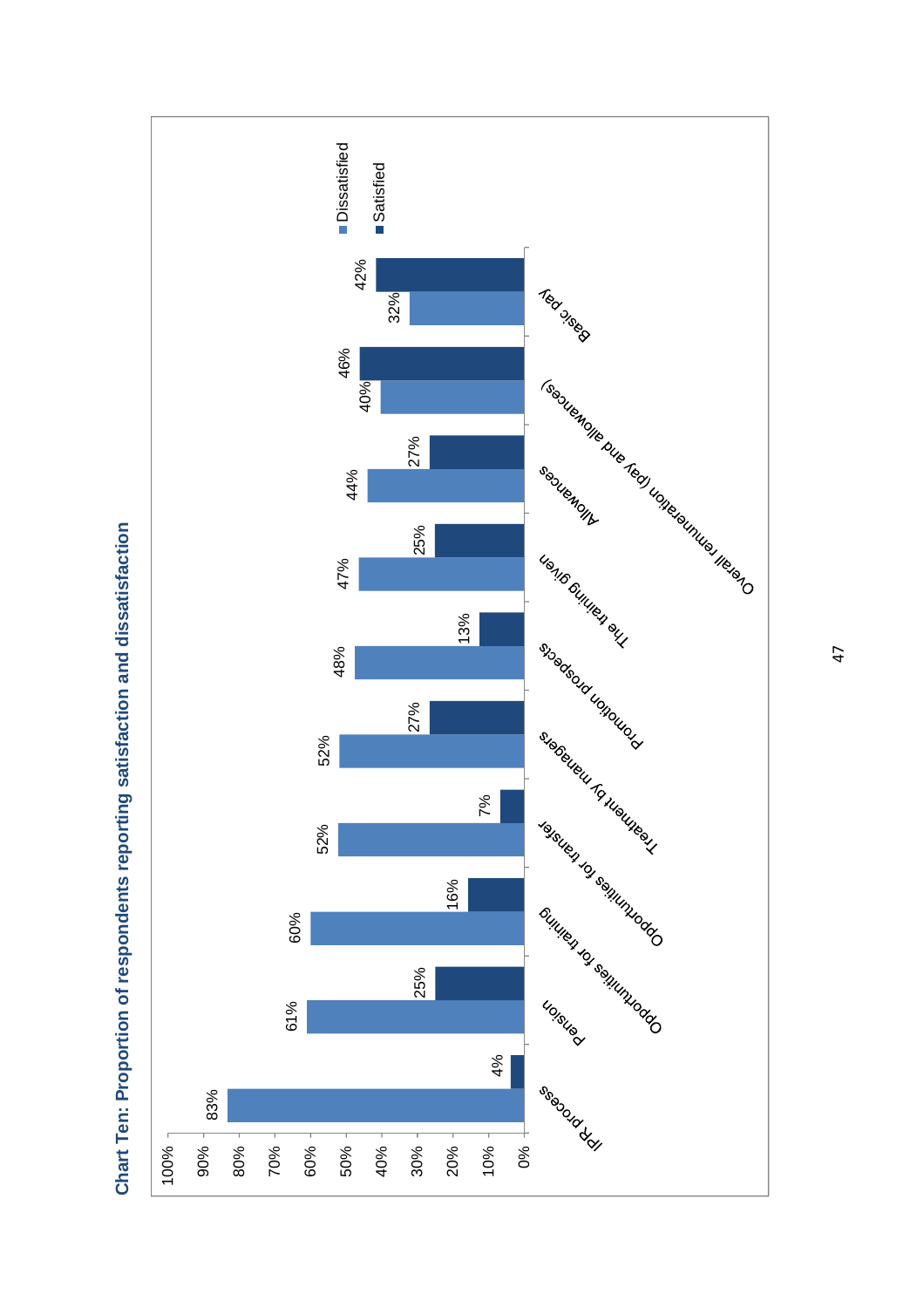#### **COMPARISONS**

#### **Police Service of England and Wales**

There are some notable differences between the satisfaction of respondents from Northern Ireland compared to England and Wales. The most striking difference is with regards to the IPR process. Whilst 83% of respondents in Northern Ireland say that they are dissatisfied, 48% of respondents in England and Wales were dissatisfied with this process. In addition, 37% of respondents in England and Wales said that they were dissatisfied with their treatment by managers, compared to 52% of respondents in Northern Ireland.

In contrast, respondents in England and Wales were more likely to be dissatisfied with their remuneration than respondents in Northern Ireland. 54% of respondents in England and Wales said that they were dissatisfied with basic pay, and 63% said that they were dissatisfied with their overall remuneration. In Northern Ireland these proportions are 32% and 40% respectively.

#### **Other Organisations**

In the 2015 AFCAS survey, 34% of non-officer ranks said that they were satisfied with their basic pay, 28% were satisfied with their pension and 44% were satisfied with their allowances. In the PFNI survey these proportions are 44%, 25% and 27% respectively. This suggests that PFNI respondents are more likely to be satisfied with the basic pay, but less likely to be satisfied with their pension and allowances than members of the armed forces.

The 2014 Civil Service People Survey does not allow direct comparisons with the measures of satisfaction included within the PNFI survey. However in this survey 24% of civil servants said that their pay was reasonable compared to other organisations and 32% said that they were satisfied with their total benefits package. Within the NCA, these proportions were slightly lower at 23% and 21% respectively. As such, the findings of these surveys provide some indication that respondents in the PFNI survey are more likely to be satisfied with their basic pay than in some other organisations, but may have similar, or slightly lower, levels of satisfaction with their pension and benefits.

On the other hand, PFNI survey respondents do appear to be much more dissatisfied with development opportunities than is seen in other public sector surveys. 56% of AFCAS respondents said that they were satisfied with their opportunities for professional development, whilst 62% of Civil Service People Survey respondents said that they were able to access the right learning and development opportunities when they need to. Although agreement with this indicator was lower in the NCA at 34%, it still shows a clear contrast to the PFNI survey where fewer than one in six respondents say that they are satisfied with their opportunities for training.

Respondents in other surveys also report more satisfaction with their career opportunities. 41% of respondents in the AFCAS survey said that they were satisfied with their opportunities for promotion. In addition 42% of civil servants agreed that they have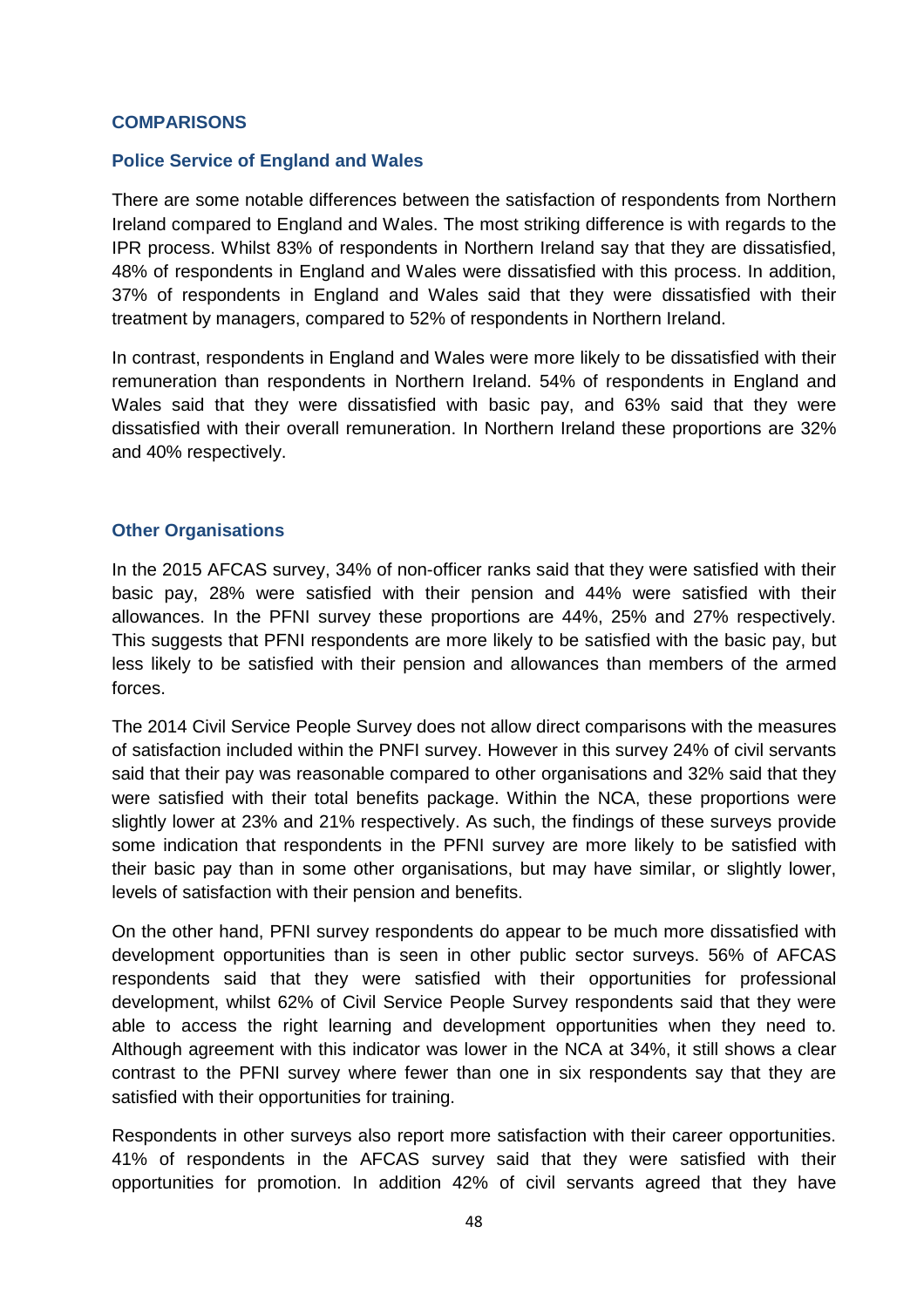opportunities to develop their career within their organisation. Career development opportunities however appear more similar between the NCA and the PSNI, 19% of NCA respondents said that they had the opportunity for career development, compared to 13% of respondent in the PFNI survey who said that they were satisfied with their promotion prospects.

## **DIFFERENCES BETWEEN GROUPS**

## **Rank**

On the whole, constables appear to be more dissatisfied than more senior ranks. This is more noticeable for some factors than others. In particular, constables are much more likely to be dissatisfied with their pension than sergeants and inspectors, with two thirds of this rank saying that they are dissatisfied with their pension. As noted above, fewer than one in four constables say that they will not be transferring into the new CARE pension scheme. This provides a plausible explanation for higher levels of pension dissatisfaction seen amongst this rank.

 "I joined the Police as I believed it was a good career opportunity and that once I started my pension contributions I would not need to worry about my retirement. The changes being enforced have now made me realise that I may not be secure in later life. This is very worrying."

**Constable, 6 – 10 Years' Service** 

A larger proportion of constables also report dissatisfaction with their opportunities for promotion, transfer and training, particularly when contrasted with the inspecting ranks. For instances, 50% of constables say that they are dissatisfied with their promotion prospects, 55% say that they are dissatisfied with their opportunities for transfer and 62% say that they are dissatisfied with their opportunities for training. Despite this, a majority of respondents of all ranks say that they are dissatisfied with their opportunities for training; 57% of sergeant and 51% of inspectors and chief inspectors are dissatisfied with this factor.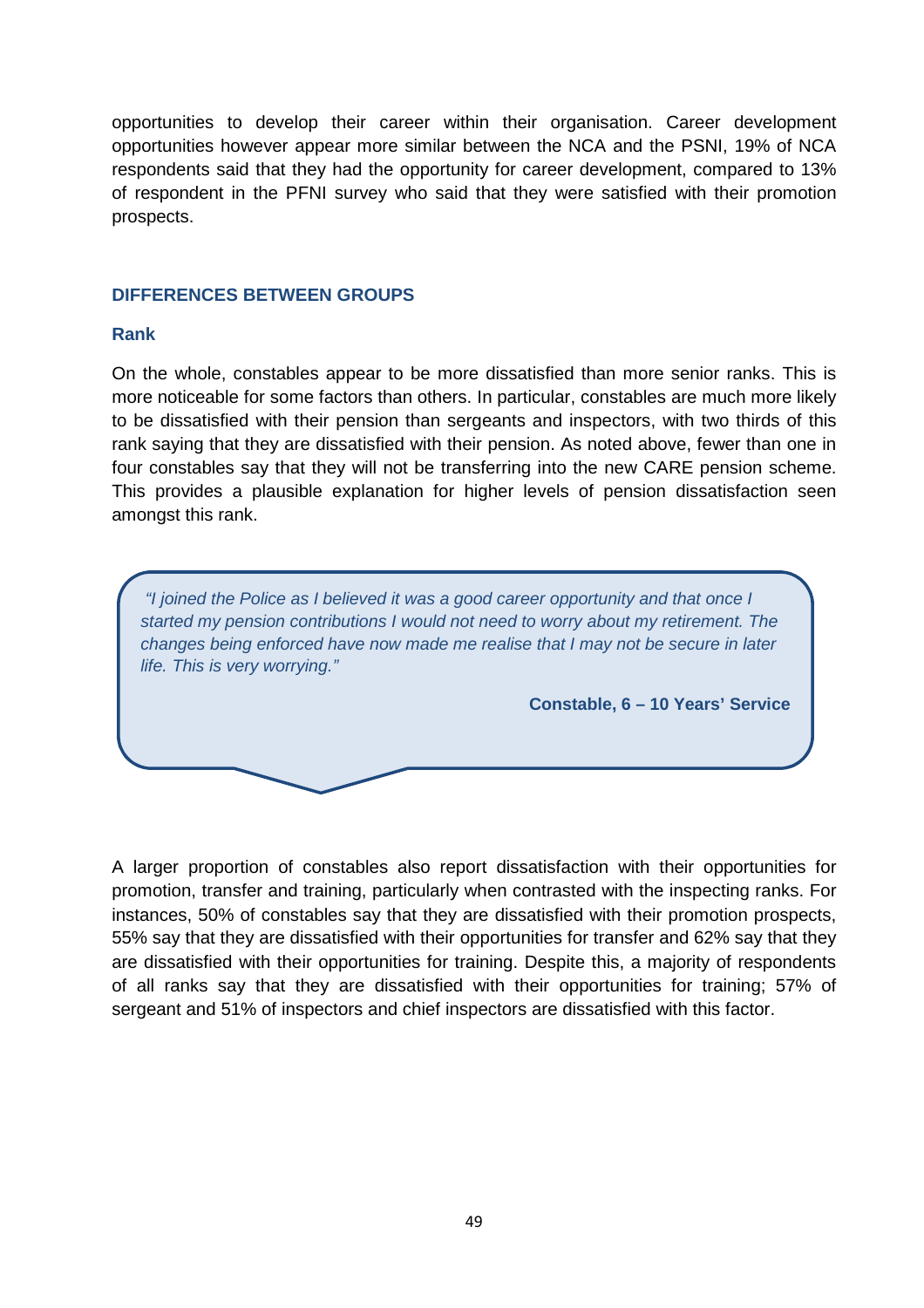"Most recently the promotion process from Constable to Sergeant has been poorly managed. It is my own personal opinion that there are a lot of talented and capable officers that were put off applying for the process due to the amount of officers who applied and the general staff morale issue that is becoming apparent within the service."

**Constable, 11 – 15 Years' Service** 

Another difference can be seen in the proportion of constables and sergeants who say that they are dissatisfied with their treatment by managers in contrast to the inspecting ranks. 53% of constables and 51% of sergeants say that they are dissatisfied with their treatment by managers, compared to 41% of inspectors and chief inspectors. Again, the sense of a disconnection between senior officers and the rank and file comes across in respondents' comments.

"I feel that Senior Management are completely isolated from the real Police officers on the ground. There is a feeling that a certain amount of change was required within policing but it is now apparent that change is occurring wholesale in order to give senior officers something to put on their CV when applying for the next rank."

**Sergeant, 21 – 25 Years' Service** 

There are however a number of factors for which differences between ranks are more limited. For instance, dissatisfaction with overall remuneration ranges from 36% of sergeants to 42% of constables and dissatisfaction with the training received ranges from 43% of inspectors to 49% of sergeants. Interestingly, levels of dissatisfaction with the IPR process are very similar across ranks; with more than three quarters of respondents at all ranks saying that they are dissatisfied with the IPR process.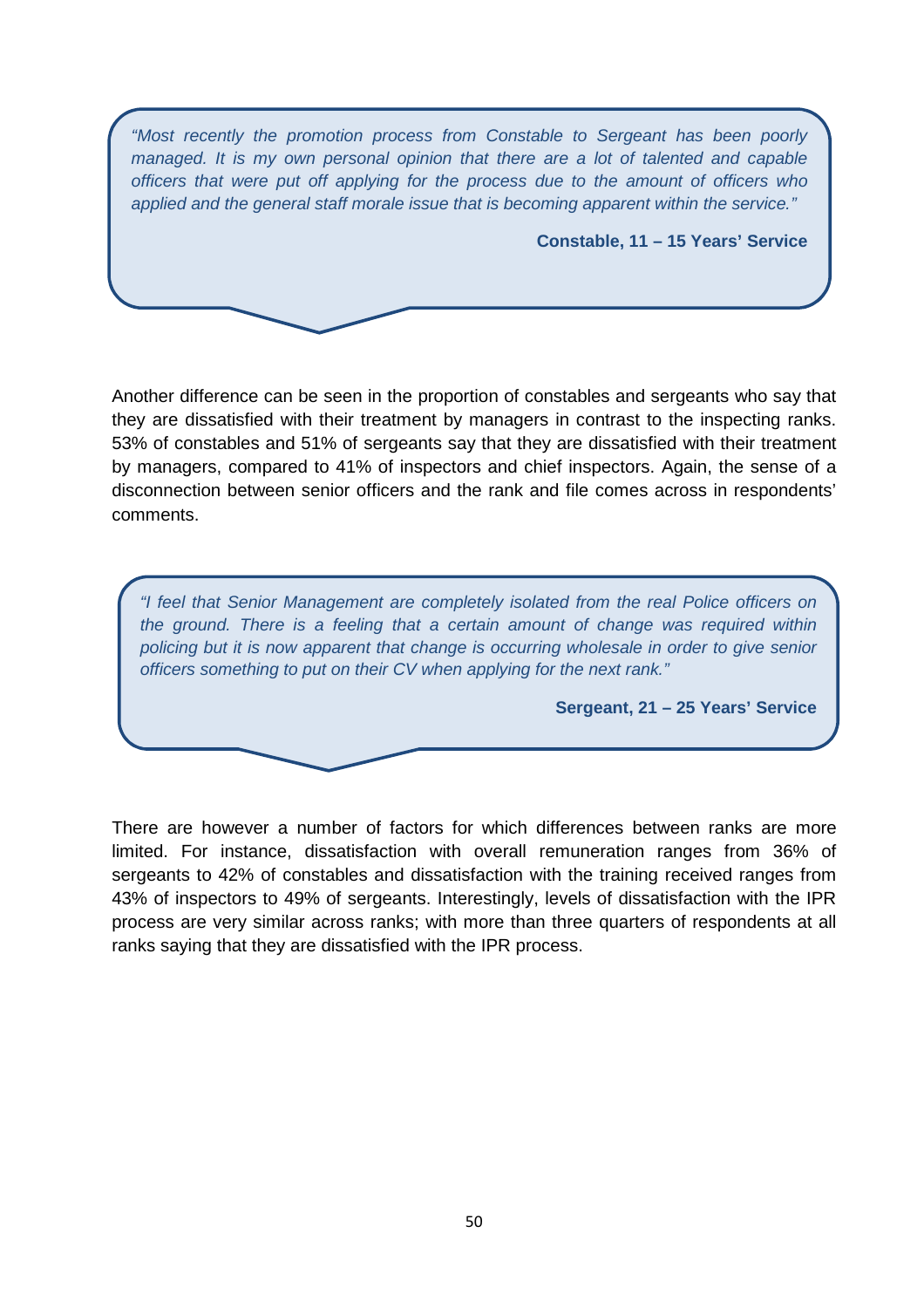

**Chart Ten: Proportion of respondents reporting dissatisfaction (by rank)**  Chart Ten: Proportion of respondents reporting dissatisfaction (by rank)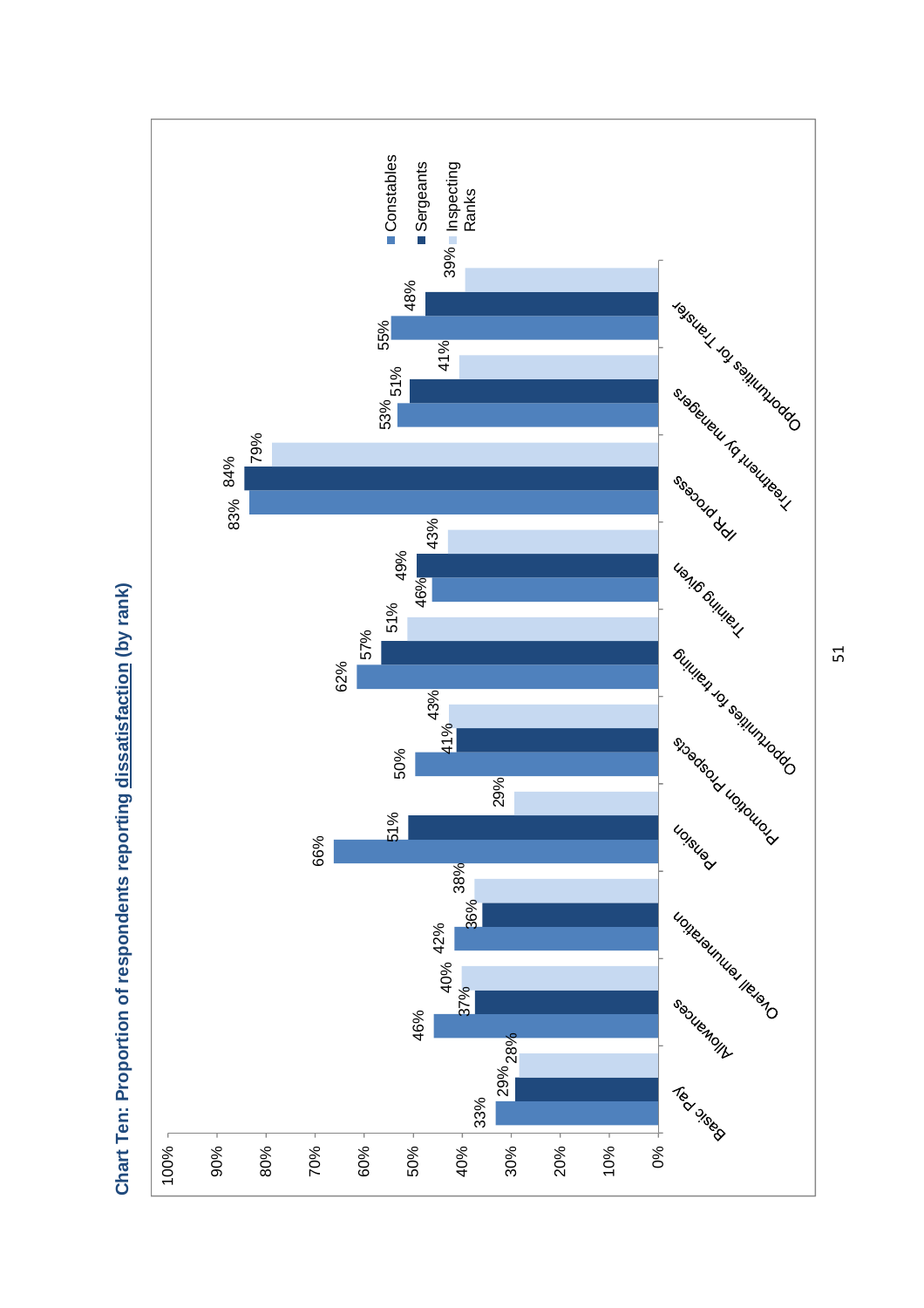#### **Length of Service**

As seen in the previous analysis of morale and engagement on the basis of length of service, probationers have tended to respond more positively within this survey. In keeping with this observation this group also show lower levels of dissatisfied with many of the factors that were addressed. However one significant exception to this appears to be opportunities for transfer, which just under half of probationers are dissatisfied with. Again, the small number of probationers makes interpretation of these findings more difficult however this may still present a concern for many respondents who are very early on in their service.

Understandably pension dissatisfaction is least likely amongst respondents towards the end of their careers and who will not transfer into the new CARE pension scheme; around one in six respondent with more than 25 years' service report dissatisfaction with their pension. Pension dissatisfaction is most common amongst mid-career officers, peaking at 84% amongst respondents with between 11 and 15 years' service. Officers around the middle of their career are likely to have found the changes pensions particularly challenging, having been enrolled in the previous scheme for a considerable period of time, yet not having the same protection as some of longer-serving colleagues.

"The biggest concern for majority of officers is the Pension. I joined when I was 18yrs old, young enough to give the PSNI 30 years of my life and retire with hopefully a pat on my back. I believe that 30 years to a job which requires employee's to live completely different than the rest of society is more than fair. Policing in Northern Ireland is different than other forces yet the Pension reforms do not take cognisance of this."

**Constable, 11 – 15 Years' Service** 

Dissatisfaction across most factors generally appears more limited amongst late career respondents. With the exception of the IPR process, respondents with more than 20 years' service are less likely to report dissatisfaction compared to the average for the service as a whole. A number of comments indicate that the although personally more satisfied with their job, pay and conditions, many respondents in this position are still dissatisfied with the current "climate" of the organisation as a whole.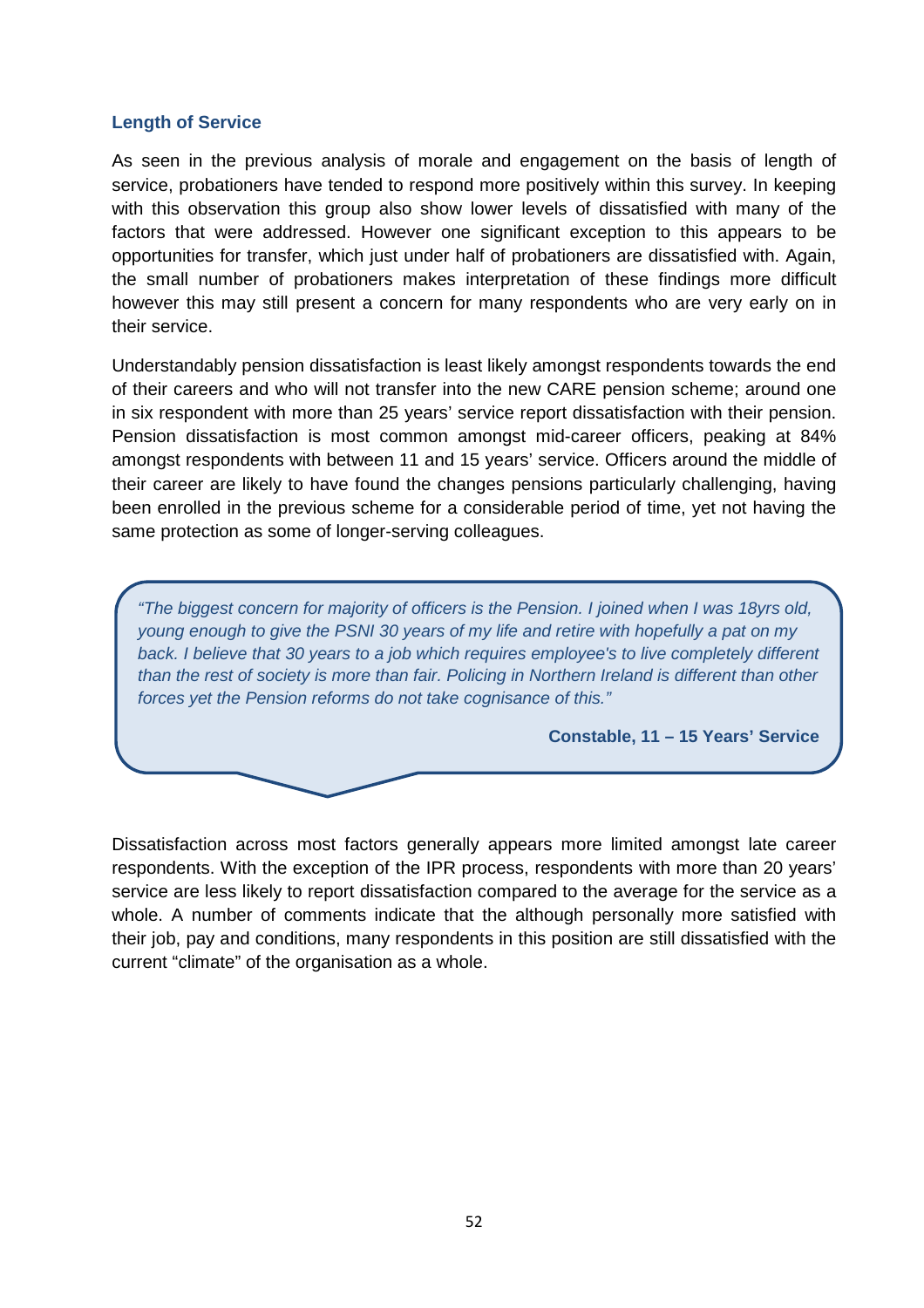"I have almost 30 years' service and feel that I am well paid for the role I perform. However I do not believe that other officers are in a position that they feel the same way. I intend to retire when I have reached 30 years' service because although I am personally satisfied with my role, pay and conditions I do not feel that the police overall is a 'stable, content' organisation."

**Sergeant, 26 – 30 Years' Service** 

Dissatisfaction with promotion, transfer and training opportunities is most common in respondents between three and 15 years' service. For instance, a majority of respondents in this bracket are dissatisfied with their promotion prospects, with dissatisfaction most likely amongst respondents with six to 10 years' service. Many comments in this area, such as the one below, reflected a sense that the promotion process was not as fair or open as it could be.

"I really enjoy the work of a Police officer. I enjoy working with the public the camaraderie within the Police. I have never had a sick day and always feel I give 100%. However, I feel let down by the recent promotion process which was in no way based on a person's attributes or qualities to perform the role."

**Constable, 6 - 10 Years' Service** 

Dissatisfaction with training opportunities and transfer opportunities peaks between three to five years' service with more than three quarters of respondents in this category expressing dissatisfaction with these factors. Nine out of ten respondents with three and five years' service also say that they are dissatisfied with the IPR process. Although this is a larger proportion than other service length categories, it can also be noted that at least 80% of respondents with more than two years' service report dissatisfaction with this process. As such, the concerns highlighted earlier regarding the IPR process appear relatively pervasive regardless of length of service.

Fewer differences are also seen between categories on the basis of dissatisfaction with remuneration and dissatisfaction with treatment by managers.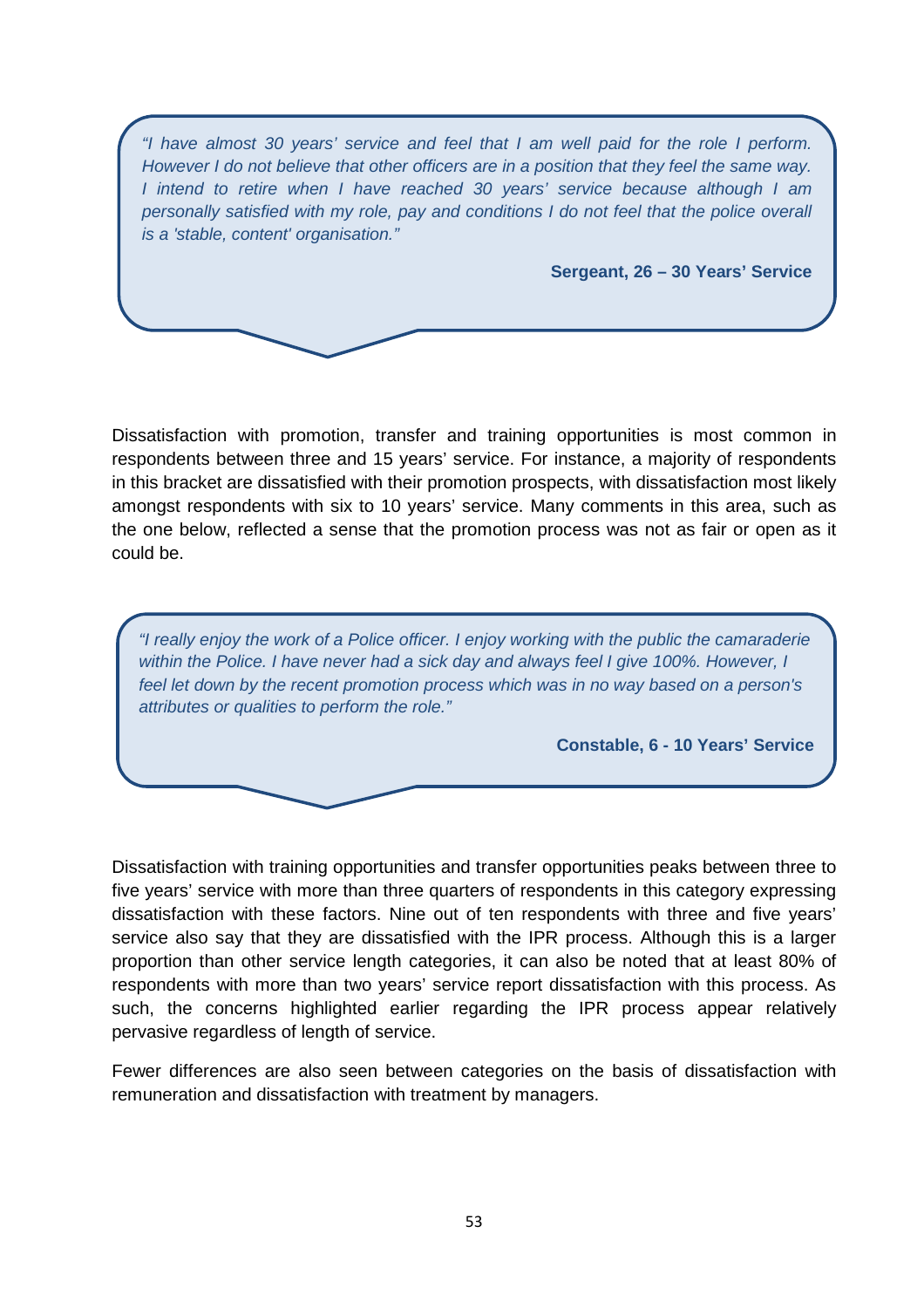

54

service

service

service

service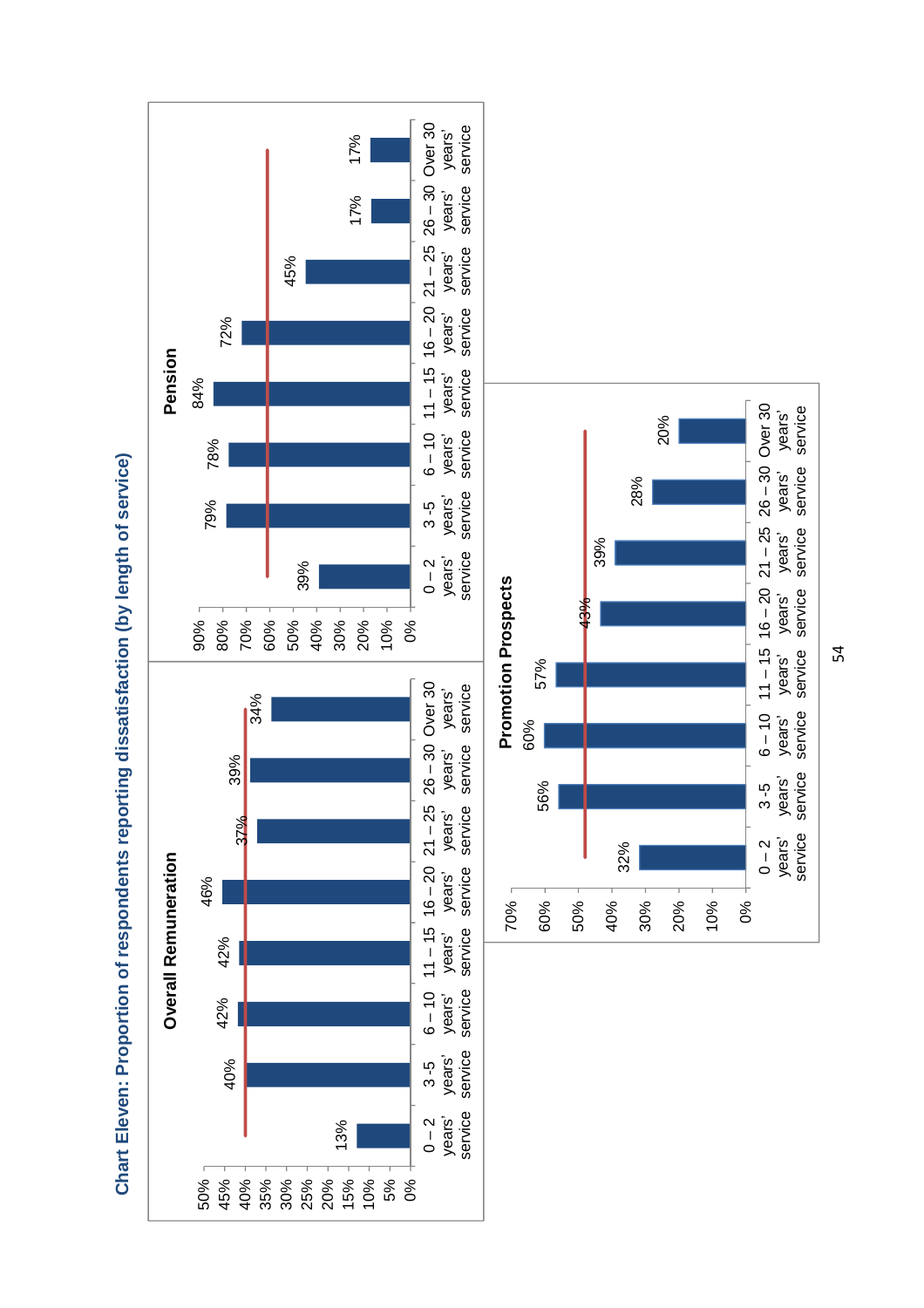

**Chart Eleven Continued Chart Eleven Continued**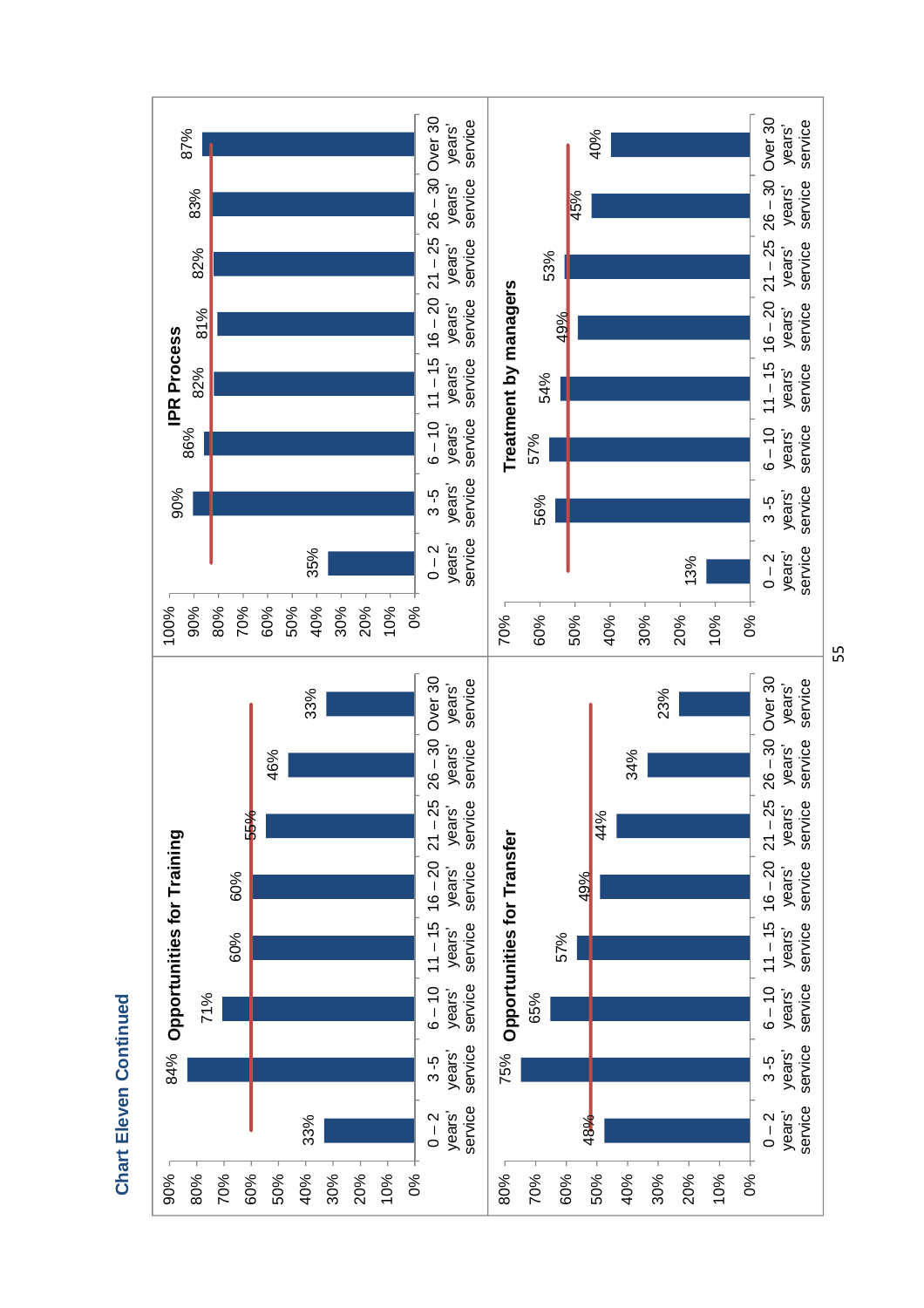# **Role**

In the earlier section on engagement, it was suggested that role may not be an effective predictor of engagement, in light of the limited differences in responses between different groups. In contrast, much clearer trends are seen with regards to dissatisfaction. In particular, respondents who identify their role as Response Policing are more likely to be dissatisfied with many of the factors addressed within the survey compared to respondents in other roles.

For instance Response Policing respondents are more likely than any other group to be dissatisfied with their pension; around three quarters of respondents in the category report pension dissatisfaction. As well as the concerns raised by respondents in other roles regarding the impact on their current take home pay and later financial security, comments from Response Policing respondents also highlight worries about the effect that working longer may have on their wellbeing and capacity to fulfil their role.

"With the changes to [my] pension I worry about how I will perform as a front line response officer at the age of 60"

**Response Policing** 

On the other hand, although pension dissatisfaction is most common in Response Policing, over 50% of respondents in most other categories say that they are dissatisfied with their pension (the only exception being respondents who identify their function as "other"). Pension dissatisfaction therefore is relatively widespread across all roles.

"I am paying more into a pension scheme that will not pay out what I believed I had signed up too and what I believe I am entitled too."

**Operational Support** 

Response Policing respondents are also most likely to be dissatisfied with their promotion, transfer and training opportunities. This is most obvious with regards to opportunities for training, where more than seven out of ten respondents who give their role as Response Policing report dissatisfaction. Comments here reflect a feeling that the training and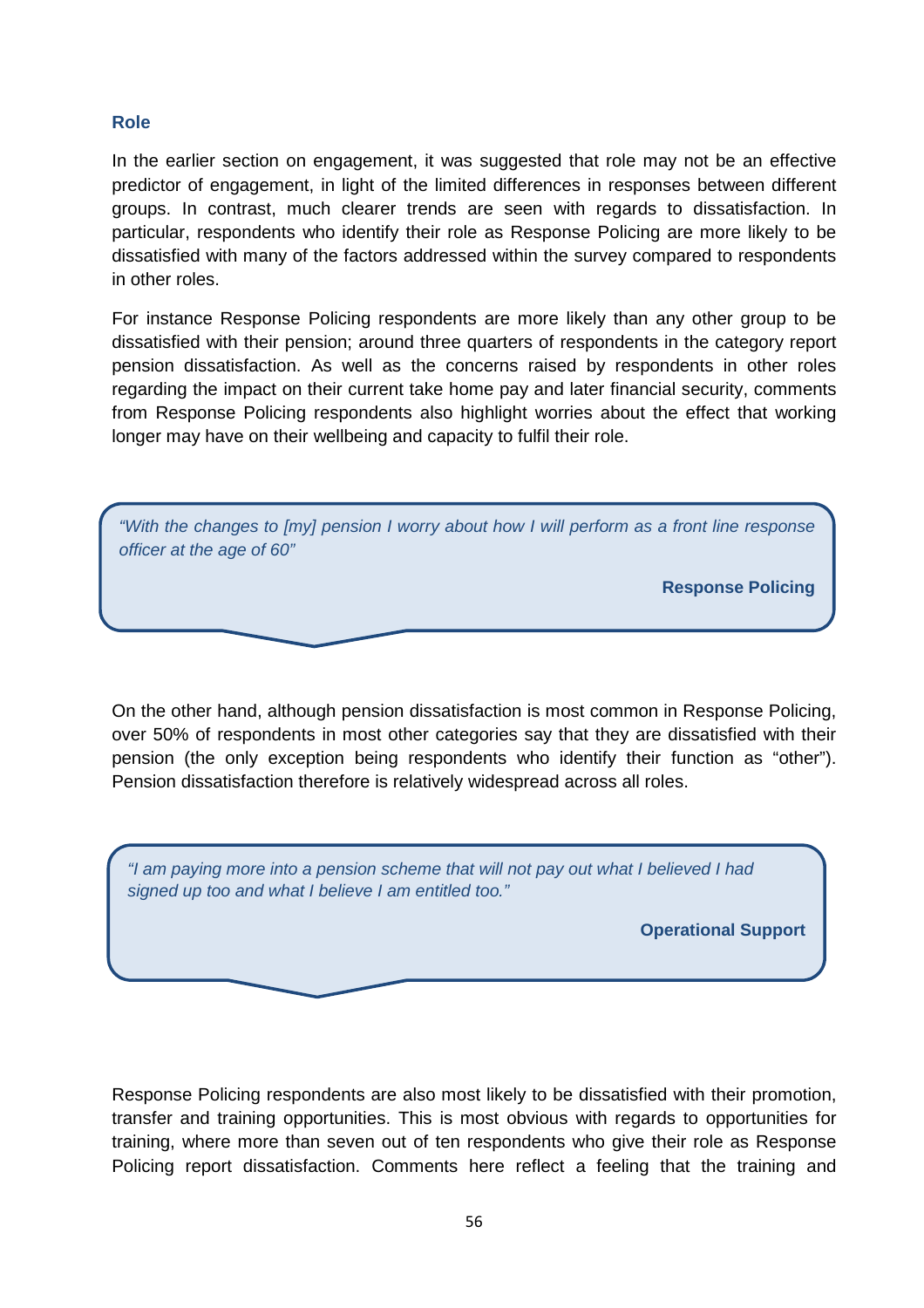development needs of Response officers are not prioritised compared to some other roles. However a number of comments also highlight the challenges Response Policing respondents have in securing either transfers or secondments.

"Training is very few and far between and if applying for something due to me being a response officer I am generally turned down. I feel as a response officer that we are not fully equipped to carry out our role effectively where our equipment and training is concerned."

## **Response Policing**

Respondents in Call Management, CTC, Custody and Criminal Justice are generally least likely to say that they are dissatisfied. However at least one third of respondents from this category still report dissatisfaction with each factor addressed in the survey. Moreover, dissatisfaction with the actual training provided, rather than opportunities for training, is most common amongst members of this category, with 55% saying that they are dissatisfied with the training they receive.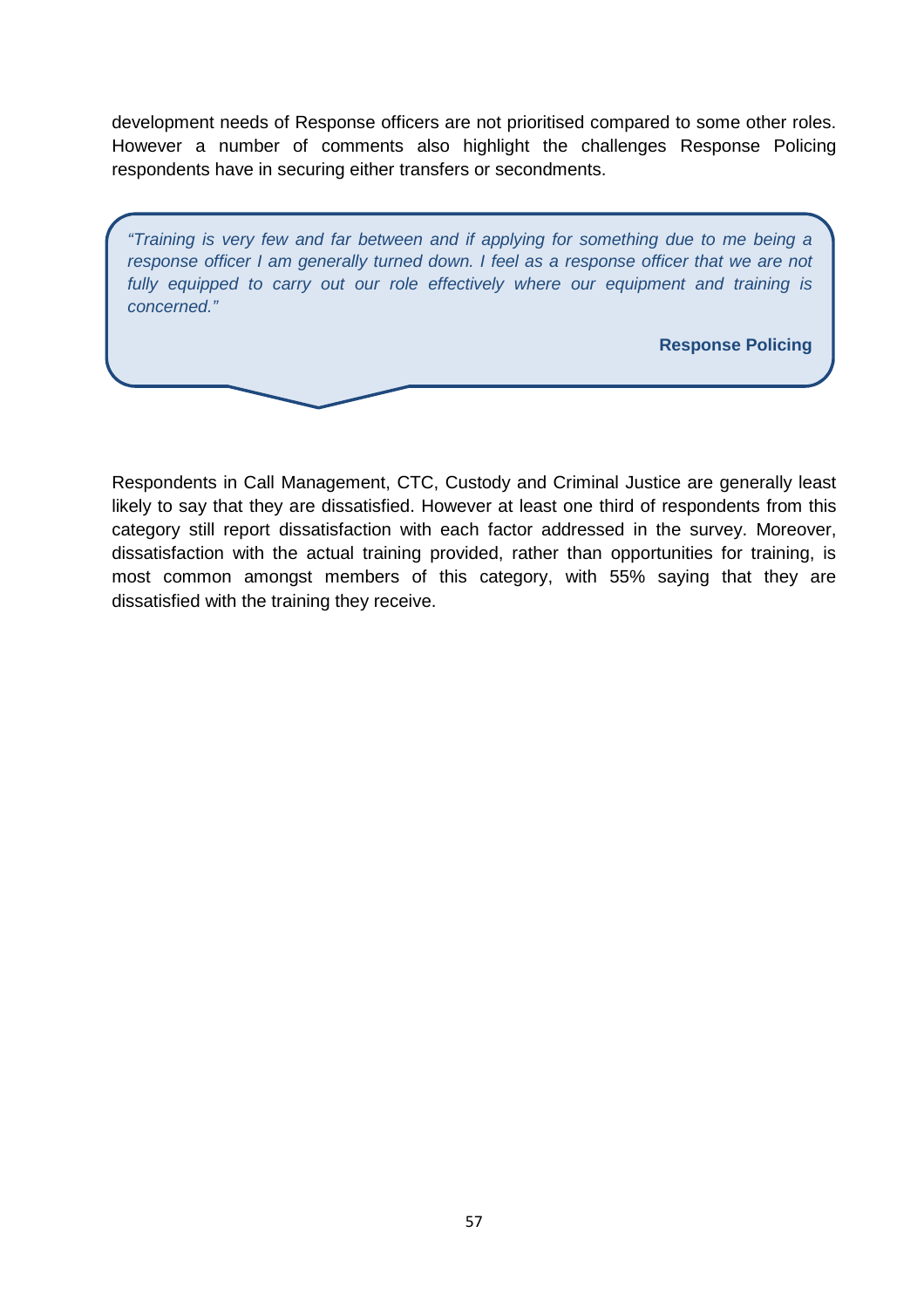



**Chart Twelve: Proportion of respondents reporting dissatisfaction (by length of service)** Chart Twelve: Proportion of respondents reporting dissatisfaction (by length of service)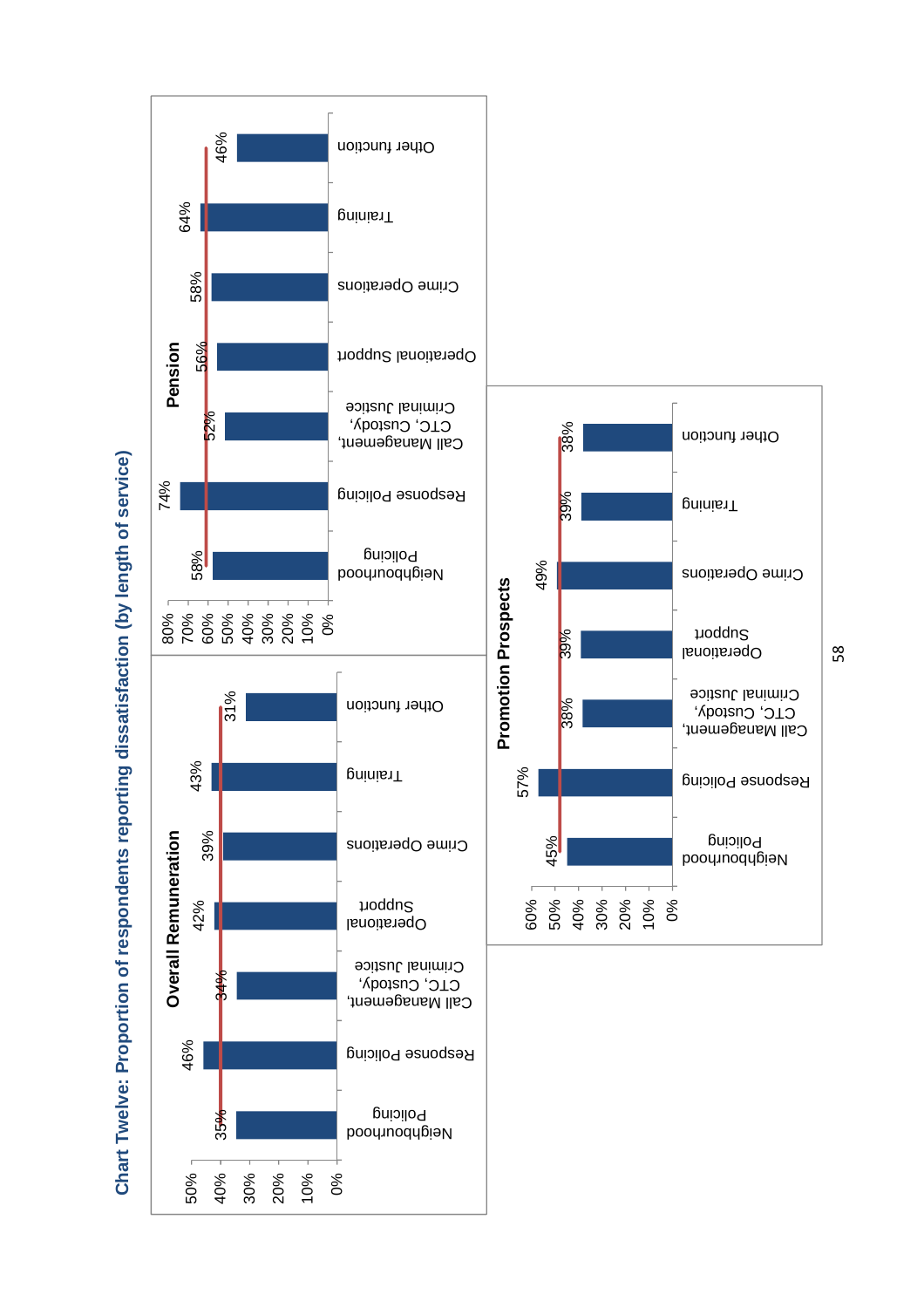

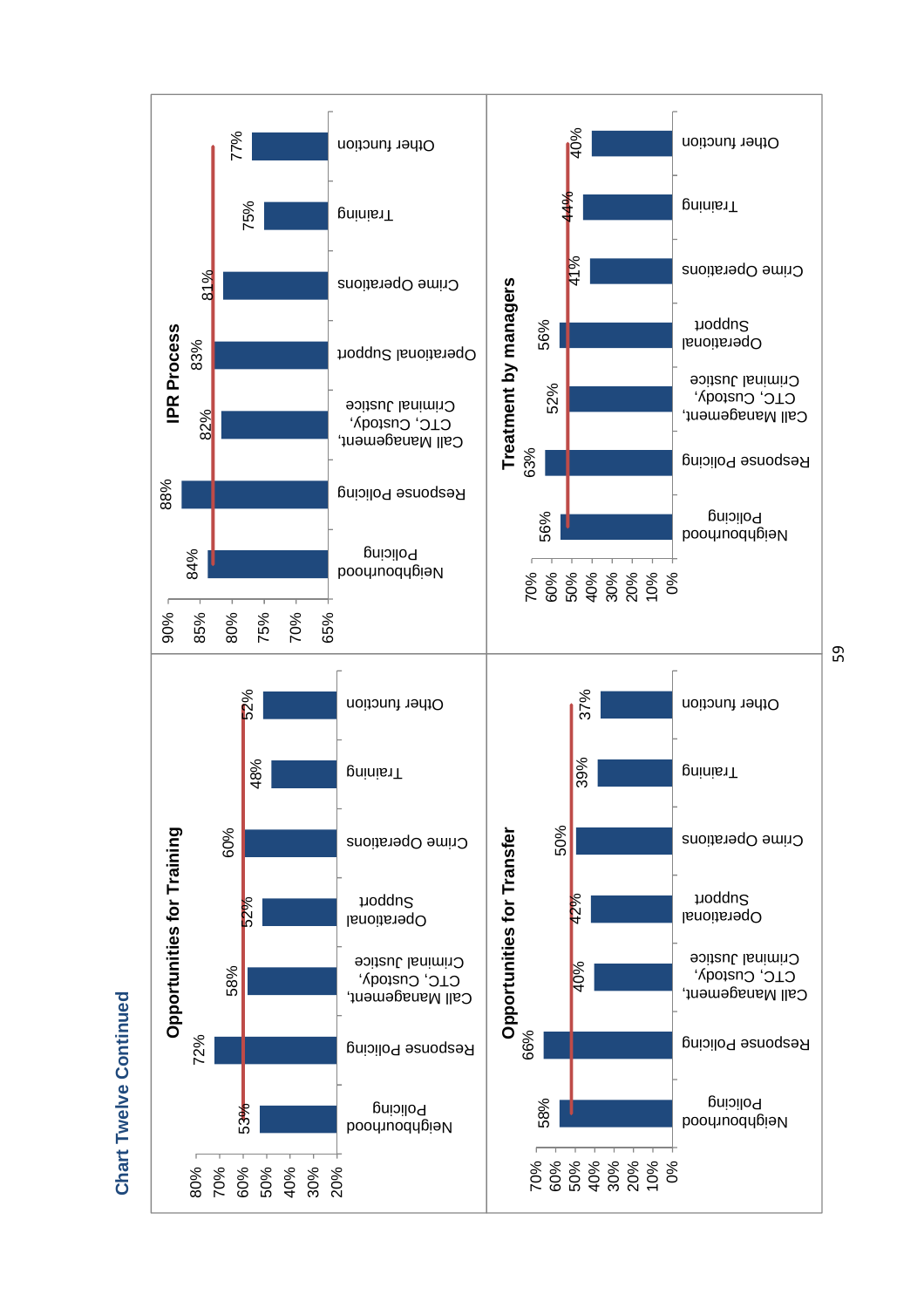# **WORKLOAD AND WORKING TIME**

# **SUMMARY**

- More than half of respondents say that their workload is too high and that it has increased over the last year.
- 24% of respondents have not been able to protect rest days in the last year and 62% have had a request for annual leave turned down at least once during this period.
- Respondents are more likely to feel that their working hours and shift pattern are fair than unfair.
- Respondents in the PFNI survey are less likely to report an increase in their workload and responsibilities than respondents in England and Wales, however respondents in the PFNI survey are more likely to say that their workload is too high compared to other public sector organisations.
- Constables are less likely to report an increase in workload or that their workload is too high compared to sergeants and the inspecting ranks, but more likely to have had annual leave refused.
- Respondents in a Training or "middle office" role are most likely to say that their workload has been too high in the last year and, along with Neighbourhood Policing, more likely to say that their workload and responsibilities have increased.

# **OVERALL FINDINGS**

54% of respondents say that their workload in the last year has been too high compared to 43% who say that their workload has been about right. A majority of respondents also say that both their workload and their responsibilities have increased in the last year.

"Workload in the past twelve months seems to have increased as the number of constables per section has decreased significantly. This in turn is increasing workload for other parties and not giving constables the time they need to make enquiries and complete investigations. Morale is low as a result of this as constables are being forced to complete enquiries between calls and rush about a lot meaning that they can't spend the time they need with the victims of crime."

**Constable, 6 – 10 Years' Service**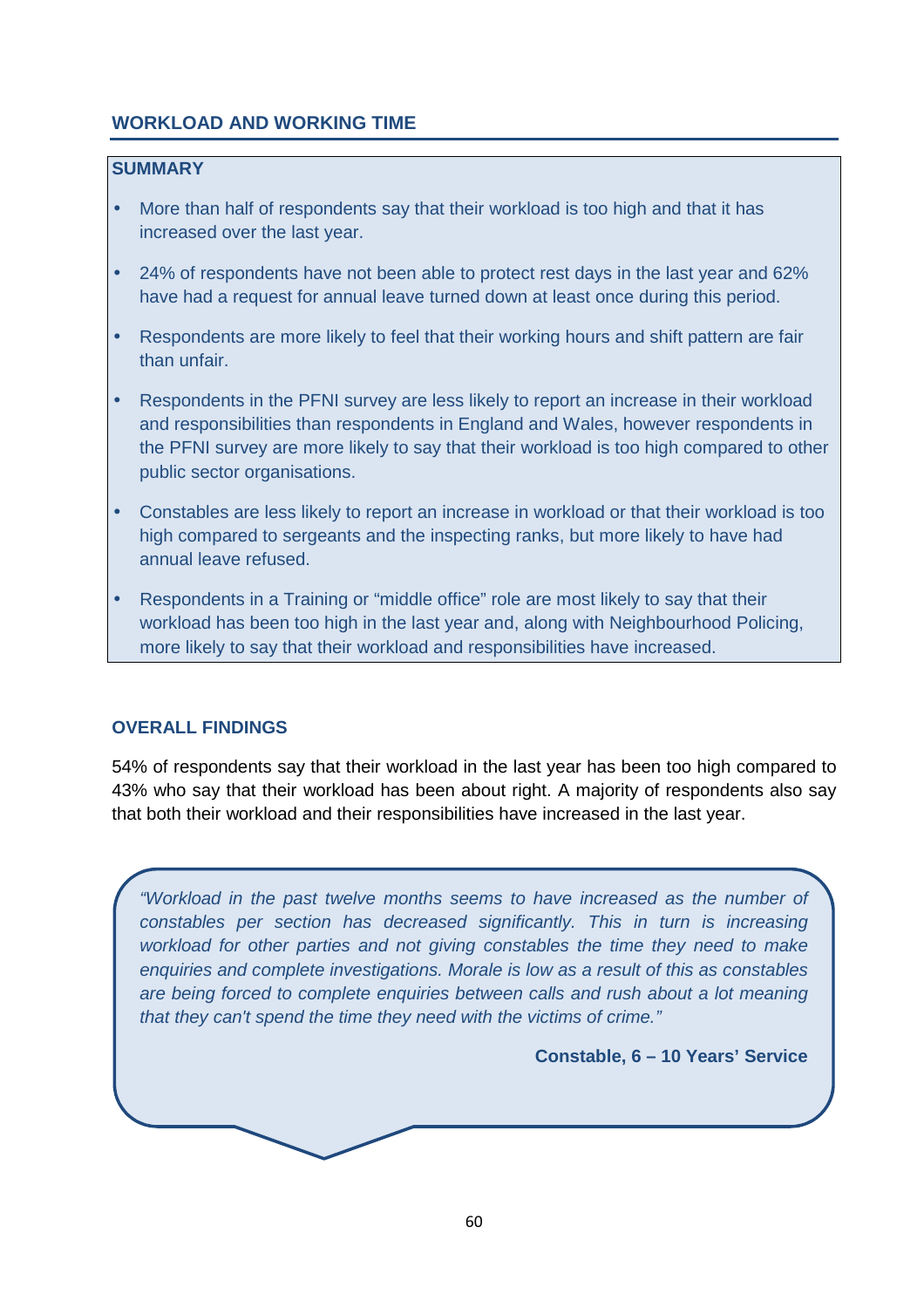

## **Chart Thirteen: Changes in workload and responsibilities in last 12 months**

# **Chart Fourteen: Level of workload in last 12 months**



Around six out of ten officers have had an application for annual leave refused in the last year and just under a quarter have not been able to protect rest days in the last year. In addition to concerns about the ability to take annual leave, a number of comments in this area also reflect dissatisfaction at the practice of having to take annual leave either side of rest days in order to protect them.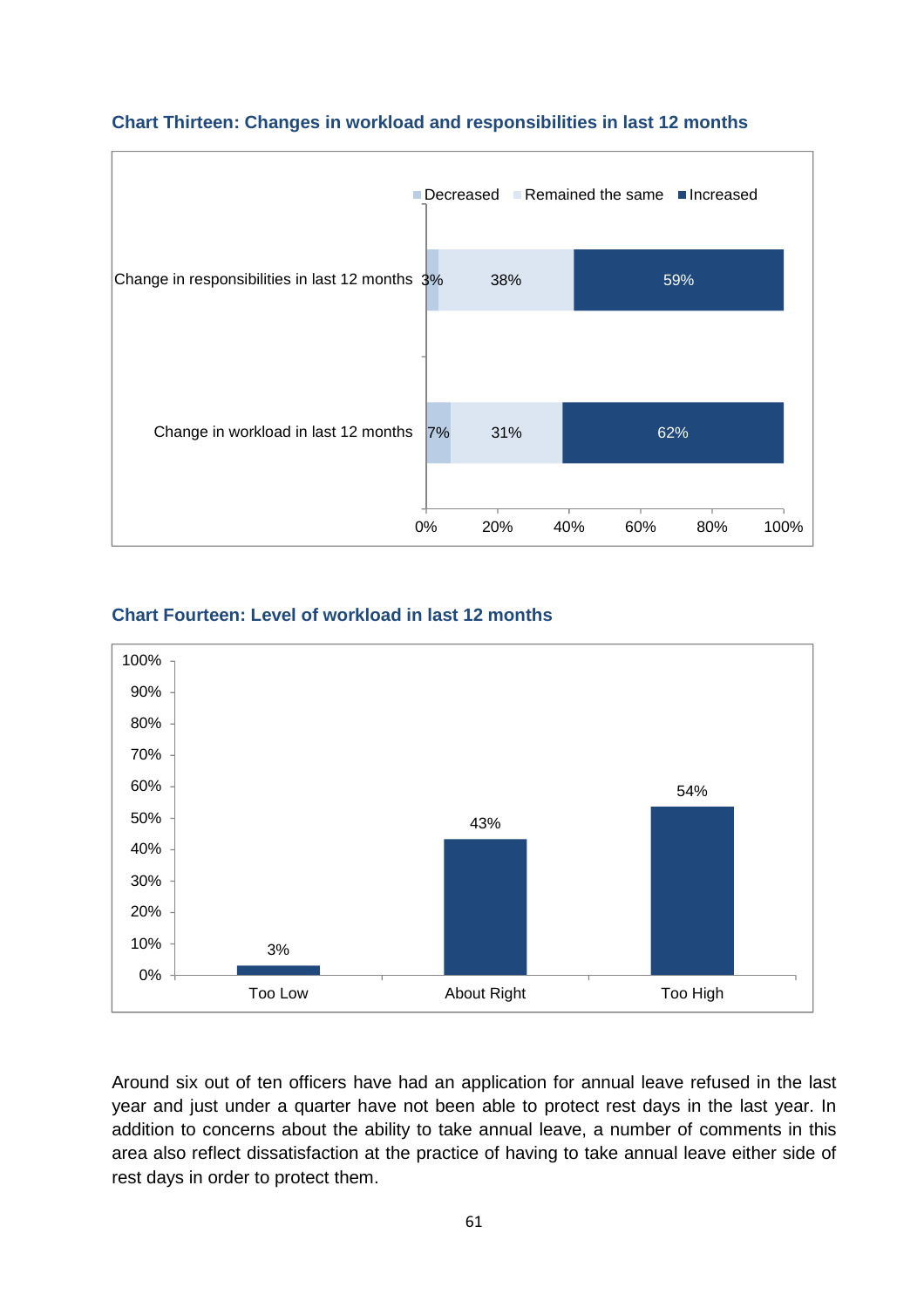There are less officers to go around and as such workloads increase. There is less chance for obtaining Annual Leave when the rest of the family can take theirs and Rest Days can be cancelled at a moment's notice. Instead of moving forward I feel that we are moving backwards.

**Constable, 26 – 30 Years' Service** 

"Only allowed to protect rest days if you take annual leave - forced into taking leave you don't want to."

**Sergeant, 26 – 30 Years' Service** 



#### **Chart Fifteen: Rest days and annual leave**

On the other hand, 51% of respondent say that their shift pattern is fair, whilst 55% say that their working hours are fair. Although as noted in more detail below, attitudes towards working hours and shift patterns vary considerably across different functions.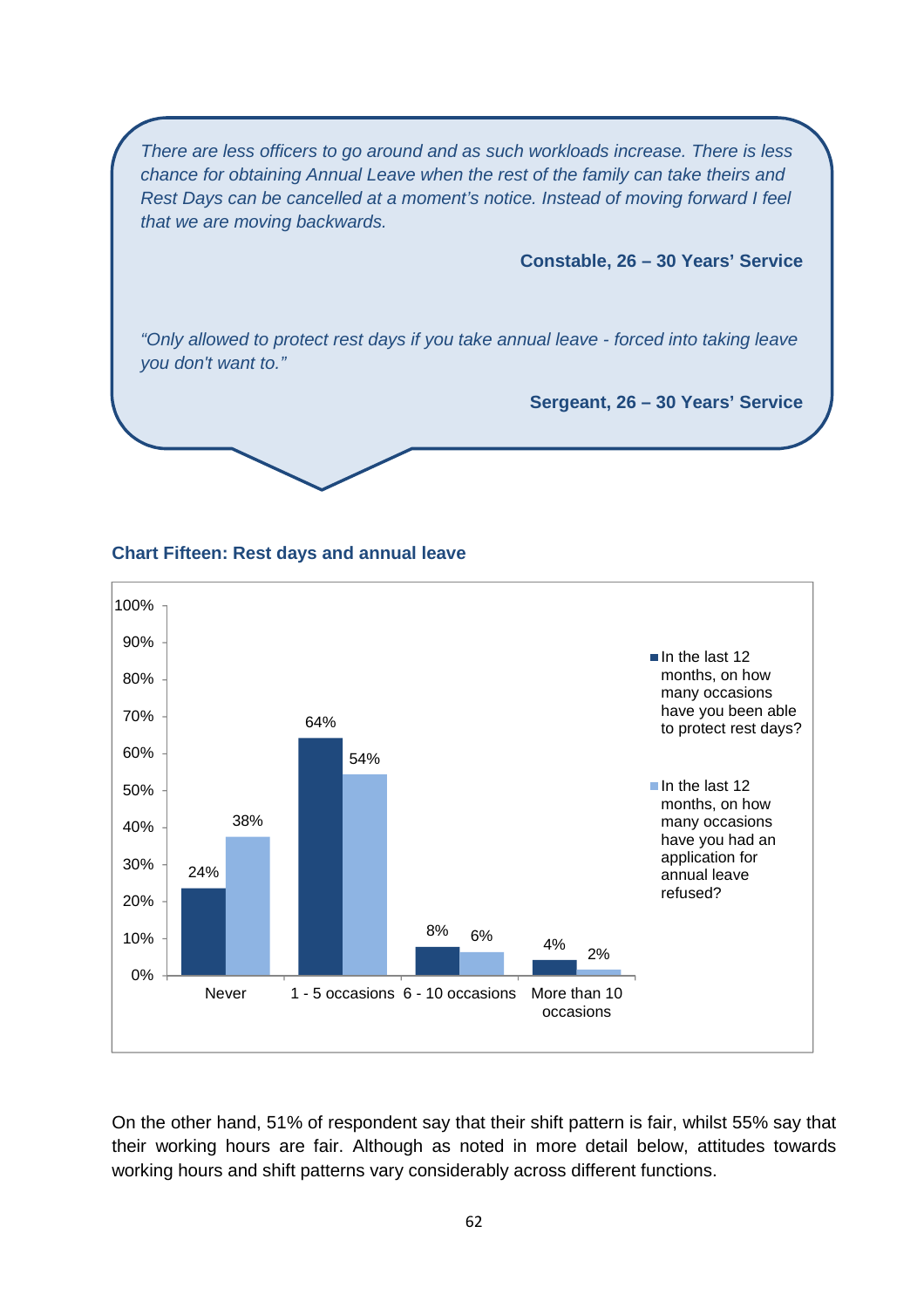

# **Chart Sixteen: Respondents attitudes to working hours and shift pattern**

# **COMPARISONS**

# **Police Service of England and Wales**

Respondents in England and Wales were more likely to say that their workload and responsibilities have increased in the last 12 months than respondents in Northern Ireland. 72% of respondents in the PFEW survey said that their workload had increased, in contrast to 62% of PFNI survey respondents. 72% of respondents in the PFEW survey also said that their responsibilities had increased compared to 59% of respondents in Northern Ireland. Respondents in England and Wales were also more likely to say that their workload was too high, 62% expressed this opinion in England and Wales compared to 54% in Northern Ireland.

There are more similarities between the two surveys with regards to perceptions of the fairness of working hours and shift patterns. In England and Wales 59% of respondents agree and 20% of respondents disagreed that their working hours are fair; in Northern Ireland these proportions are 55% and 22% respectively. In addition, 56% of respondents in the PFEW survey agreed that their shift pattern was fair, whilst 25% said that it was unfair. This compares to 51% and 26% respectively in Northern Ireland.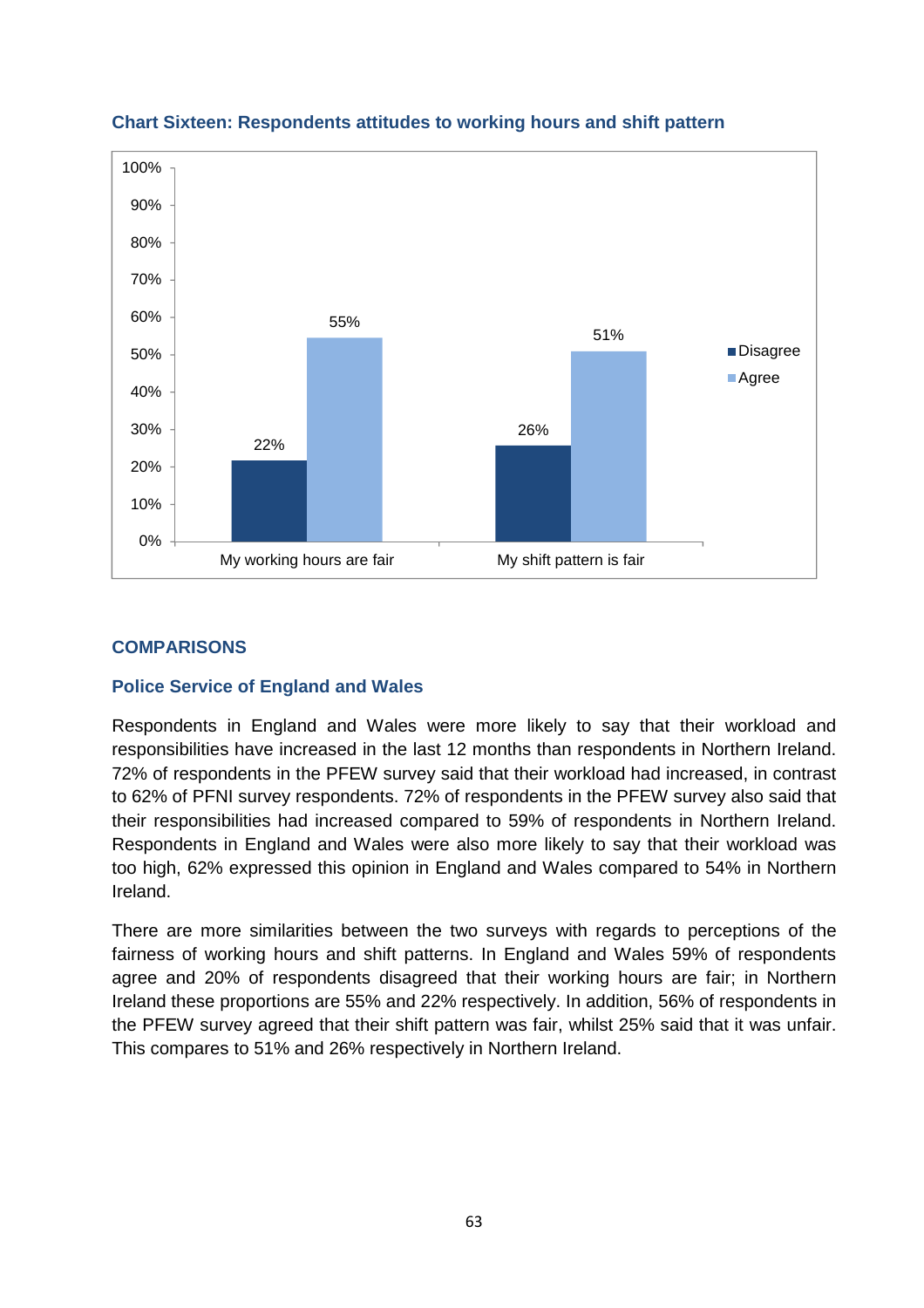#### **Other Organisations**

In contrast to the PFNI survey, where 43% of respondents say that their workload is about right and 54% of respondents say that their workload is too high, respondents in the AFCAS survey were less likely to feel that their workload was too high in the last 12 months. In this survey, 49% of non-officer ranks reported that their workload was about right and 44% said that their workload was too high.

The Civil Service People Survey asked respondents about the acceptability of their workload, however has only publically reported the proportion of respondents who said that their workload was acceptable, and not the proportion who felt that their workload was too high. Despite this, 59% of civil servants and 50% of respondents from the NCA said that their workload was acceptable. As a result, respondents in these other public sector surveys do appear more likely to have a workload that is at an acceptable level compared to respondents in the PFNI survey.

## **DIFFERENCES BETWEEN GROUPS**

#### **Rank**

Respondents within the inspecting ranks are most likely to say that their workload has been too high in the last year and that their responsibilities have increased over this period. Inspectors and chief inspectors are, in addition, least likely to feel that their working hours are fair. Comments highlight that the salaried nature of this role means that they frequently work very long hours without recompense which is likely to contribute to the perceived unfairness.

"Having just been promoted to Inspector, even though I am on 9 to 5 hours, the extra hours I am having to work (and not get paid for) simply to try and keep on top of my workload is unreal."

**Inspecting Rank, 21 – 25 Years' Service** 

"I am not in receipt of the Inspectors Allowance but yet am expected to work in excess of a 40hr week without any incentive, i.e. hrs in lieu, etc. etc. This is a regular occurrence and typically a working week is hitting up to 60 hrs for which I am not getting repaid."

**Inspecting Rank, 21 – 25 Years' Service**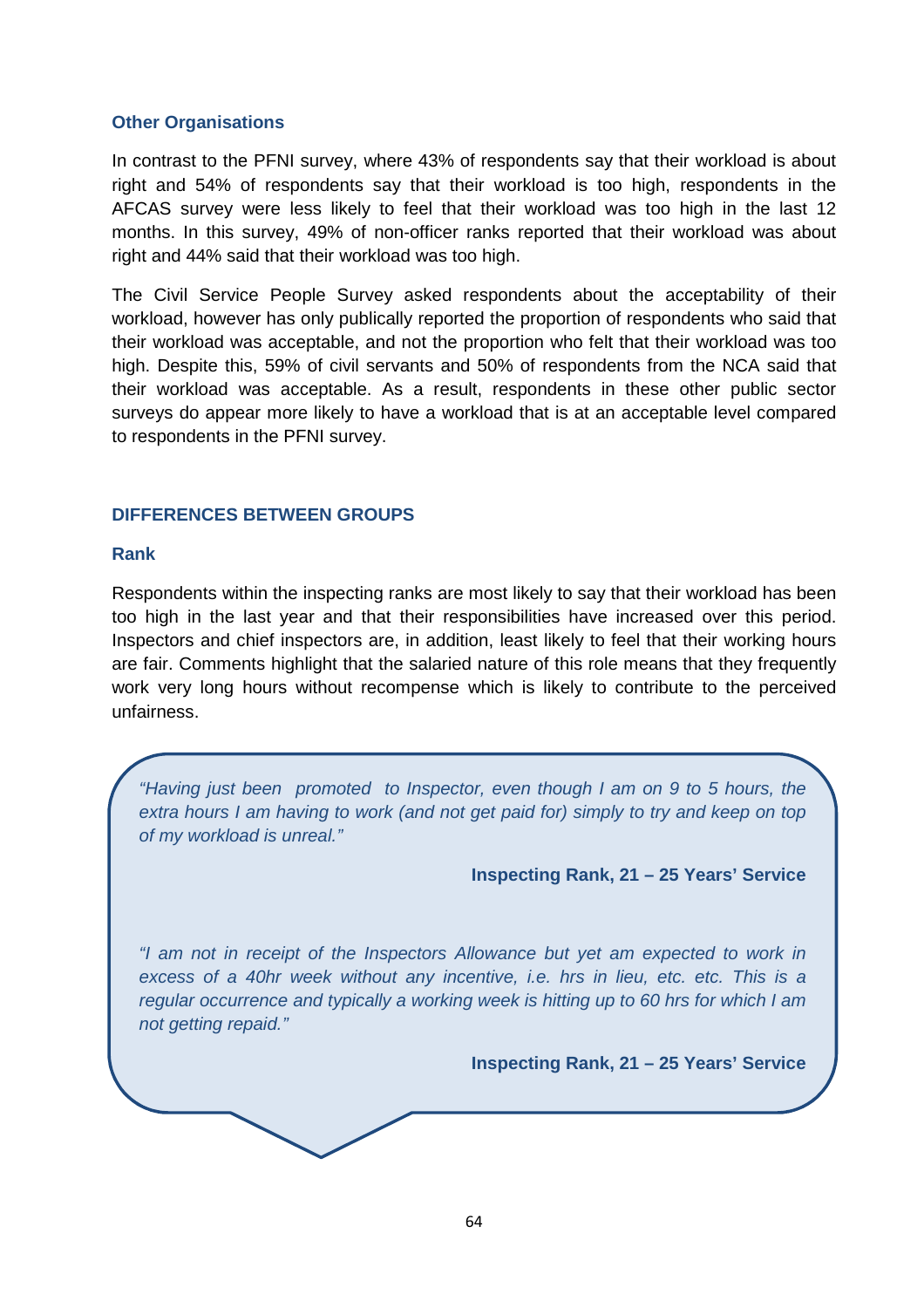However almost two thirds of sergeants also say that their workload has been too high; members of this rank are also most likely to have seen their workload increase over the previous twelve months. As such, there is some indication that workload challenges may be a concern for a larger proportion of respondents with supervisory responsibilities in comparison to constables.

Despite this, it must still be noted that a majority of constables have experienced an increase in their workload and their responsibilities in the last 12 months, and half of respondents at this rank say that their workload has been too high. In addition, constables are least likely to feel that their shift pattern is fair. Challenges of workload and responsibilities therefore cannot be seen as problems that are exclusive to supervisory ranks.



#### **Chart Seventeen: Level of workload in last 12 months (by rank)**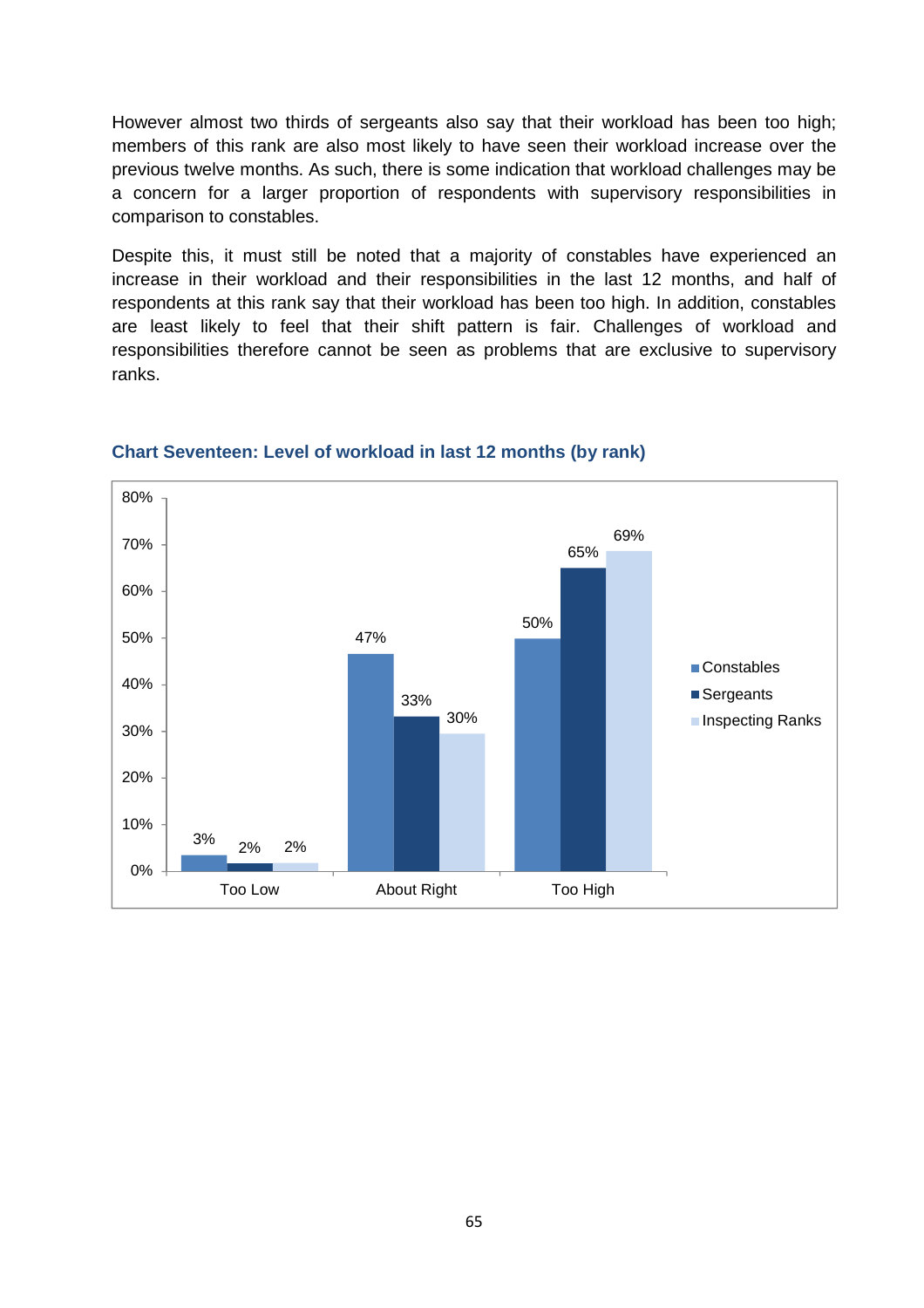

## **Chart Eighteen: Increase in workload and responsibilities in last 12 months (by rank)**

# **Chart Nineteen: Proportion of respondents reporting fair working hours and shift pattern (by rank)**

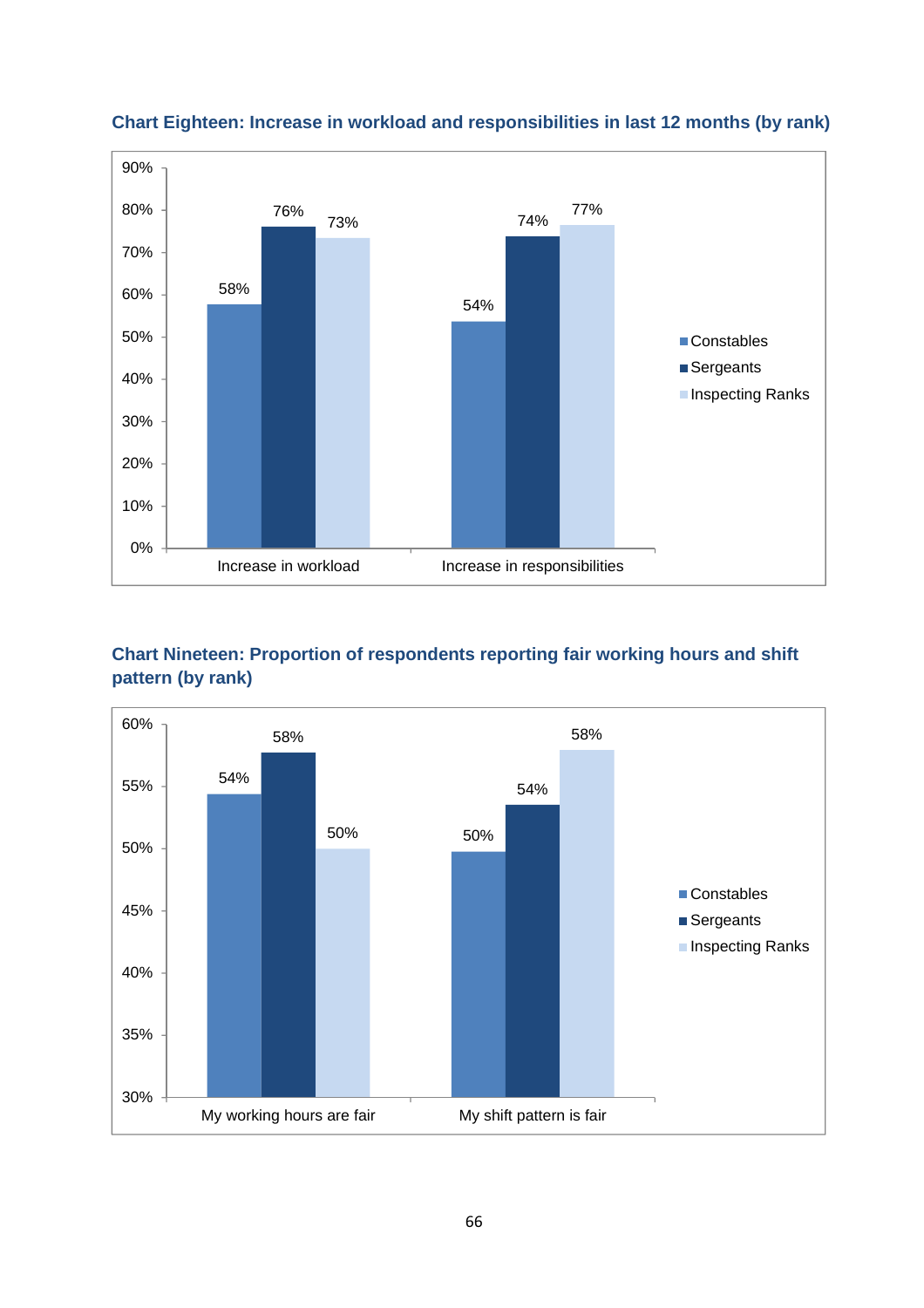A further difference between ranks can be seen in the proportion of respondents who have had annual leave refused in the last 12 months. Fewer than one in three constables have never had a request for annual leave turned down in the last 12 months, whilst one in ten have had an annual leave request refused more than five times during this period. In contrast, over the same period just under half of sergeants and just under two thirds of inspectors have never had annual leave refused.



# **Chart Twenty: Annual leave refusals in last 12 months (by rank)**

#### **Length of Service**

Differences in workload level on the basis of length of service are more limited compared to analysis on the basis of rank and role. If we exclude probationers, the proportion of respondents who say that their workload has been too high ranges from 49% of respondents with more than 30 years' service to 58% of respondents with between 26 and 30 years' service. The smaller range seen here is perhaps understandable, as division of workload is less likely to be based on length of service compared to the other demographic variables that have been addressed such as rank and role.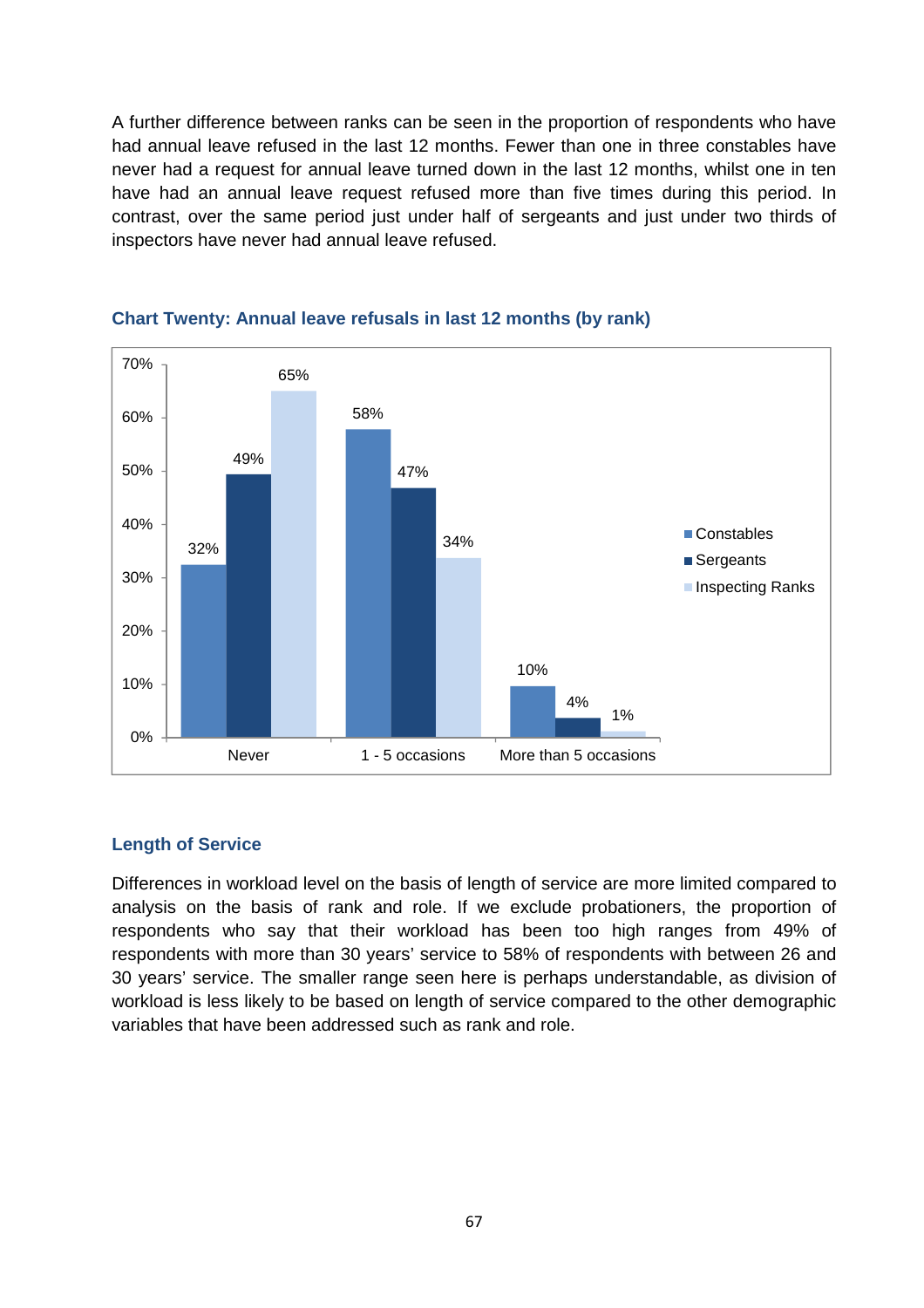

**Chart Twenty-One: Workload too high in last 12 months (by length of service)** 

On the other hand, respondents in the latter part of their careers are somewhat more likely to report an increase in both workload and responsibilities in the last year, particularly when compared to early-mid career respondents. There could be some overlap with the previous analysis of rank here. For instance constables have an average length of service of 15 years, whilst the average service length for sergeants is 21 years and for inspectors is 24 years. Nonetheless, the effect of service length should not be overstated, given that the majority of respondents at all lengths of service say that their workload and responsibilities have increased in the last 12 months.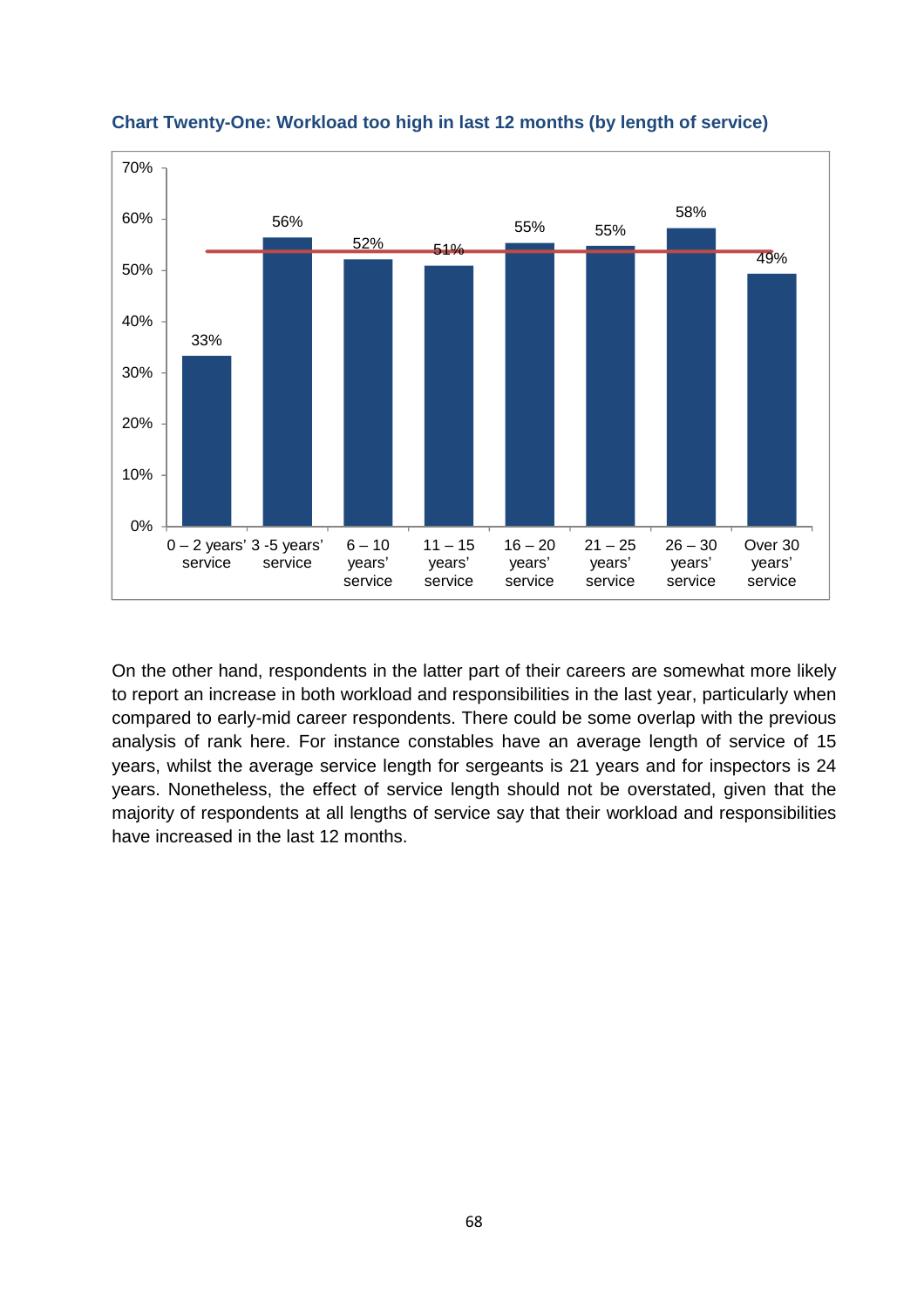

# **Chart Twenty-Two: Increase in workload in last 12 months (by length of service)**

# **Chart Twenty-Three: Increase in responsibilities in last 12 months (by length of service)**

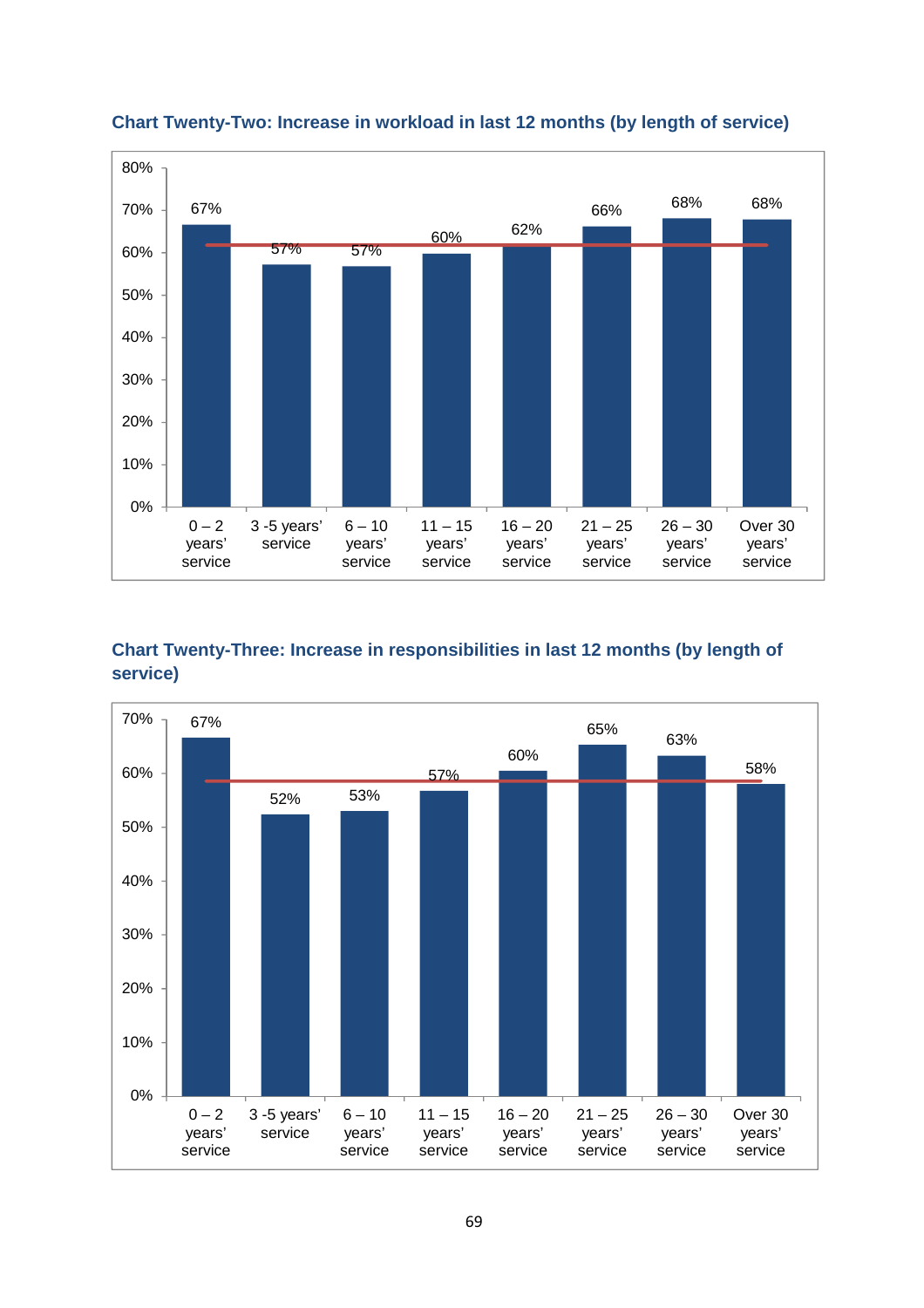Interestingly, respondents who are earlier on in their careers appear less likely to feel that their shift pattern and working hours are fair. Of particular note, is the fact that only 29% of probationers feel that their shift pattern is fair. This could be because respondents who are very early on in their careers have not yet adjusted to shift-working to the same extent as their more experienced colleagues; however again this must be caveated by the limited number of respondents in this area.

Respondents with between three and five years' service are also less likely to feel that their working hours and shift patterns are fair when compared to the average proportion for the service as a whole. This may be one part of a broader sense of dissatisfaction amongst respondents in the category that was noted in previous sections. The roles occupied by respondents in this group are also likely to come to bear in this regard. More than 90% of respondents with between three and five years' service said that they occupy either a Response Policing or Neighbourhood Policing role, the two functions least likely to think that their shifts and working hours are fair.



# **Chart Twenty-Four: Proportion of respondents reporting fair working hours (by length of service)**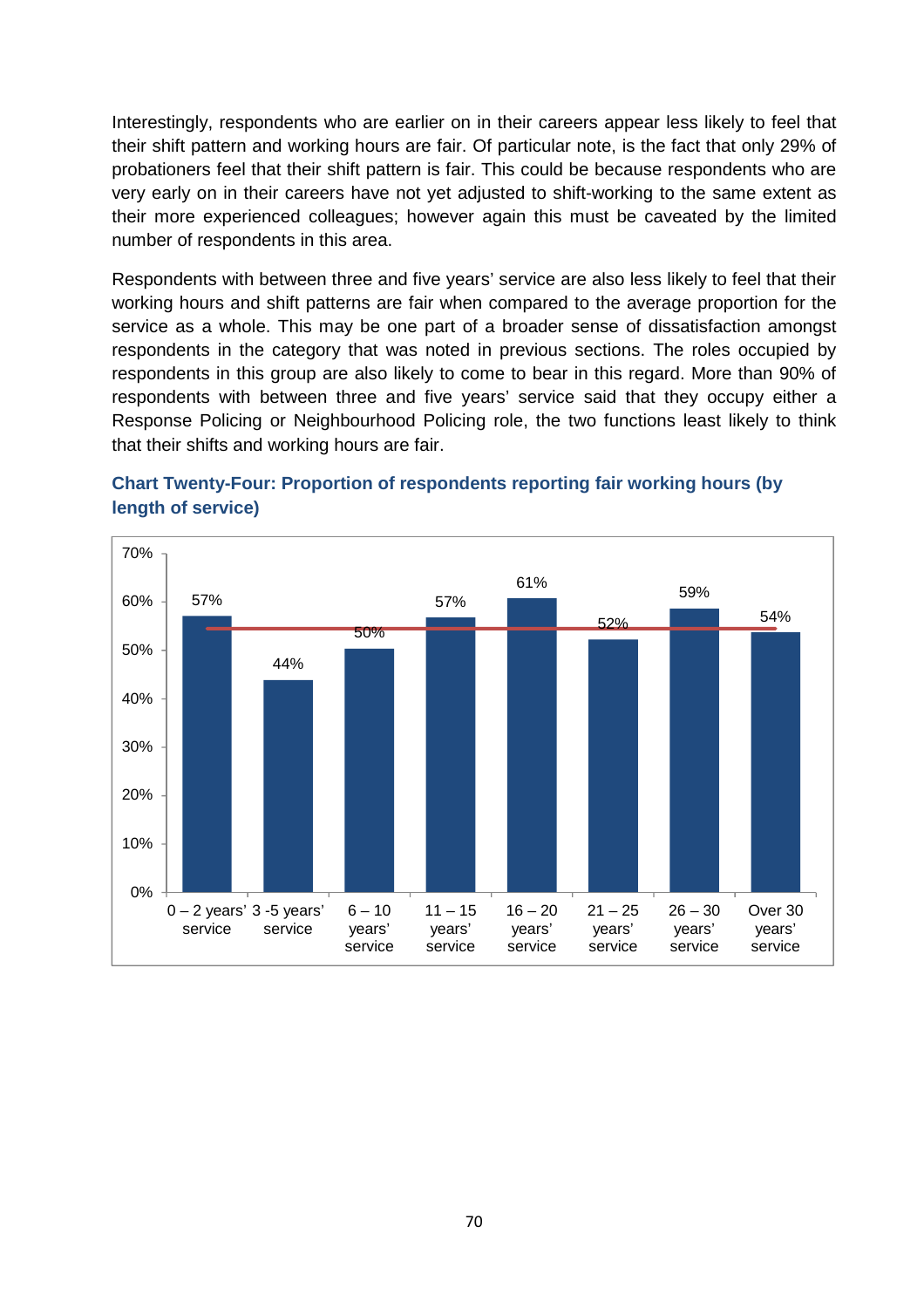

**Chart Twenty-Five: Proportion of respondents reporting fair shift pattern (by length of service)** 

Only around one in ten respondents in the three to five years' service category say that they have not had a request for annual leave turned down in the last 12 months, compared to just under one in five who say that they have had annual leave refused on more than five occasions in the last year. As such, even if dissatisfaction with working hours and shift patterns are more attributable to function rather length of service, concerns might still be raised about the overall impact of poor work-life balance amongst officers relatively early on in their careers.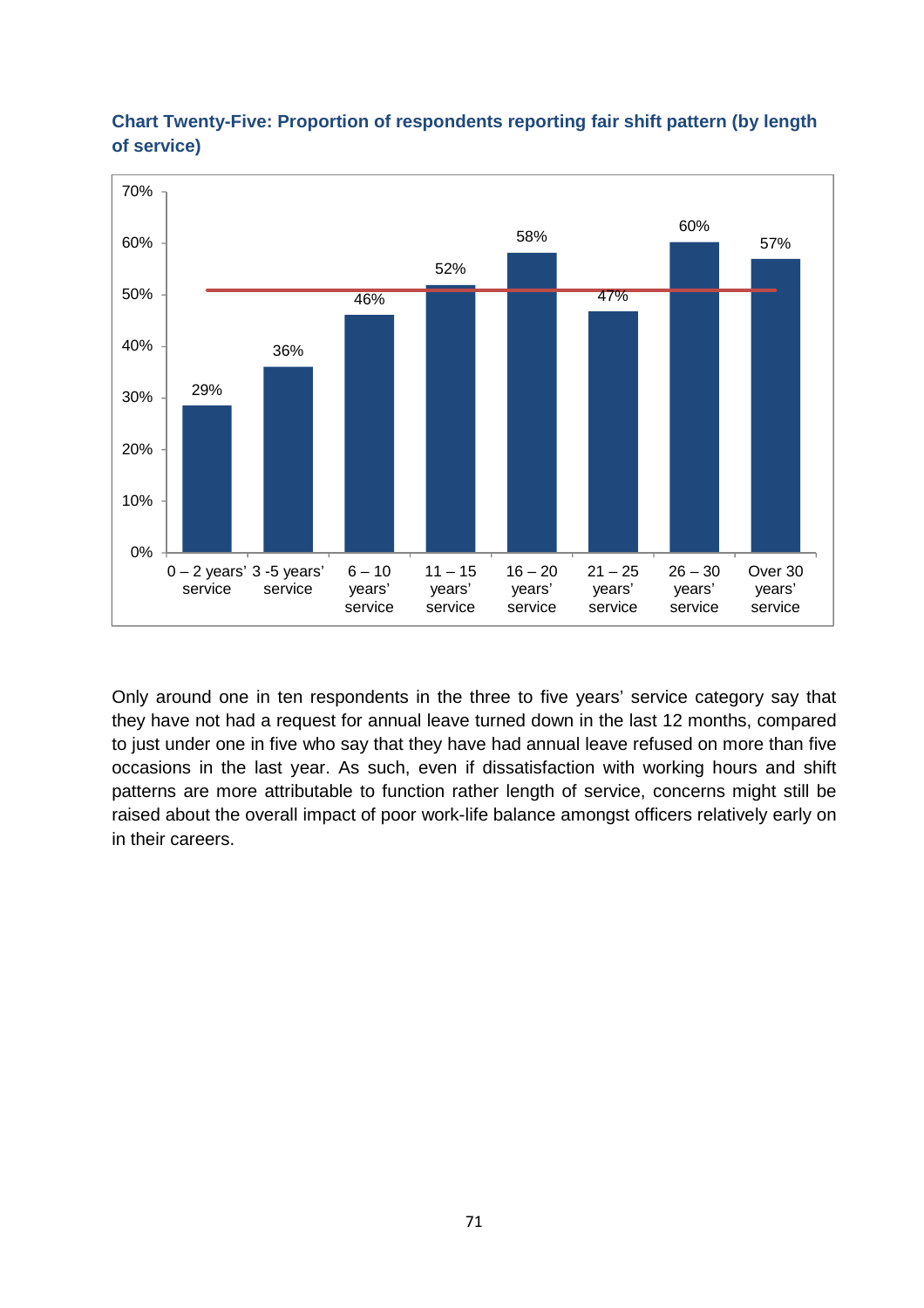

**Chart Twenty-Six: Annual leave refusals in last 12 months (by length of service)**  Chart Twenty-Six: Annual leave refusals in last 12 months (by length of service)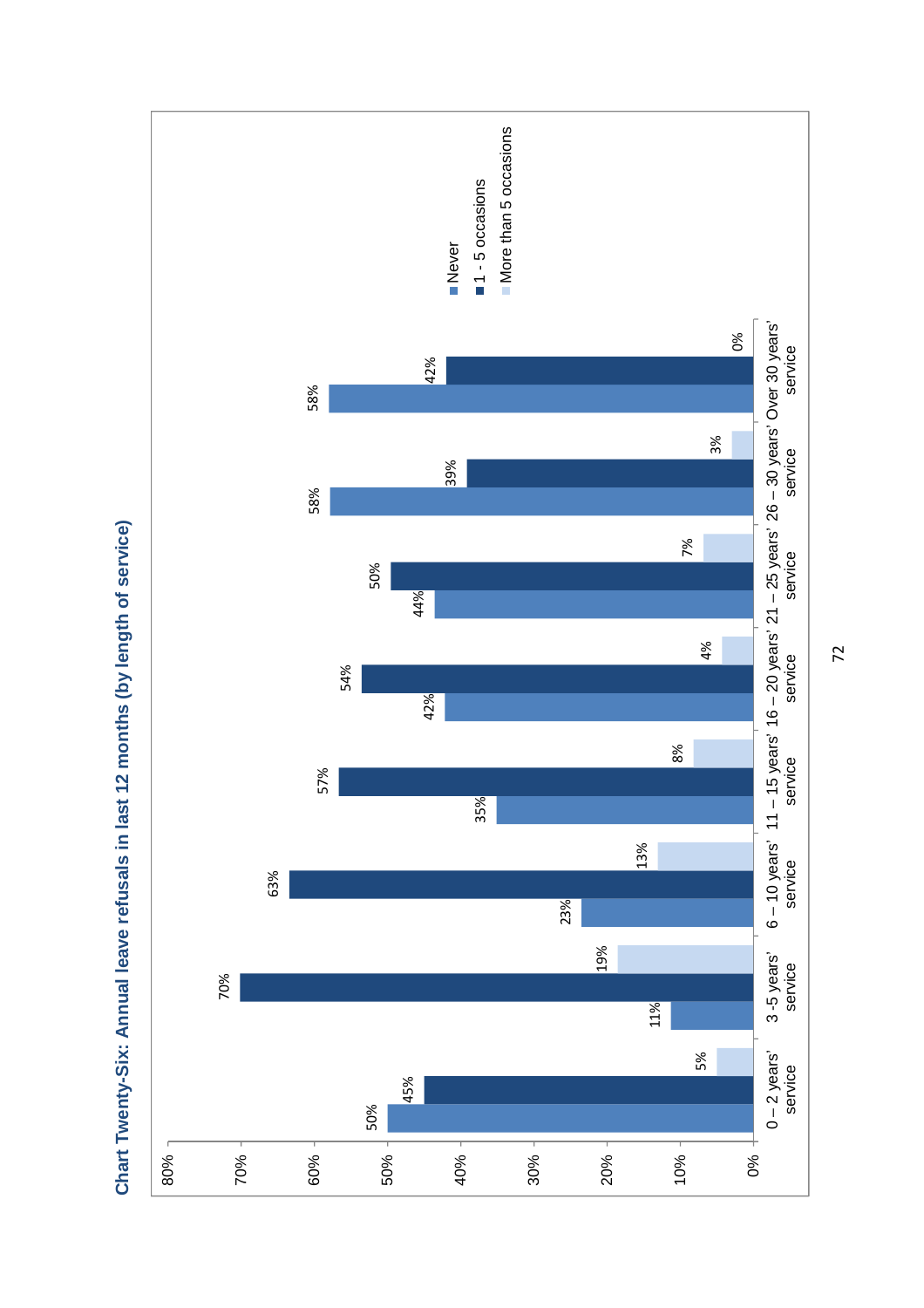### **Role**

There appear to be some noticeable differences in workload across different roles. For instance, more than seven out of ten respondents who say that they have a Training role and almost two thirds of respondents in "middle office" functions, including Call Management and Custody, report that their workload has been too high in the last year. The same groups, along with Neighbourhood Policing respondents, are also more likely to say that their workload and responsibilities have increased over the last 12 months. Comments from respondents in these categories make reference to reduction in staffing as well as an expectation that unpaid overtime will be used to get the job done, which may contribute to work pressures amongst these groups.

"Given the obvious reduction in strength throughout the PSNI and the financial implications placed upon the service due to the budget cuts, the work still needs to be done. To this end, there is a greater workload, with fewer officers doing the work and 'little or no' financial incentive with rest days being cancelled or re-allocated and the idea of a working /family life balance being ignored."

**Training** 

"There is an open expectation that my office will work regular overtime to get work done without pay, this is something that I do on a regular basis to ensure that I do a good job for my customers. Others in my office do likewise."

**Call Management, CTC, Custody, Criminal Justice** 

At the other end of the scale, 42% of respondents in an Operational Support role say that their workload is too high. Respondents in this function are also least likely to have experienced an increase in their responsibilities in the last year, whilst respondents in Crime Operations are least likely to have experienced an increase in their workload. Again however, the proportion of respondents affected by an increasing workload is around or above 50% across all functions. As such, this appears to be a challenge faced by many respondents across all functions.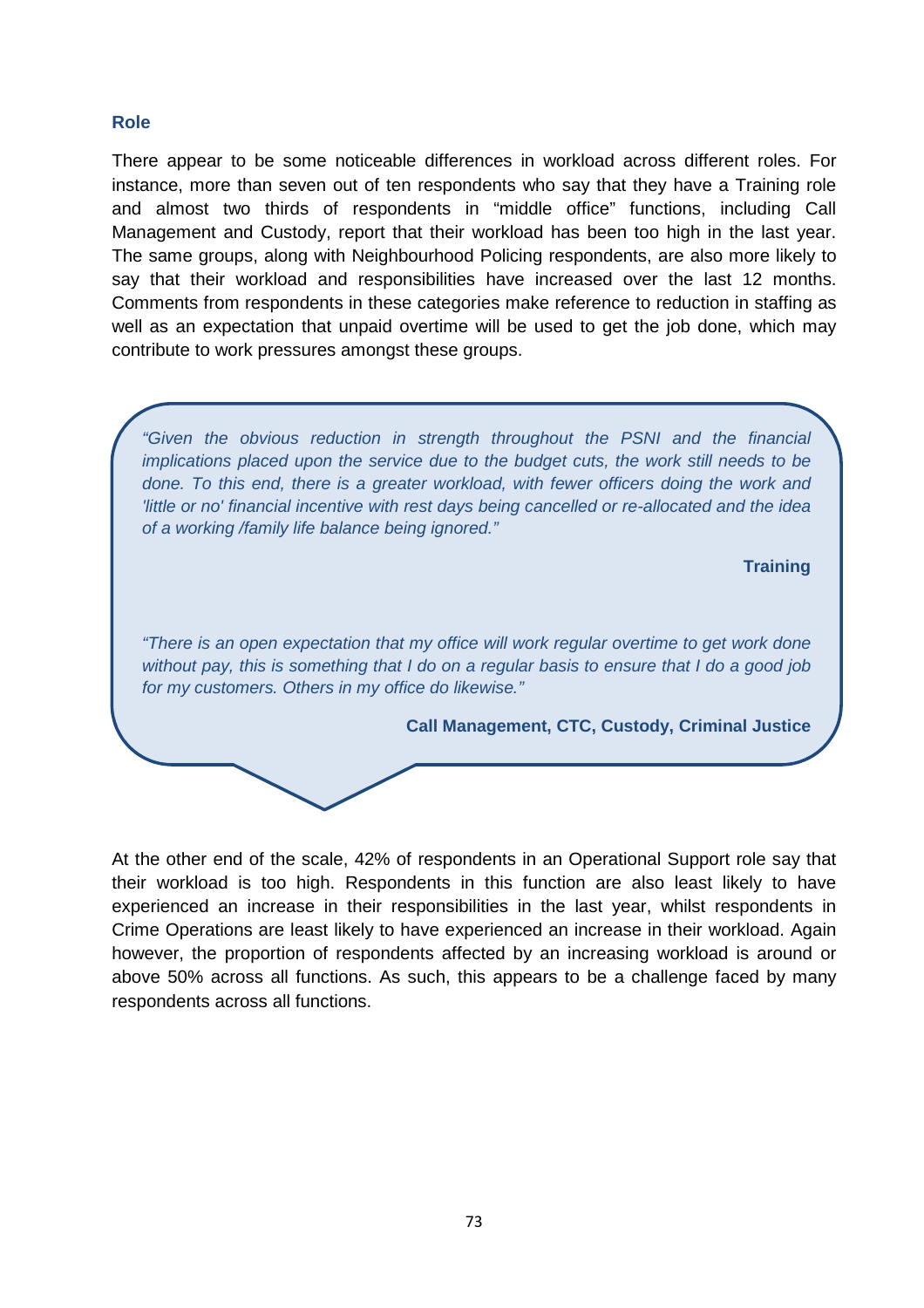

## **Chart Twenty-Seven: Workload too high in last 12 months (by role)**

# **Chart Twenty-Eight: Increase in workload in last 12 months (by role)**

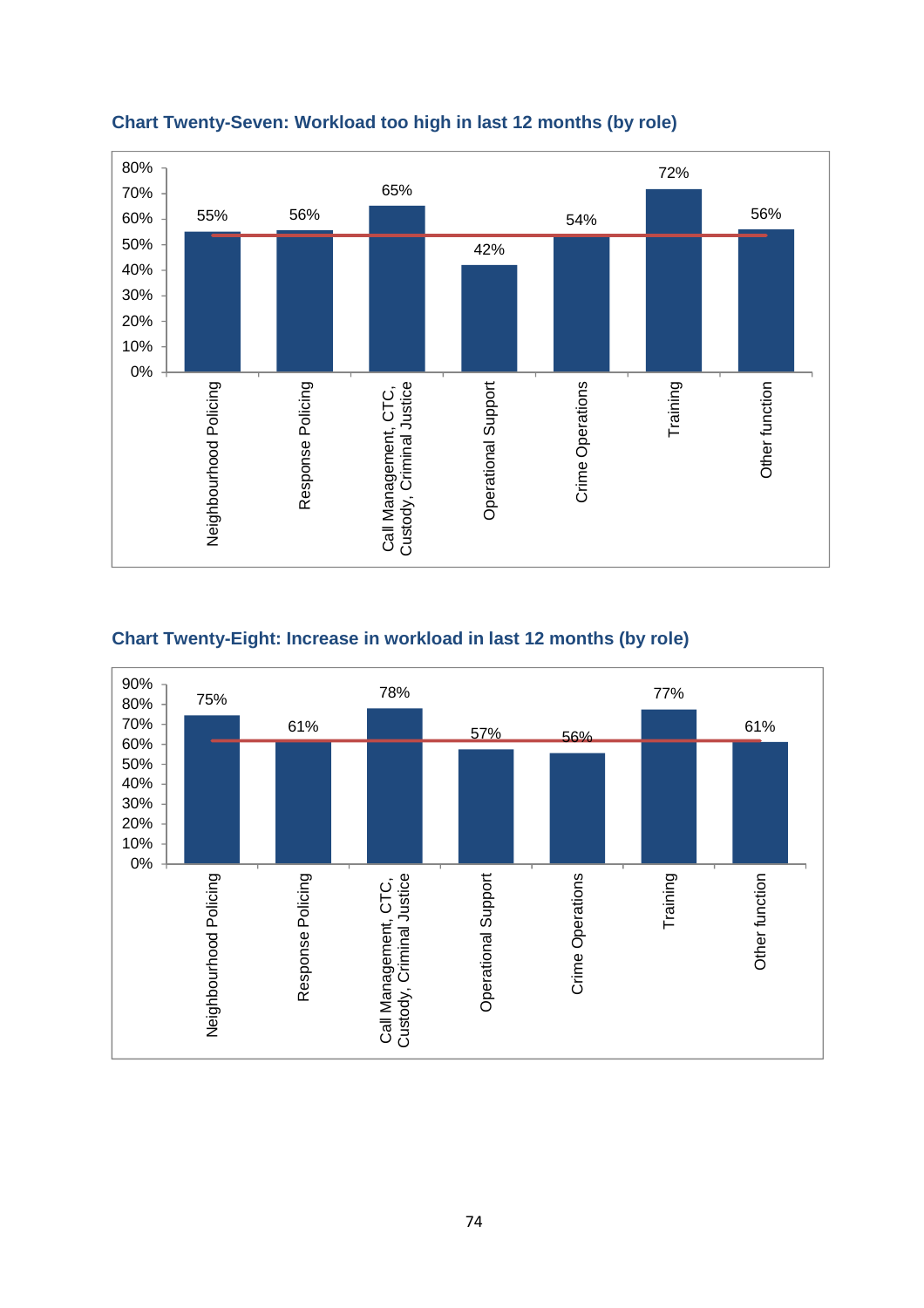

### **Chart Twenty-Nine: Increase in responsibilities in last 12 months (by role)**

By a clear margin, respondents who occupy either a Neighbourhood Policing or Response Policing role are less likely to feel that their working hours and shift pattern are fair when compared to their colleagues in other functions. Around two out of five respondents in these roles say that their working hours are fair, and just one in three feels that their shift pattern is fair. A number of comments also highlight concerns about the impact of changes to their shift pattern of their work-life balance. In comparison, more than three quarters of respondents in a Training function feel that their working hours and shift pattern are fair.

"The shift system in response policing shows no consideration for the welfare or wellbeing of officers and appears to only have been developed to meet operational demands. This system added to constantly cancelled rest days and inability to have annual leave accepted leads to serious welfare and health issues for the majority of frontline officers regardless of their personal circumstances or status."

**Response Policing** 

"The proposed shift pattern will cause great stress for anyone who enjoys seeing their children or extended family as it looks like we'll be working even more lates"

**Response Policing**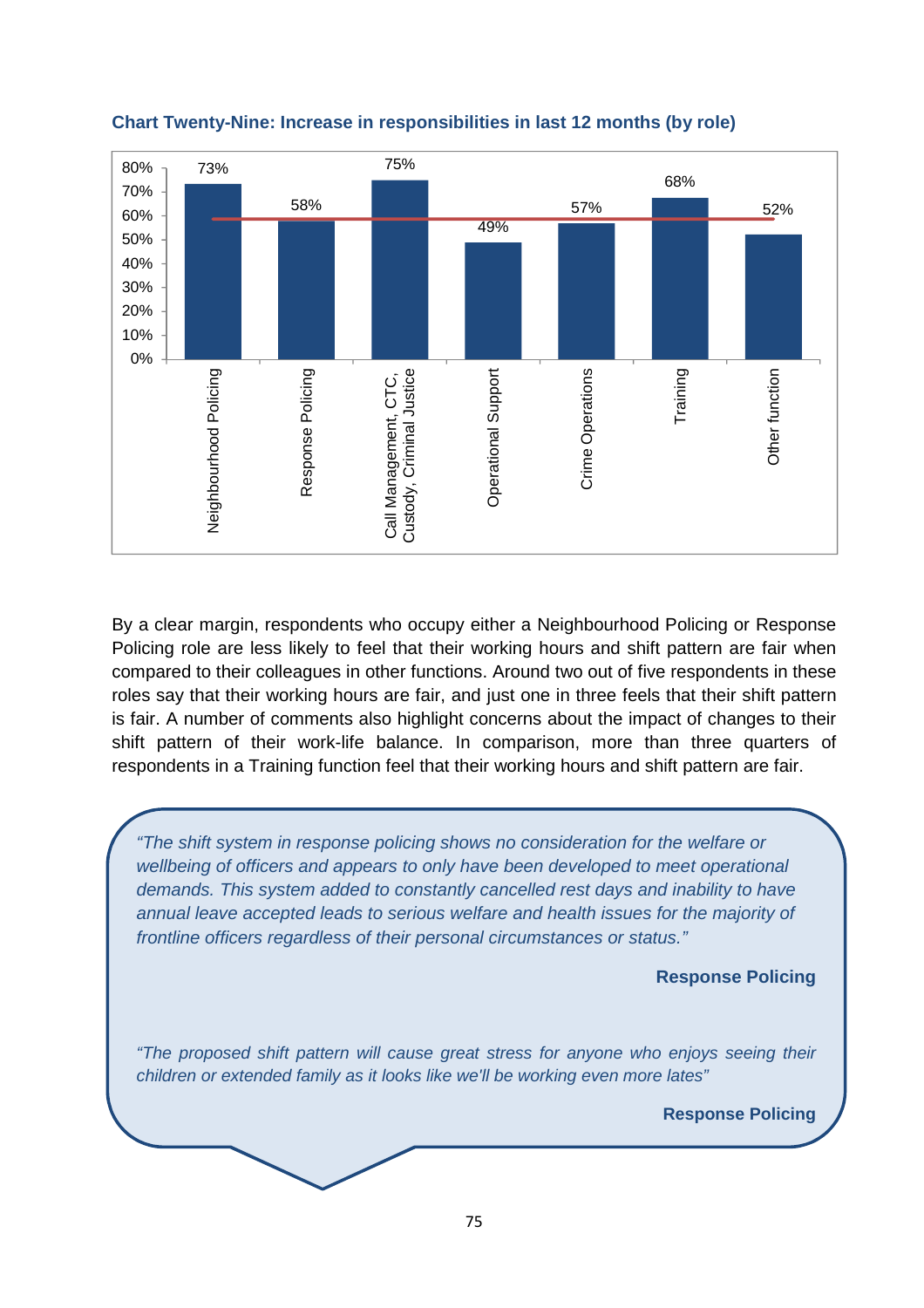

# **Chart Thirty: Proportion of respondents reporting fair working hours (by role)**



# **Chart Thirty-One: Proportion of respondents reporting fair shift pattern (by role)**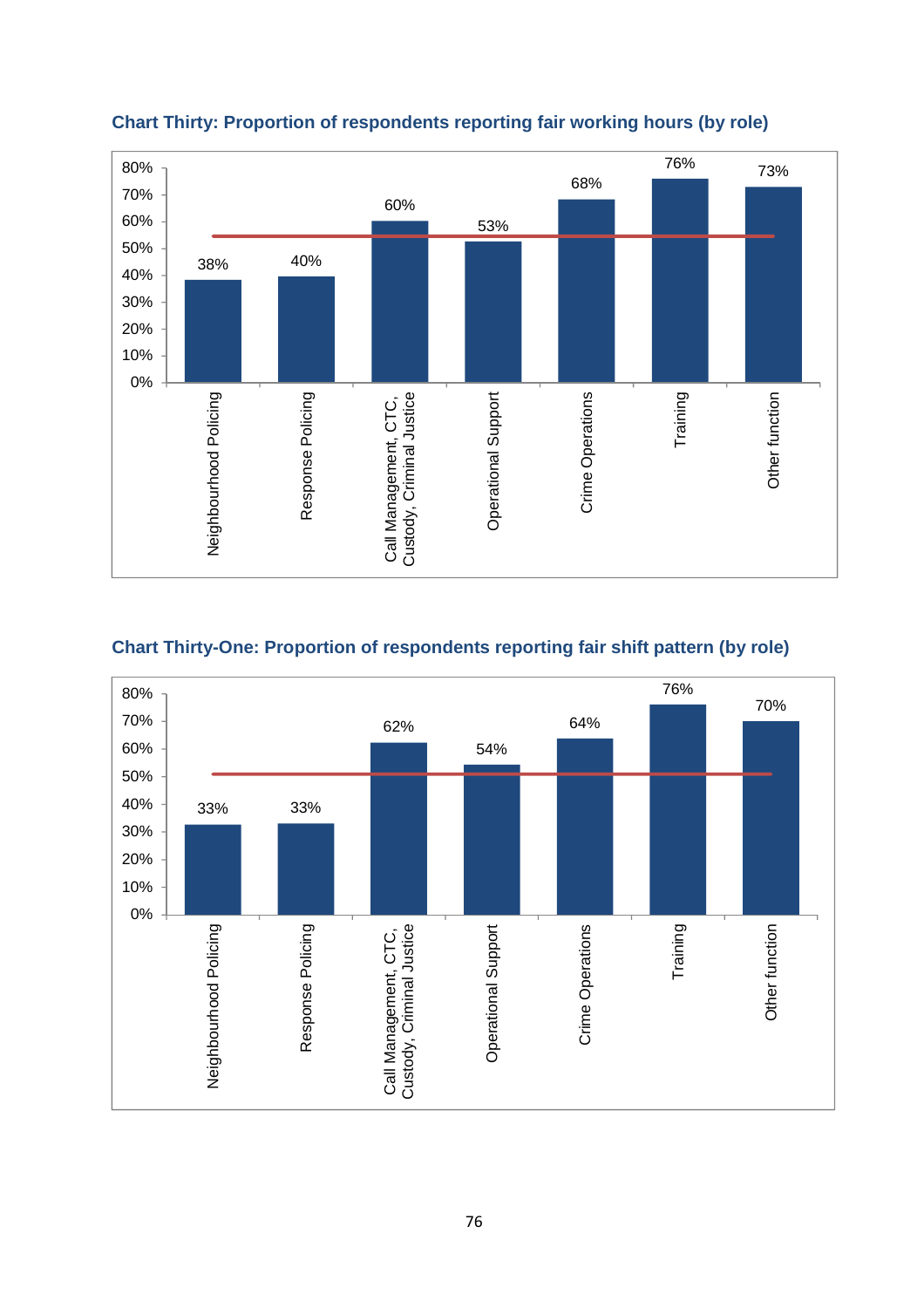Respondents in a Neighbourhood Policing or Response Policing role are also most likely to have had a request for annual leave refused in the last 12 months. Only just over one in four respondents in Neighbourhood Policing and around one in six respondents in Response Policing have not had annual leave refused in the last 12 months. This is in contrast to Crime Operations where 60% of respondents have not had a request for annual leave turned down during the previous year. The nature of the work of these different functions will be an important factor here; nonetheless this may again raise concerns about certain functions ability to maintain a healthy balance between their work and family life.



#### **Chart Thirty-Two: Annual leave refusals in last 12 months (by role)**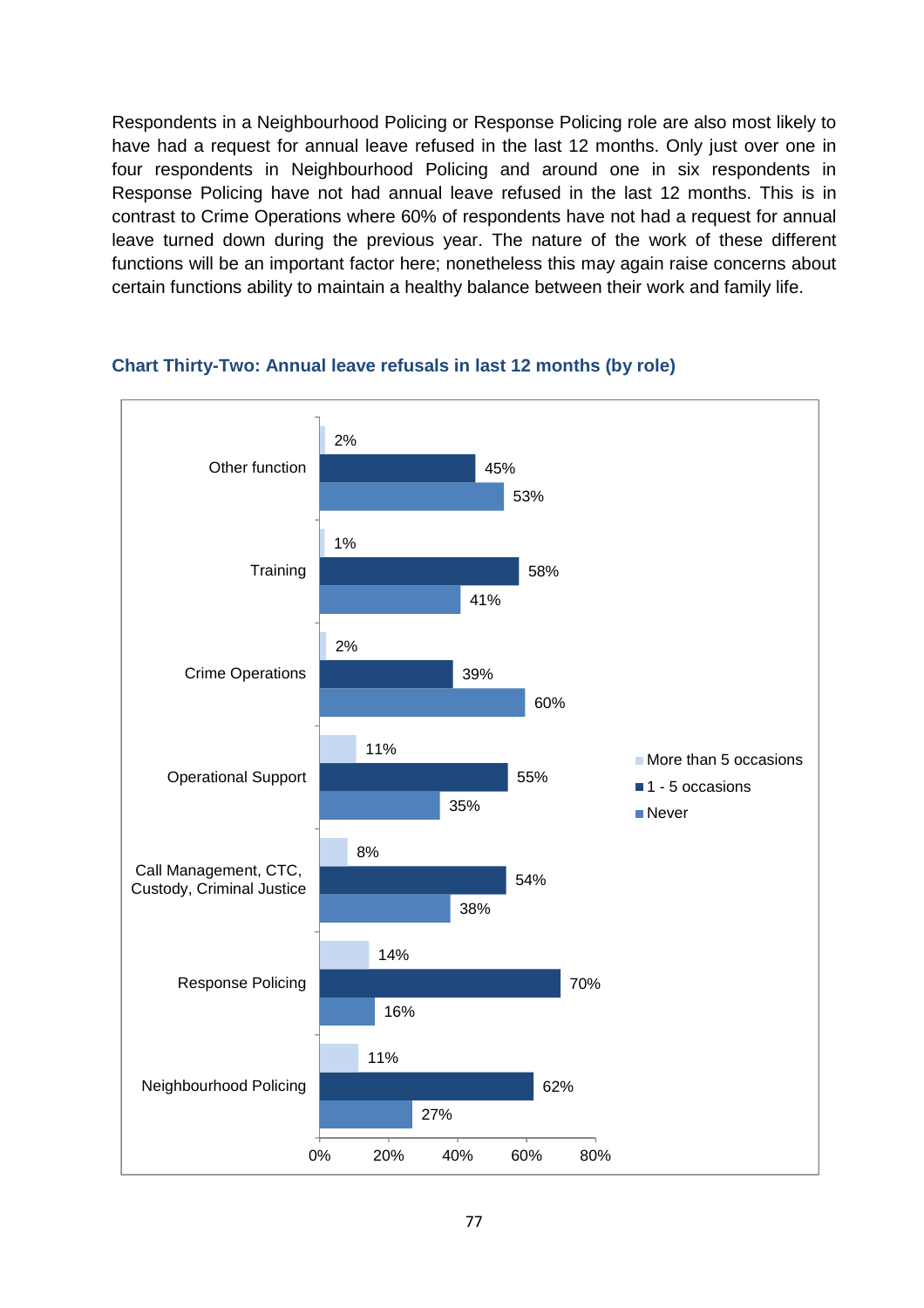# **PSYCHOLOGICAL CONTRACT**

# **SUMMARY**

- Respondents are more likely to disagree than agree that the police service has fulfilled its obligations to them across a range of psychological contract indicators, including pay increases that maintain their standards of living and support for learning new skills.
- Respondents in the PFNI survey report relatively similar levels of fulfilment of relational elements of their psychological contract with the police service (e.g. concerning training, development and promotion) to respondents in the PFEW survey; however respondents in England and Wales are more likely to feel that their transactional psychological contract (e.g. pay and benefits) has not been fulfilled.
- Comparisons between the PFNI survey and other public sector surveys are more problematic due to the use of different measures, however in comparison to the PFNI survey, armed forces personnel are more likely to agree than disagree that their psychological contract has been fulfilled.
- Differences between groups are relatively limited for this measure, with perceptions of psychological contract fulfilment relatively low regardless of rank, role or length of service.

# **WHAT IS THE PSYCHOLOGICAL CONTRACT AND WHY IS IT IMPORTANT?**

A psychological contract is "the perception of the two parties, employee and employer, of what their mutual obligations are towards each other"<sup>xxix</sup>. People hold beliefs about what they owe their organisation (for example loyalty or regularly going beyond their job role) in return for particular inducements and benefits (such as fair pay or job security)<sup>xxx</sup>. Researchers have typically differentiated between two forms of psychological contract content: transactional content and relational content<sup>xxxi</sup>,xxxii. Transactional contract content refers to specific monetary exchanges, in particular in terms of pay and benefits, whereas relational contract content generally refers to long-term obligations that maintain the relationship between a person and their organisation, for example personal support or job security.

A breach of the psychological contact occurs when either party believes that the other party has failed to fulfil their promised obligations<sup>xxxiii</sup>. Researchers have found that individuals can experience a sense of "violation" (a strong emotional reaction which includes distress, anger and betrayal) when they believe their psychological contract has been breached<sup>xxxiv,xxxv</sup>. In causing this strong emotional response, psychological contract breach can have a significant impact upon work outcomes relating to retention and performance<sup>xxxvi</sup>.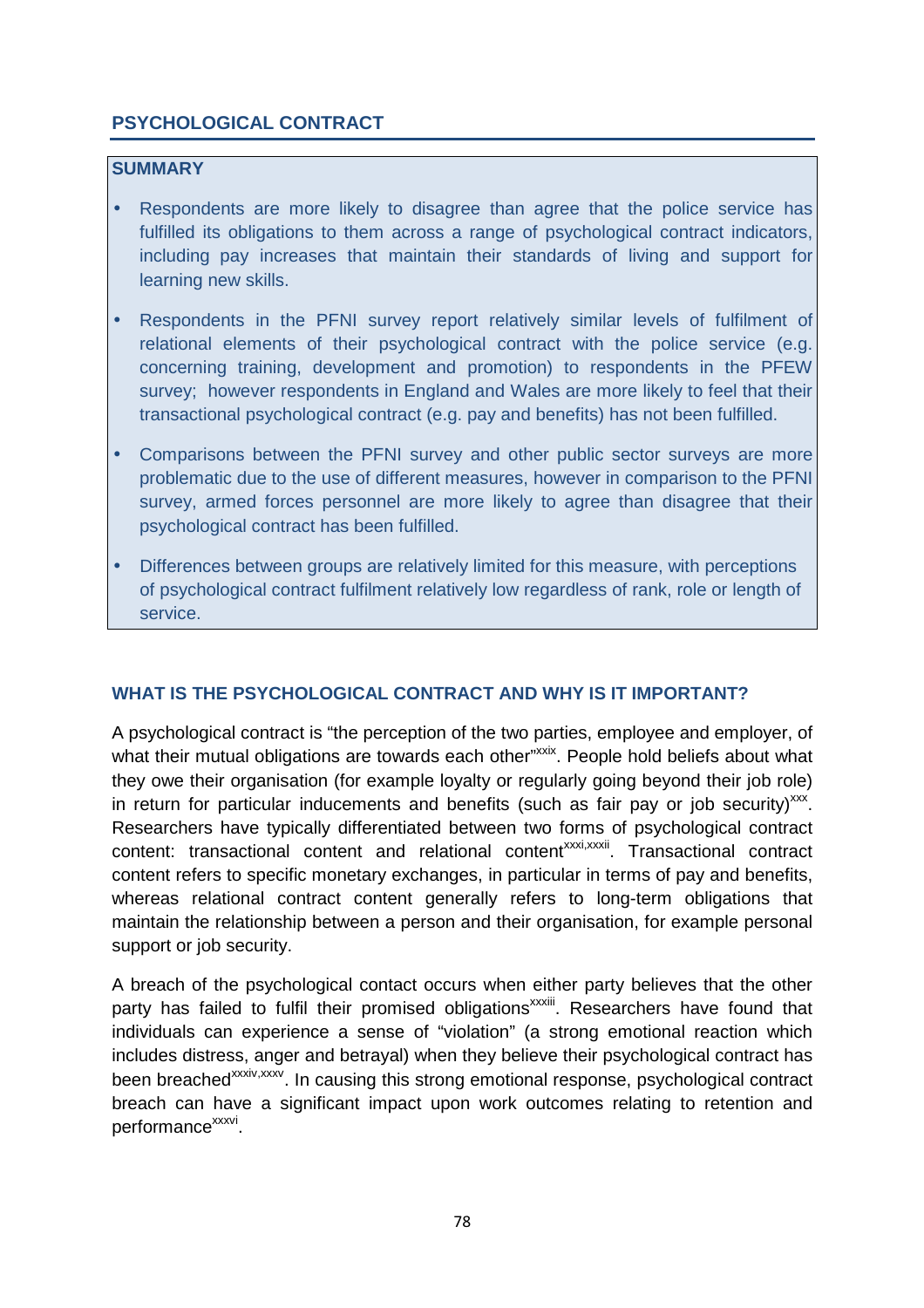Studies have shown that psychological contract breach and violation predict turnover intention, job satisfaction, organisational commitment, in-role and extra-role performance<sup>xxxvii,xxxvii,xxxix</sup>. In addition, employees who initially experience a breach in their psychological contract have been found less likely to believe that subsequent organisational decisions have been explained and justified adequately<sup>xl</sup>. Recent research also demonstrates that psychological contract breach is associated with actual turnover (in contrast to turnover intention). For example, in a study of military personnel, voluntary turnover was shown to become almost 60% more likely for each one-point increase in a five-point measure of psychological contract breach ${}^{\text{Xli}}.$ 

Psychological contract breach was measured using seven items derived from Coyle-Shapiro and Kessler's (2000)<sup>xlii</sup> measure of psychological contract fulfilment/breach, and asked officers to evaluate key aspects of their transactional and relational psychological contracts with the police service using items such as "the necessary training to do my job well" and "fair pay for the responsibilities I have in my job".

# **OVERALL FINDINGS**

Respondents are more likely to disagree than agree that the police service has met its obligations to them across a range of elements of their psychological contract. 73% of respondents say that the police service has not met its obligations to provide pay increases that maintain their standards of living, in contrast to 10% of respondents who say that this obligation has been met.

"In real terms my pay has dropped substantially over the past few years with increases in pension contributions, no annual pay rise and a sharp rise in the cost of living."

**Sergeant, 21 – 25 Years' Service** 

In addition, almost two thirds of respondents feel that the police service has not met its obligations to provide support for learning new skills; with 64% disagreeing compared to 9% agreeing that this element of the psychological contract has been fulfilled.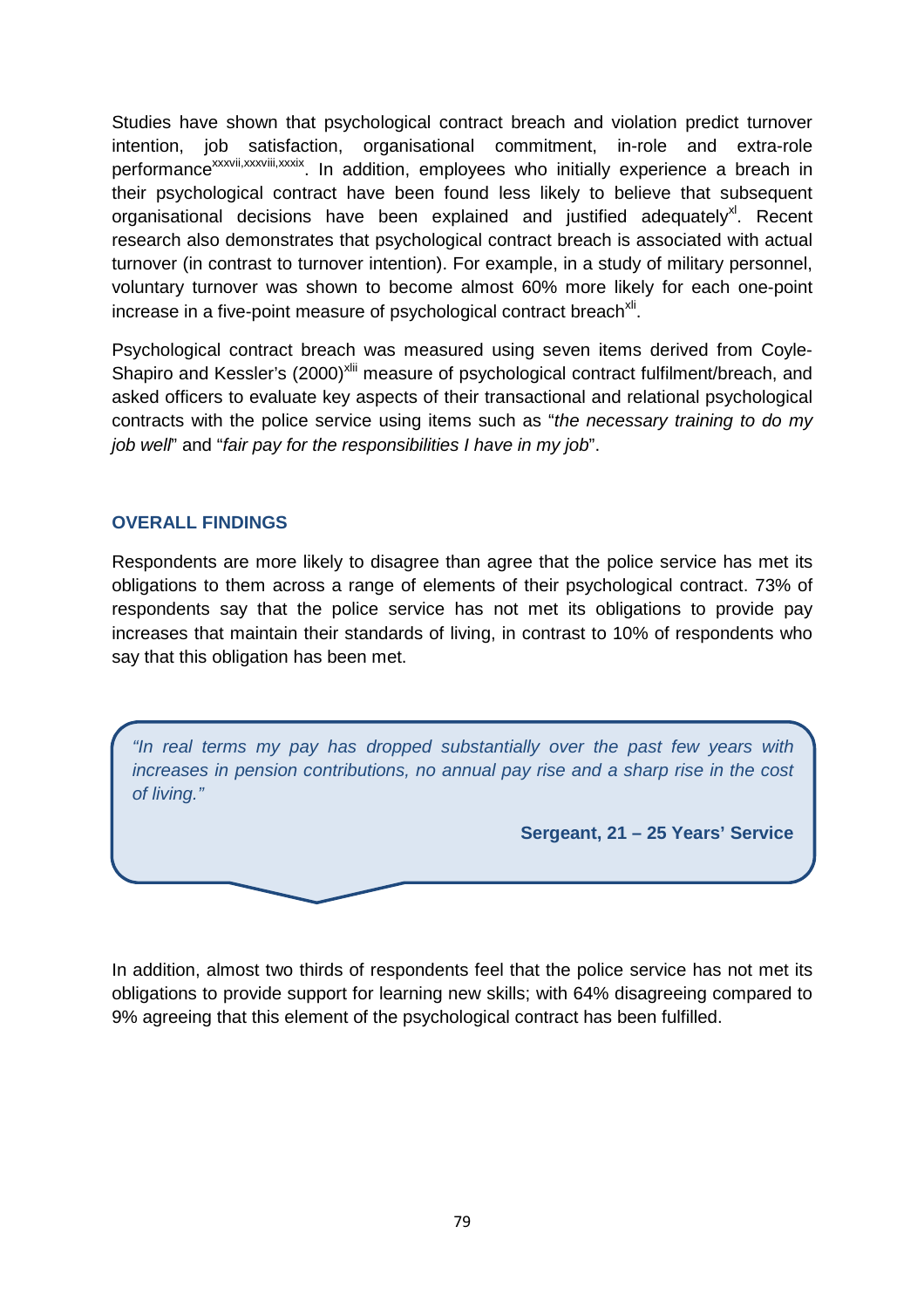"I feel that the training that I want to improve my skills as a police officer are not taken into consideration. I have been turned down for courses without any real explanation as to why. If the service gave me the training that I want, I believe that I would contribute more and feel empowered within the Service."

**Constable, 16 – 20 Years' Service** 

At the other end of the scale, one in four respondents agree that the police service has met its obligations to provide fair pay for their responsibilities, whilst 24% say that the service has met its obligations to provide fair pay compared to other organisations and 23% say that it has met its obligations to provide the necessary training to do their job well. Although a larger proportion of respondents feel that these obligations have been met, it must still be noted that levels of agreement here are still relatively low, and do not exceed levels of disagreement. As a result there is no clear evidence that respondents feel that on the whole the service has fulfilled its obligations to them.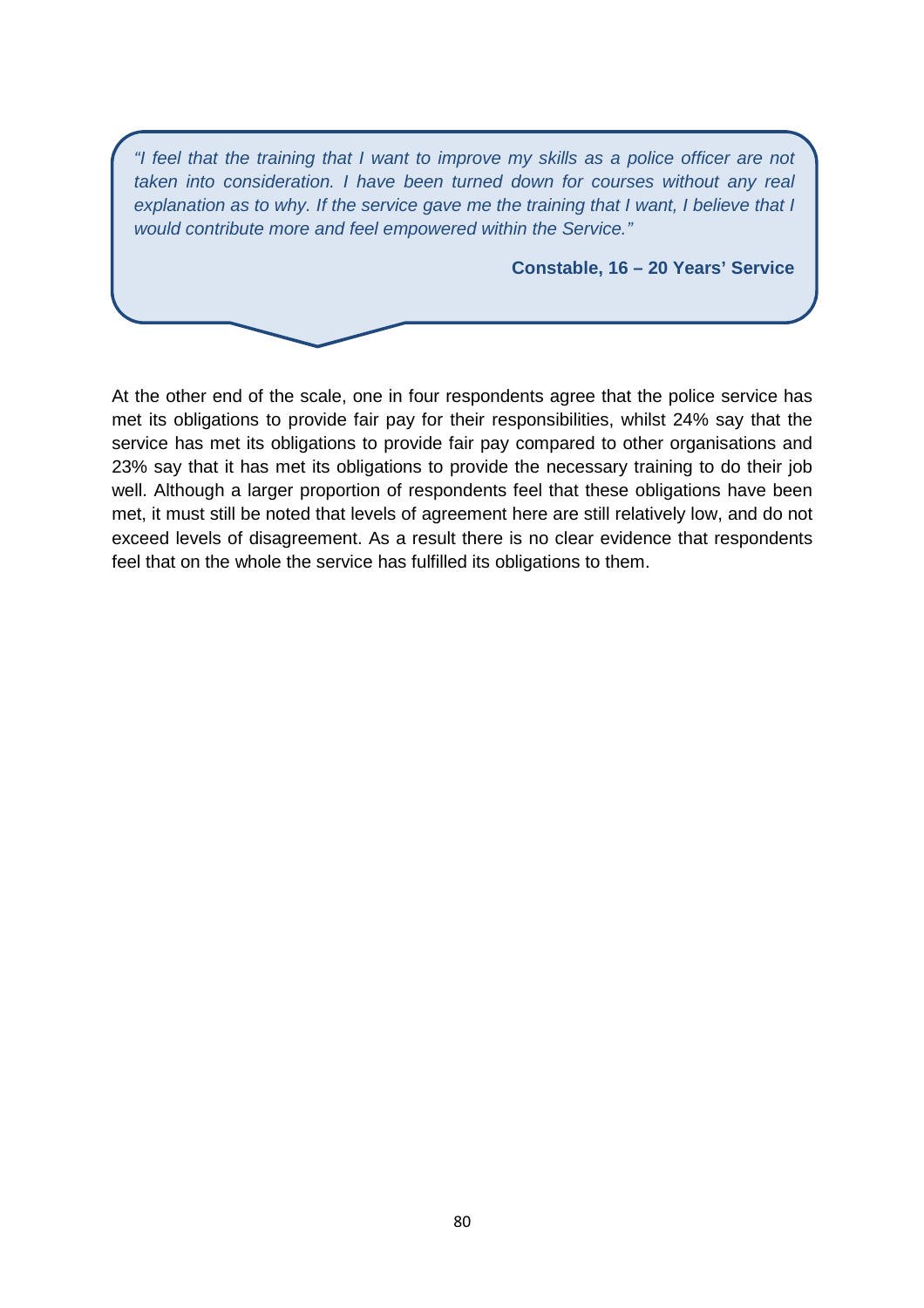

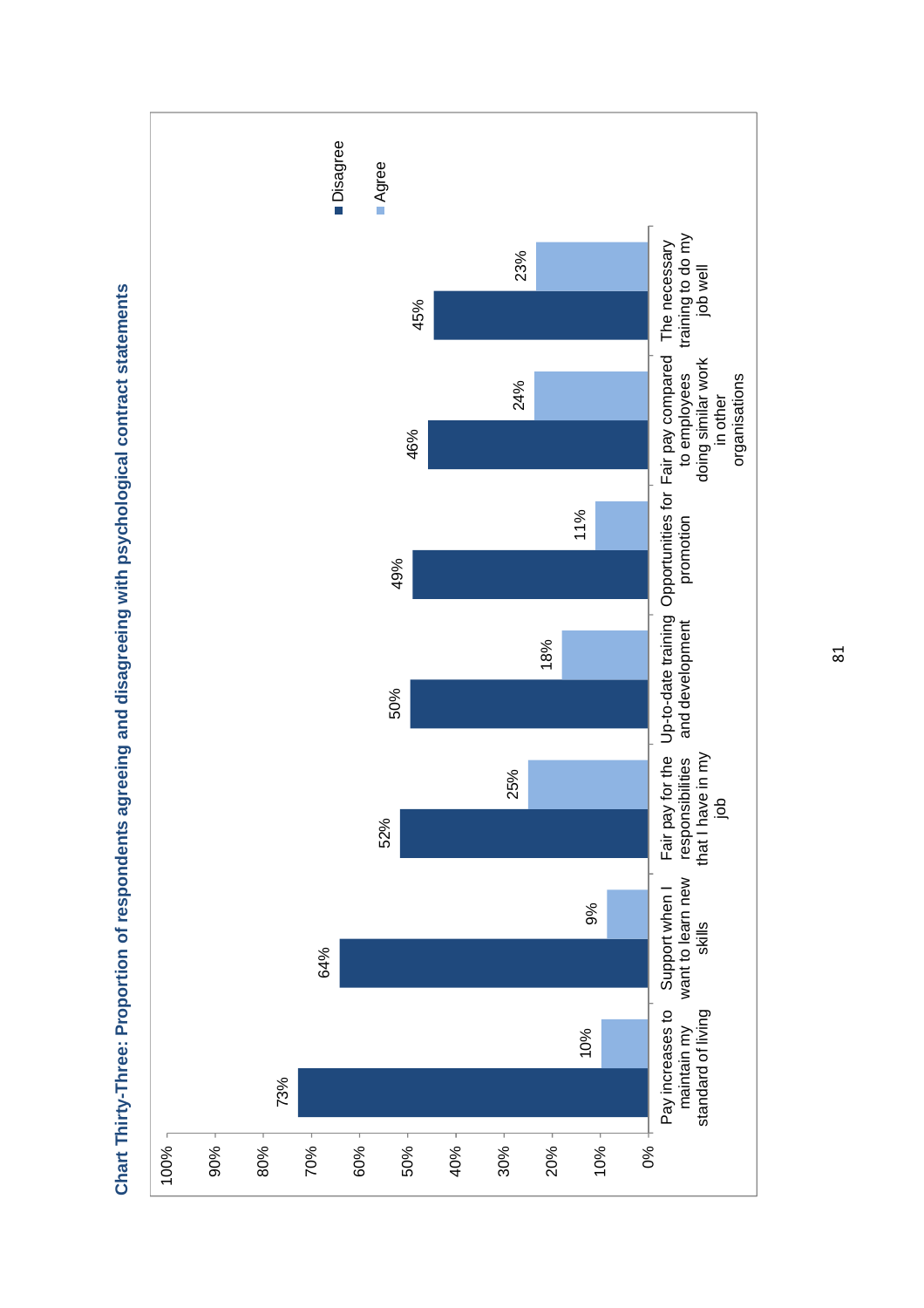#### **COMPARISONS**

#### **Police Service of England and Wales**

Compared to the PFNI survey, the PFEW survey shows that respondents in England and Wales were more likely to feel that their transactional psychological contract (relating to pay and benefits) had not been fulfilled. For example, 87% of respondents in England and Wales said that the police service had not fulfilled its obligations to provide pay increases to maintain their standard of living compared to 73% in Northern Ireland. In addition 70% of PFEW survey respondents said that the police service had not met its obligations to provide fair pay for the responsibilities within their job, whereas 52% of PFNI survey respondents do not feel that this obligation has been met.

Differences between England and Wales and Northern Ireland are more limited in terms of the fulfilment of respondents' relational psychological contracts (reflecting the maintenance of a long-term relationship between officers and the police service). For instance, 50% of respondents in both surveys say that the police service has not fulfilled its obligation to provide up-to-date training and development. Furthermore, 57% of respondents in the PFEW survey said that they do receive support when they want to learn new skills, compared to 64% of respondents in the PFNI survey.

#### **Other Organisations**

Direct comparisons cannot be made between the PFNI survey and other public sector workforce surveys as different measures of psychological contract fulfilment are used in different surveys. As noted in the Job Satisfaction section above, the 2014 Civil Service People Survey asked a series of items relating to pay, benefits and opportunities for development which overlap with psychological contract items measured in the PFNI survey. However these items do not capture the sense of "met obligations" which is a key aspect of the psychological contract.

With this caveat, it can be noted that there are similar levels of agreement across the PFNI survey and the Civil Service People Survey with regards to the provision of fair pay in contrast to other organisations' employees. 24% of civil service respondents and 23% of NCA respondents agreed with this statement, compared to 24% of PFNI respondents. On the other hand, 62% of civil servants and 34% of NCA members said that they had the ability to access the right to learning and development. This compares to 23% of PFNI respondents who say that they receive the necessary training to do their job well.

The AFCAS survey included a measure of psychological contract fulfilment for the first time in 2015. However this survey used a single question to measure psychological contract fulfilment, asking respondents to agree or disagree with the statement "in the last 12" months, the service has fulfilled its commitments/promises to me". The AFCAS survey showed that non-officer ranks were more likely to agree than disagree with this statement (40% agreed and 30% disagreed). Although it is not possible to directly compare responses to this single question with the broader measure of psychological contract fulfilment used in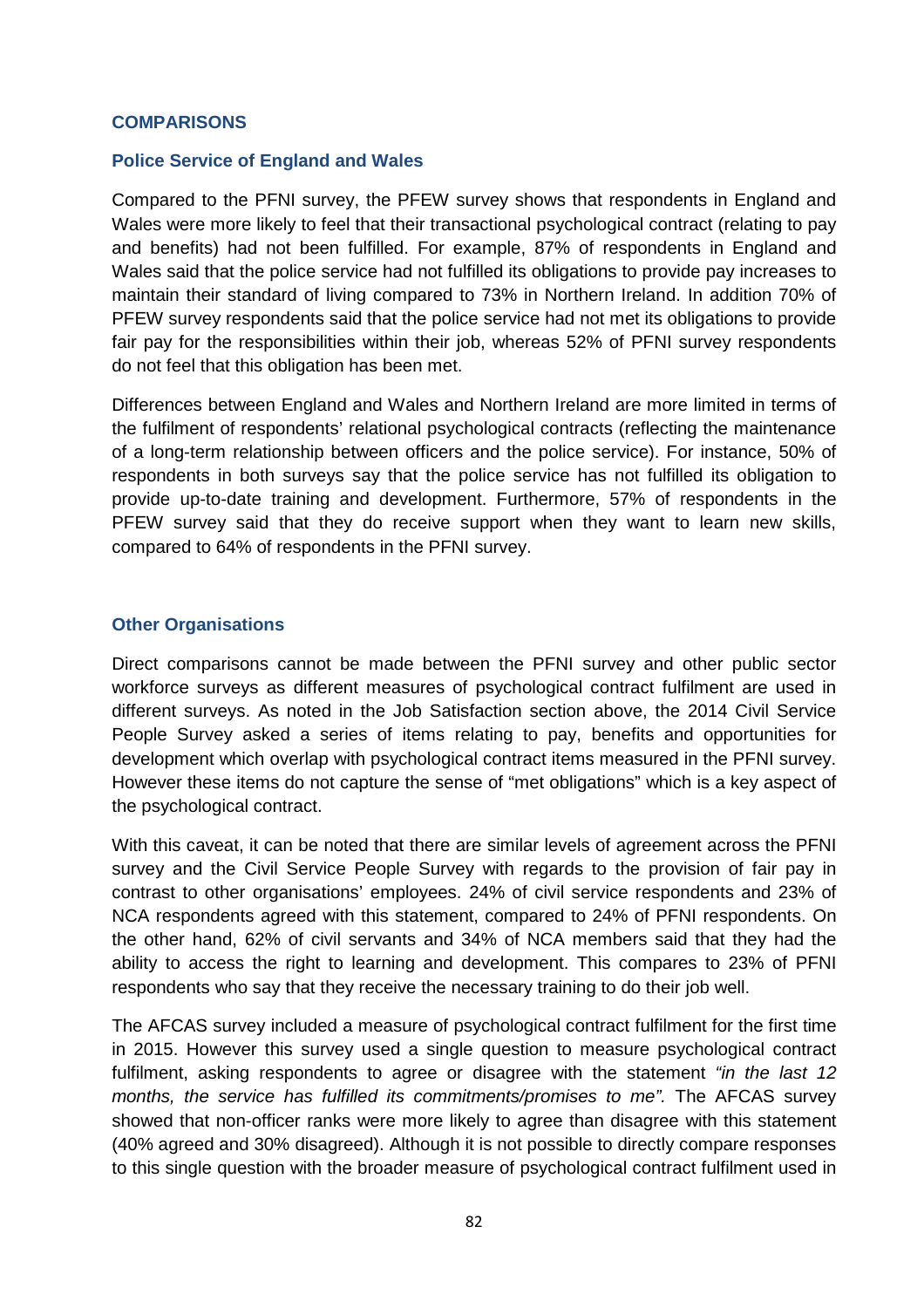the PFNI survey, it can be noted that respondents in the PFNI survey were more likely to disagree than to agree with the psychological contract indicators.

# **DIFFERENCES BETWEEN GROUPS**

## **Rank**

There are fewer differences between ranks on the basis of psychological contract indicators, particularly when seen in the context of the differences observed in earlier sections of this report. In keeping with this earlier analysis, members of the inspecting ranks are more likely to agree that the police service has fulfilled its obligations to them when compared to constables and sergeants. However it is important to recognise that these proportions are still low. For example, fewer than one in three inspectors and chief inspectors believe that the police service has met its obligations to provide necessary training or to provide fair pay compared to other organisations.

"Police pay used to be better than other comparable jobs in public service - it is now about the same, carries massive risk, affects family life and social life, and therefore is no longer what would be regarded as a good job, it is now an ok job."

**Constable, 16 – 20 Years' Service** 

Whilst psychological contract fulfilment overall appears to be low, there are a number of observations that are of particular note. Fewer than one in ten constables and sergeants feel that they have received pay increases which maintain their standards of living. This is perhaps expected given the pay freezes experienced in recent years. Even lower are the proportions of constables and sergeants who say the police service has fulfilled its obligations to provide support for learning new skills; just 8% of constables and 6% sergeants agreed that this obligation had been fulfilled.

"As a Sergeant I do not have many career paths available to me and I feel stuck in my present role. This has not been helped with departments being allowed to promote within. This in turn has reduced my scope for change and reduced my morale."

**Sergeant, 21 – 25 Years' Service**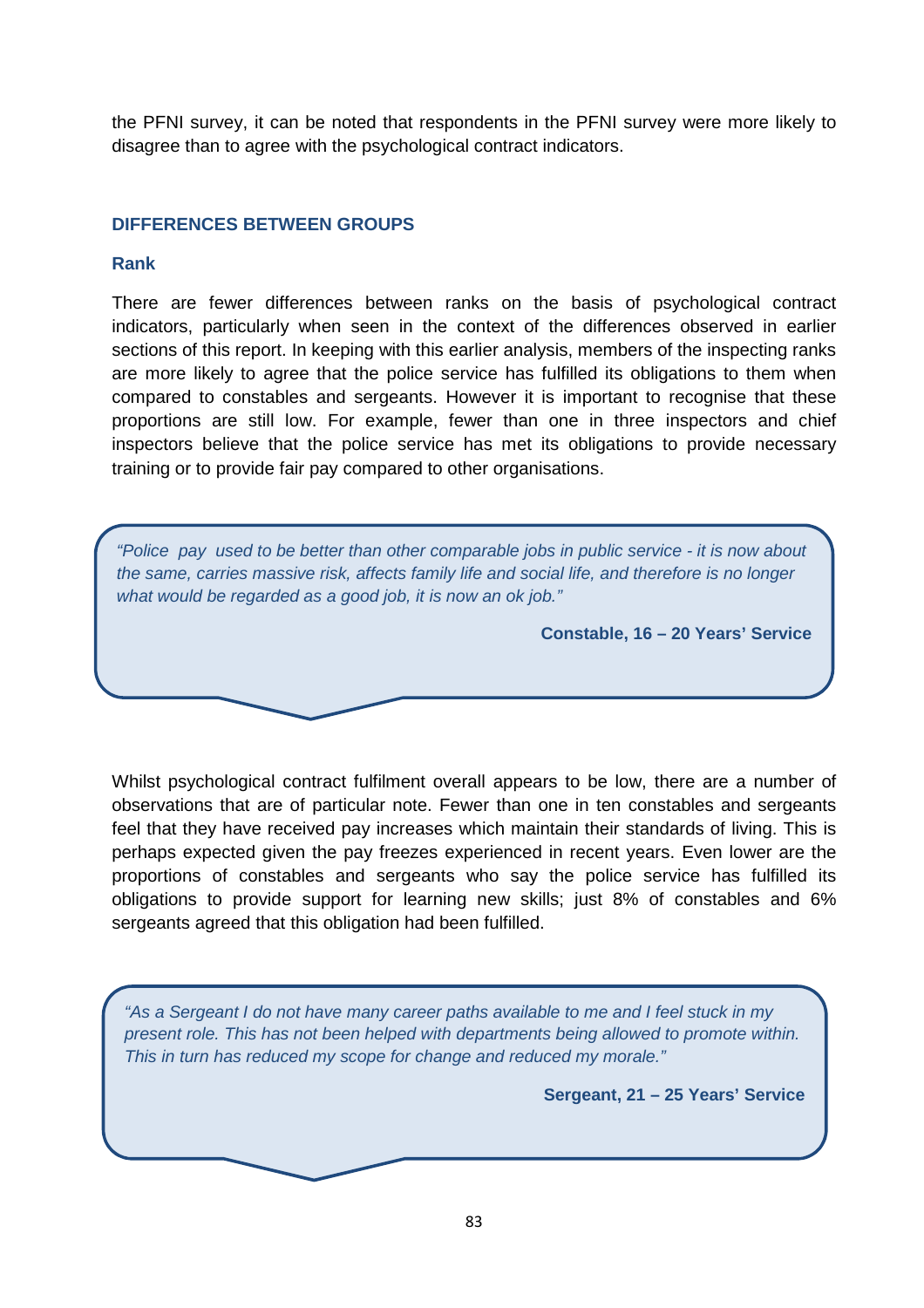

Chart Thirty-Four: Proportion of respondents agreeing with psychological contract statements (by rank) **Chart Thirty-Four: Proportion of respondents agreeing with psychological contract statements (by rank)**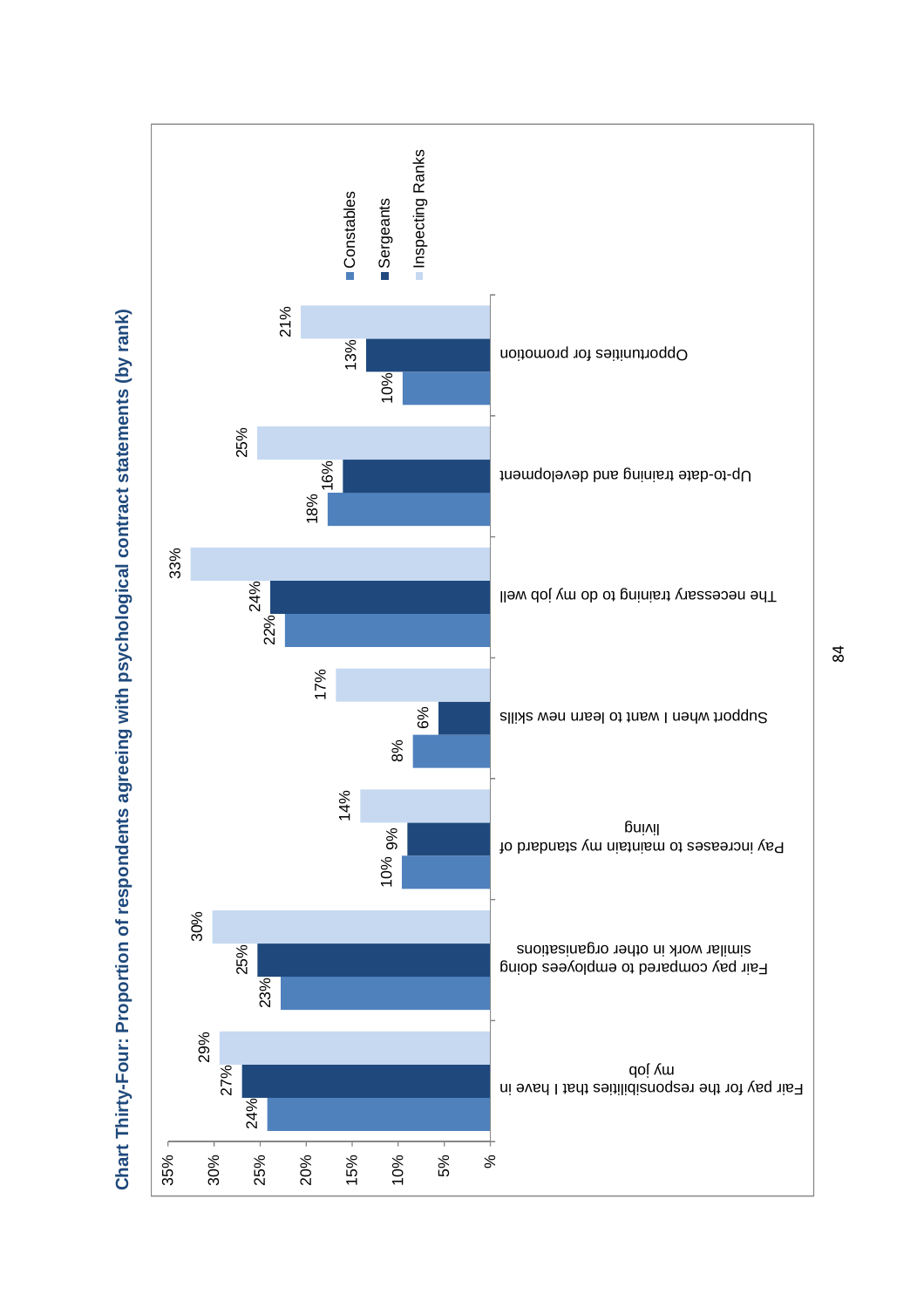#### **Length of Service**

Length of service also does not appear to be a key predictor of respondents' perceptions that their psychological contract has or has not been fulfilled. As seen in previous sections, probationers are most likely to view the police service positively and in keeping with this are more likely to agree that their psychological contract has been fulfilled. Interestingly, agreement is higher for relational elements of probationers' psychological contract compared to transactional elements. This may suggest that, even at very early stages of their career, the majority of respondents do not feel that the police service has fulfilled its obligations with regards to pay and benefits. Again the small number of respondents must be taken into account when drawing conclusions for this group.

If probationers are excluded from the analysis, differences between groups are generally small. On the whole, and in line with previous observations, early-to-mid career respondents are slightly less likely to feel that the police service has fulfilled its obligations regarding many of the psychological contract indicators, both in comparison to other service length categories and to the average for the service overall. This appears in line with the lower levels of morale and engagement seen amongst these respondents that was reported in earlier sections. Respondents' comments again also make reference to the changes in pension, with many referring to this as a breach of contract.

"There is a general feeling amongst officers that matters in relation to transfers, resourcing and training are not fairly managed."

**Sergeant, 11 – 15 Years' Service** 

"To me the pension change should be treated as a large pay cut and breach of contract"

**Constable, 11 – 15 Years' Service** 

"The contract we signed was for 30 years and now it is being broken with severe consequences for officers and their families."

**Constable, 21 - 25 Years' Service**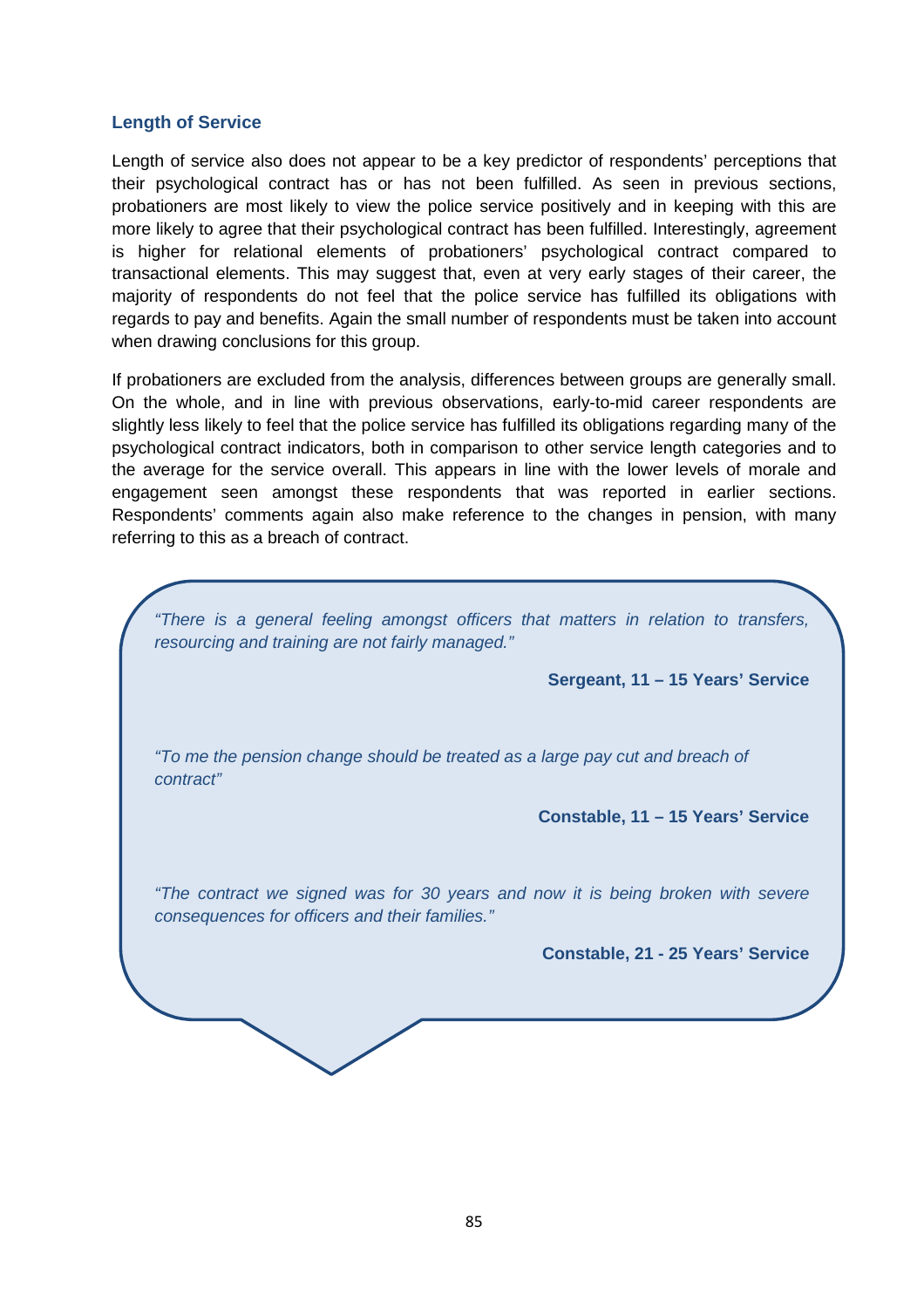One further, potentially interesting observation in relation to length of service is the attitude of respondents with between 21 and 25 years' service regarding training and development. Although differences are again small, respondents in this group are least likely to agree that the police service has met obligations with regards to necessary and up-to-date training. Nonetheless perceived psychological contract fulfilment overall appears low regardless of a respondent's length of service, therefore the impact of length of service on psychological contract fulfilment should not be overstated.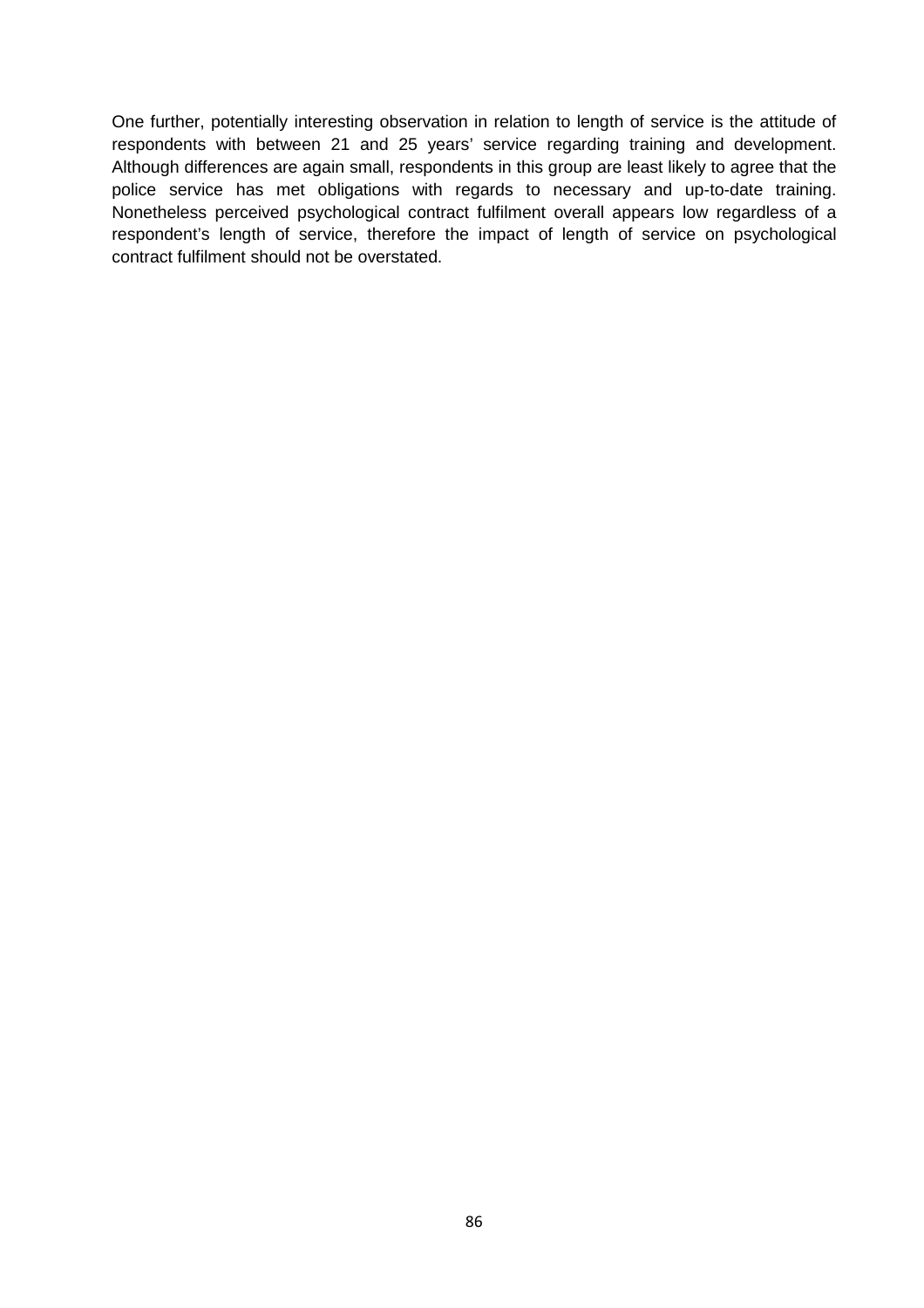



**Chart Thirty-Five: Proportion of respondents agreeing with psychological contract statements (by length of service)** Chart Thirty-Five: Proportion of respondents agreeing with psychological contract statements (by length of service)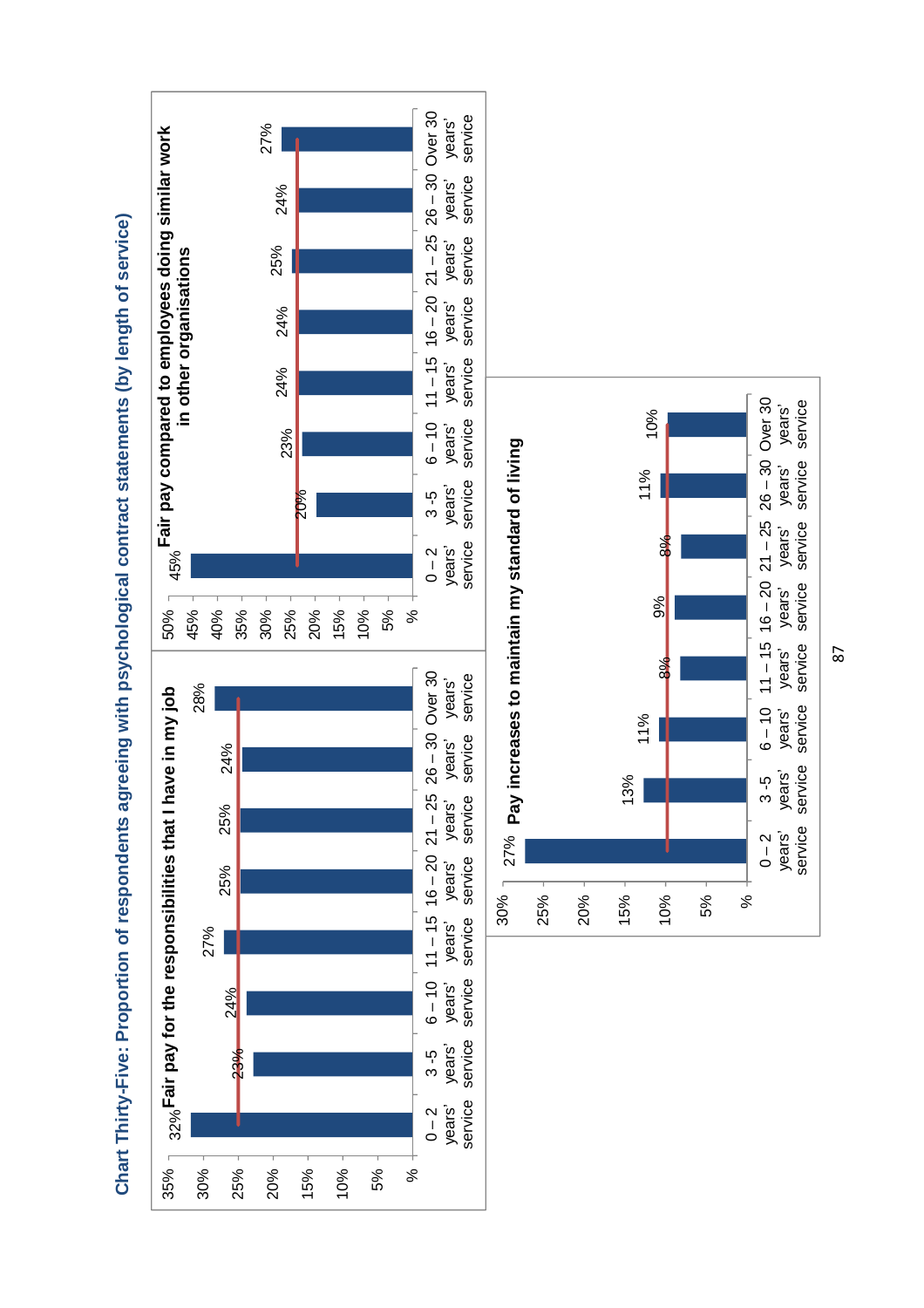

Chart Thirty-Five Continued **Chart Thirty-Five Continued**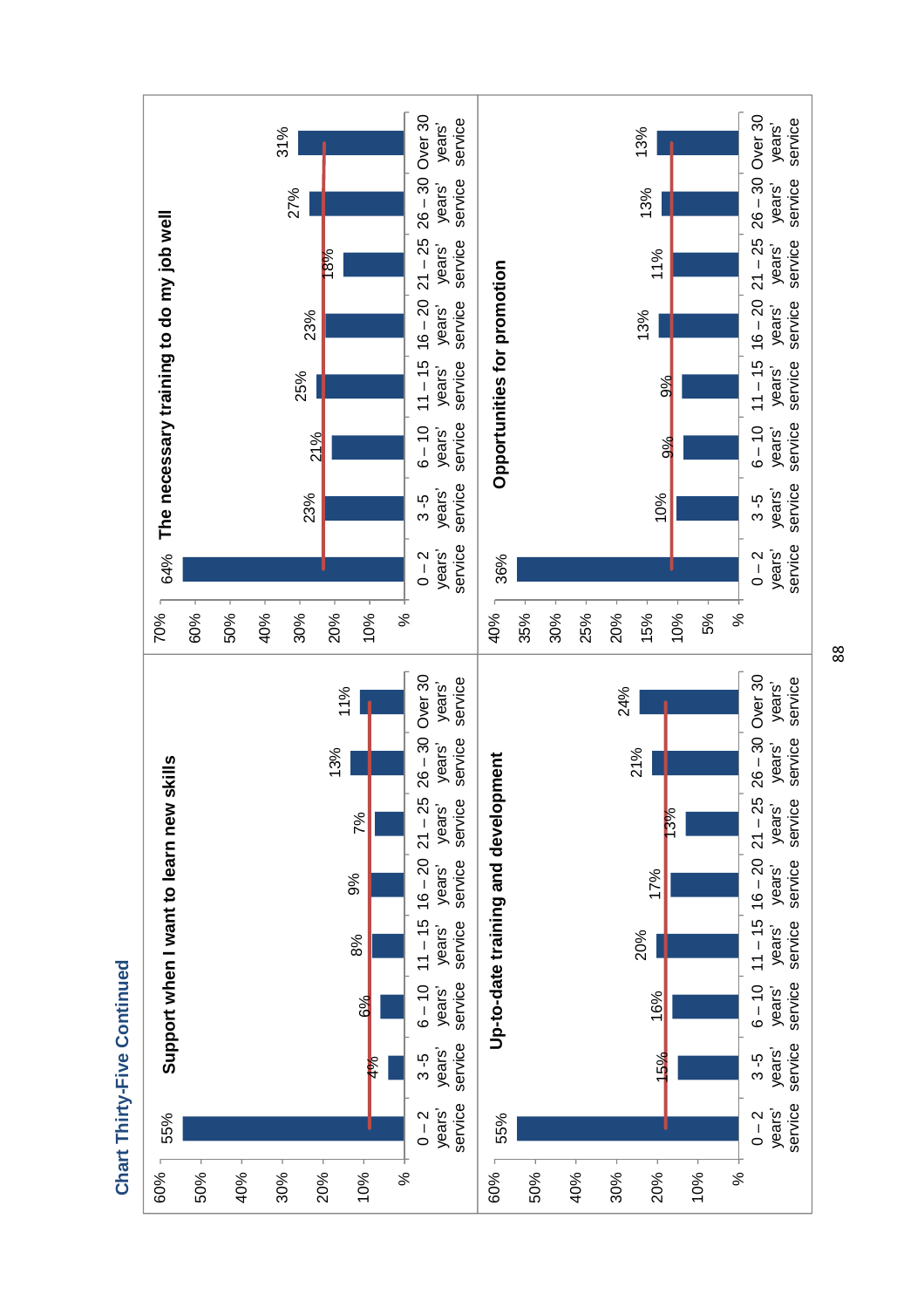## **Role**

There are again fewer noticeable differences in responses to psychological contract indicators on the basis role, with the majority of functions sitting close to the average for the service as a whole. Reflecting findings relating to job satisfaction discussed above, respondents in Response Policing are least likely to feel that the police service has met its obligations to provide fair pay either for their responsibilities or compared to other organisations, with only around one in five agreeing with these indicators.

"Pay is low considering the workload that is being placed on response officers."

**Response Policing** 

However fewer than 40% of respondents in all roles agree that the police service has met its obligations to provide fair pay, and across all roles fewer than one in seven respondents say that they have received pay increases which maintain their standard of living. Again, it therefore appears that fulfilment of transactional psychological contracts with the police service is currently low across all functions.

"Police pay has been eroded for the last 5 years with below inflation increases which has meant an approximate overall 10% decrease in pay."

**Operational Support** 

As might be expected, respondents who say they occupy a Training role are most likely to report that obligations to provide necessary and up-to-date training have been met. However in actuality, less than one third of respondents in this function agree with these indicators. Therefore again, perceptions of psychological contract fulfilment generally appear to be low across all roles.

Along with respondents in "middle office" roles such as Custody and Call Management, Response Policing respondents are also least likely to say that the police service has met its obligations to provide necessary and up-to-date training. This mirrors the dissatisfaction with opportunities for training also expressed by respondents in Response Policing, comments in relation to this can be found earlier in this report. Comments from respondents in "middle office" roles however show no clear indication as to why respondents in this group are slightly less likely to feel that they receive necessary and up-to-date training than other groups.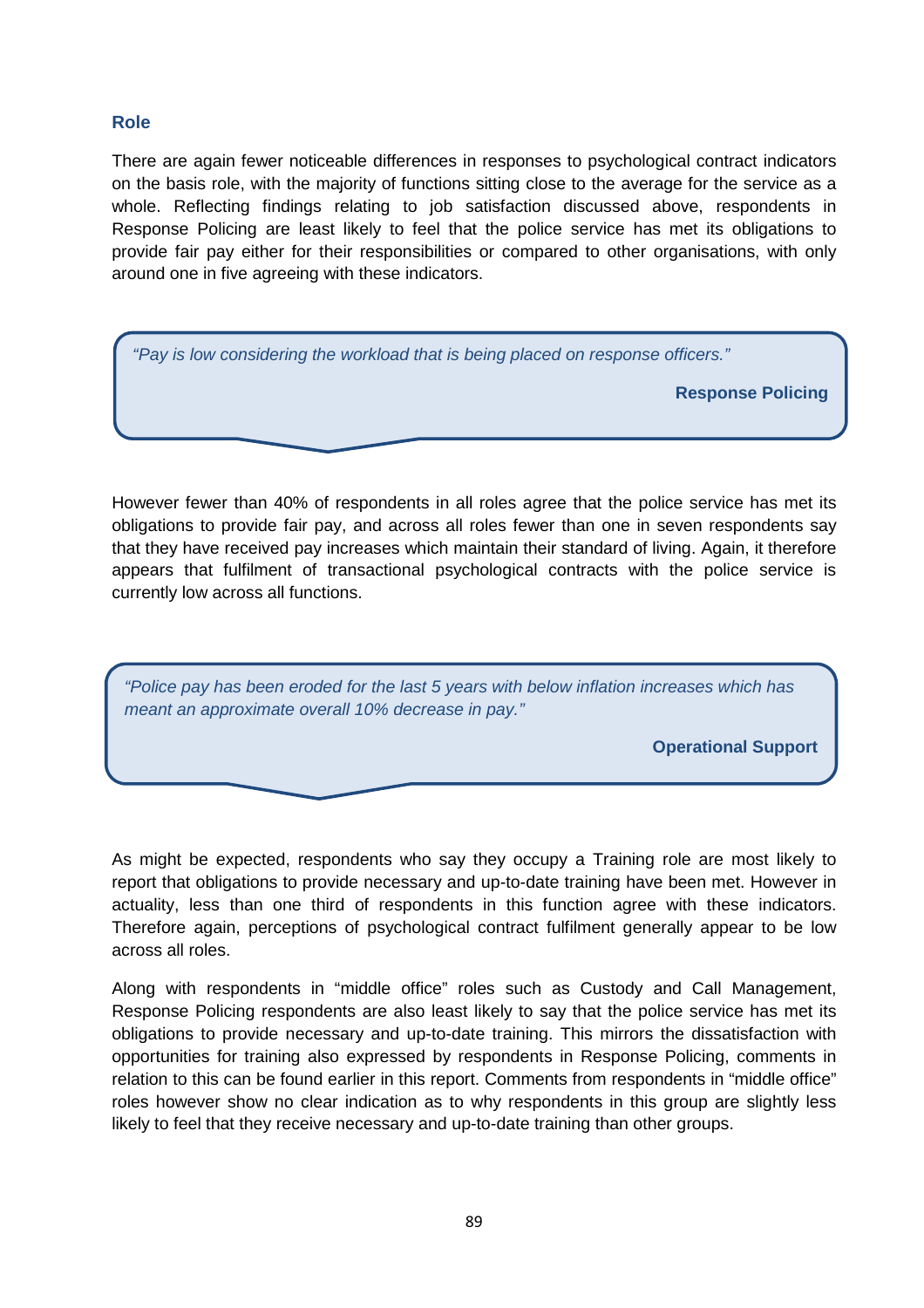Moreover regardless of role, respondents' comments frequently reference a sense of broken agreements and broken promises, particularly in relation to their pensions. Therefore, again, it appears unproductive to assume that respondents' psychological contract fulfilment varies to any great extent on the basis of their role.

"I signed an agreement to work 30 years, I have honoured this and the government has broken this agreement."

**Neighbourhood Policing**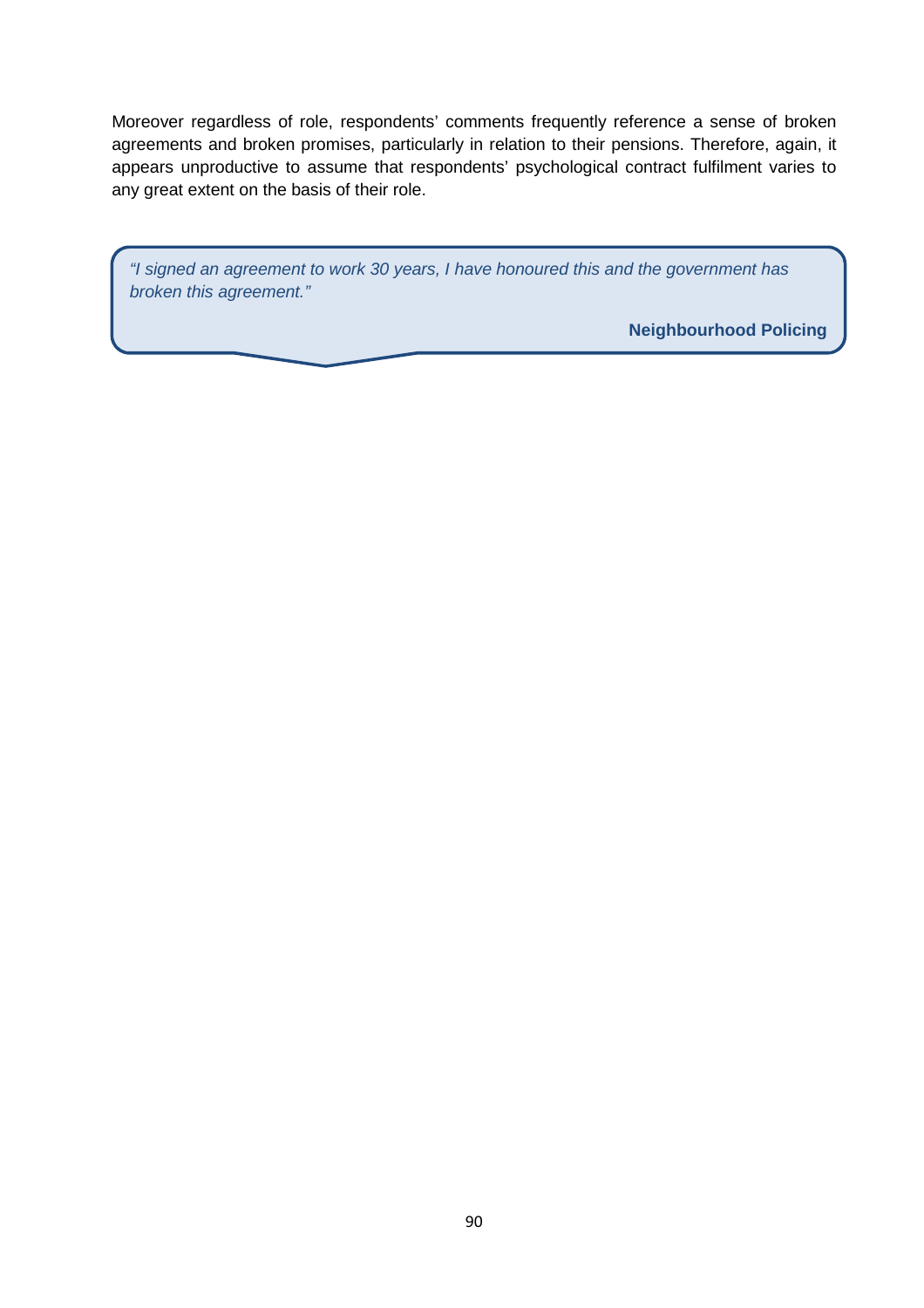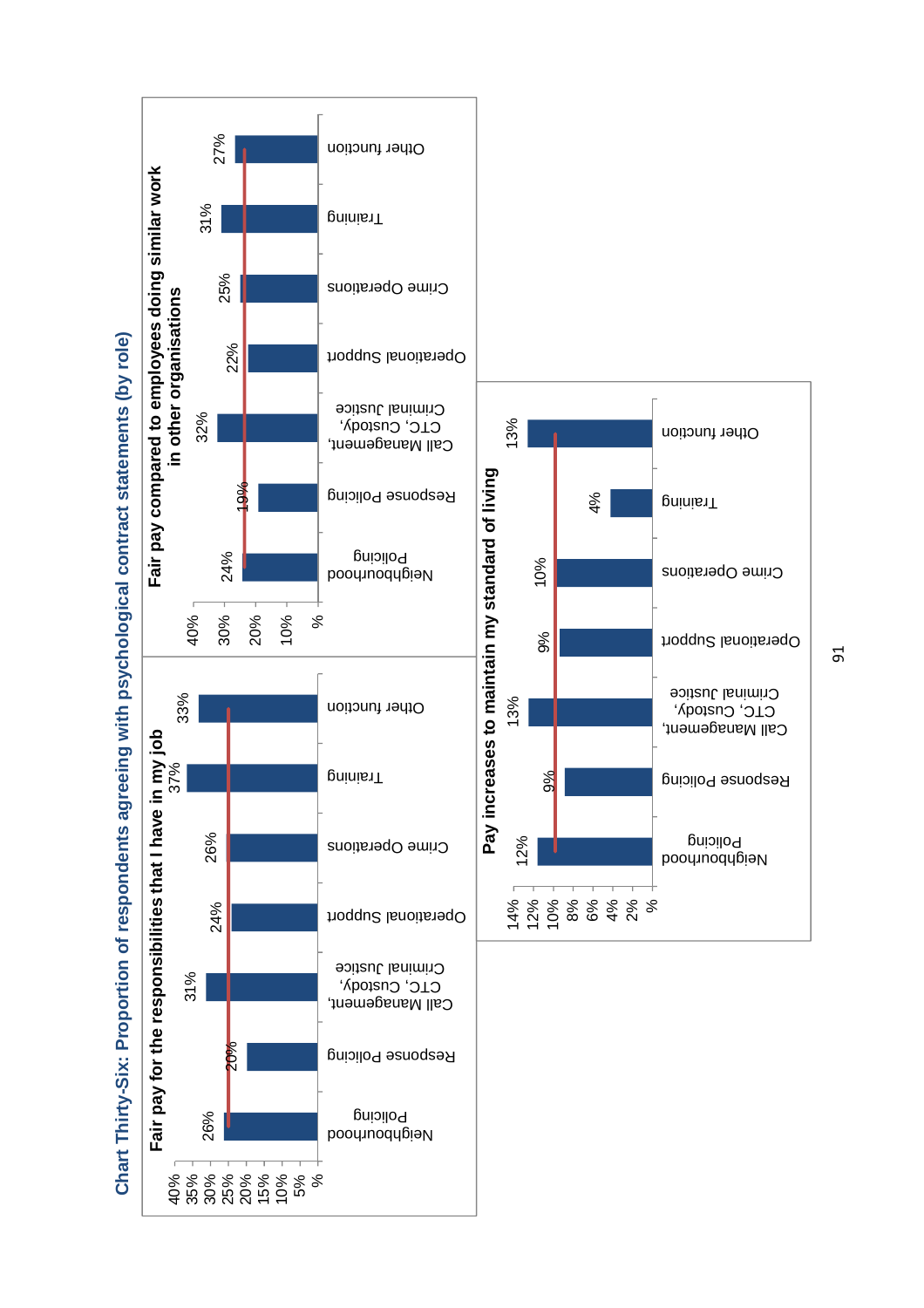

**Chart Thirty-Six Continued** Chart Thirty-Six Continued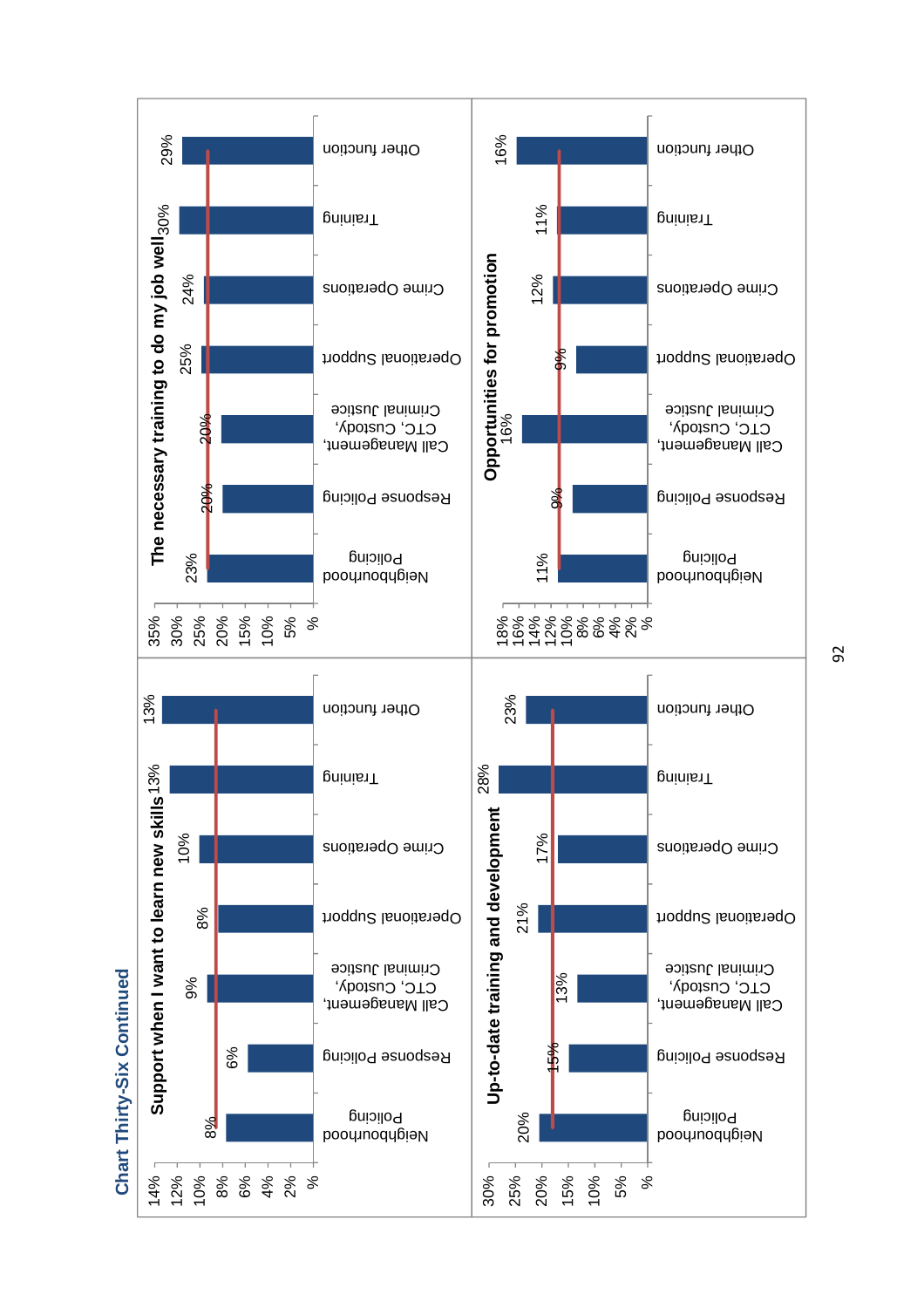# **FAIR TREATMENT AND ORGANISATIONAL JUSTICE**

# **SUMMARY**

- More than 90% of respondents disagree that their needs and interests are very important to the police service, and 85% do not feel that the police service is very concerned about their welfare.
- A majority of respondents do not think things are handled fairly and respondents are more likely to disagree than agree that they are treated fairly.
- More than three quarters of respondents do not believe that they are fairly paid considering the hazards, stresses and strains of their job.
- Respondents in the PFNI survey are less likely to say that they are fairly treated than respondents in the PFEW survey and in other public sector surveys; however respondents in England and Wales are slightly more likely to believe that their pay in unfair.
- Perceptions of fair treatment are low regardless of rank, role or length of service, and differences between groups are often relatively small; however constables, respondents with between 3 and 5 years' service and respondents in a Neighbourhood Policing role are most likely to disagree that they are fairly treated.
- Constables, respondents with between 3 and 5 years' service and those in a Response Policing role are least likely to feel fairly paid on the basis of the hazards, stresses and strains of their job; again differences between groups for these indicators are generally small.

# **WHAT IS ORGANISTIONAL JUSTICE AND WHY IS IT IMPORTANT?**

Within an organisational context, justice is closely associated with the concept of fairness, and is primarily concerned with two main subjective perceptions of fairness. These perceptions relate to "(a) the fairness of outcome distributions or allocations and (b) the fairness of the procedures used to determine outcome distributions or allocations"; referred to as *distributive* justice and *procedural* justice respectively<sup>xliii</sup>. Other studies have pointed to further dimensions of organisational justice including interpersonal justice (reflecting the interpersonal treatment received within organisational procedures) and informational justice (reflecting the adequacy of the information received regarding procedures)<sup>xliv,xlv</sup>. However there is generally agreement within these studies that people make judgements both about the fairness of processes within organisations and about the fairness of the outcomes of those processes. We have therefore drawn upon concepts of procedural and distributive justice in our analysis of perceptions of fairness within the police service.

Organisational justice can have an impact upon many outcomes including job performance, organisational citizenship behaviour, closer identification with the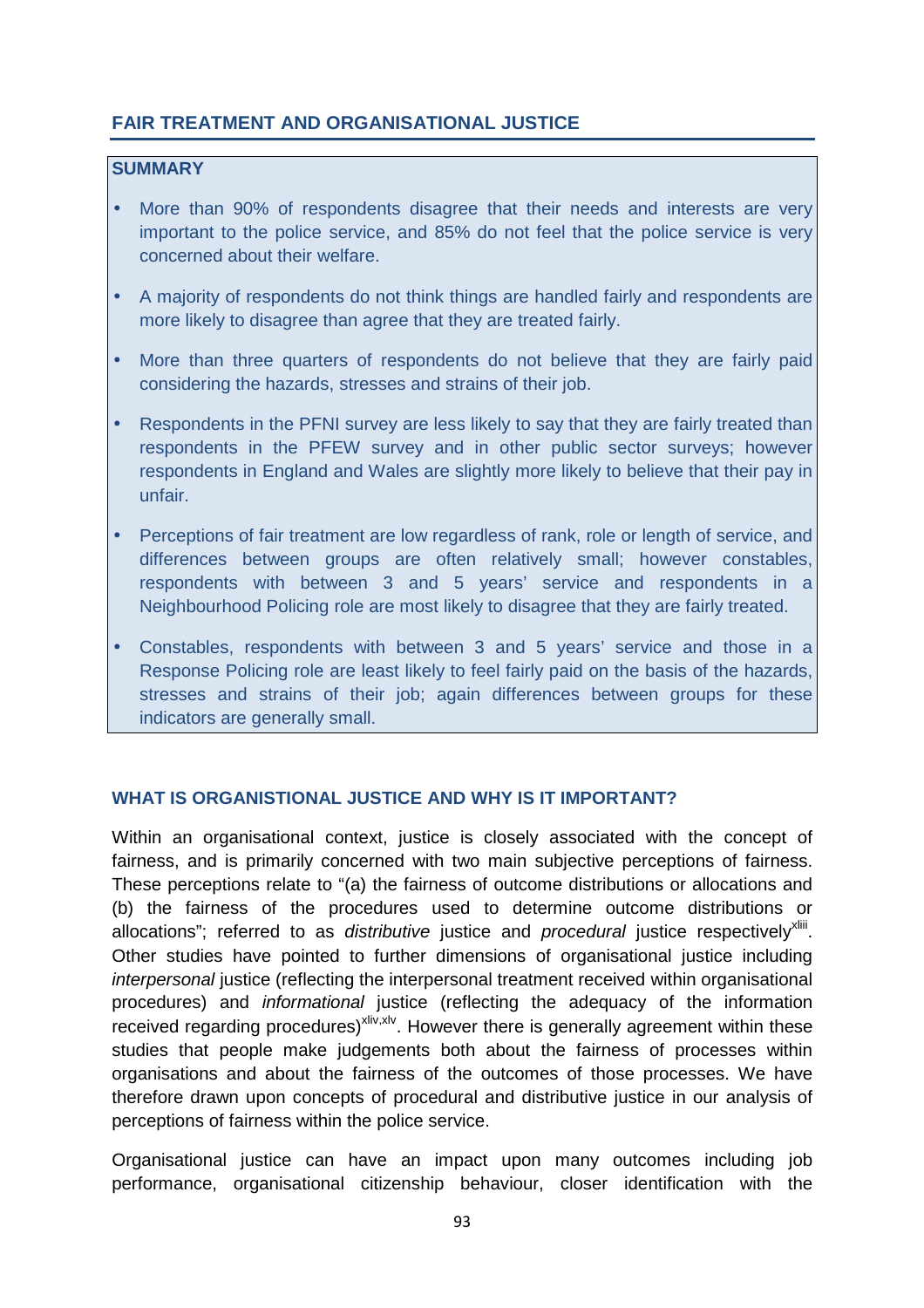organisation, occupational ill-health, turnover intentions, burnout and job satisfaction<sup>xlvi,xlvii,xlvii,xlxl,li.</sup>. Focussing specifically on organisational justice within police organisations, officers' justice perceptions have also been found to predict their satisfaction with the force, support for community policing initiatives and attitude towards serving the public, as well as being linked to a lower likelihood of misconduct $^{\text{iii,}\text{iii}}$ .

Procedural justice was measured using four items adapted from Tyler and Blader (2003), for example "Decisions that affect me are usually made in a fair way"<sup>iv</sup>. Distributive justice was measured using four items from Price and Mueller (1986) which included "I am fairly paid considering the responsibilities I have within my job" $^{\mathsf{lv.}}$ 

#### **OVERALL FINDINGS**

Around nine out of ten respondents do not believe that the police service looks out for what is important to them, or that their needs or interests are very important to the police service. This contrasts to just 1% of respondents who agree with these statements. In addition, 85% of respondents do not feel that the police service is concerned about their welfare. A number of respondents' comments reflected a belief that senior managers and HR see officers as "just a number" rather than valuing and showing concern for them.

"I am in the service almost 20 years. I love the job but over recent times I feel I am more and more treated like I am just the force number and not an individual."

**Sergeant, 16 – 20 Years' Service** 

"According to the vacancy bulletins we see 'PSNI recognises that its staff are its greatest asset' However, this is not made apparent by the actions towards staff."

**Constable, 6 – 10 Years' Service**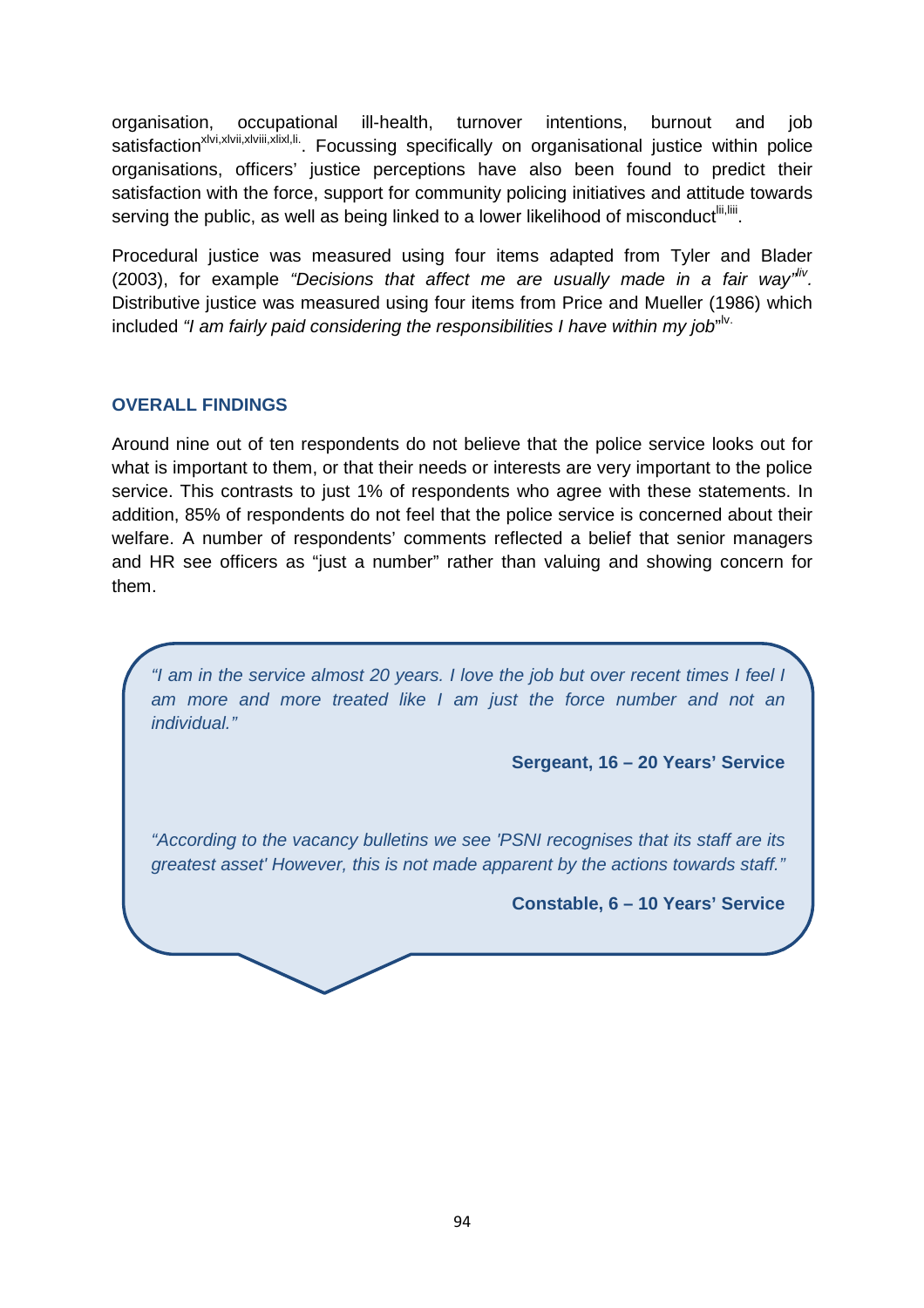Just under two thirds of respondents disagree that people they work with feel that things are handled in a fair way, in comparison to 11% who do feel that things are handled fairly. A majority of respondents also disagree that decisions that affect them personally are made in a fair way. With regards to fair treatment more generally, respondents are also more likely to disagree than agree that they and the people they work with are treated fairly. As seen as comments throughout this report, the fairness of HR processes, treatment by managers, as well as recent changes to the police pension scheme all appear to have impacted on respondents feelings of unfair treatment.

"Policing is a vocation, it is not a 9-5 job and the authorities, especially government, need to treat police more fairly than they do at present."

**Constable, 20 – 25 Years' Service**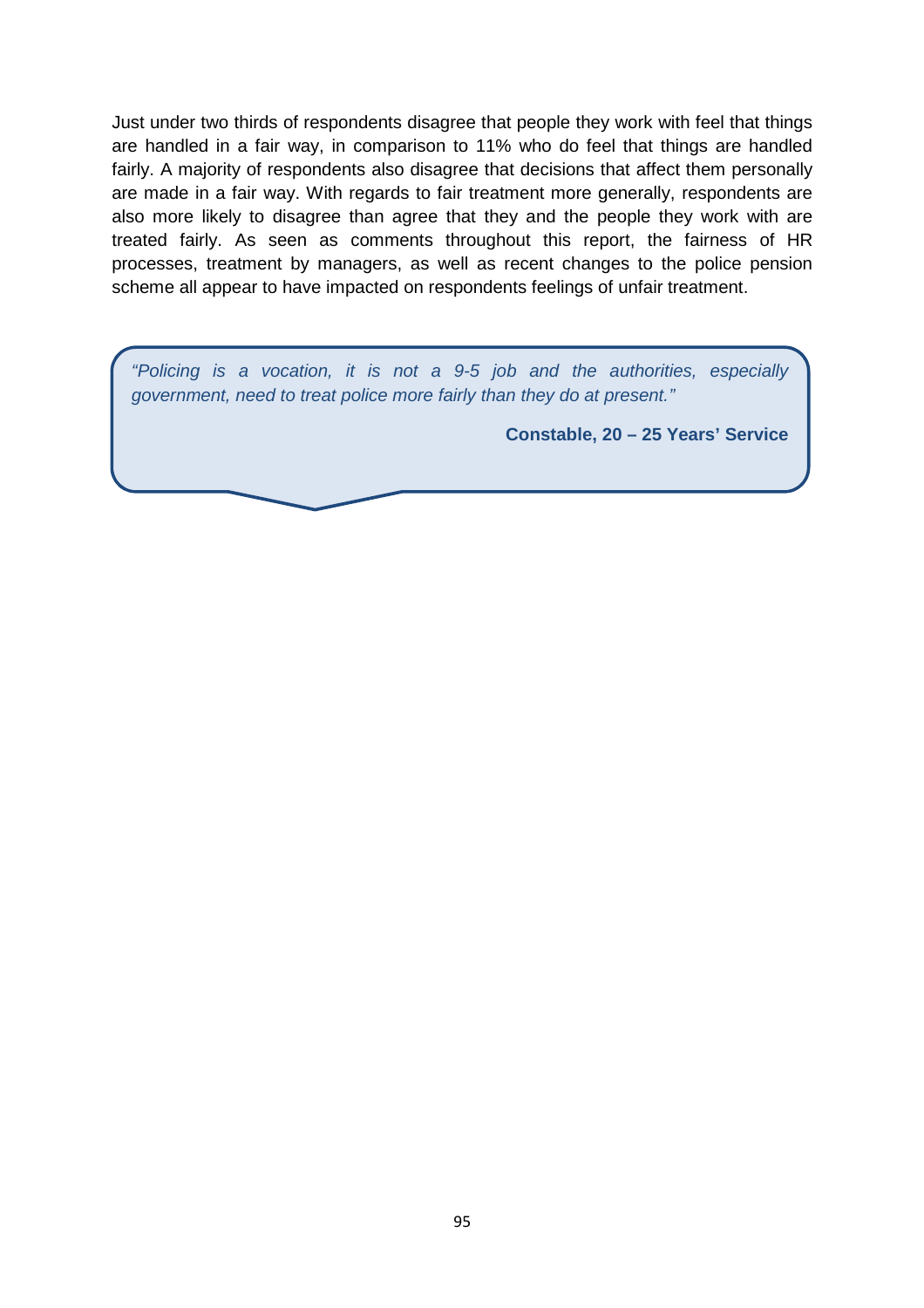

Chart Thirty-Seven: Proportion of respondents agreeing and disagreeing with fairness statements **Chart Thirty-Seven: Proportion of respondents agreeing and disagreeing with fairness statements**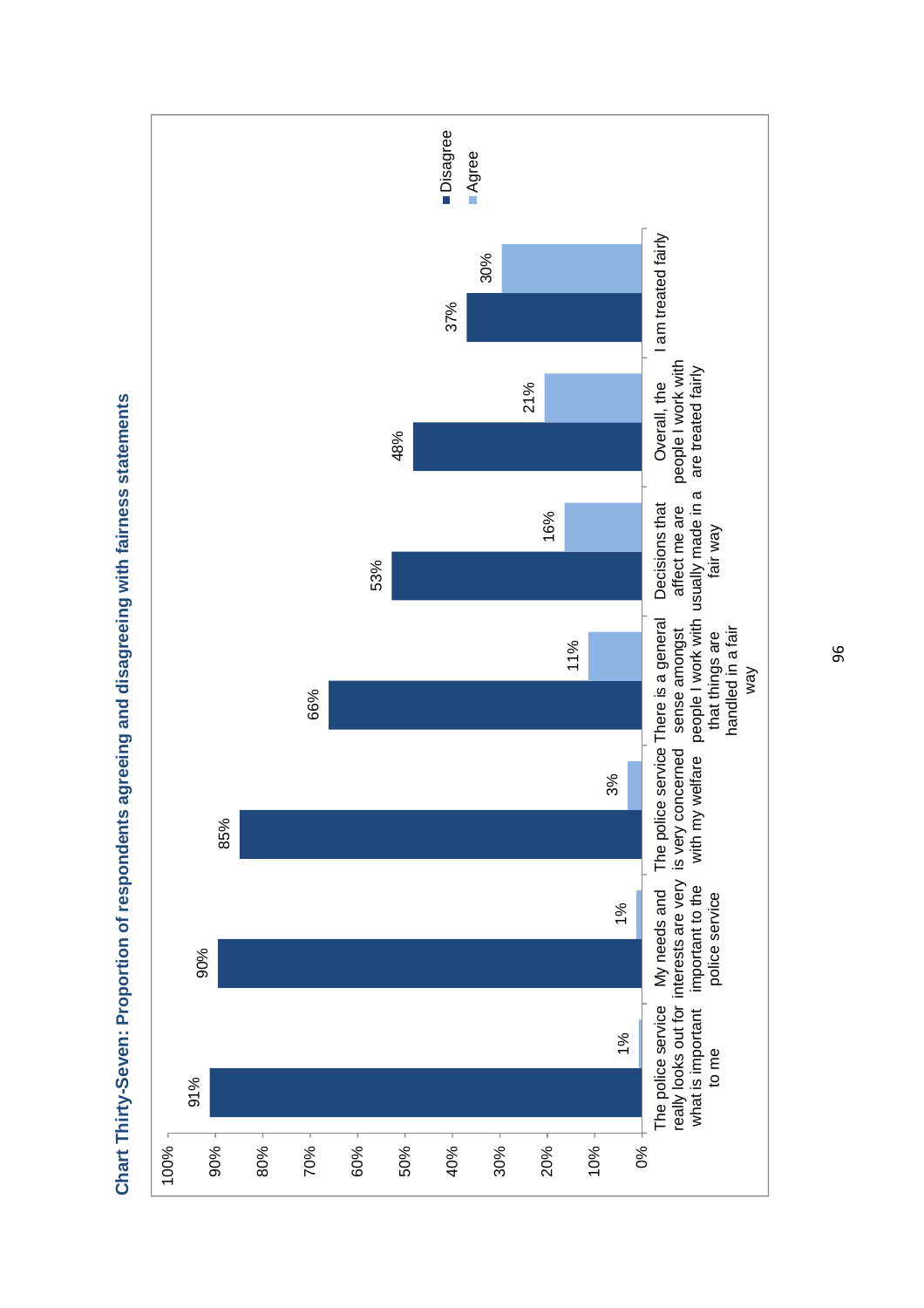Respondents were also asked a series of questions regarding distributive justice, in terms of the fairness of the pay they receive. Eight out of ten respondents disagree that they are fairly paid considering the stresses and strains of their job, and more than three quarters of respondents do not feel that they are fairly paid considering the hazards they face. Respondents are least likely to disagree that they are fairly paid based on their experiences and training, nonetheless half of respondents still disagree with this statement. Comments in this area refer to the fact that whilst on the surface the level of pay is reasonable, this needs to be seen in the context of the risks and responsibilities of the job.

"While the police service is seen as a well-paid job, for the effort put in and the sacrifices made to family and private life, not to mention the threat it is not well compensated… the fact remains we need to ensure we live in safe areas and send our children to schools in safe areas because we have chosen to risk our lives in service. It is very difficult to do this when our income has drastically reduced in real terms."

**Sergeant, 11 – 15 Years' Service** 



# **Chart Thirty-Eight: Proportion of respondents agreeing and disagreeing with distributive justice statements**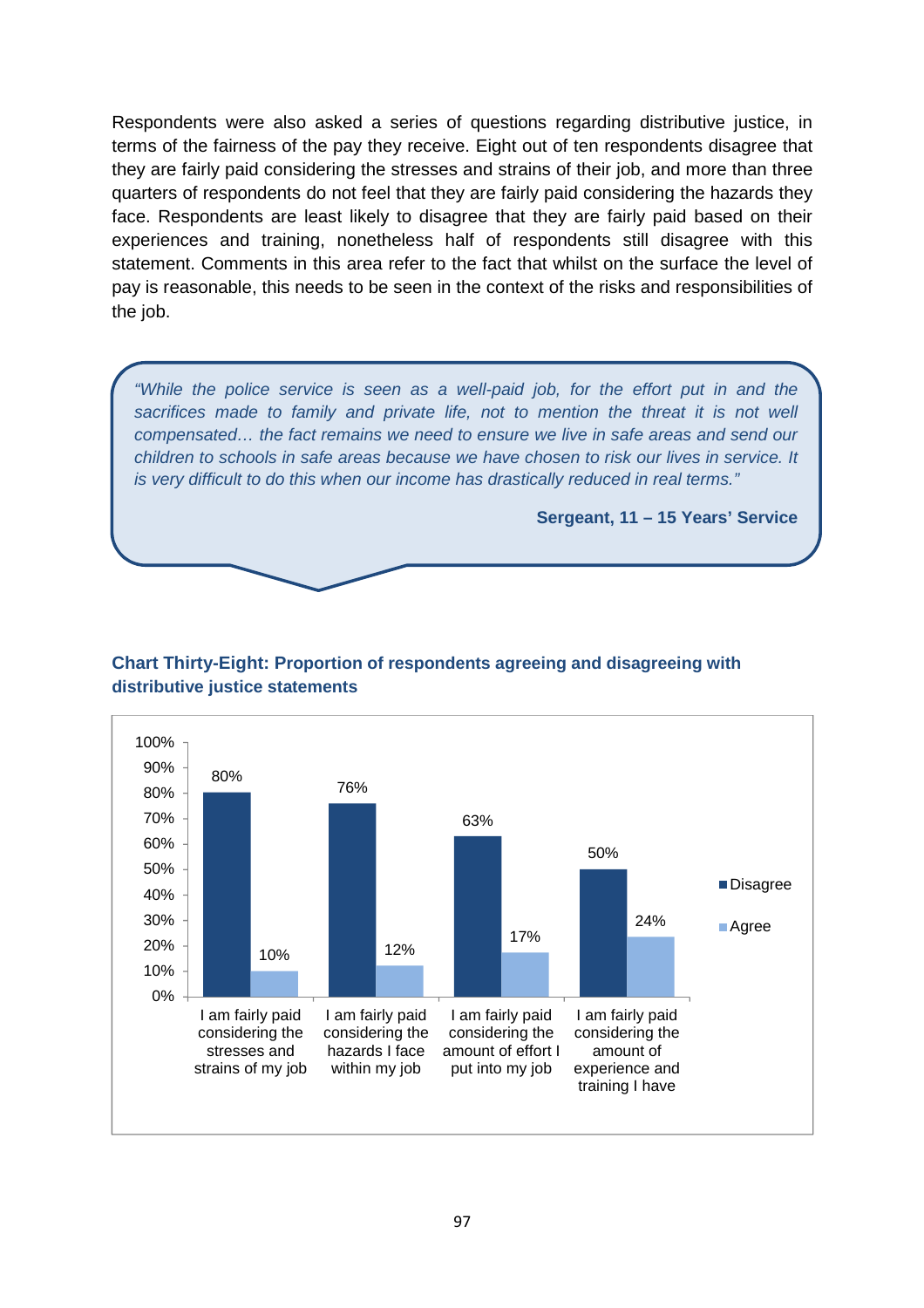#### **COMPARISONS**

#### **Police Service of England and Wales**

In general, respondents in Northern Ireland are slightly more likely to disagree that the police service shows concern for them in comparison to respondents in England and Wales. For example 6% of respondents in the PFEW survey thought that the police service was very concerned for their welfare compared to 3% in the PFNI survey. Similarly, 3% of respondents in England and Wales thought that their needs and interest were very important to the police service, whereas this proportion is 1% in Northern Ireland.

Differences are more noticeable for questions that address respondents' treatment within the police service. For example, 39% of respondents in England and Wales said that they are treated fairly, in contrast to 30% in Northern Ireland. 32% of respondents in the PFEW survey thought that the people they work with were treated fairly, compared to 21% in Northern Ireland.

Furthermore, 11% of respondents in Northern Ireland agreed that there was a general sense that things were handled fairly, whilst this proportion is 20% in England and Wales. It is again important to recognise in this respect that the results from the PFEW survey were obtained from the 43 Home Office forces in England and Wales. This means that there are 43 different HR departments and 43 different Senior Management Teams. It is therefore likely that there will be differences in perceptions of fair treatment across these different forces which are not reflected in service-level statistics.

Respondents in England and Wales are less likely to believe that they are fairly paid than respondents in Northern Ireland. For instance, 12% of respondents in England and Wales believed that they are fairly paid considering their experience and training, in contrast to 24% of respondents in Northern Ireland. 6% of respondents in England and Wales felt fairly paid in light of the stresses and strains of their job, compared to 10% in Northern Ireland. Finally, 7% of respondents in England and Wales said that they are fairly paid considering the hazards they face within their job; this proportion is 12% in Northern Ireland.

#### **Other Organisations**

In contrast to the PFNI survey, where 30% of respondents agreed that they were treated fairly whilst 37% of respondents disagreed, in the 2015 AFCAS survey 69% of nonofficer ranks agreed and 13% disagreed that they were treated fairly at work. Furthermore, in the 2014 Civil Service People Survey, overall 79% of civil servants said that they were treated fairly at work and 69% of respondents from the NCA felt fairly treated. As a result, perceptions of fair treatment appear to be considerably lower amongst respondents in the PFNI survey in contrast to respondents in other public sector surveys.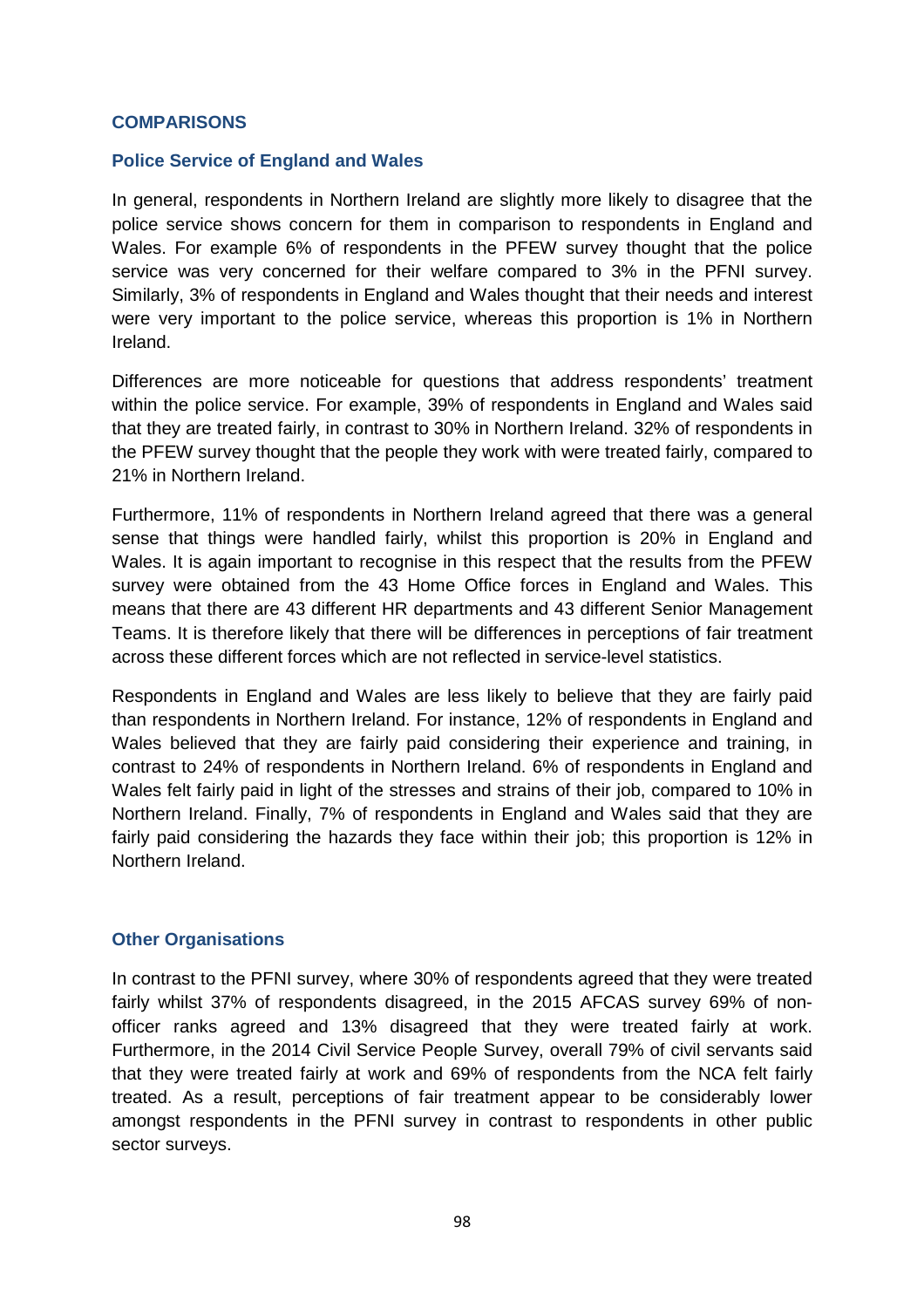### **DIFFERENCES BETWEEN GROUPS**

#### **Rank**

As with many other areas of this survey, perceptions of fairness increase with rank, with constables least likely and inspecting ranks most likely to feel fairly treated. Despite this, fewer than 50% of respondents across all ranks feel that they and their colleagues are treated fairly, and that decisions are made in a fair way. The largest difference between ranks can be seen in response to the item "overall the people I work with are treated fairly", 17% of constables and 29% of sergeants agreed with this statement, compared to 44% of inspectors and chief inspectors.

Fewer than one in ten constables say that there is a general sense amongst the people they work with that things are handled in a fair way, and around one in seven report that decisions that affect them personally are handled fairly. Respondents' comments highlight a range of factors that impact upon judgements about fair treatment, in particular recent changes to pensions as well as the IPR, promotion and transfer processes.



Importantly, very few respondents at any rank agreed with statements regarding feeling valued within the police. For instance, 5% of sergeants and inspectors and 2% of constables feel that the police service is very concerned with their welfare and only 2% of the inspecting ranks and 1% of sergeants and constables say that the police service really looks out for what is important to them.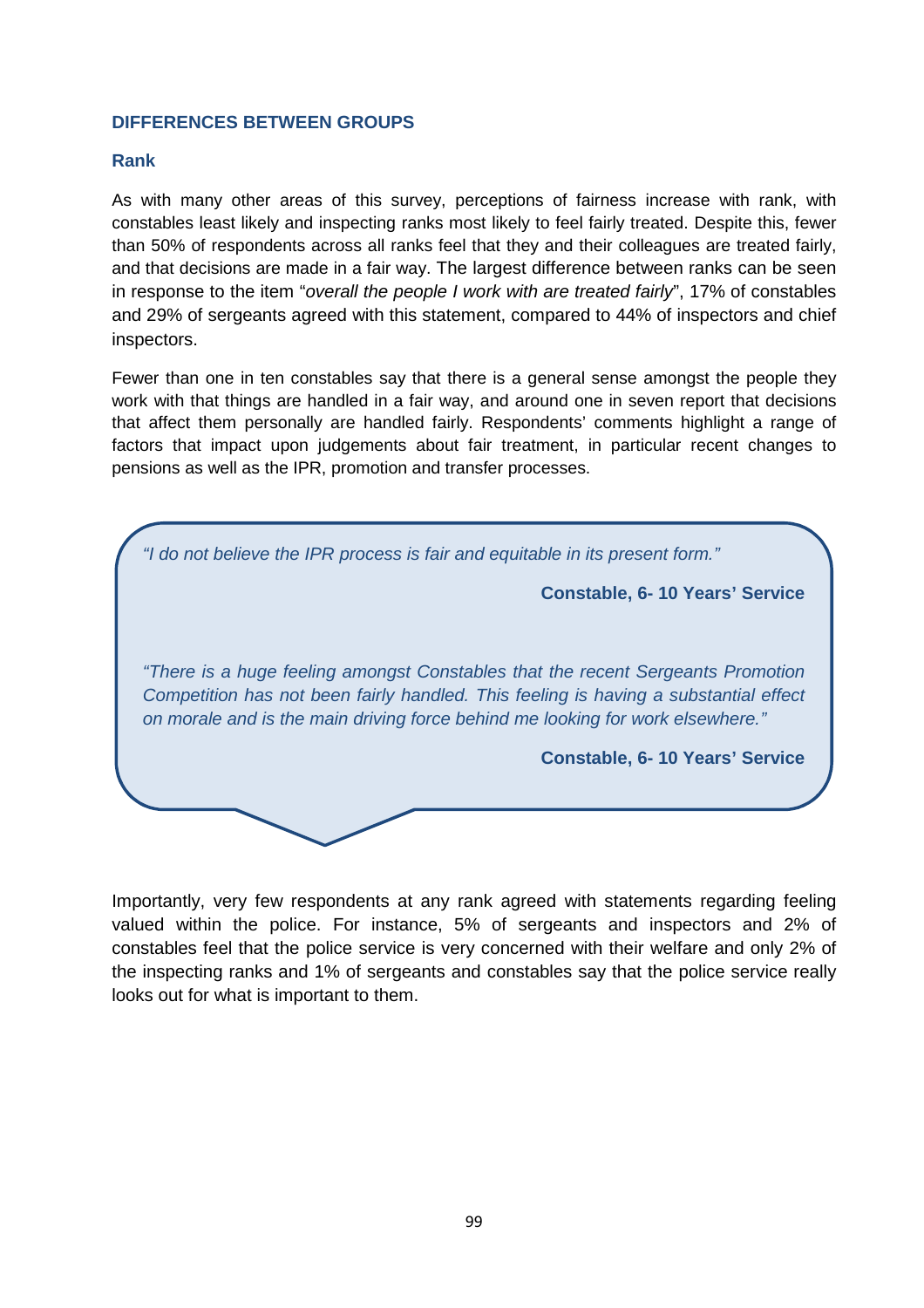Many comments across all ranks reflect these sentiments and highlight a range of concerns including work-life balance, pay and conditions, uniforms and equipment and the engagement of the SMT with rank-and-file officers which indicate to respondents that their interests and welfare are not a key concern for the police service.

"Chief Officers are too concerned about PR and statistics than the welfare and morale of staff. We face a heightened dissident threat, yet the main concern by ranking officers is bureaucracy, form filling and figures. Uniform is outdated, uncomfortable and not functional. Vehicles we are provided with are not fit for purpose, and injure staff. If there was some way of have our views and ideas to improve the PSNI logged and acted upon, it may go some way to improving morale, as the best ideas tend to come from the rank and file."

**Constable, 6 – 10 Years' Service** 

"There is a lack of communication between senior Police and operational officers. There is no account taken by senior Police of transfers/change and the impact it is having on welfare, morale and personal life."

**Sergeant, 21 – 25 Years' Service** 

"Low morale, over scrutinised, undervalued and over criticised by senior management. More demands made on officers with less reward or recognition."

**Sergeant, 16 – 20 Years' Service**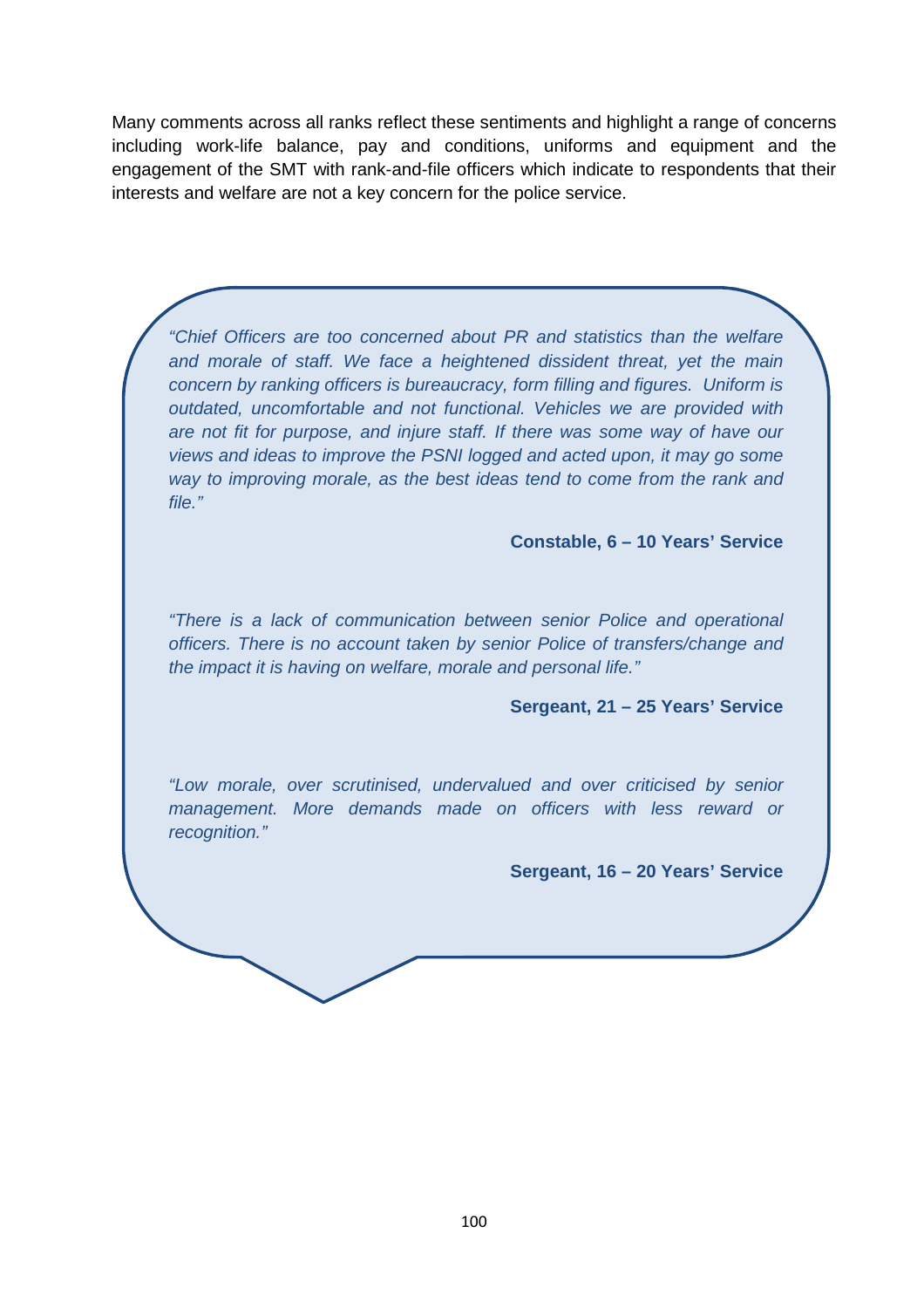

Chart Thirty-Nine: Proportion of respondents agreeing with fairness statements (by rank) **Chart Thirty-Nine: Proportion of respondents agreeing with fairness statements (by rank)**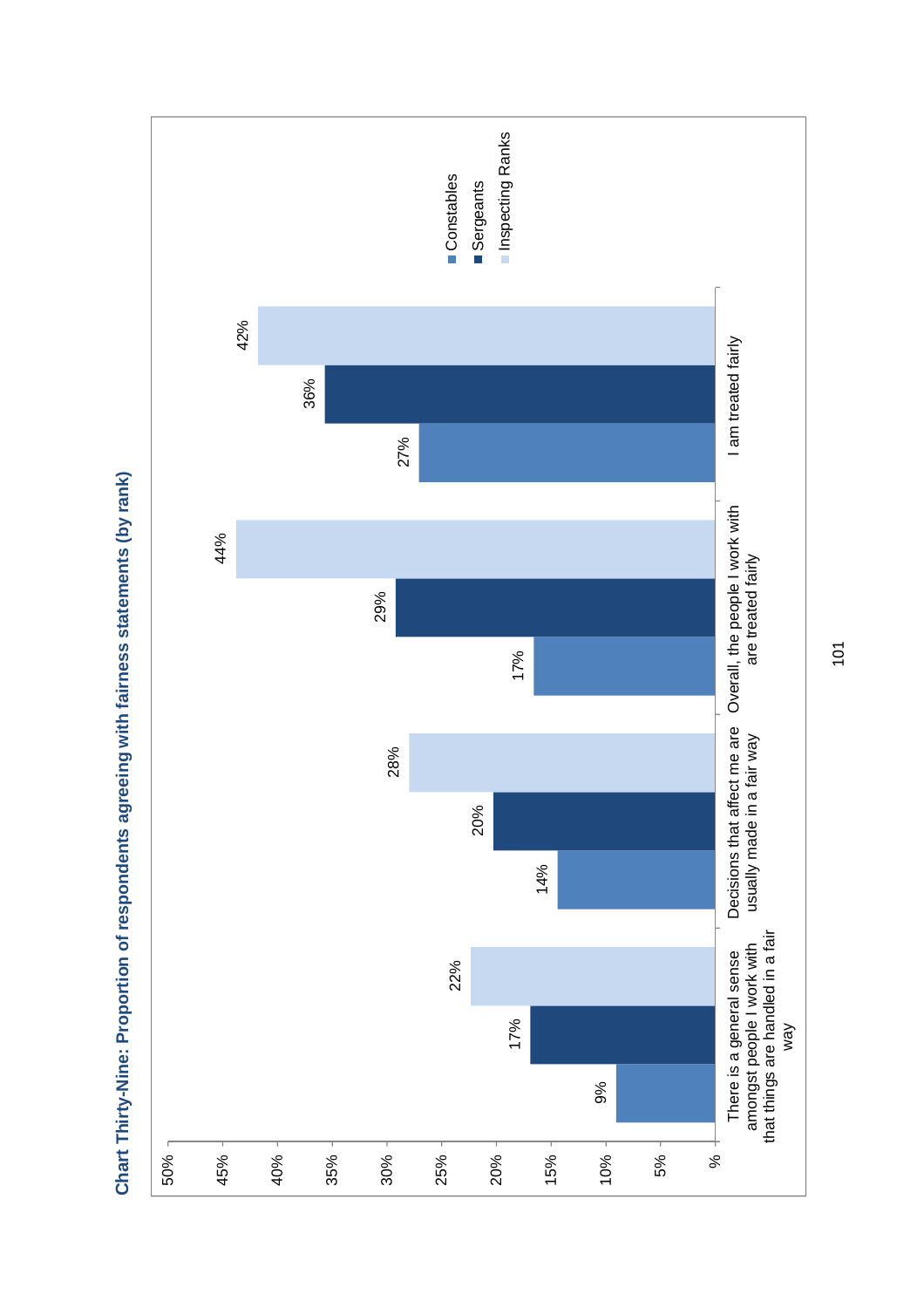The perceived fairness of respondents' pay also increases with rank. Across the four indicators of distributive justice, constables are least likely to feel that they are fairly paid, whilst the inspecting ranks are most likely to say that their pay is fair. Again however, a majority of respondents, regardless of rank, do not agree that they are fairly paid.

Agreement is lowest across all ranks with regards to fair pay considering the stresses and strains of the job, ranging from 14% of inspectors and chief inspectors to just 9% of constables. A number of comments raise the fact that, whilst the level of pay is, on the surface, adequate, it does not fully take account of the challenges inherent in policing. Comments such as those below do however reflect the sometimes different nature of the stresses and strains faced by respondents at different ranks.

"As an Inspector I work long hours for which I receive no payment. During summer my hours worked compared to my pay make me the lowest paid officer in my Unit."

**Inspecting Rank, 26 – 30 Years' Service** 

"I feel the level of pay we receive is not adequate given the high risk job we carry out. With the opportunity to be assaulted and injured any given day, the high terrorist threat against us and our families, the expectation from superiors that arbitrary targets on increasing detections, clearances etc. are imposed with the threat of getting marked down on your IPR but no consideration for how much the job has changed and the additional pressures this creates, the pay clearly does not reflect the challenge."

**Constable, 6 – 10 Years' Service** 

This is further seen in the proportions of respondents at different ranks who feel that they are fairly paid considering the hazards they face within their job. Constables are least likely to agree that their pay is fair according to this criterion and the inspecting ranks are most likely to agree. However given that only 11% of constables, 15% of sergeants and 22% of inspector and chief inspectors say that their pay is fair in relation to the hazards they face, the sense of being fairly paid for the hazards of their job is relatively uncommon across all ranks.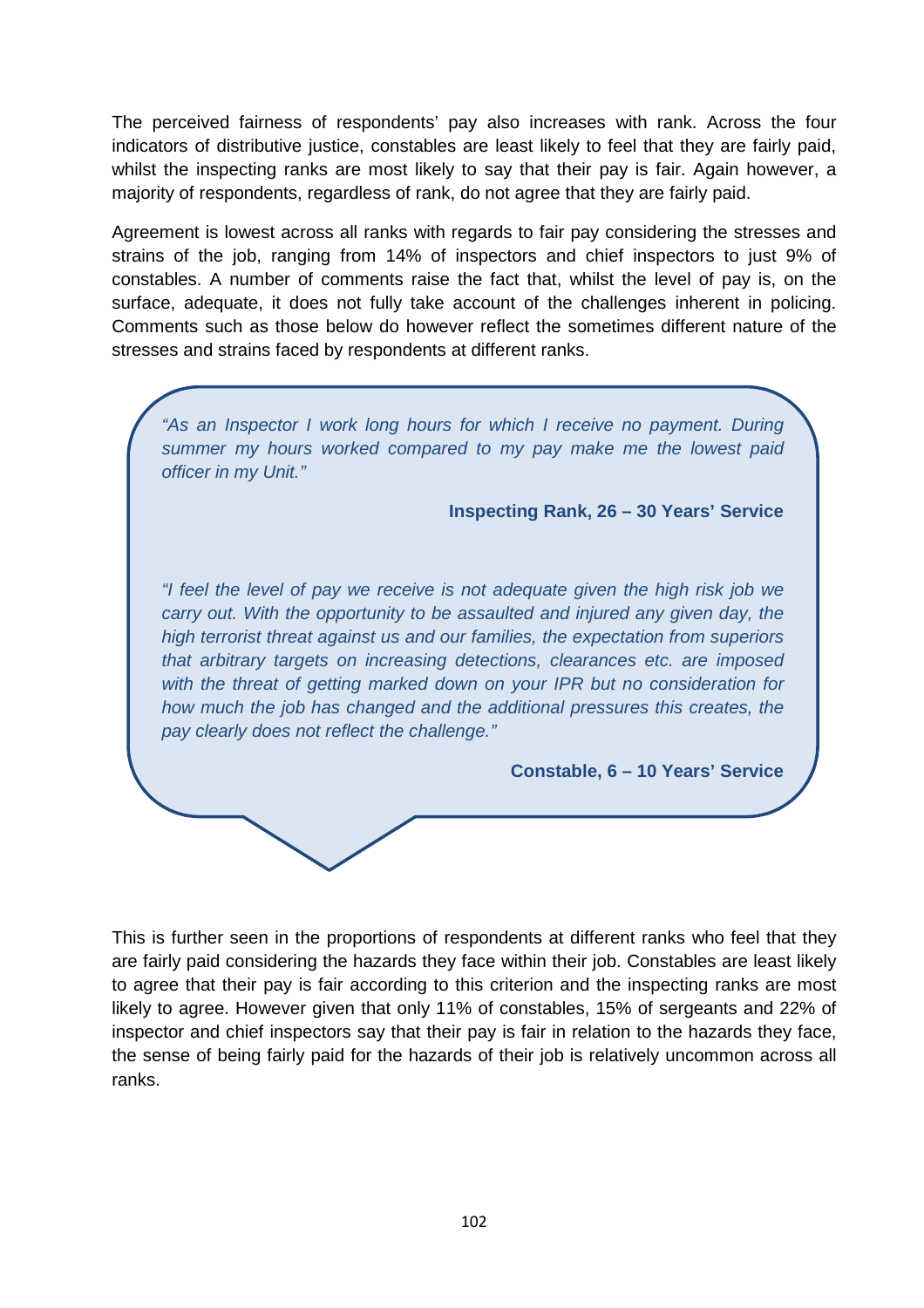

**Chart Forty: Proportion of respondents agreeing distributive justice statements (by rank)**  Chart Forty: Proportion of respondents agreeing distributive justice statements (by rank)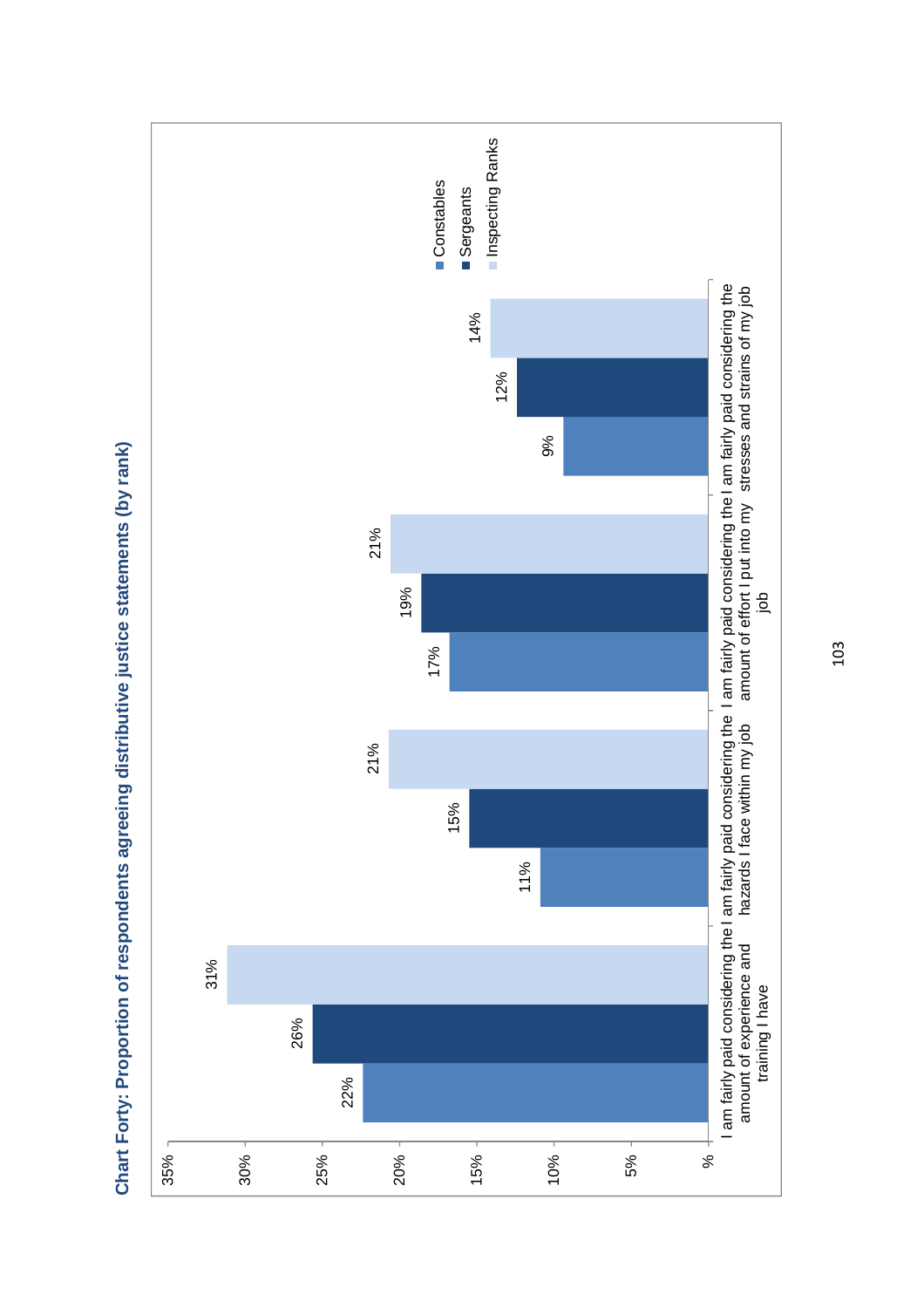#### **Length of Service**

On the whole, and again with the exception of probationers, respondents earlier on in their careers appear less likely to feel that they are fairly treated, particularly compared to those towards the end of their careers. This is most pronounced in response to the statement "overall, the people I work with are treated fairly"; 15% of respondents with between three and five years' service agree with this statement, compared to 30% of respondents with over 25 years' service.

"I am not happy way we are being treated and can't see why they are making all these changes and feel they have no interest in our wellbeing or opinions."

**Constable, 3 – 5 Years' Service** 

Earlier it was seen that early-to-mid career respondents are more likely to report low morale and are more likely to be dissatisfied with a range of factors including the IPR process, transfer and training opportunities. Factors such as these may contribute to perceptions of fair treatment of themselves and their colleagues. Again it must be recognised that even amongst late career respondents fewer than half feel that they personally are treated fairly and fewer than one in three agree that the people they work with are treated fairly. As a result perceptions of fair treatment are relatively rare regardless of length of service.

"There is a rapidly growing pool of younger officers with talent that do not see a future in the PSNI for a multitude of reasons. This is a damning indictment against how we are valued, treated and the constant changing goal posts."

**Constable, 6 – 10 Years' Service** 

"Management have taken to ignoring ideas from their subordinates and imposing changes"

**Sergeant, 26 – 30 Years' Service**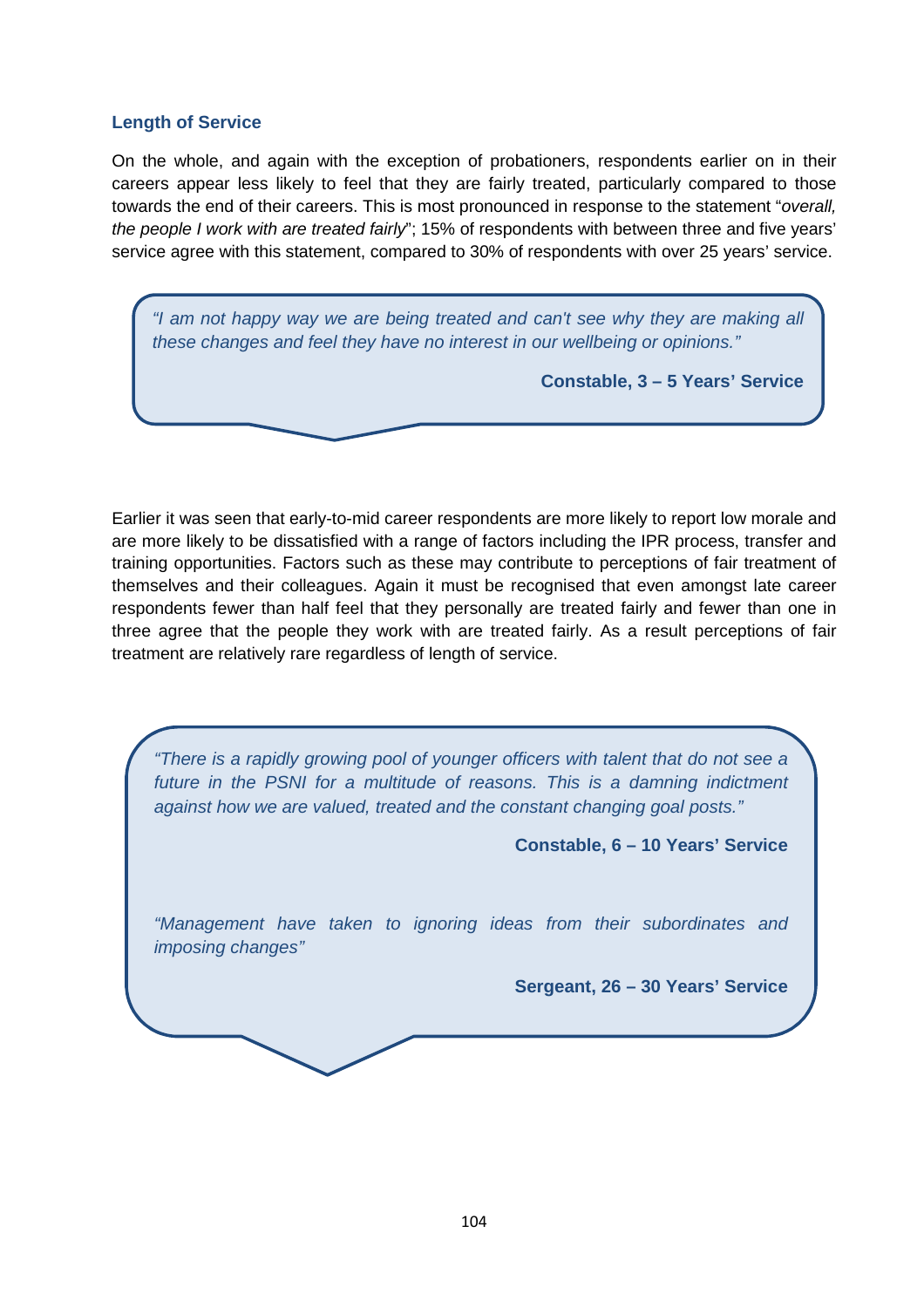The proportion of respondents who feel that the police service is concerned for their interests and welfare is also very low across all lengths of service. Worryingly, even amongst probationers very few respondents express these attitudes, with less than a third of respondents in this group agreeing that the police service looks out for what is important to them or is very concerned for their interests and welfare.

"Probationers are not treated very well. Seems like there is a sense whereby we could still loose ours jobs after 2 years."

**Constable, 0 – 2 Years' Service**

After two years' service, these proportions are even smaller. For example, agreement with the statement "my needs and interests are very important to the police service" ranges from less than 1% of respondents with three to five years' service to 4% of respondents with more than 30 years' service. Just as concerning, agreement with the statement "the police service is very concerned with my welfare" also ranges from less than 1% of respondents with three to five years' service to 7% of respondents with more than 30 years' service.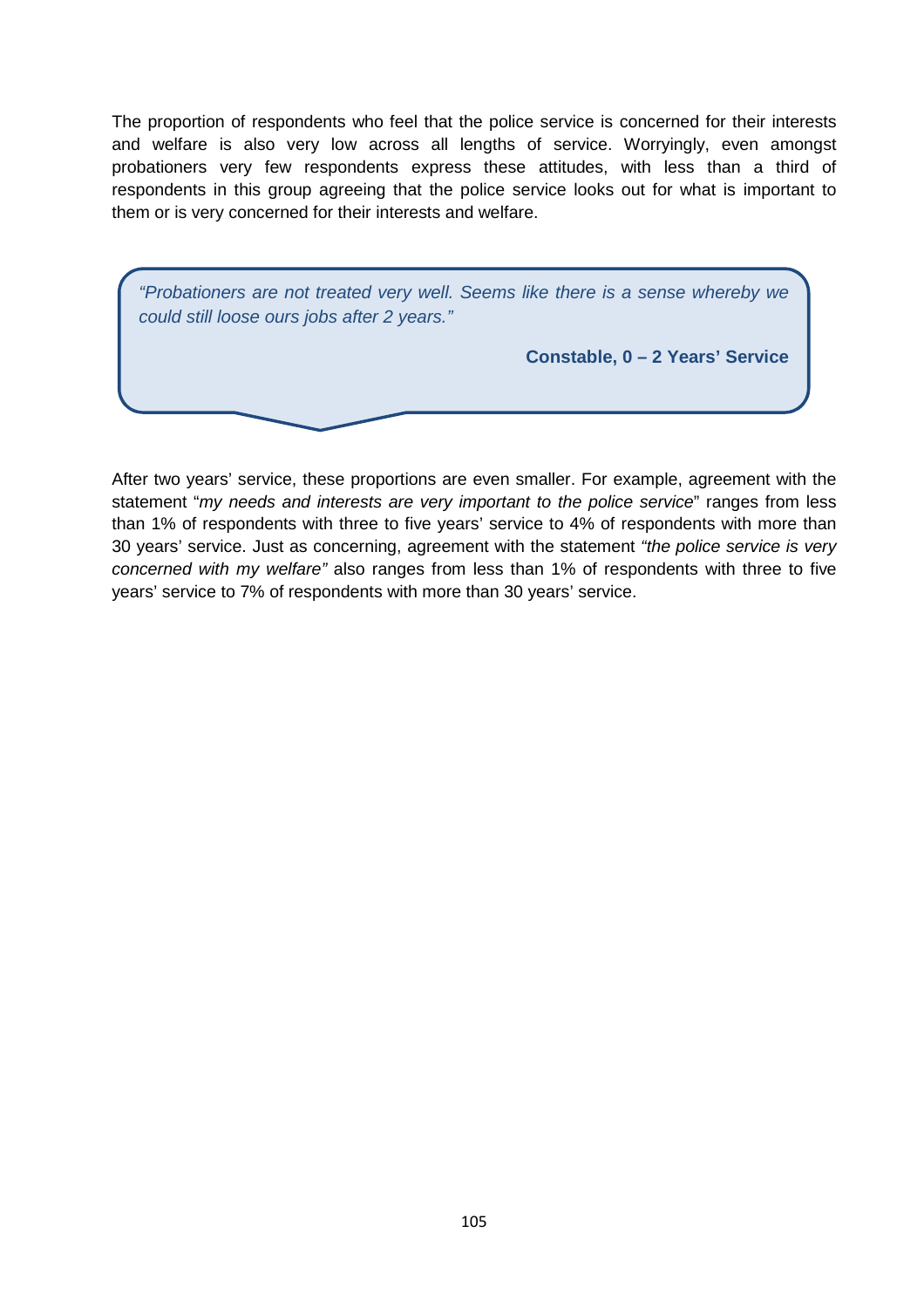

Chart Forty-One: Proportion of respondents agreeing fairness statements (by length of service) **Chart Forty-One: Proportion of respondents agreeing fairness statements (by length of service)**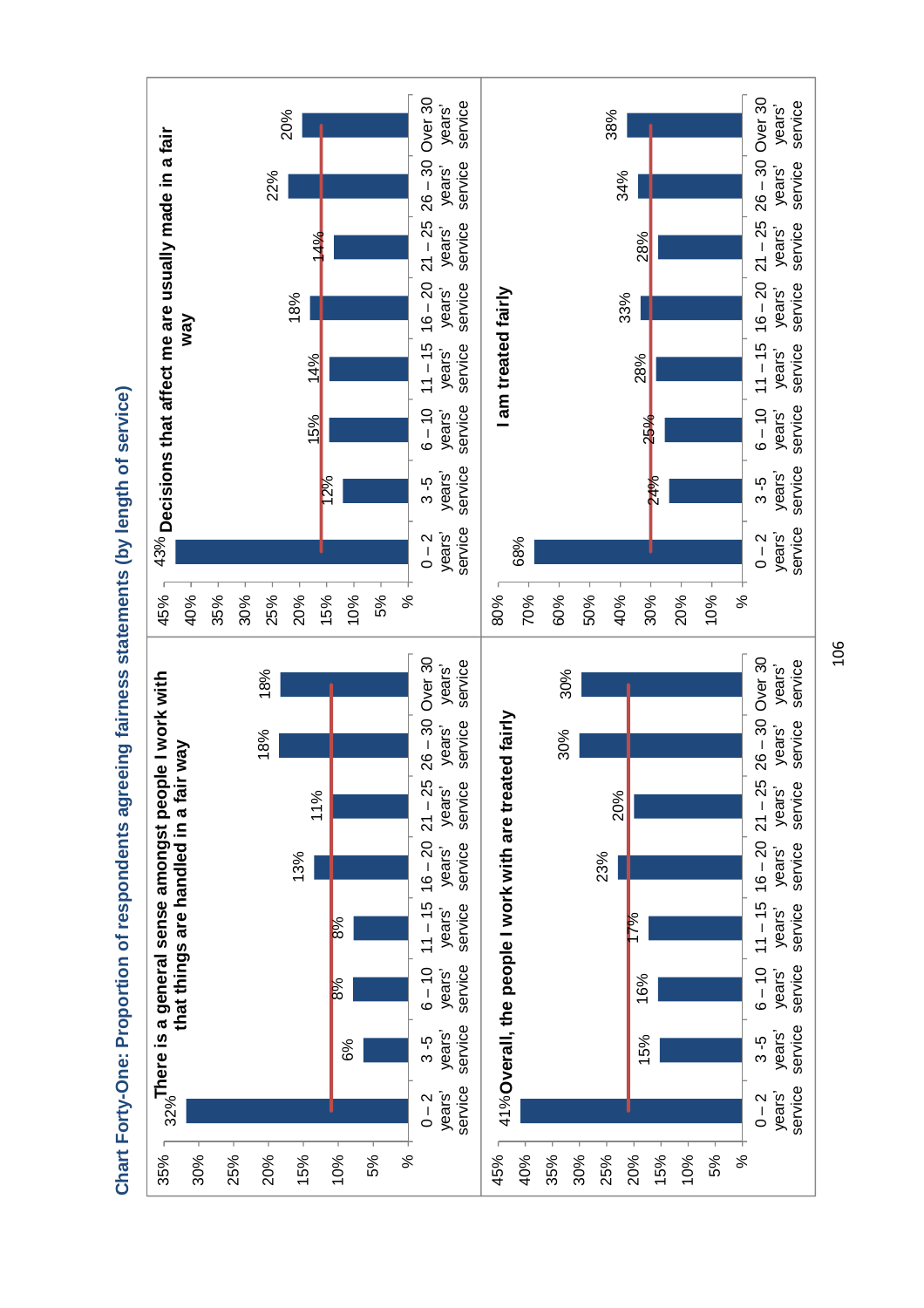Agreement is also low at all service lengths regarding the perceived fairness of pay. Although a majority of probationers agree that they are fairly paid based on their training and experience, less than one third agree that they are paid fairly based on the hazards, stresses or effort needed to complete their role.

After two years' service, the proportion of respondents feeling that they are fairly paid is even smaller. Differences between groups are overall relatively small, however there are some interesting trends that can be identified. For example, respondents towards the middle of their careers are least likely to feel that they are fairly paid based on their experience and training. To some extent this finding is contingent on rank. For example 15% of constables with 16 to 20 years' service say that they are fairly paid based on their experience and training, compared to 20% of sergeants and 33% of inspectors and chief inspectors. This might be expected given that mid-career constables are likely to have been at the top of their pay scale for a number of years, compared to mid-career sergeants and in particular mid-career inspectors.

The survey also shows that respondents early on in their careers are less likely to feel that they are fairly paid based on the hazards, stresses and strains of their role, with respondents with between three and five years' service least likely to feel fairly paid according to these criteria. Throughout this report we have noted that respondents with between three and five years' service are also more likely to have low morale and less likely to be satisfied with many aspects of the working conditions, including working hours and shift pattern. The perceived unfairness of pay might be a further aspect of these negative experiences within the police service. On the other hand, there is a high likelihood that respondents in this category will have a front-line policing role, for instance 86% of respondents with between three and five years' service are in a Response Policing role. This overlap between categories might plausibly help explain why respondents with between three and five years' service are least likely to report fair pay in relation to the hazards, stresses and strains of their role.

Again, it is important to recognise that overall differences in this area are relatively limited, and, as with perceptions of fair treatment, perceptions of fair pay are low across all lengths of service.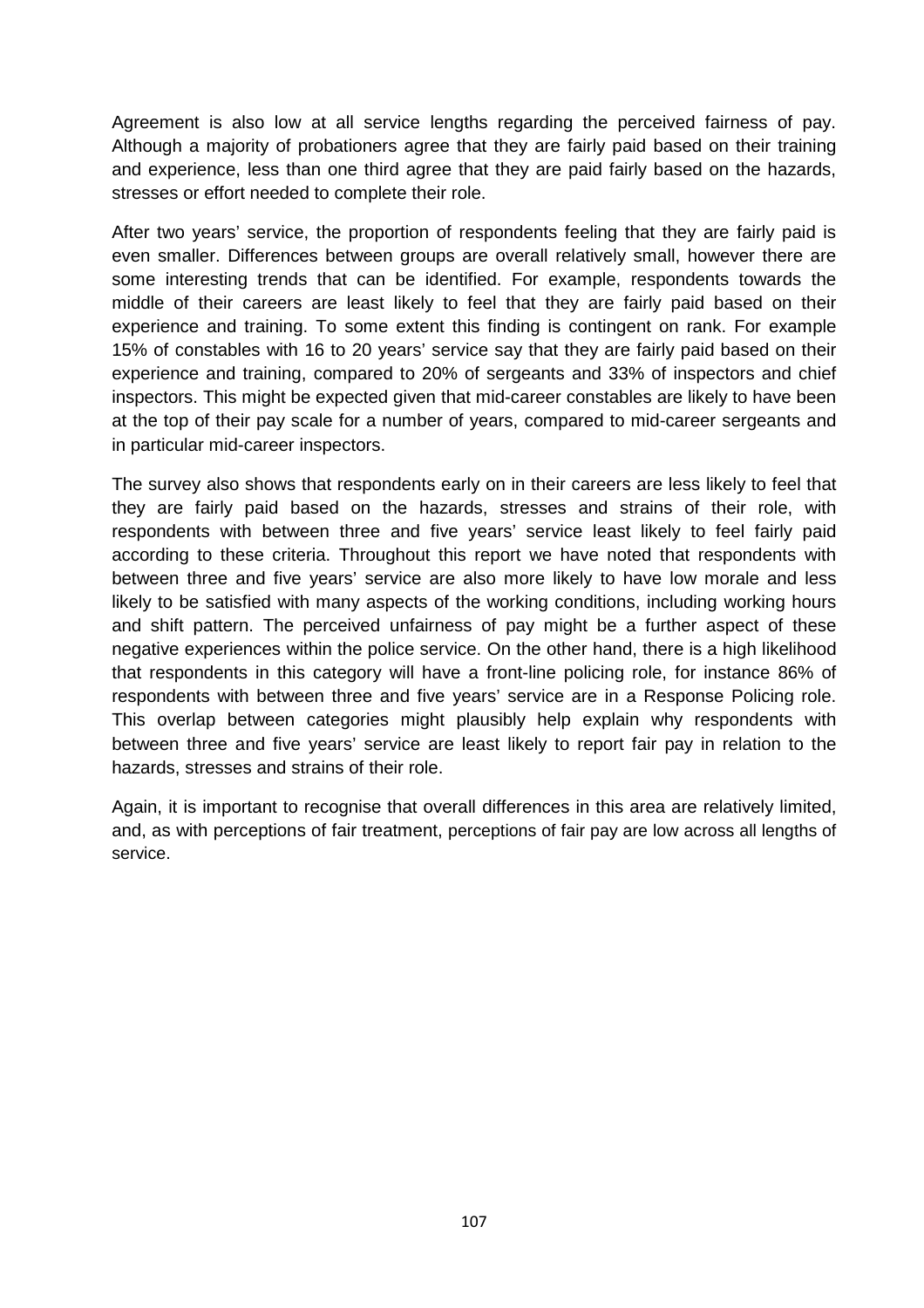

**Chart Forty-Two: Proportion of respondents agreeing distributive justice statements (by length of service)** Chart Forty-Two: Proportion of respondents agreeing distributive justice statements (by length of service)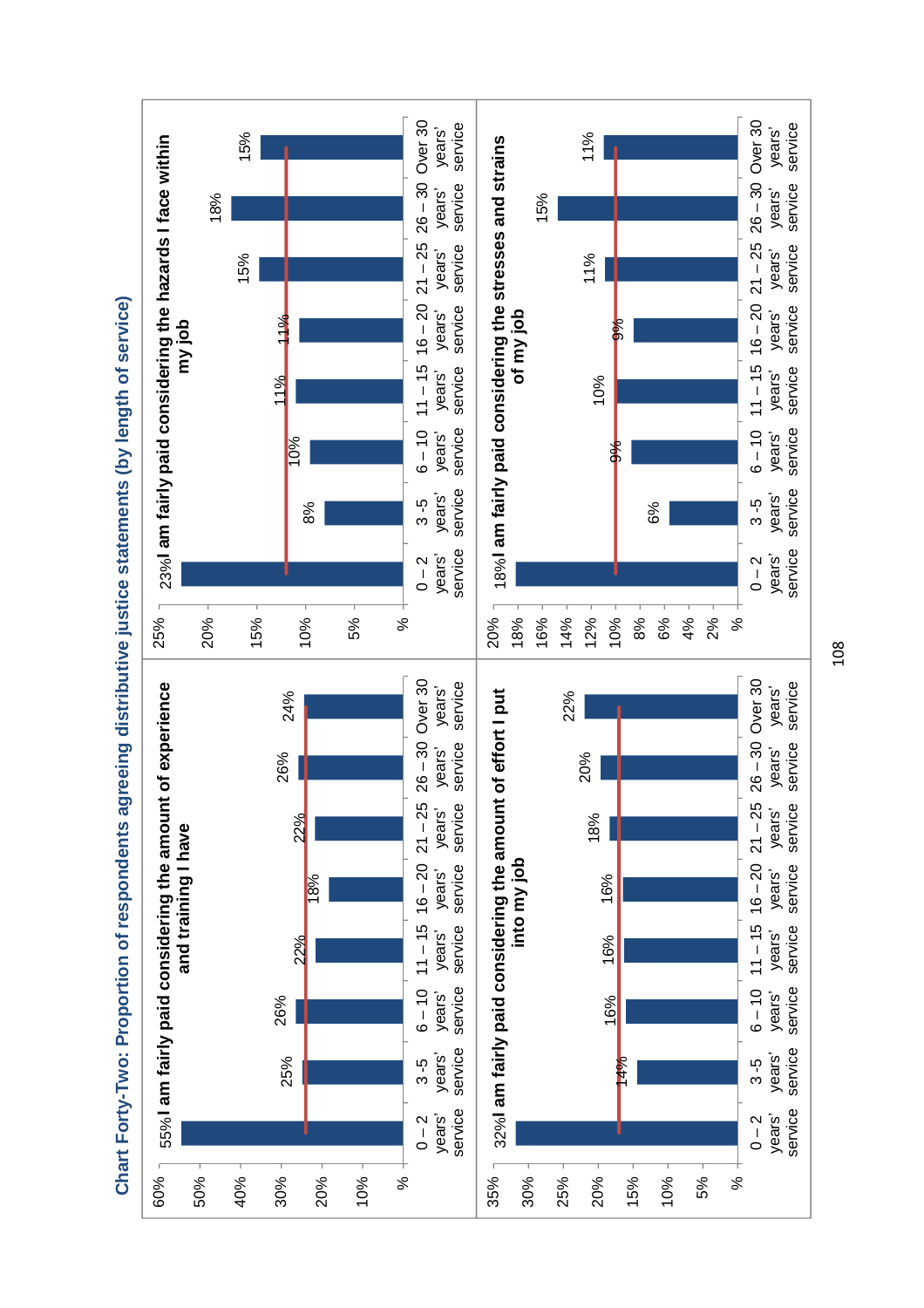## **Role**

Perceived fairness is once more low across all roles, and a majority of respondents do not agree that either they or their colleagues are treated fairly. That said, perceptions of personal fair treatment are most common amongst respondents from Crime Operations (if respondents who identify their role as "other function" are not included in the analysis): 18% say that decisions that affect them are made in a fair way and 36% say that they are treated fairly.

Perceived fair treatment of colleagues is slightly more likely amongst respondents within Training, where the proportions of respondents who say that there is a general sense that things are handled fairly and that the people they work with are treated fairly are 15% and 28% respectively. Therefore even amongst this group we again see that fewer than one in three respondents feel that things are handled fairly. This is reflected in respondents' comments, which show similar concerns to respondents in other roles.

"Senior management have got into a habit of consulting the rank and file about certain things (e.g. uniform, shift changes etc.), but then ignore these opinions and implement what they were going to anyway. This is merely 'ticking a box' and damages morale; it would be better for them simply to inform us of their decisions rather than give us the impression we have any say in the matters."

**Training**

Respondents in Neighbourhood Policing are least likely to feel that either they, or their colleagues, are treated fairly. For instance, only 22% of respondents in Neighbourhood Policing say that they are treated fairly, whilst fewer than one in eight say that decisions are made in a fair way or that the people they work with are treated fairly. Just 7% of respondents who occupy a Neighbourhood Policing role believe that there is a general sense amongst their colleagues that things are handled in a fair way. Comments in this area point to recent changes to this function leading to a sense of being undervalued and unfairly treated.

"The whole application for applying for your own post in neighbourhood as everything is downsizing has been very unfair."

**Neighbourhood Policing**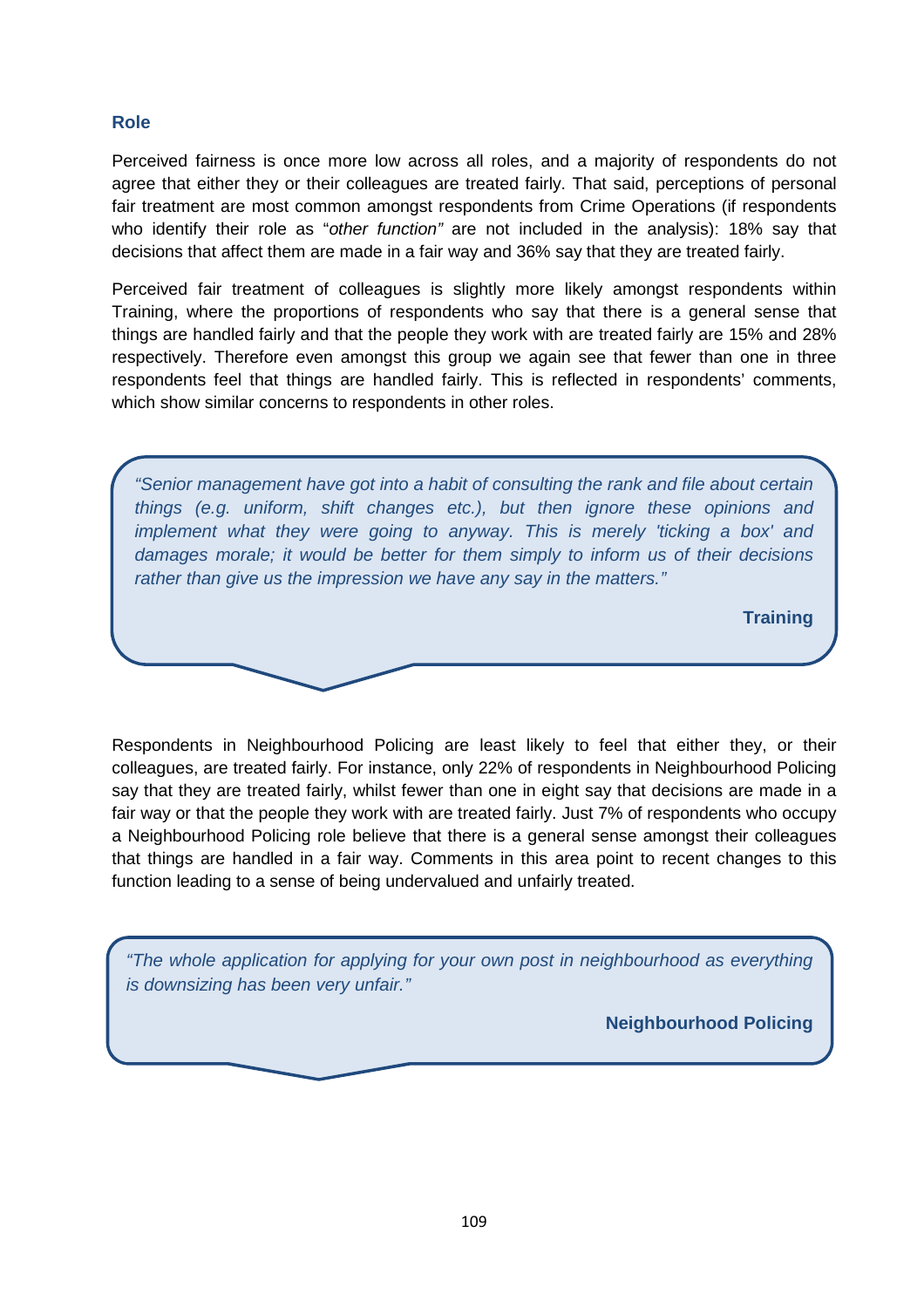"The constant change and sheer volume of change within the Police has left officers in a state of limbo, feeling undervalued and demoralised, especially with the drastic reduction in the size of NPT's [neighbourhood policing teams]".

**Neighbourhood Policing**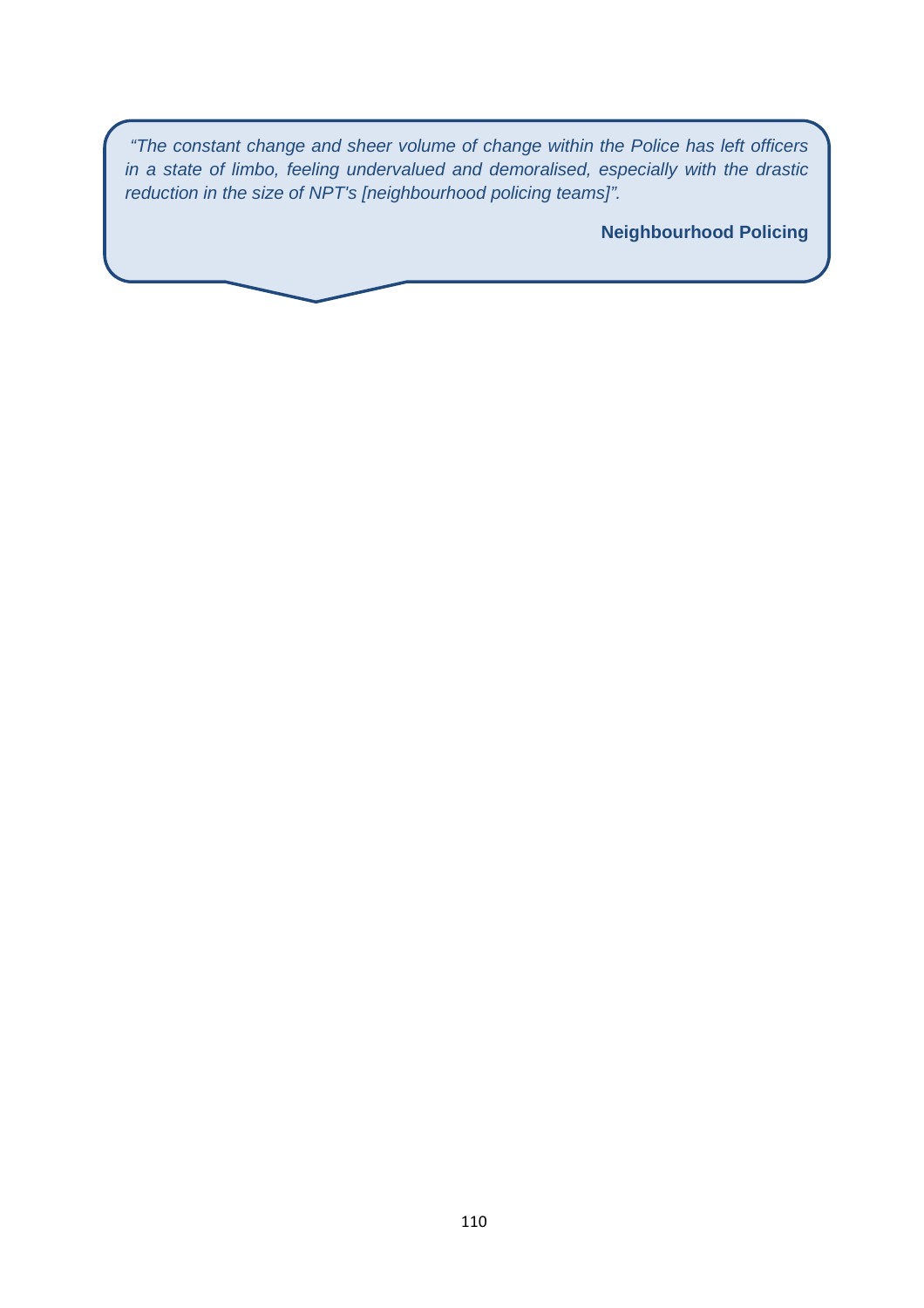

**Chart Forty-Three: Proportion of respondents agreeing with fairness statements (by role)** Chart Forty-Three: Proportion of respondents agreeing with fairness statements (by role)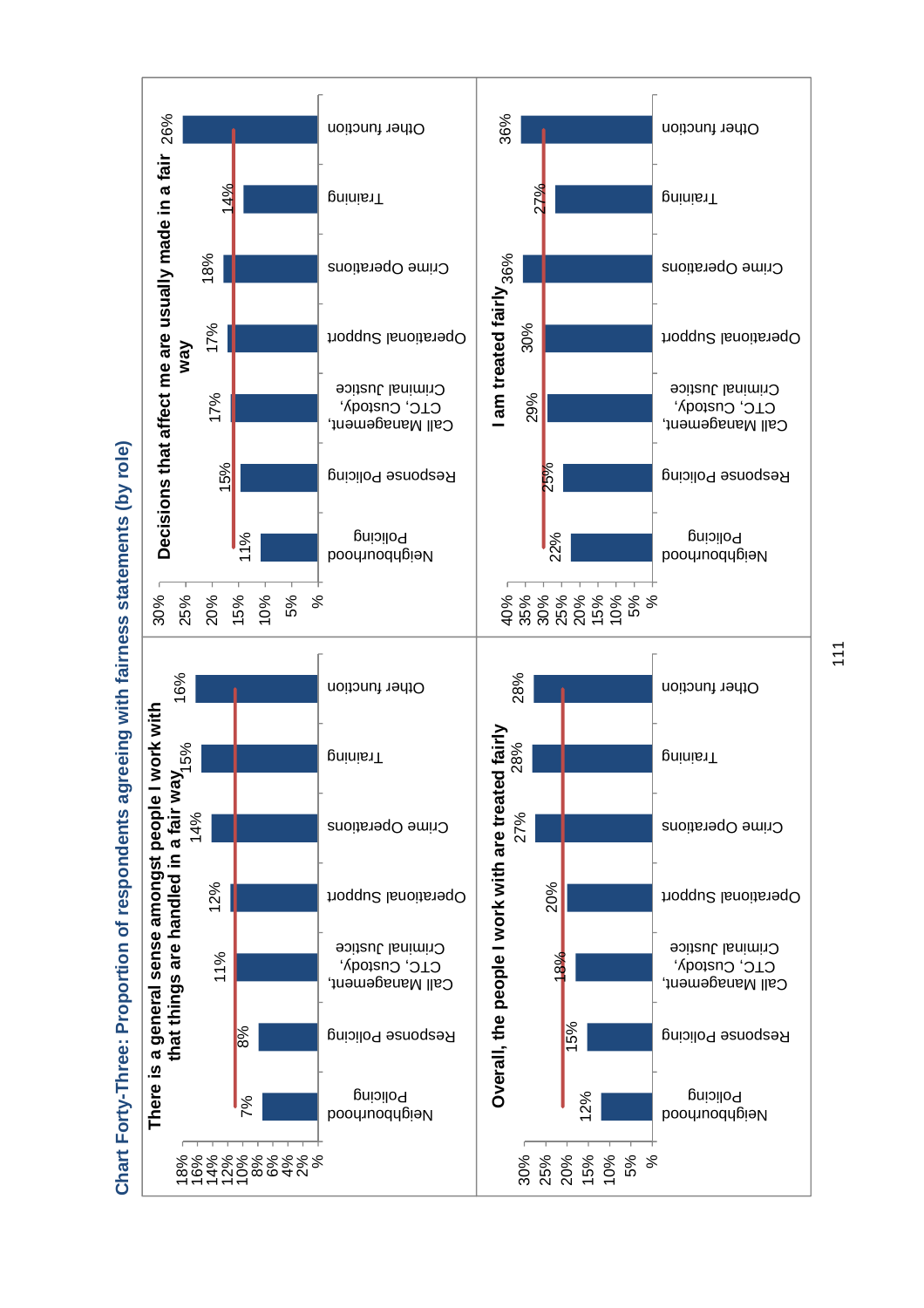We also see low levels of agreement with the belief that respondents are paid fairly across all roles. For this measure, less than a third of respondents in all roles (with the exception of "other functions") report that they are fairly paid in relation to various criteria.

Respondents in a Response Policing role are least likely to feel that they are fairly paid on the basis of the hazards, stresses and strains of their job, with fewer than one in twelve saying that they are fairly paid according to these criteria. Comments in this area indicate that respondents contrast their pay with colleagues in primarily office-based role, with many making reference to shift working, working conditions and the risks faced within their jobs.

"Pay is low considering the workload that is being placed on response officers. It is unfair to say that a colleague sitting in an office environment working normal hours in a low stress environment can be paid the same as an officer on rotational shift work working in a high stress environment where things are only added to his normal duties but never taken away."

**Response Policing** 

If respondents who say that they perform another function are not included in the analysis, agreement that pay is fair on the basis of hazards faced and on the basis of experience and training is most common amongst respondents in "middle office" roles such as Custody and Criminal Justice. This group are also most likely, along with Crime Operations and Training, to feel fairly paid considering the stresses and strains of their role. In reality however, this only represents around one in eight respondents in these groups, and it is therefore inappropriate to suggest that respondents in any role feel fairly paid for the job they carry out. Comments do however highlight the potential different nature of the challenges faced by respondents in different roles.

"Responsibility and risk are continually being devolved to my rank from senior ranks. I continually have to work on without getting paid simply to keep my head above water and keep up to date and often the organisation are getting at least an hour a day for free from myself and colleagues."

**Crime Operations**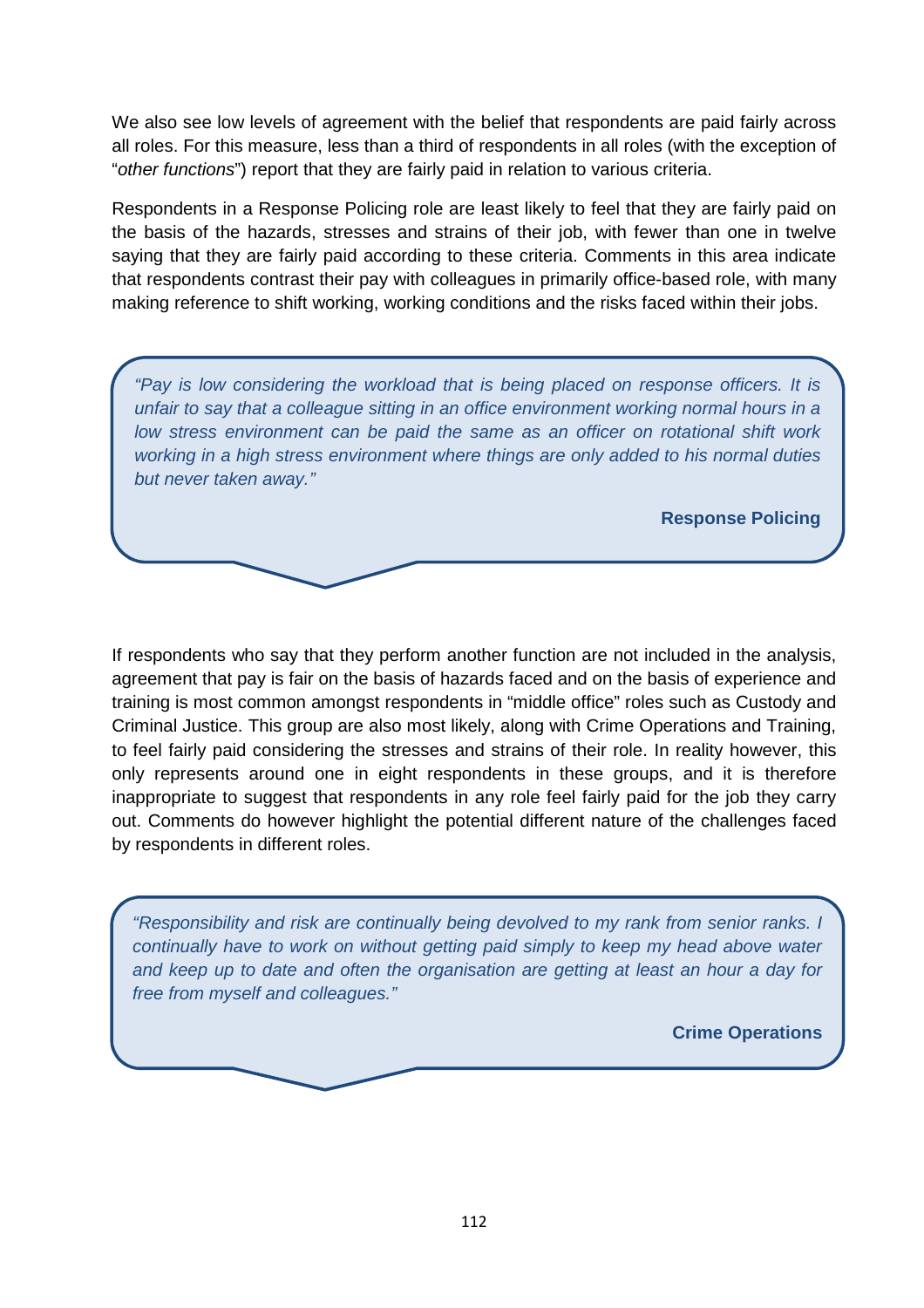"A training role has many responsibilities and extra work commitments outside the normal daily shift; e.g.: marking and lesson prep at home. This is not reflected in the Trainer's allowance of £3.33 per month!"

**Training**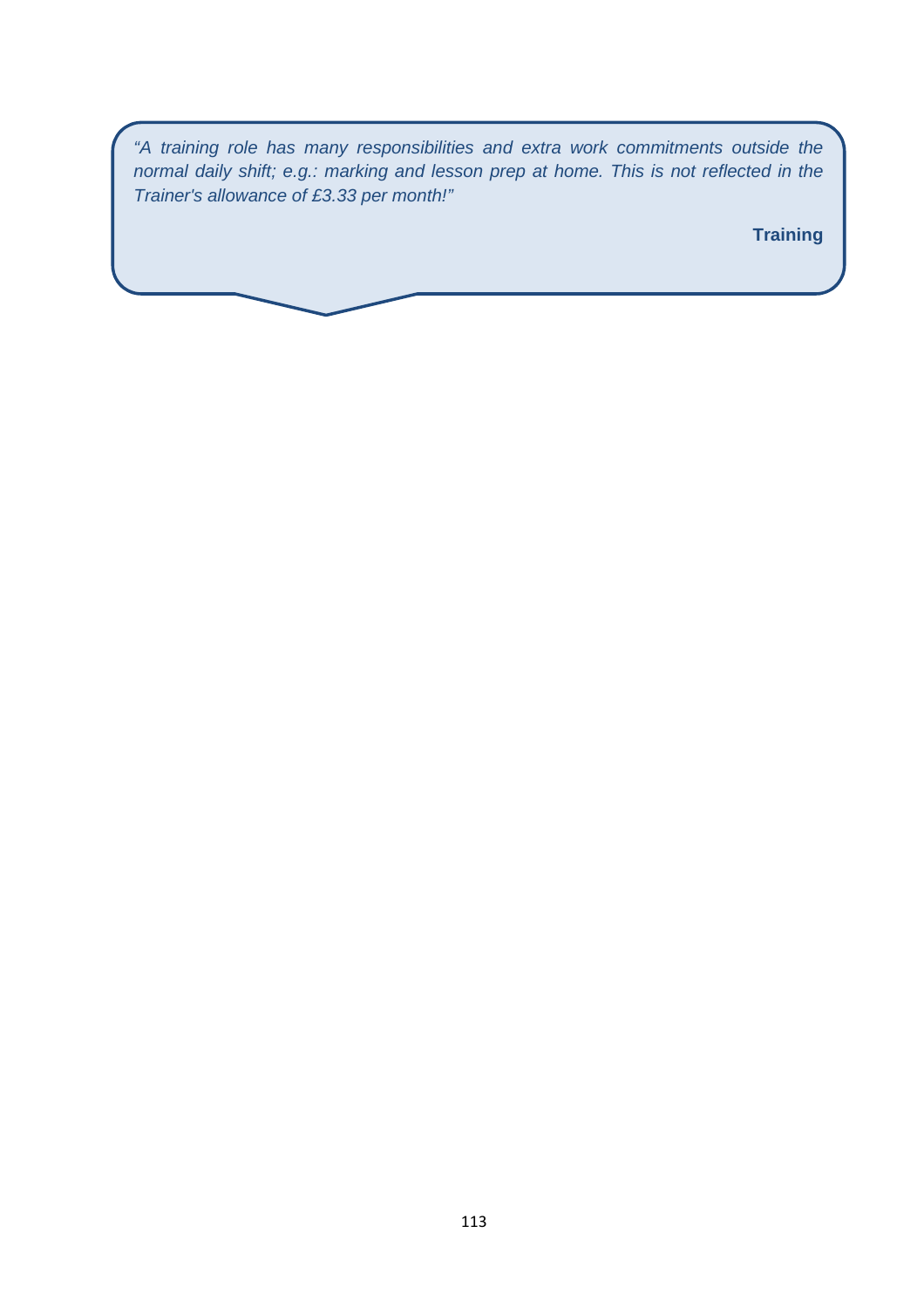

**Chart Forty-Four: Proportion of respondents agreeing with distributive justice statements (by role)** Chart Forty-Four: Proportion of respondents agreeing with distributive justice statements (by role)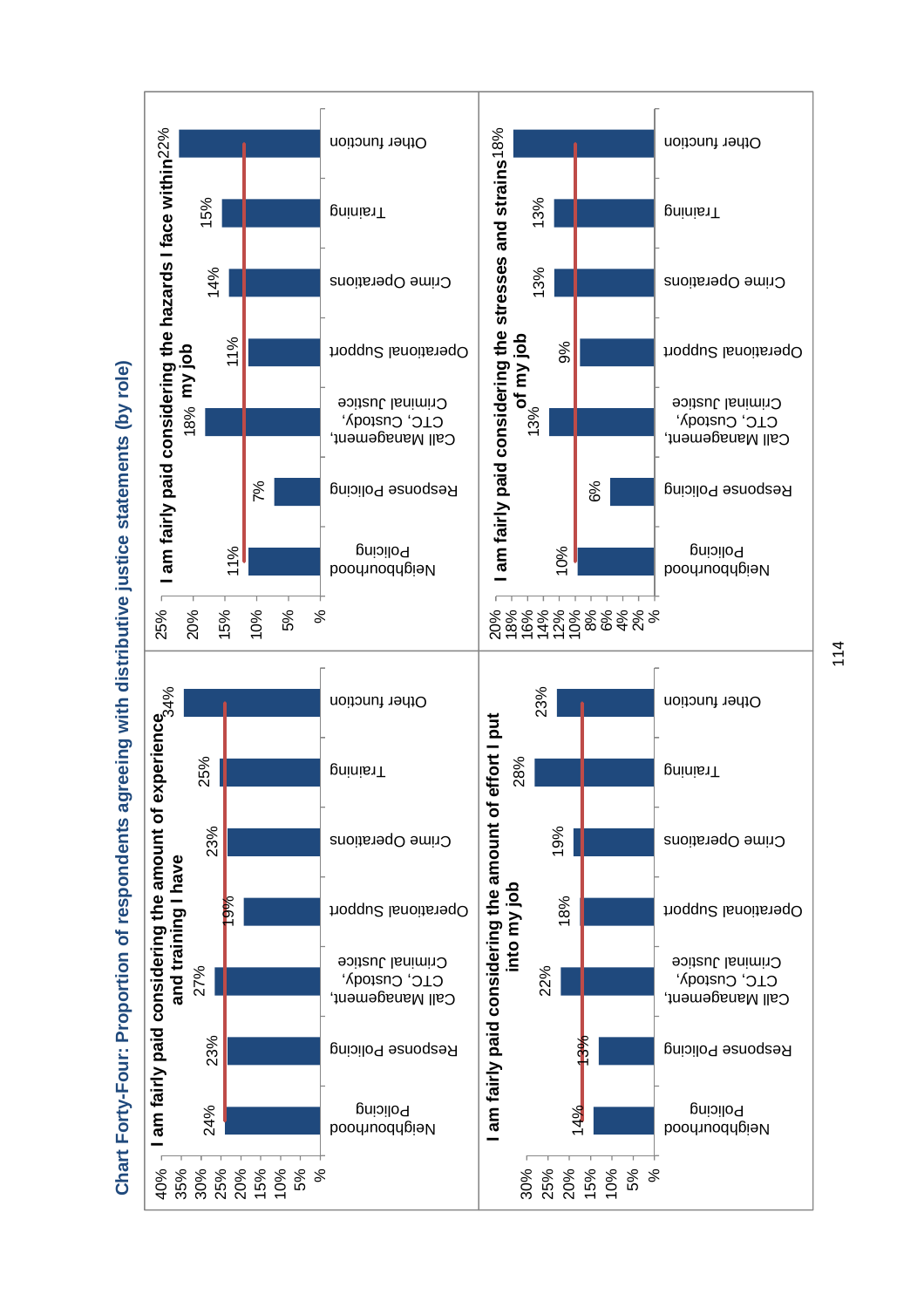# **INTENTION TO STAY IN OR LEAVE THE POLICE SERVICE**

# **SUMMARY**

- 13% of respondents say that they plan to leave the police service within two years, and 58% intend to stay until pension age.
- 10% of respondents who say that they plan to stay in the police say that they do not intend to stay in the PSNI.
- The factors most likely to have a major effect on intention to leave are morale, the impact of the job on respondents' health and wellbeing and the way the police as a whole are treated.
- Respondents in Northern Ireland are slightly more likely to plan to stay until pension age, and slightly less likely to be intending to leave within two years, compared to respondents in England and Wales; the top three reasons for leaving are the same across both surveys.
- Aside from respondents who have, or will shortly reach, full pension age, intention to leave is most common amongst respondents with between six and 10 years' service; members of the inspecting ranks and respondents in Response Policing are also most likely to say that they plan to leave either as soon as possible or within the next two years.
- Uncertainty about whether to stay in or leave the police service is most likely amongst constables (20%), respondents in Response Policing (24%) and respondents within between three and five years' service (33%).

## **OVERALL FINDINGS**

A majority of respondents say that they intend to stay in the police until pension age, and a further 12% of officers plan to stay for at least two years. In comparison, 13% of officers say that they are intending to leave the police service within two years. Of these, 7% are currently looking for alternative employment and 6% say that they intend to leave within two years. Respondents who were intending to stay in the police were also asked "Do you also plan to stay in the PSNI?" In response to this question, 73% said yes, 10% said no and 17% said that they did not know.

"I just can't wait to leave! I love my job and take pride in what I have done in my career but there is no job satisfaction."

**Inspecting Rank, 25 – 30 Years' Service**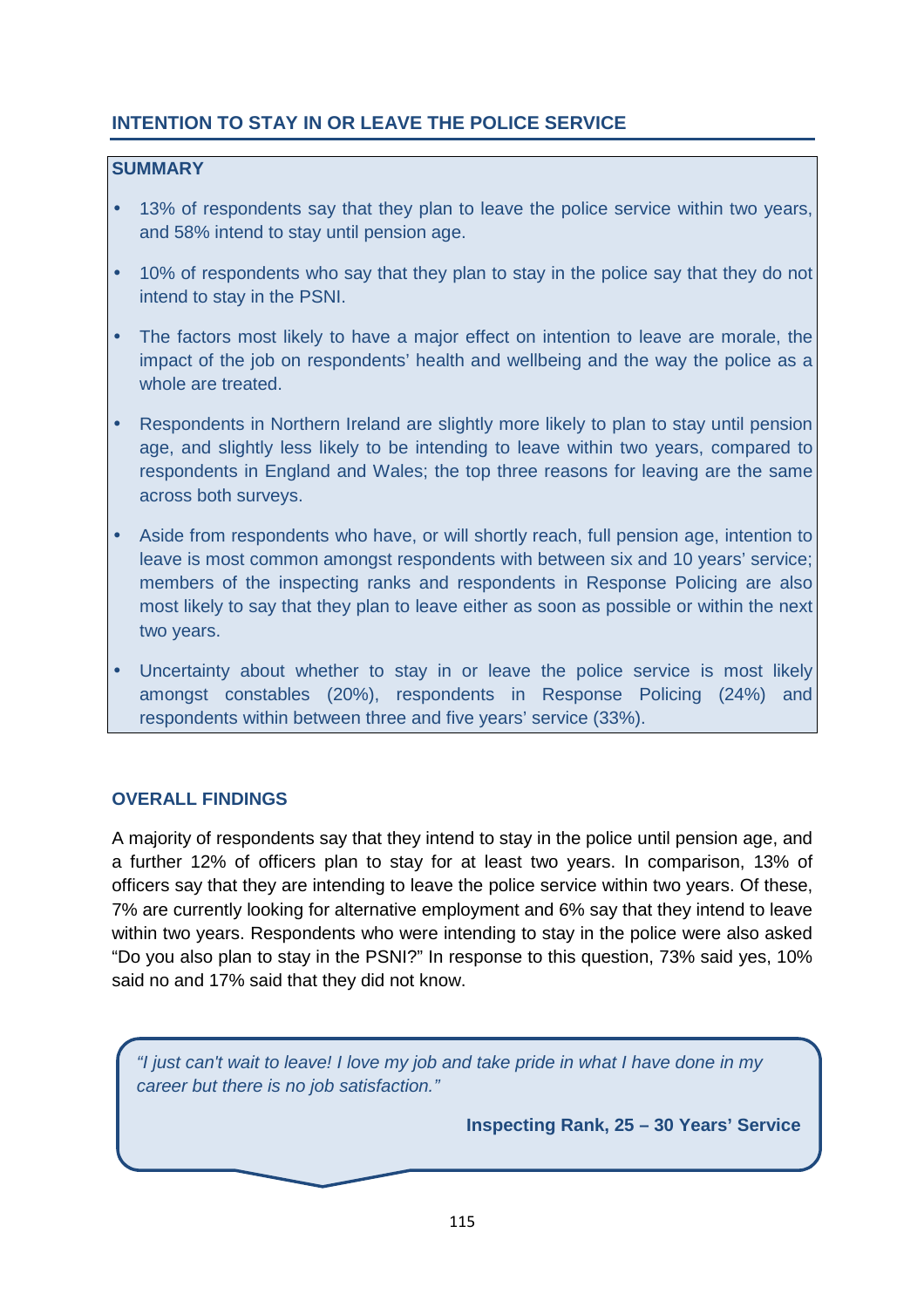

# **Chart Forty-Five: Proportion of respondents intending to stay in or leave the police service**

Respondents who said that they were intending to leave were asked to indicate the reasons behind their decision. The factor most likely to have a major effect on respondents' intention to leave is their morale, with more than more than three quarters of respondents citing this factor. A majority of respondents who intend to leave also say that the impact of the job on their health and wellbeing, how the police as a whole are treated and the impact of the job on their family life have a major effect on their intention to leave.

The factor least likely to have affected respondents' intention to leave is their relationship with their colleagues, fewer than one in eight respondents say that this has a major effect on their intention to leave.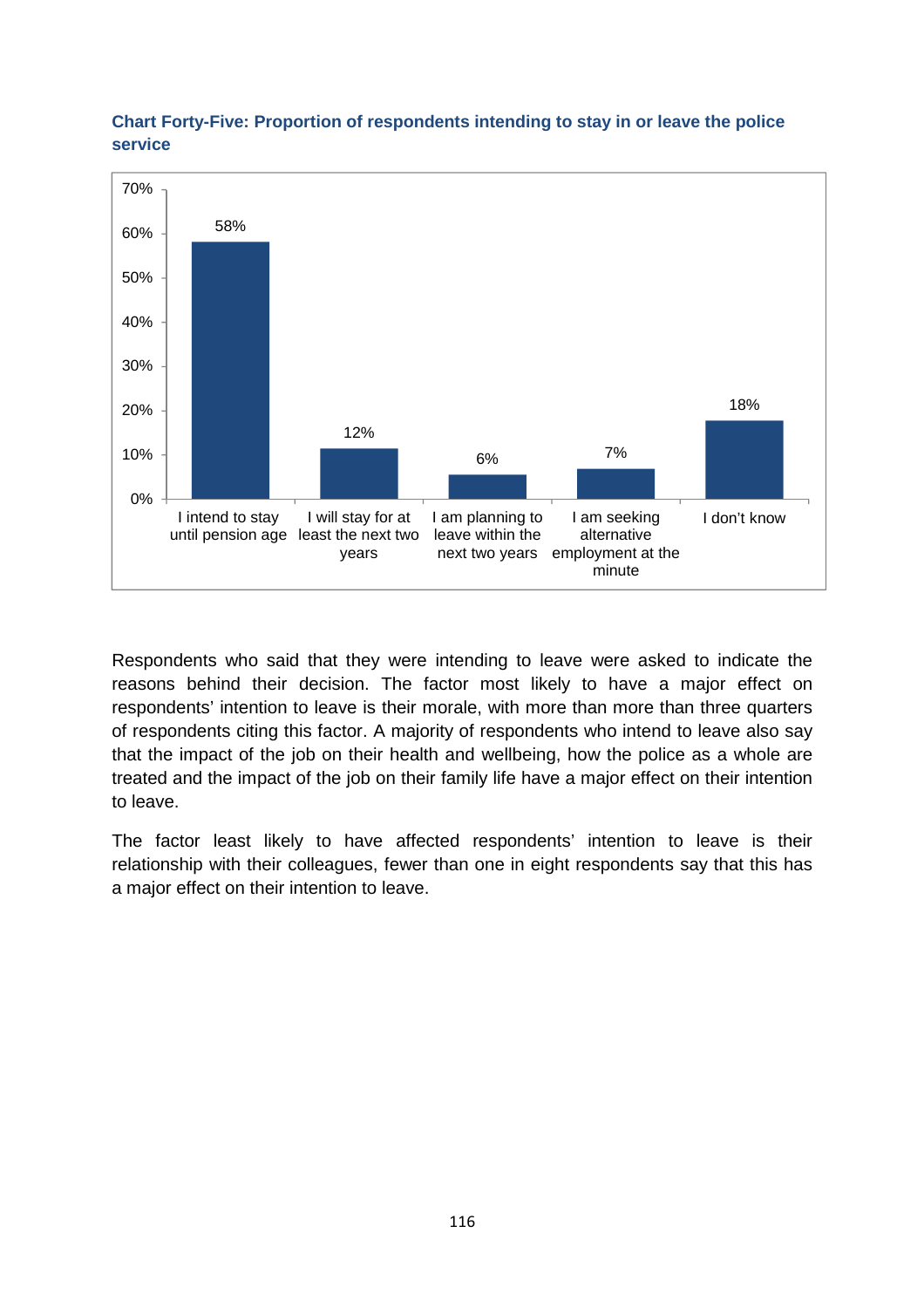

**Chart Forty-Six: Factors cited as having a major effect on intention to leave**  Chart Forty-Six: Factors cited as having a major effect on intention to leave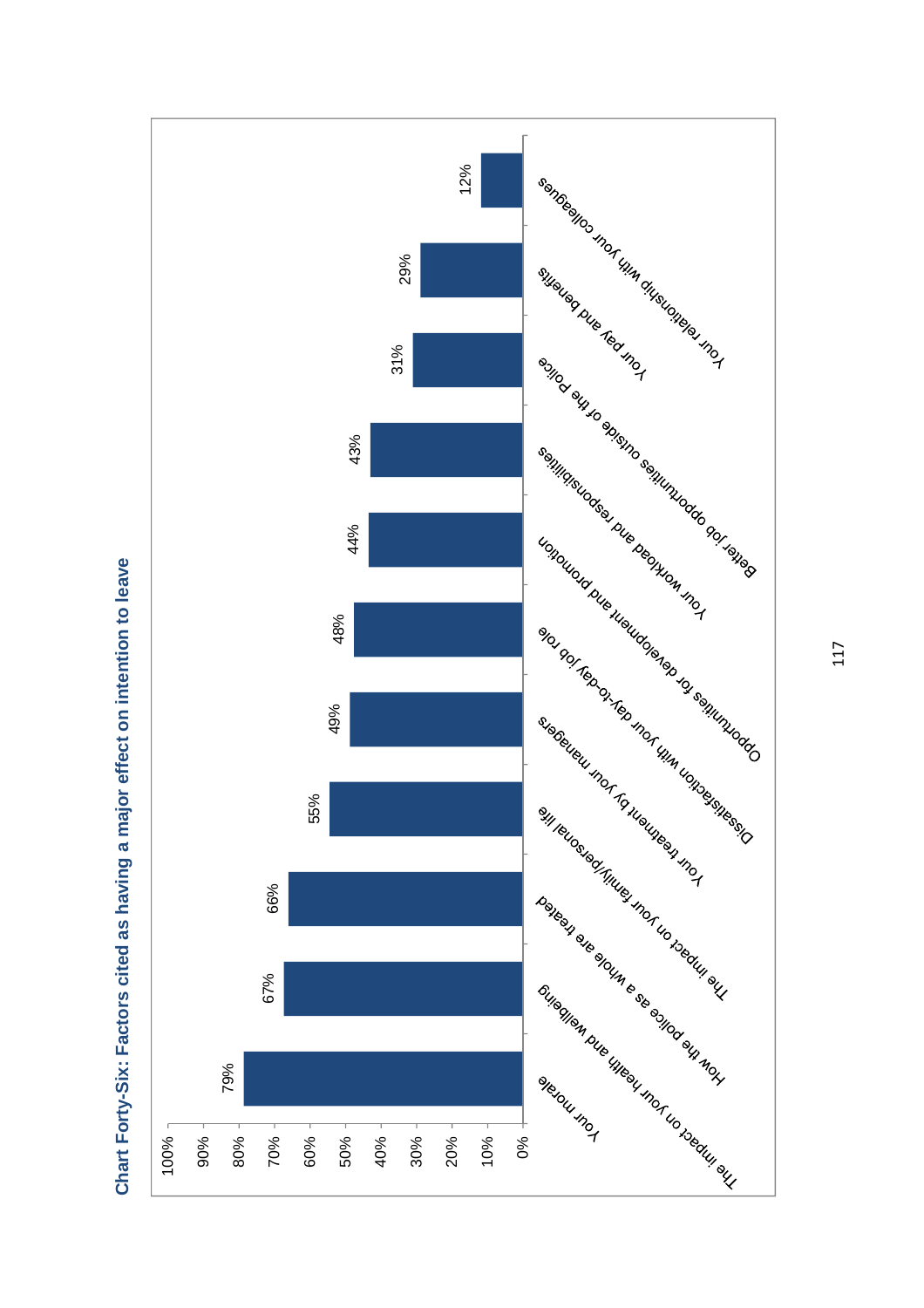#### **COMPARISONS**

## **Police Service of England and Wales**

Respondents in Northern Ireland are slightly more likely to plan to stay until pension age, and slightly less likely to be intending to leave within two years, compared to respondents in England and Wales. 51% of respondents in England and Wales intended to remain in the police until pension age, compared to 58% in Northern Ireland. 16% of respondents in the PFEW survey said that intended to leave either as soon as possible or within two years, compared to 13% in the PFNI survey.

The factors most likely to affect respondents' intention to leave are very similar across the two surveys. In both Northern Ireland and England and Wales morale is most likely to have a major effect on intention to leave; in England and Wales 83% of respondents said that this has a major effect compared to 79% in Northern Ireland. As in the PFNI survey, the way the police as a whole are treated and the impact of the job on health and wellbeing also joined morale in the top three factors cited by respondents in the PFEW survey as having a major effect on intention to leave.

## **Other Organisations**

Comparison of intention to stay in or leave the police with intention to leave in other public sector surveys is problematic. Although the AFCAS survey does ask respondents to provide this information, the different nature of policing to military service must be taken into account. However as an indication, 36% of non-officer ranks in the 2015 AFCAS survey said that they intended to stay serving as long as they could and 13% said that they intended to leave as soon as possible or had already put in their notice to leave. Comparative proportions for these two intentions within the PFNI survey were 58% and 7% respectively.

The Civil Service People Survey did not address intention to stay or leave the service in any form; therefore it is not possible to compare leaving intentions for the Civil Service as a whole or for the NCA.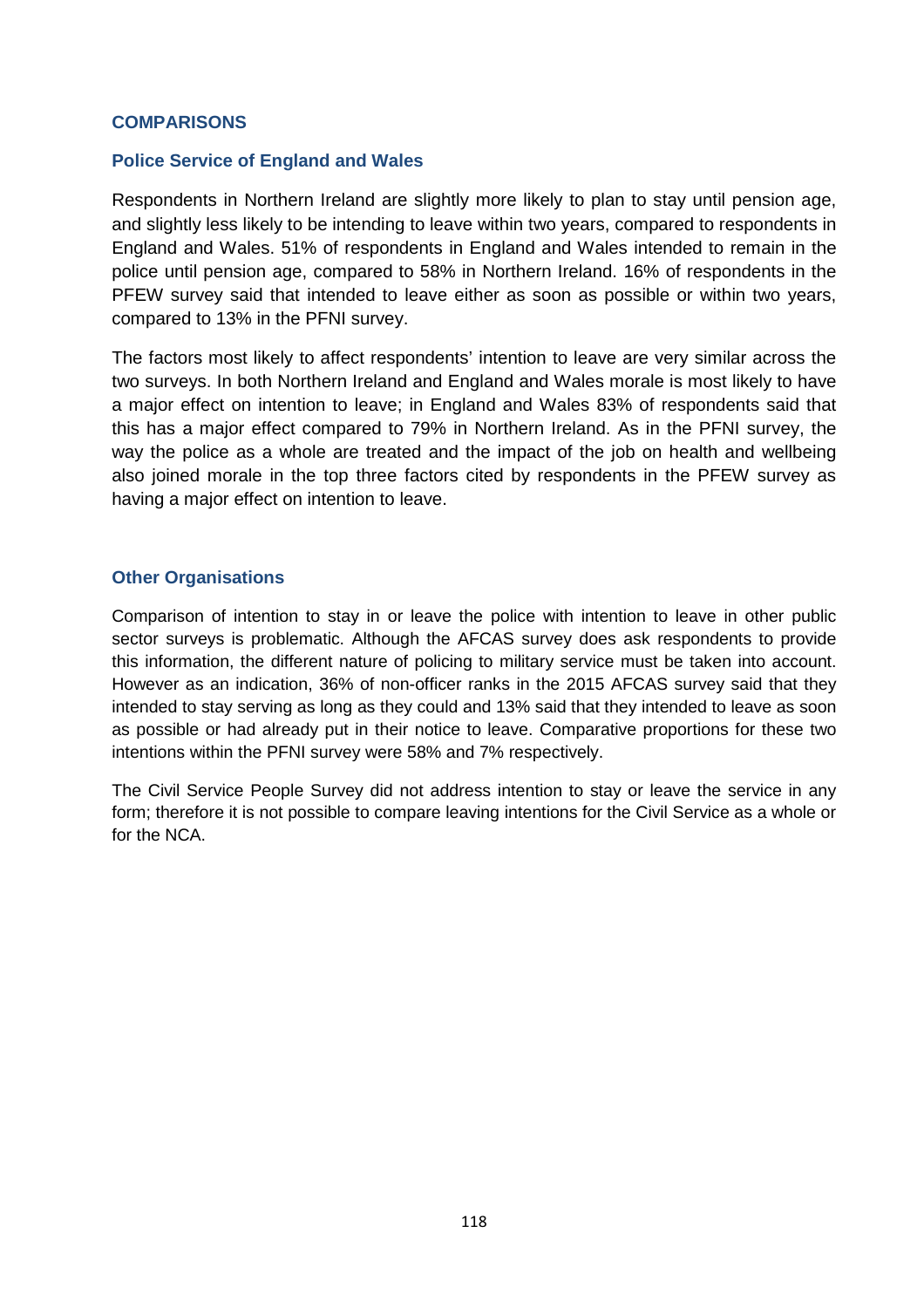#### **DIFFERENCES BETWEEN GROUPS**

#### **Rank**

Members of the inspecting ranks are slightly more likely to be intending to leave the police within the next two years compared to sergeants and constables. 15% of inspectors, 13% of constables and 10% of sergeants say that they plan to leave the service either within two years or as soon as possible.

"I am aware that a lot of officers similar in service to myself would quite gladly accept our full pension and leave now to make way for younger officers to progress through the ranks."

**Inspecting Rank, 21 – 25 Years' Service** 

These proportions do translate into a relatively small absolute number of respondents (particularly for the inspecting ranks). Drilling down to draw further conclusions about the reasons for leaving is therefore difficult. It is interesting to note however that the factor most likely to have a major effect on intention to leave amongst inspecting ranks is the impact of the job on respondents' personal and family life. In contrast, morale is the factor most likely to have a major effect on constables' and sergeants' intention to leave.

""I will have completed my full pensionable service in just over three years' time. It was my intention to remain in the Service for a further five years, however in the last few years I have become significantly demoralised by working conditions, pay and self-development opportunities. I now intend on leaving at the earliest opportunity and seeking employment elsewhere."

**Sergeant, 21 – 25 Years' Service**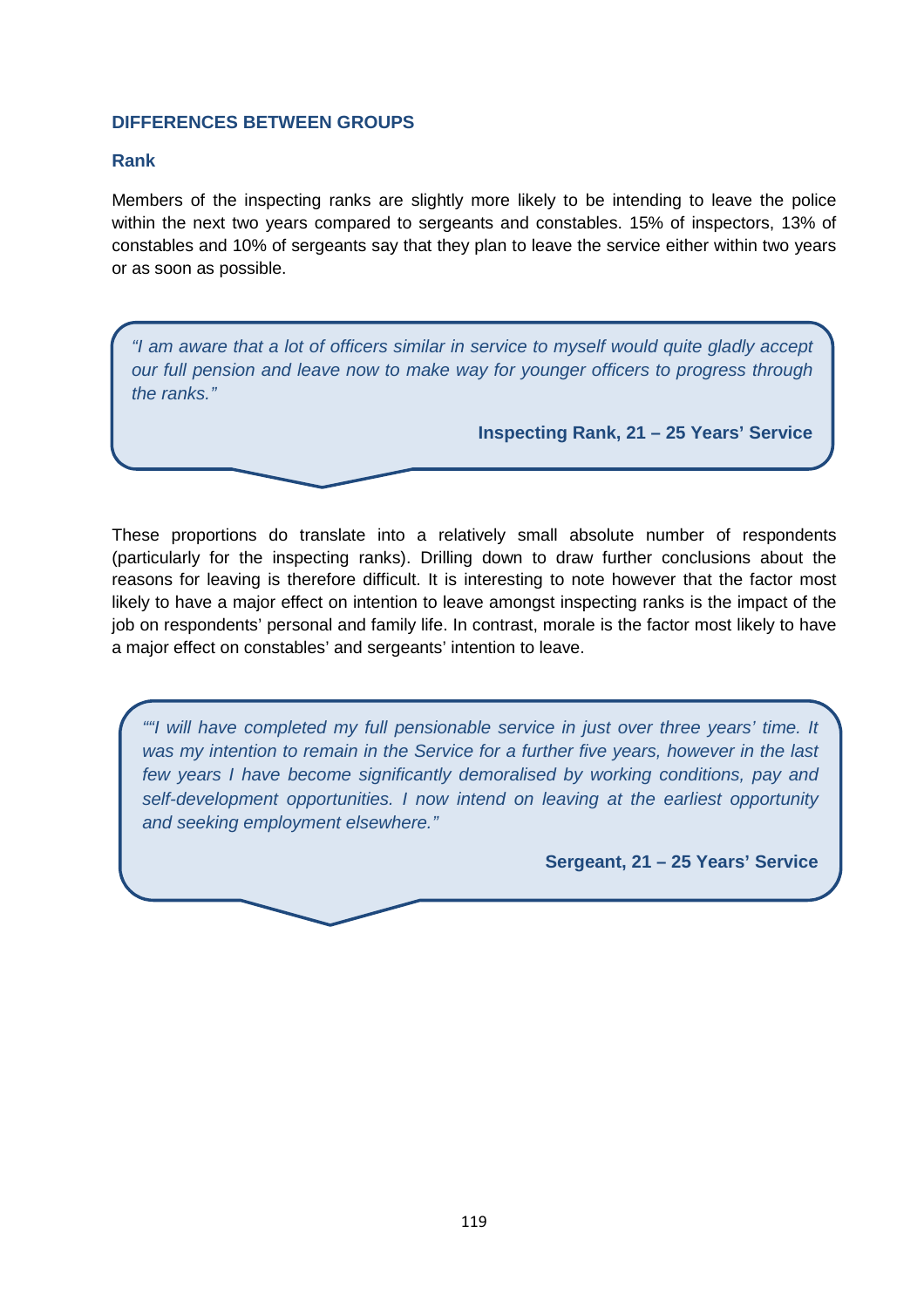Whilst intention to leave is more common amongst the inspecting ranks than other ranks, it is useful to recognise the proportion of respondents who say that they currently do not know whether they plan to stay in or leave the service. 7% of inspectors and chief inspectors responded "I don't know" with regards to the intention to stay or leave. This proportion is 12% of sergeants and 20% of constables. Accordingly, one in five constables is currently unsure whether or not they plan to stay in the police service. A frequent theme in comments amongst respondents who responded "I don't know" is a sense that they availability of feasible alternatives might be an important factor for some respondents.

"If I had the opportunity to leave for another job with similar pay and regular hours, I would do so without hesitation."

**Constable, 3- 5 Years' Service**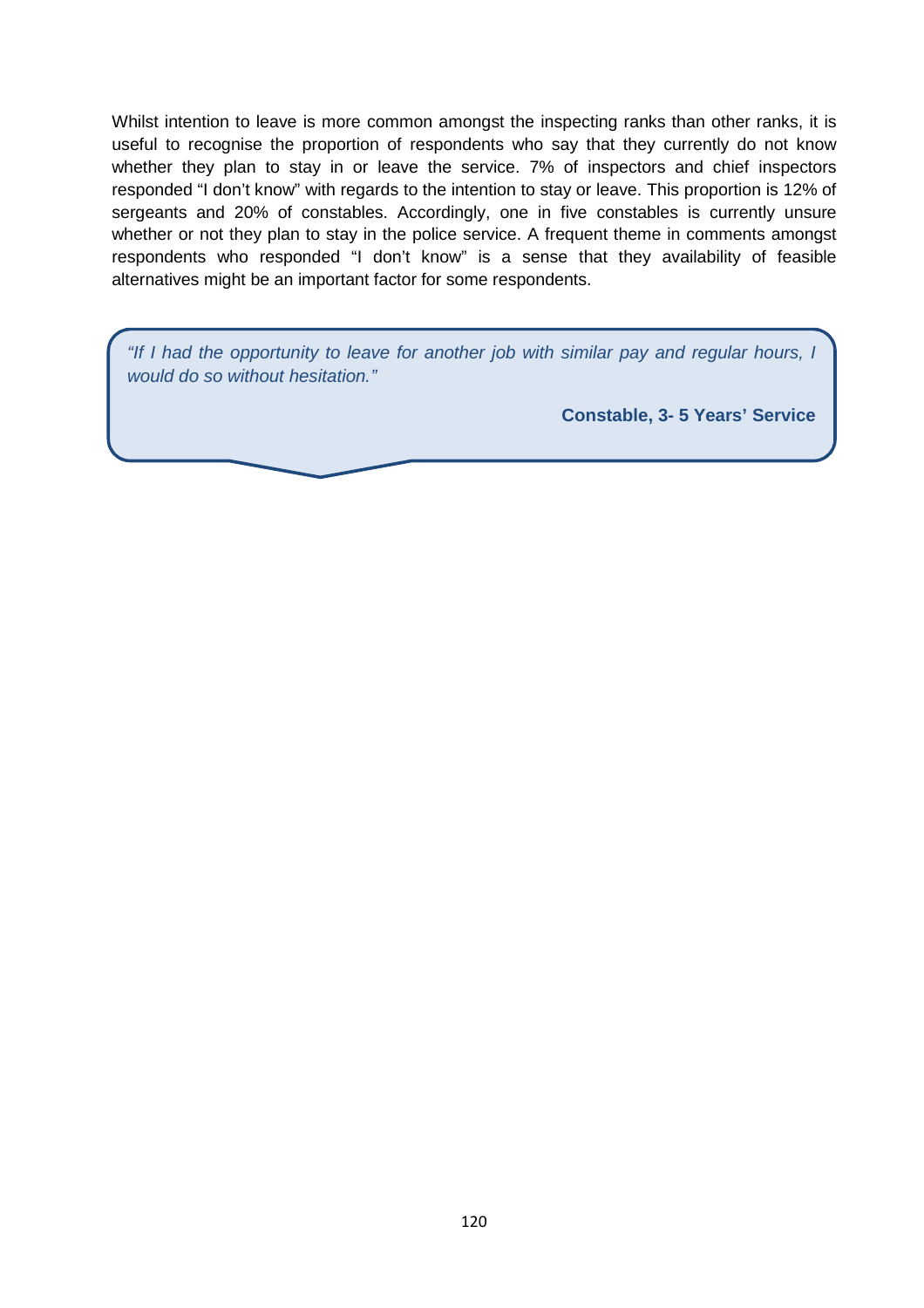

**Chart Forty-Seven: Proportion of respondents intending to stay in or leave the police service (by rank)**  Chart Forty-Seven: Proportion of respondents intending to stay in or leave the police service (by rank)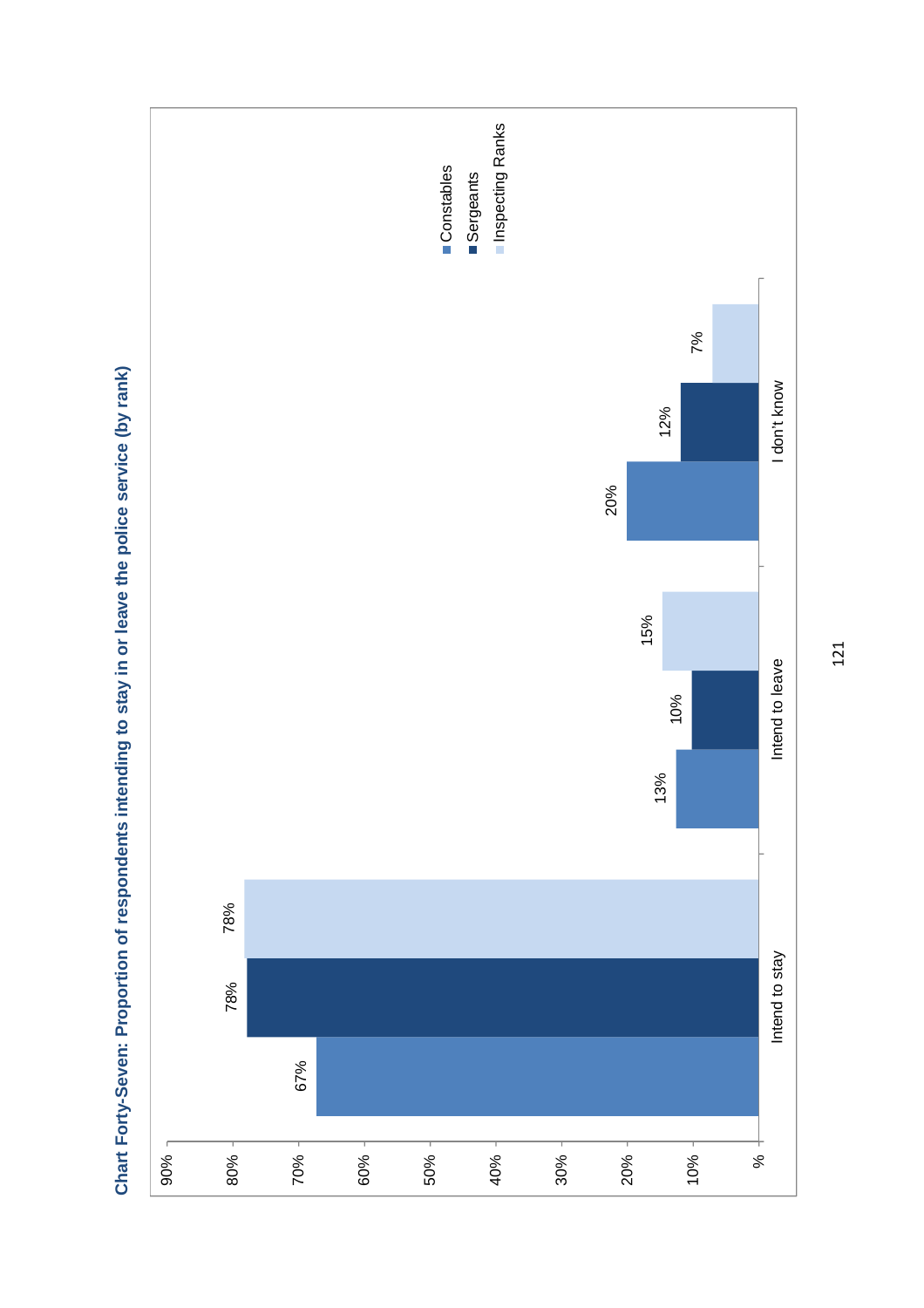## **Length of Service**

Understandably, respondents with more than 30 years' service are most likely to intend to leave the police either within two years or as soon as possible, whilst probationers are most likely to intend to stay in the police for at least the next two years.

Aside from these groups, a large majority of mid-to-late career respondents also plan to stay in the police for at least two years. At least eight out of ten respondents with between 16 and 25 years' service say they intend to stay in the police service, and less than one in fourteen say they intend to leave either within two years or as soon as possible. Respondents in these groups are generally less likely to report low morale and less likely to be dissatisfied than their colleagues with shorter tenure, which may contribute towards these attitudes. However a further factor raised by a number of respondents is a sense that it would be too costly to leave the service now even if they wished to.



Intention to leave is most common amongst respondents with between six and 10 years' service; 15% of this group express an intention to leave. As noted above, mid-career respondents report lower morale and are more likely to be dissatisfied with factors such as promotion and pension than late-career respondents, although this is not seen exclusively within the six to 10 years' service category.

Other relevant factors amongst this group might include a poor work-life balance. Seven out of ten respondents with between six and 10 years' service who plan to leave the police say that the impact of the job on their family and personal life has a major effect on their intention to leave, a larger proportion than any other group. In line with the comment above regarding the "pension trap" it might also be suggested that earlier career respondents have fewer sunk costs than later career respondents, meaning that there are fewer barriers to leaving amongst respondents in this group.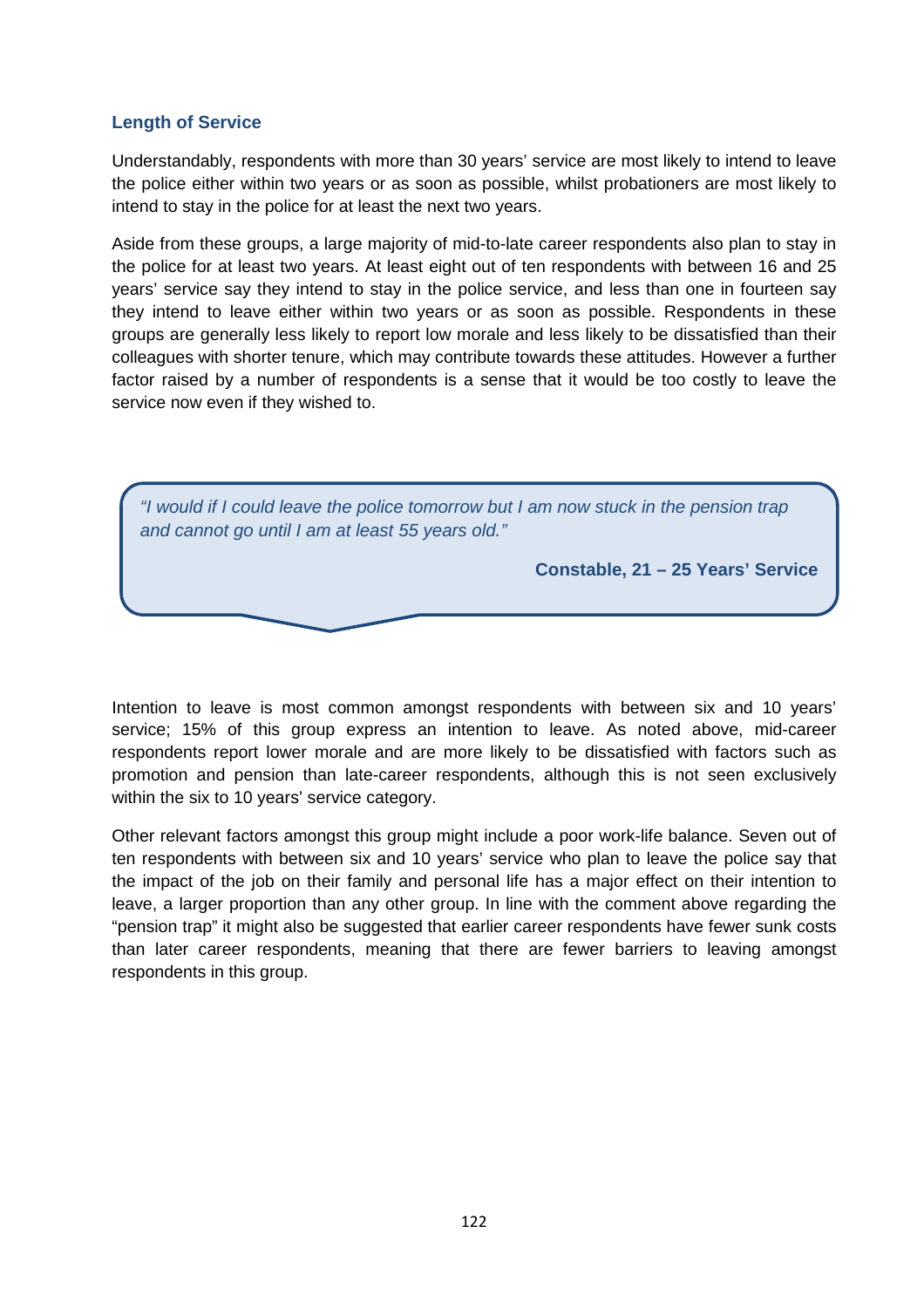"Anybody who speaks of the organisation constantly brings up how it is a terrible place to work, if they could leave they would. There is zero scope for developing oneself and it is clear that management have no interest in investing in ordinary officers and respecting the important attributes they bring."

**Constable, 6 – 10 Years' Service** 

Also of note however is the proportion of early-to-mid career respondents who are currently uncertain about their intention to stay in or leave the police service. More than a quarter of respondents with between six and 15 years' service say they do not know whether or not they intend to stay in the police and around one in three respondents with between three and five years' service express this sentiment. Morale, satisfaction with development and promotion, satisfaction with pensions and perceptions of fairness are all lower amongst these respondents. Although this might not yet have revealed itself as a specific intention to leave amongst this group, it might have contributed to increased uncertainty regarding their future within the police.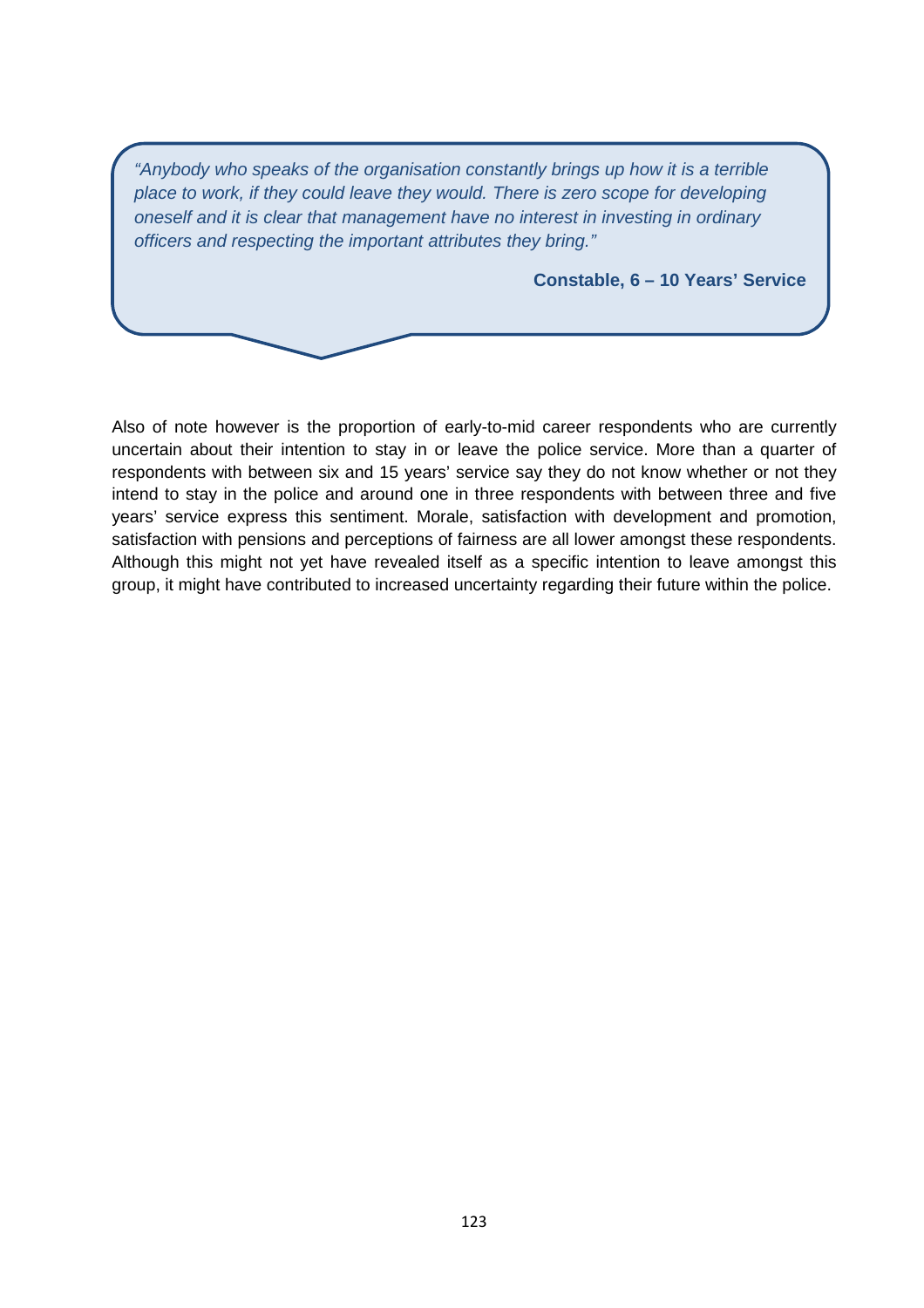

**Chart Forty-Eight: Proportion of respondents intending to stay in or leave the police service (by length of service)**  Chart Forty-Eight: Proportion of respondents intending to stay in or leave the police service (by length of service)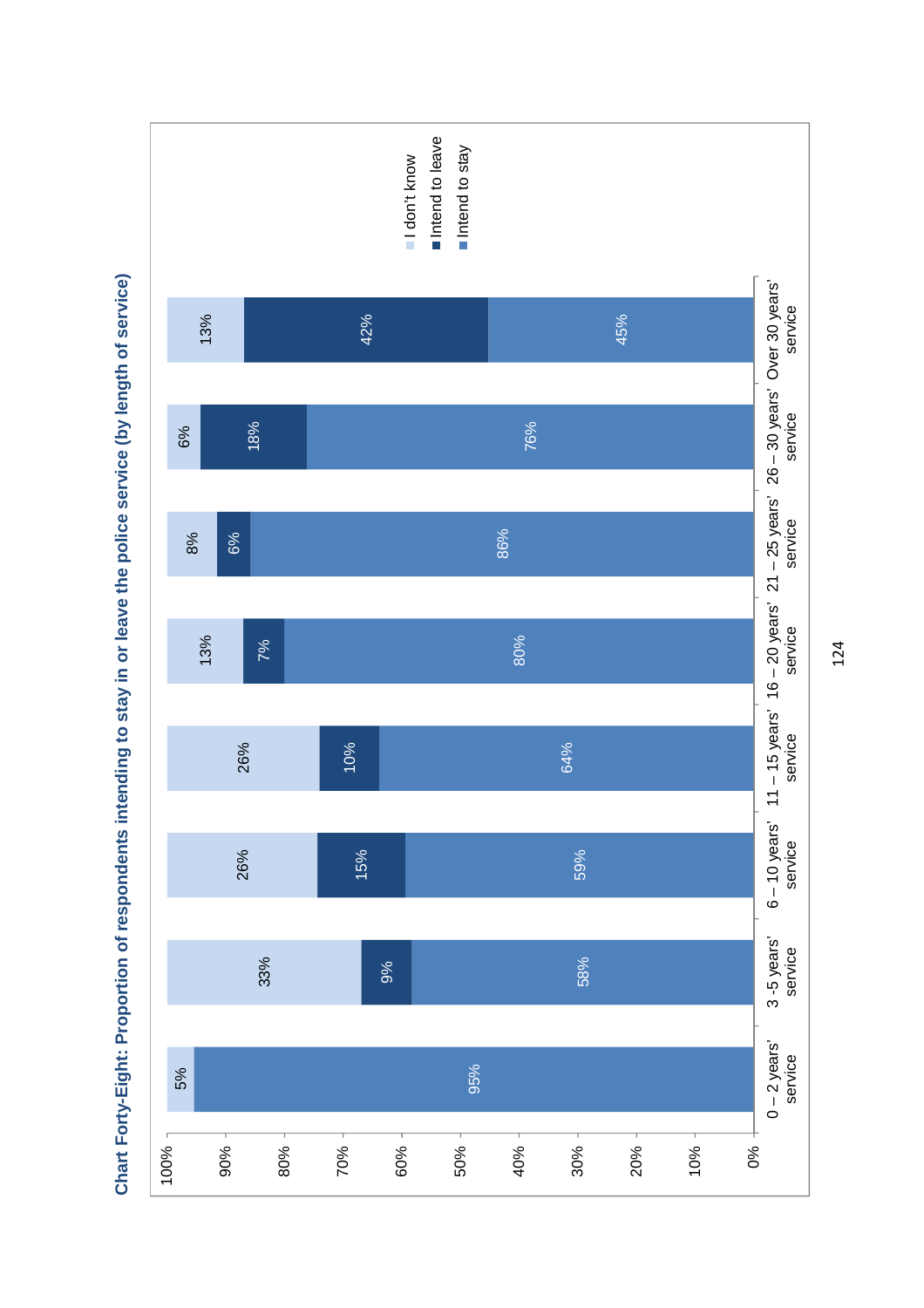# **Role**

Respondents who identify their role as Crime Operations are least likely to intend to leave either as soon as possible or within the next two years, whilst respondents in Response Policing are most likely to be intending to leave.

Of particular note is the fact that 93% of Response Policing respondents who say that they intend to leave cite their morale as having a major effect on this intention and 89% cite the impact of the job on their health and well-being -higher proportions than for any other role. However differences in intention to leave across roles are overall relatively small, with a range of five percentage points from the highest to the lowest proportions.

"There are no opportunities to move out of response, professionally develop, or attempt to have a work life balance. Like many other officers I know I am searching for another job to allow me to leave the PSNI."

**Response Policing** 

Variation across different roles on the basis of intention to stay is somewhat more pronounced. 81% of respondents in a "middle office" role plan to stay in the police service for at least two years, whilst at the other end of the scale 62% of Response Policing respondents say that they intend to stay in the police.

One reason for this greater variation in intention to stay compared to intention to leave is the proportion of respondents in different roles who say that they are unsure of their intentions regarding staying and leaving the police service. For instance, just 8% of respondents in Call Management, CTC, Custody and Criminal Justice responded "I don't know", in comparison to one in five respondents in a Neighbourhood Policing role and just under one in four respondents in Response Policing. A number of comments from respondents in these roles highlight a sense of insecurity and low morale brought about by recent changes. This might contribute to many respondents' uncertainty regarding their future within the police.

"Morale in the service is at an all-time low especially since the introduction of Service First. Myself and my colleagues have had to re-apply for our neighbourhood jobs. This whole process of not knowing where we are going has been going on since Christmas. … I have been talking to colleagues who have been actively seeking employment outside the police and these are people who have been in the job for over 10/15 years."

**Neighbourhood Policing**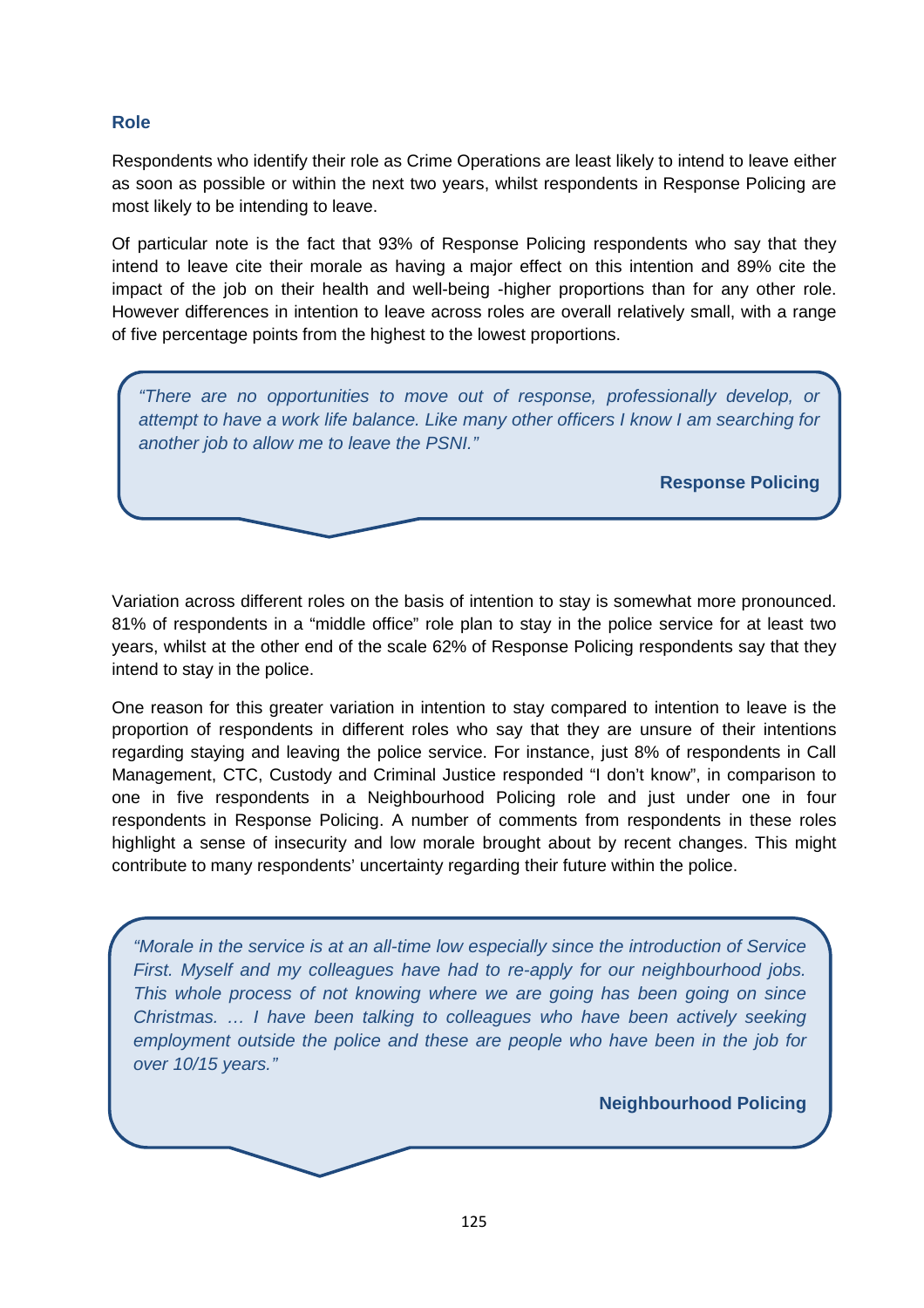

Chart Forty-Nine: Proportion of respondents intending to stay in or leave the police service (by role) **Chart Forty-Nine: Proportion of respondents intending to stay in or leave the police service (by role)**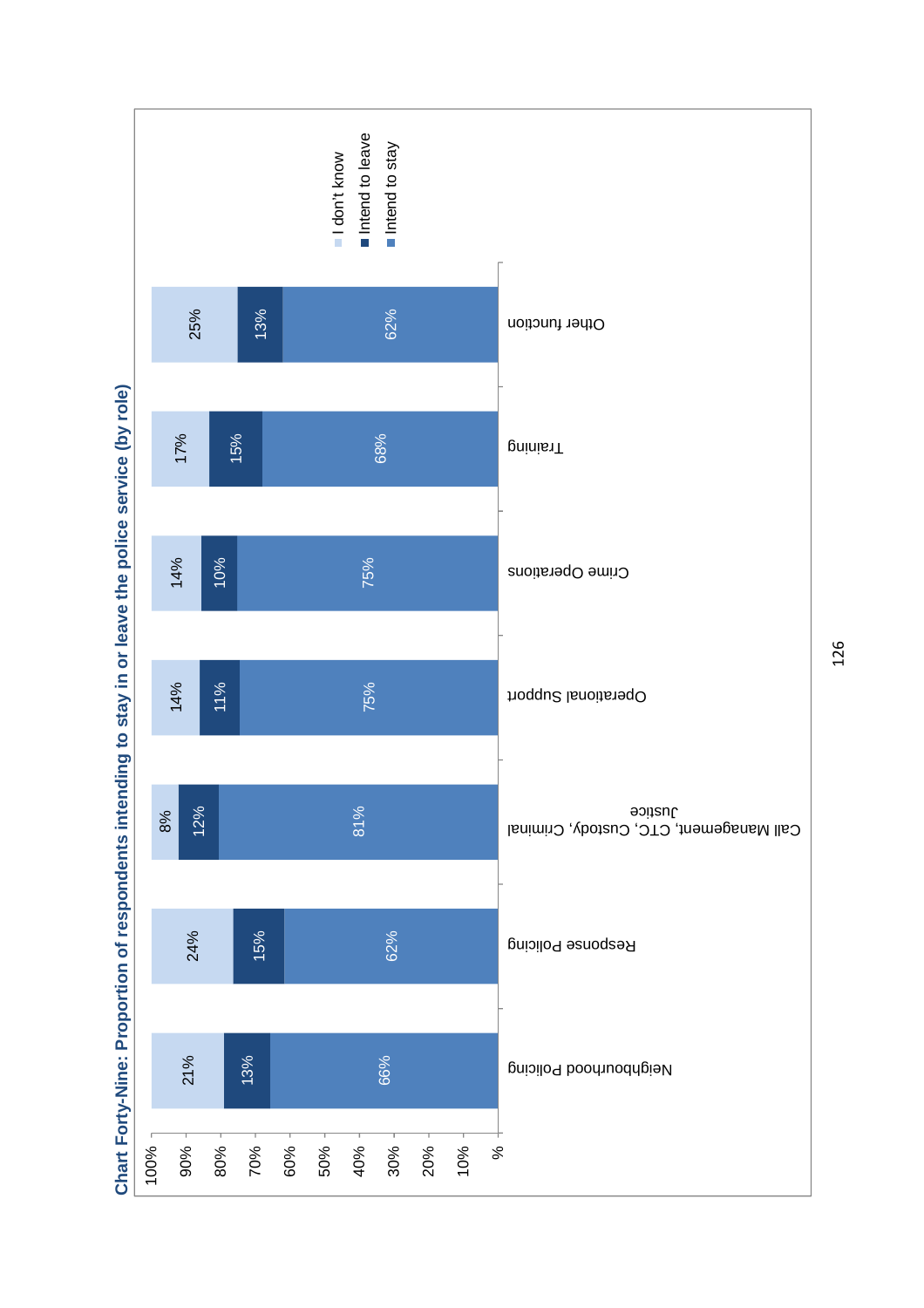# **ATTITUDES TOWARDS METHODS OF DETERMINING PAY**

## **SUMMARY**

- Respondents are most likely to feel that incremental pay based on length of service is fair, more than three quarters say that this is fair, compared to fewer than one in ten who say that it is unfair.
- A majority of respondents say that it is fair for pay to be determined by being fully deployable, workload and competence; however a substantial minority believe that these methods are unfair.
- The two methods most commonly seen as unfair by respondents are performancerelated pay and regional pay.
- There is broad agreement across ranks, roles and length of service that incremental pay is fair.
- Inspectors and chief inspectors are more likely to agree than other ranks that workload-related pay is fair (73% agree).
- Respondents in Crime Operations are more likely to believe that pay based on workload, competence and specialism is fair, with around six out of ten feeling these methods are fair; respondents in Neighbourhood Policing and Response Policing are least likely to agree.

## **OVERALL FINDINGS**

In addition to asking respondents about their current experiences within the police, the survey also gathered views on respondents' attitudes towards different methods of determining pay, some of which are currently used within the police, others that have been mooted in various reviews of police pay and benefits in recent years. Respondents were asked to rate whether or not they feel that these methods of determining pay were fair.

The method of determining pay that that is most likely to be seen as fair and least likely to be seen as unfair is the main method currently used within the police service: incremental pay based on length of service. More than three quarters of respondents feel that this is a fair way of determining how much a police officer should be paid; whilst fewer than one in ten feel that it is unfair. Respondents' comments suggest that this method is seen as the most transparent and cannot be abused or manipulated easily to favour some individuals over others.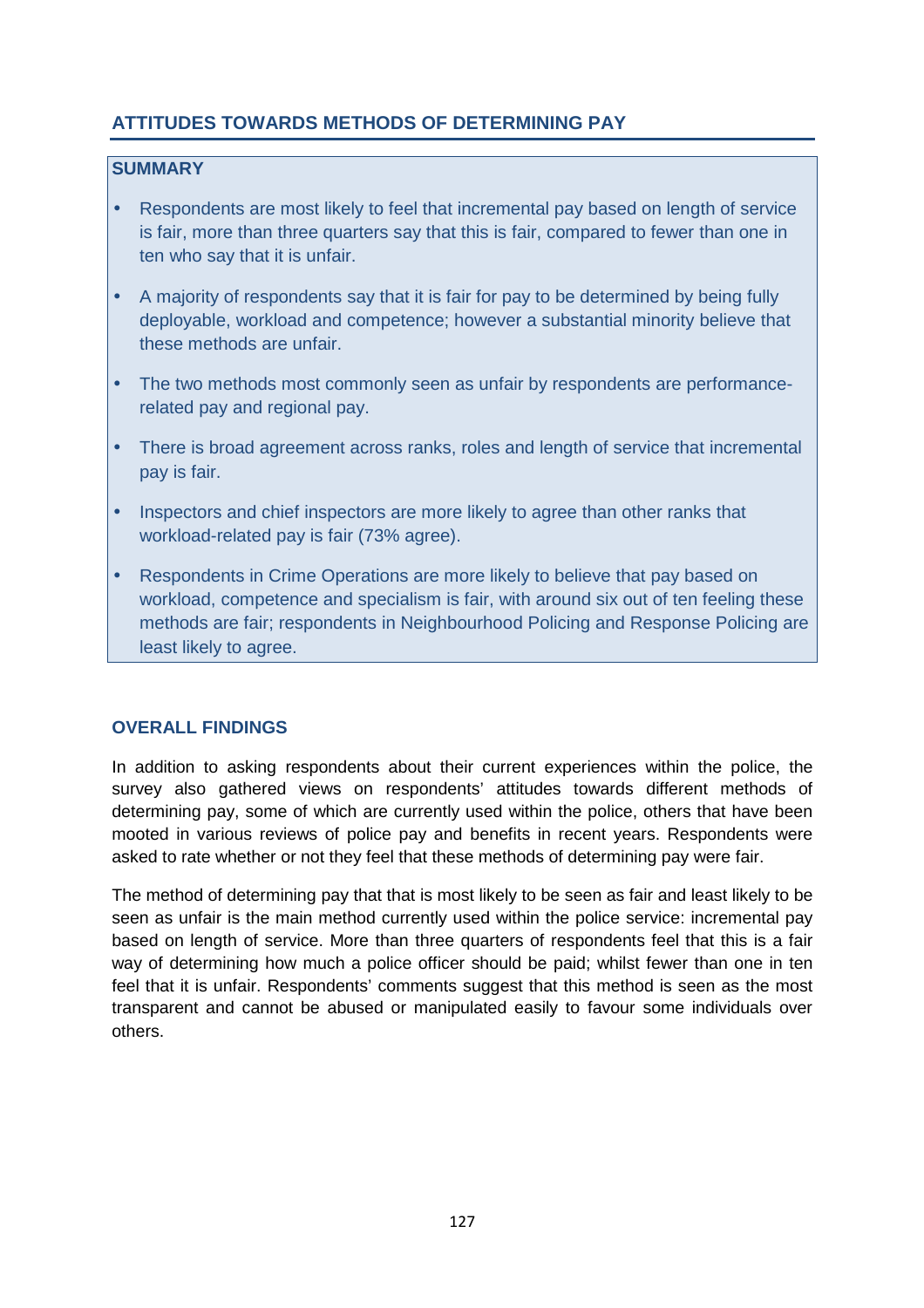

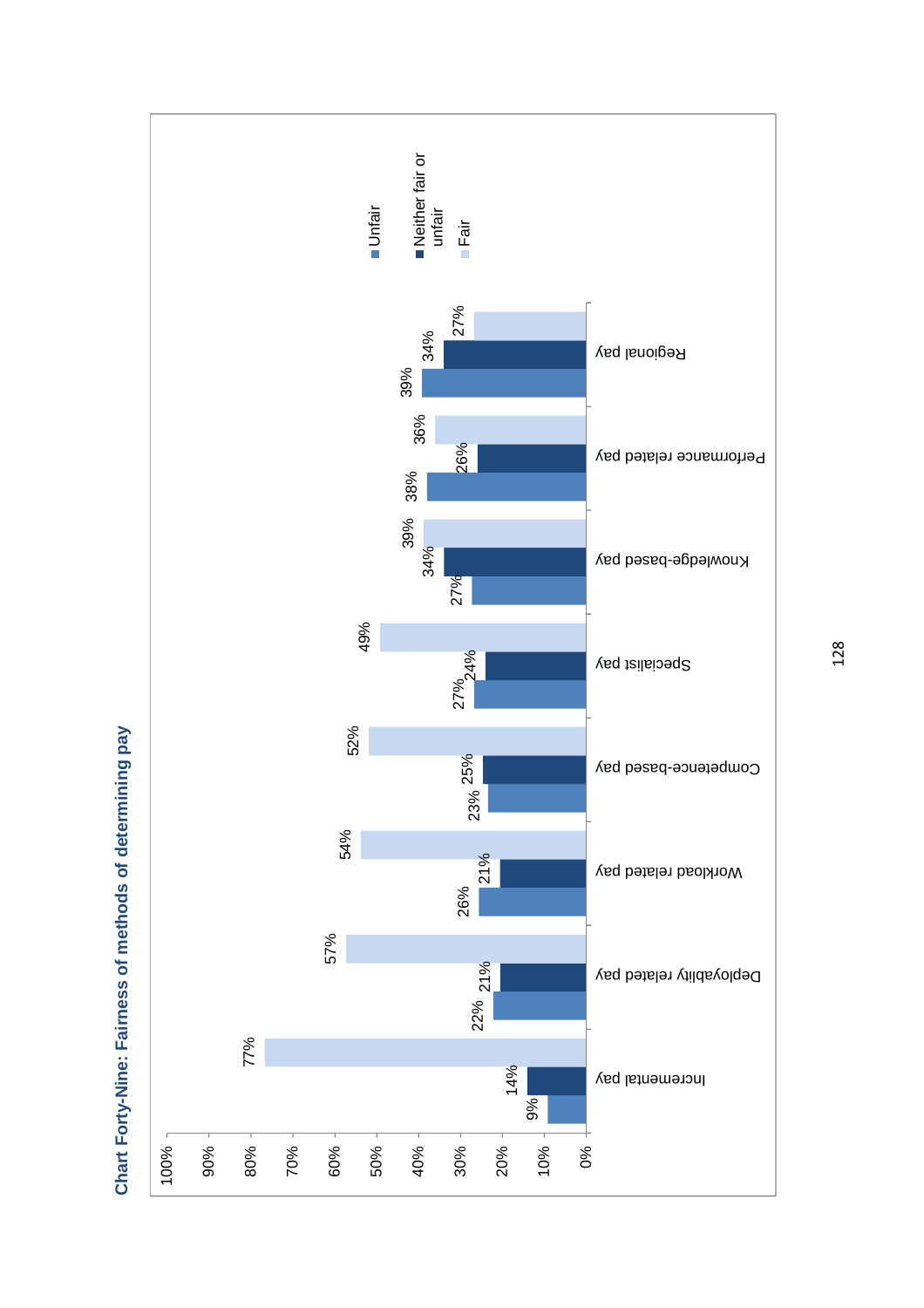"Over all I believe the system of incremental increases linked to length of service is the fairest system we are going to get. Anything else based on workload, region or specialism would be as divisive as the SPP. I say this as a specialist, who used to receive the SPP while in uniform but lost it upon specialisation. I can say that my job now is more challenging than before, any system such as this is open to manipulation and would leave people feeling less valued than before."

**Constable, 11 - 15 Years' Service** 

There are a further three methods of determining pay that a majority of respondents feel are fair. However in contrast to incremental pay, for all three a more substantial minority of respondents believe that these methods of determining pay are unfair.

For example, 57% of respondents say that pay that compensates an officer for being fully deployable is fair and 22% say that this is unfair. Comments in relation to this often highlight the perceived contrast between the remuneration for officers who work nine-to-five office hours and officers who work shifts and/or are on-call. This is an important distinction to make as these comments typically focus on greater recognition for shift work and on-call, rather than necessarily reducing the pay of officers who are not fully deployable, for instance due to illhealth or injury.

"I believe that Police Officers who work shifts and nights should receive more money or an allowance for working these hours. It is frustrating that a person who works 9 - 5 in an office gets the same as me when I do nights".

**Constable, 6 - 10 Years' Service** 

54% of respondents feel that workload-related pay is fair although this is seen as unfair by more than a quarter of respondents. Similarly, 52% of respondents feel that competence-based pay, which is dependent on officers demonstrating more competence in policing over time, is fair although 23% say that this is unfair.

Respondents' comments present the view that although using factors such as competence and workload to determine pay might theoretically be fair, respondents did not trust that any system to assess this could be conducted fairly. In particular, comments referred to the current IPR process not being fit for purpose, as well as a more general sense that decisions are not always made fairly and objectively, as seen in the section on Fairness and Organisational Justice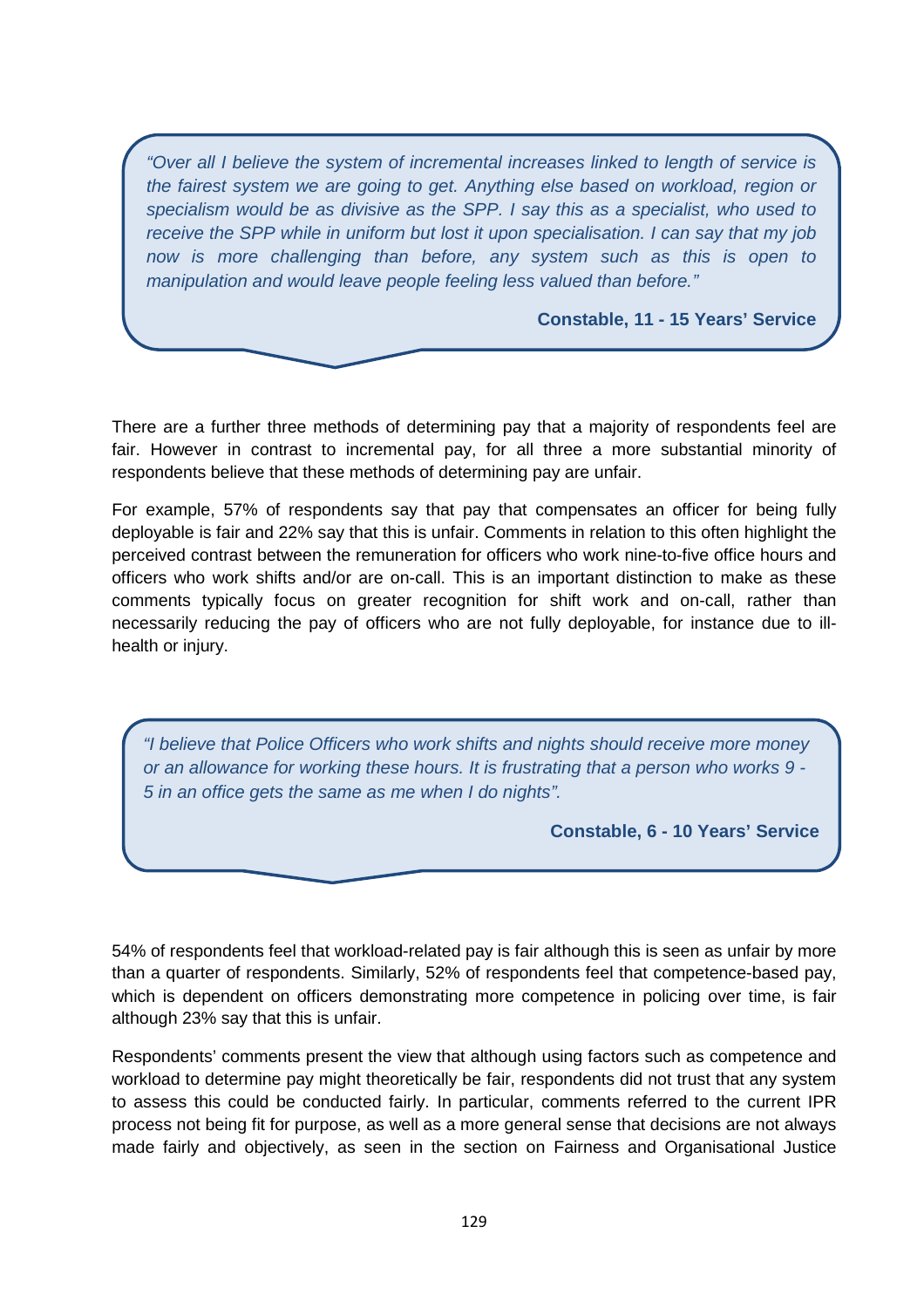above. Respondents also highlighted the different nature of many policing roles, which would make it very difficult to accurately evaluate and make like-for-like comparisons between jobs.

"In relation to pay based on performance / workload / role etc. I believe there is potential in this, however I do not have faith that there would be fairness in how it would be managed. Based on the management and scoring of the current IPR competency based model it is absolutely clear there is a varied scoring method for supervisory ranks with varying standards. There is no consistency between teams, stations or Districts, despite the best of efforts and intentions."

**Inspecting Rank, 11 – 15 Years' Service** 

"Pay in relation to competency would be fair if everybody was graded and treated the same but there is no way to provide a uniformed approach"

**Sergeant, 16 – 20 Years' Service** 

"If pay was to be evaluated on what you do in the police and your responsibilities it would create friction between officers. Also whose responsibility would it be to make that decision about pay? After seeing the debacle of Special Priority Payment I would not trust the police authorities to get it right. The rank structure for pay is not perfect but it is the fairest system available."

**Constable 21 – 25 Years' Service** 

Less than 50% of respondents feel that specialist pay (based on providing extra pay for special skills) and knowledge-based pay is fair, although a larger proportion feel they are fair than unfair. This lack of consensus is illustrated in respondents' comments. For example, comments from respondents who feel that these methods of determining pay are unfair raise concerns that this would mean a lack of recognition of the skills and challenges of officers in many front-line roles. They also highlighted the fact that the decision to occupy a specialist role or to acquire additional skills or knowledge is ultimately determined by managers and not individual officers. On the other hand, respondents who feel that these methods are fair suggested that they could improve recognition and motivation within the police service.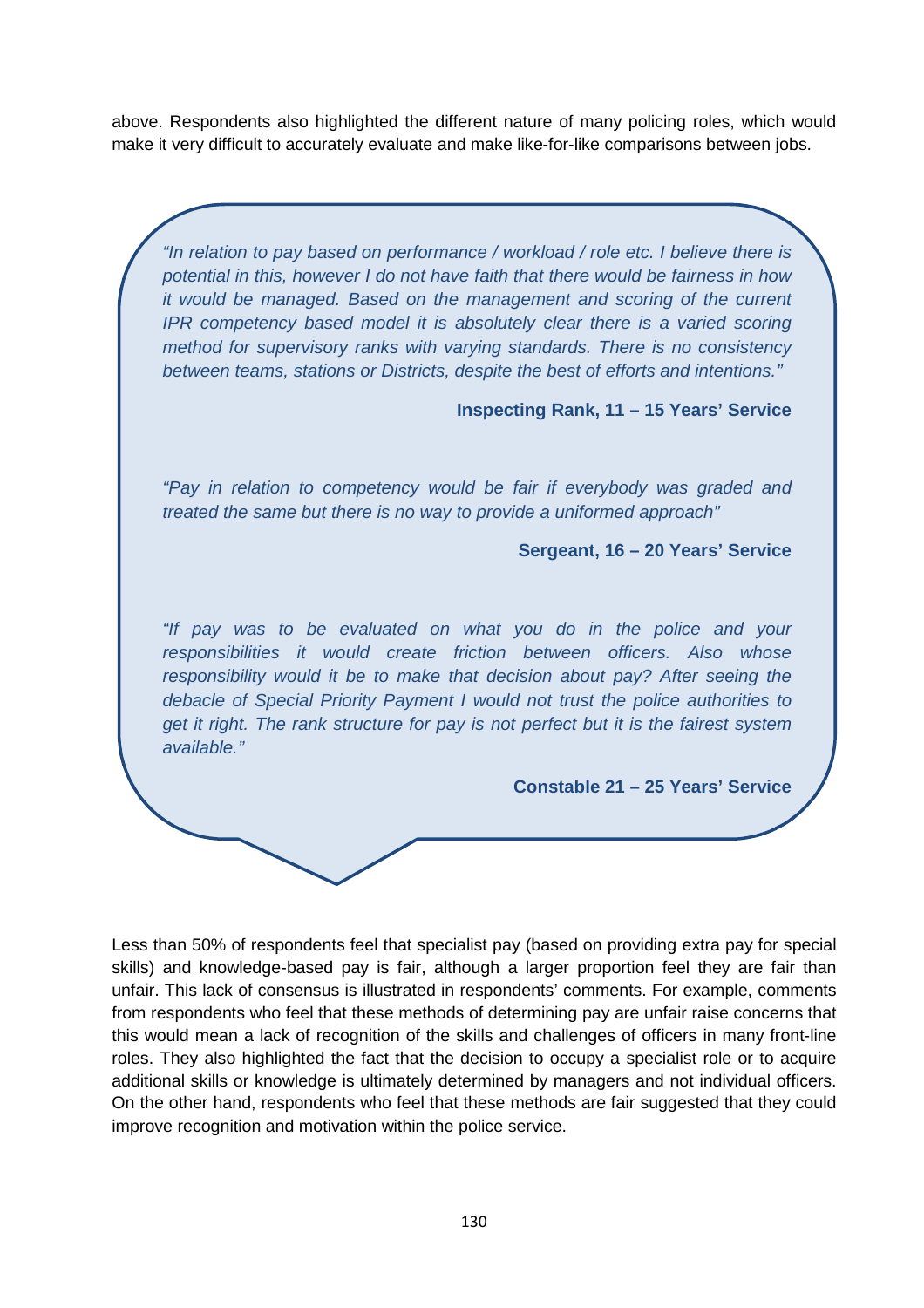"People in specialist postings wanted those posts and once in them are away from the real stresses of the job which are paperwork, files, court hearings, assaults on police and PONI complaints. These stresses are based mostly in Response and NPT who also deal with shift work."

#### **Constable, 21 – 25 Years' Service**

"With pay due to skill set, I feel that this is unfair as some people even within the same section/office/department are given more training opportunities than others."

**Constable, 6 – 10 Years' Service** 

"We do not recognise the skill set and more importantly those that actually use that skill set and not just have the training to do it. We have a warped sense that success can only be achieved and rewarded through promotion!"

**Inspecting Rank, 21 – 25 Years' Service** 

Respondents are more likely to believe that pay that reflects the cost of living where you live is unfair than unfair. Performance-related pay is also more commonly seen as unfair, with 38% of respondents saying that it is unfair and 36% saying that it is fair. This attitude also appeared to be replicated in respondents' attitudes towards job evaluation. Respondents were asked whether they thought it would be fair or unfair to use job evaluation to determine pay within the police service. 46% of respondents say it would be unfair and 32% say it would be fair. Again comments reflect concerns that any system could not be implemented in a fair or objective manner.

"Whilst ideally I think that relating pay to performance is fair, in practice, accurately assessing performance would require something much more effective (both comprehensive and objective) than the current IPR system".

**Sergeant, 16 – 20 Years' Service**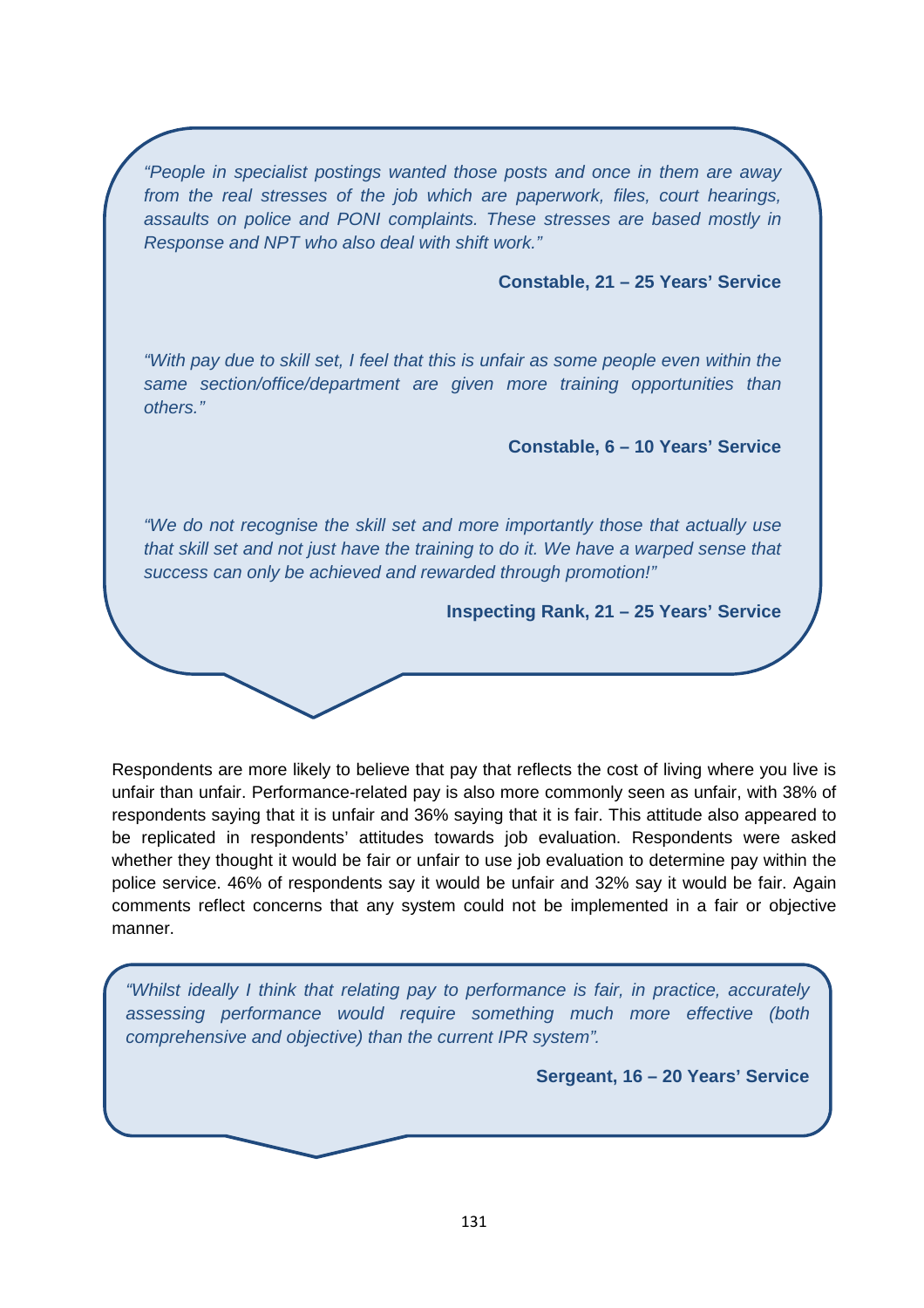#### **DIFFERENCES BETWEEN GROUPS**

#### **Rank**

Respondents' attitudes towards certain methods of determining pay do appear to differ across rank, but there are also key areas of agreement for some methods regardless of rank. In particular, incremental pay is consistently seen as fair across all three ranks, with at least three quarters of respondents believing it to be fair. In addition, 49% of respondents at all ranks agree that specialist pay is fair, whilst 27% of constables and inspectors, and 28% of sergeants feel that it is unfair. Agreement that regional pay is fair is also relatively limited for all ranks, ranging from 23% of inspectors to 27% of constables.



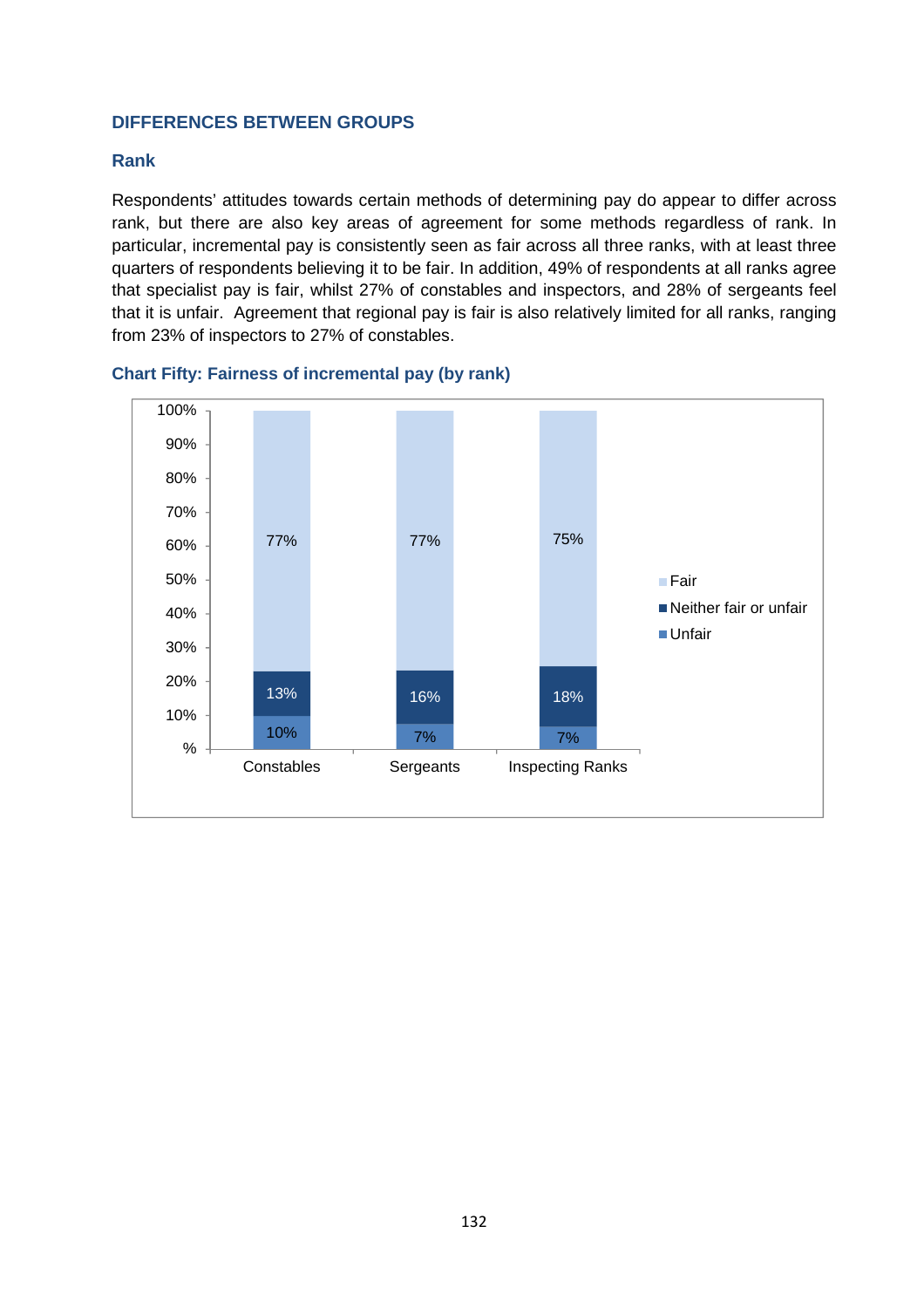

# **Chart Fifty-One: Fairness of regional pay (by rank)**

#### **Chart Fifty-Two: Fairness of specialist pay (by rank)**

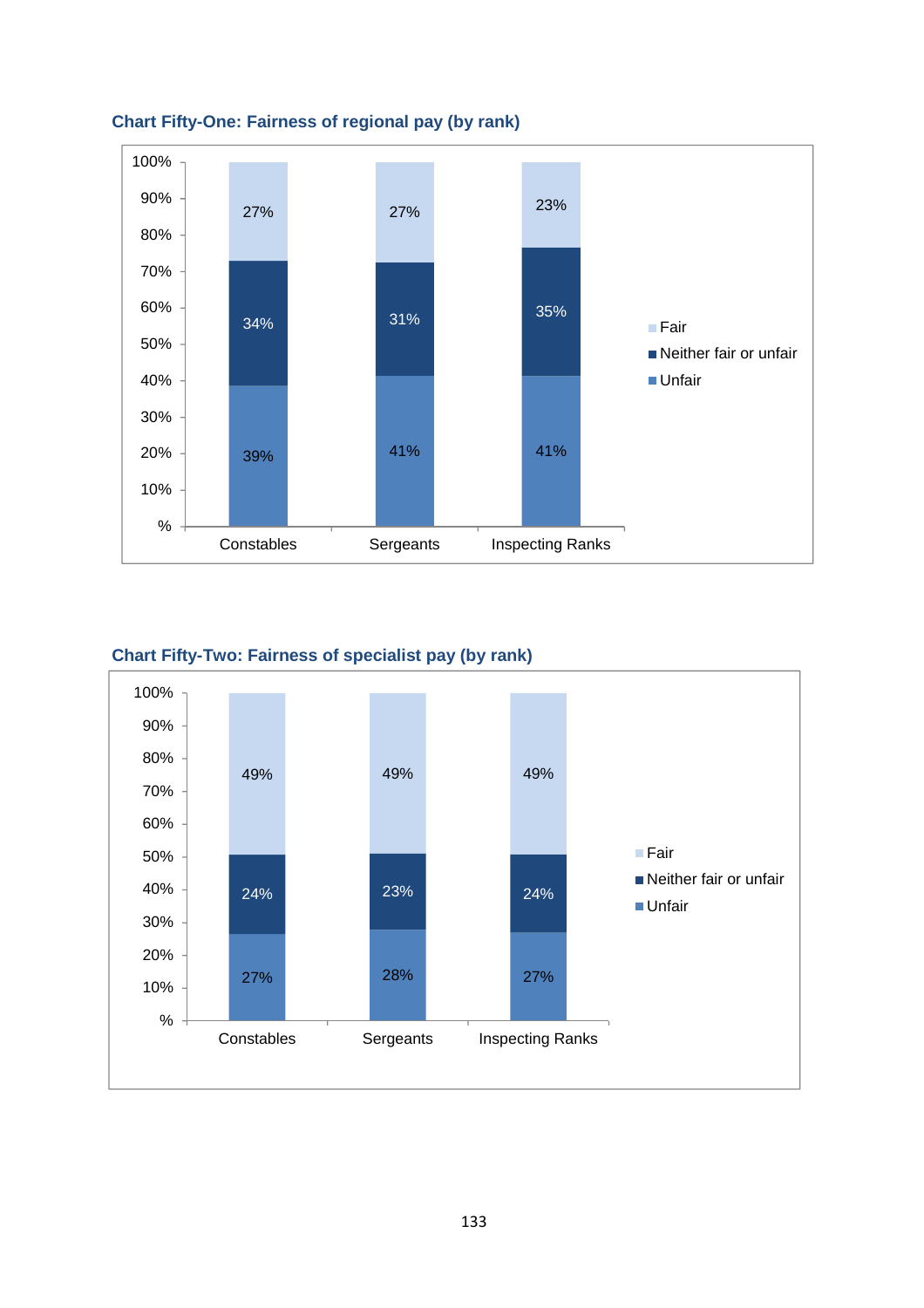There are however certain methods of determining pay where differences between ranks are more substantial. For instance although more than half of respondents at all ranks feel that pay that compensates you for being fully deployable is fair, the proportion agreeing with this is 55% for constables, compared to 64% for sergeants and 66% for inspectors and chief inspectors. On the other hand, the proportion of respondents who believe that this method of pay would be unfair is more consistent across ranks, at 21% of sergeants and of the inspecting ranks, and 23% of constables.

A small majority of inspectors and chief inspectors believe knowledge-based pay is fair, in contrast to 44% of sergeants and 36% of constables. Inspectors and chief inspectors are also most likely to believe that performance-related pay is fair. 52% believe that performance-related pay is fair, whereas 28% feel it is unfair. This contrasts with 41% of sergeants and 33% of constables. A majority of sergeants and the inspecting ranks also feel that it is fair for pay to be based on demonstrating greater competence in policing over time, compared to fewer than half of constables.

Respondents' comments suggest that constables might be less likely to believe that factors such as their knowledge, competence and performance can be measured effectively. Comments from this rank also highlight that ratings are highly contingent on the skill and objectivity of supervisors. This might go some way to explain why constables are less likely to believe that these methods of determining pay are fair when compared to more senior ranks.

"Most of our present competence/performance indicators are not actually indicators of how good you are at what you do; they are instead things that are easy to measure off Niche. So, victim updates within ten days - indicator; actually making a victim feel heard, and protected and safe - not an indicator. So really, how can you measure performance with a vague scale like that?"

**Constable, 6 – 10 Years' Service** 

"I feel that if officers' pay was to be judged on performance, this would be open to abuse - personalities could come into the mix."

**Constable, 21 – 25 Years' Service**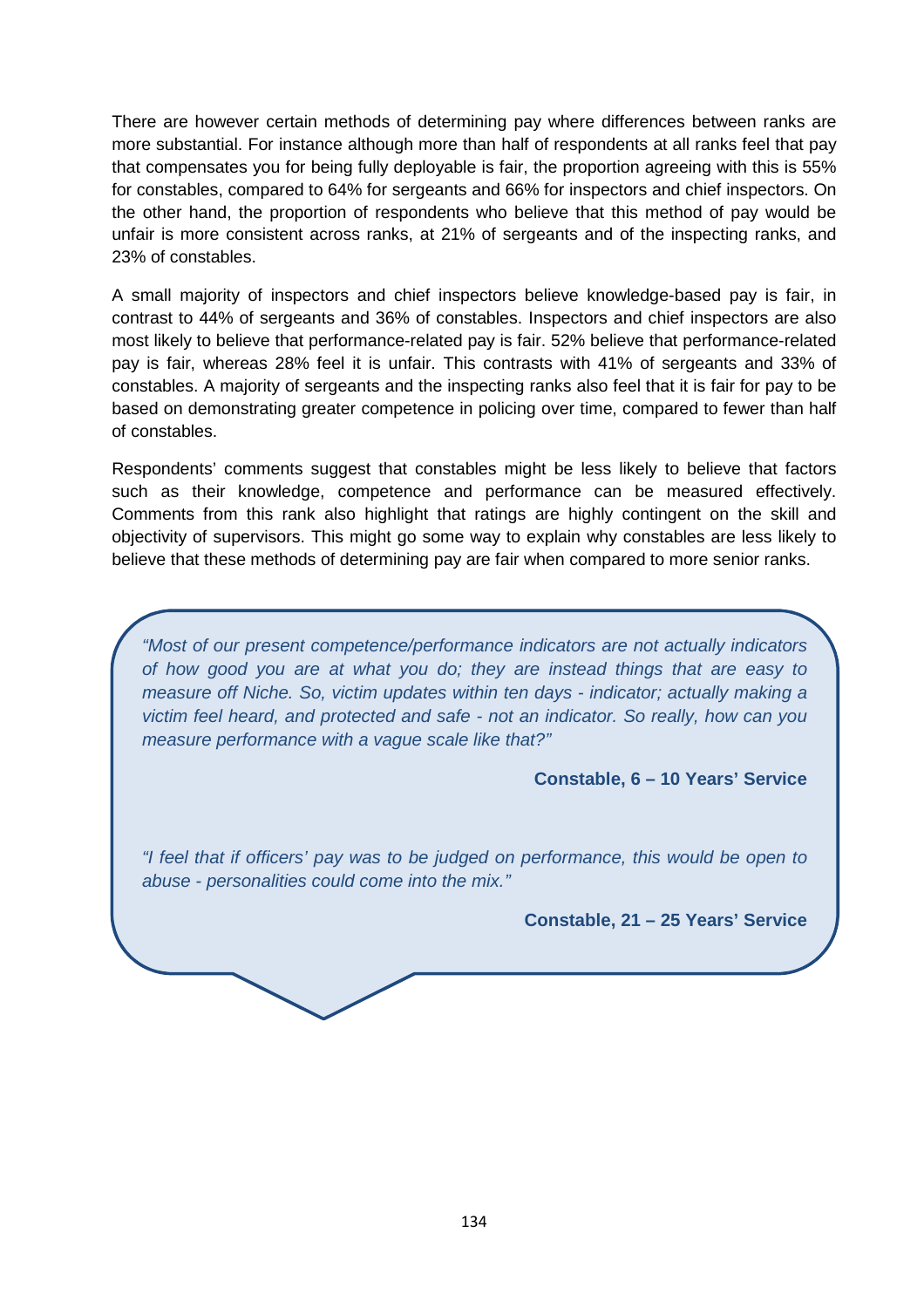

# **Chart Fifty-Three: Fairness of competence-based pay (by rank)**

#### **Chart Fifty-Four: Fairness of deployability related pay (by rank)**

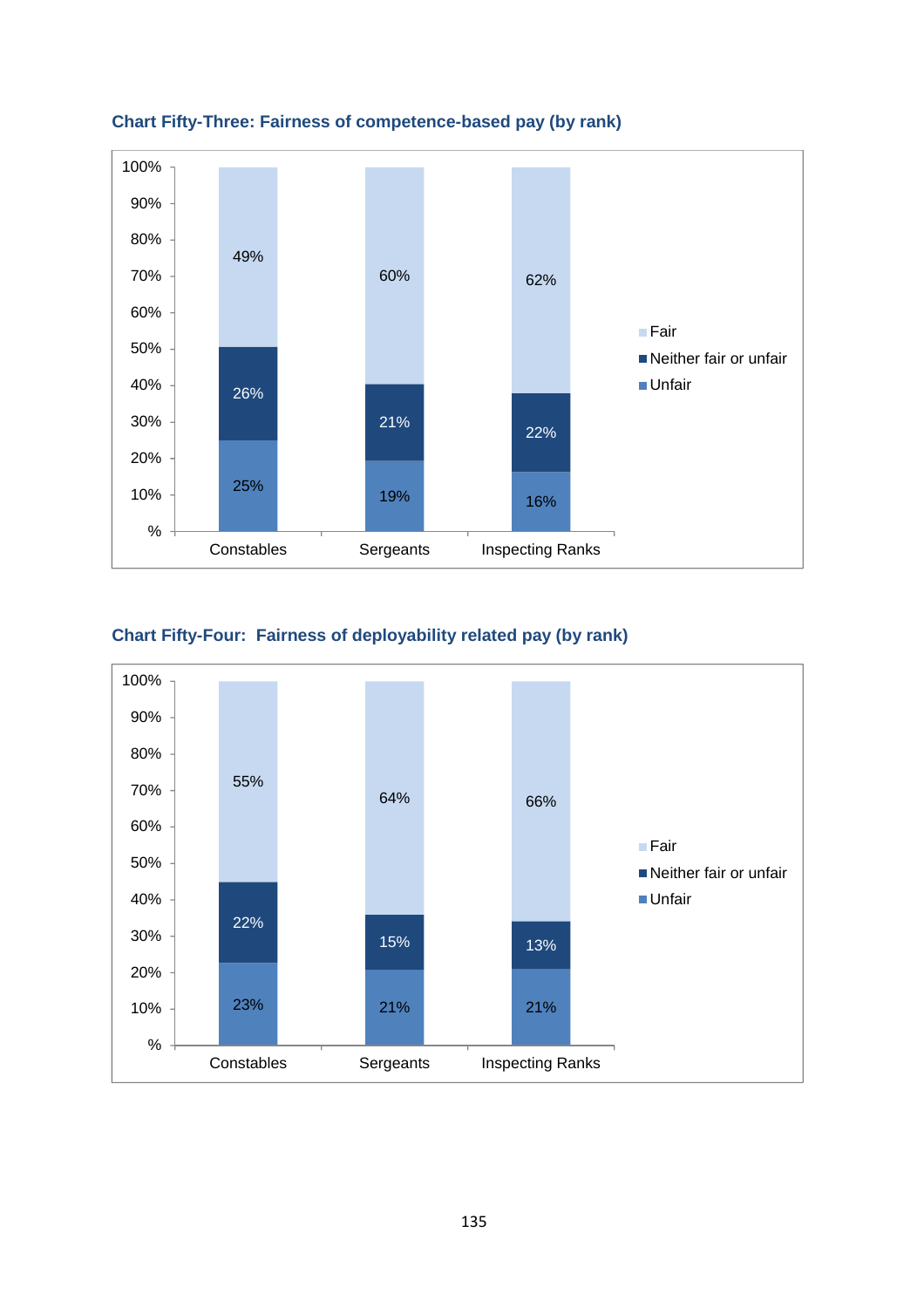

# **Chart Fifty-Five: Fairness of knowledge-based pay (by rank)**

## **Chart Fifty-Six: Fairness of performance-related pay (by rank)**

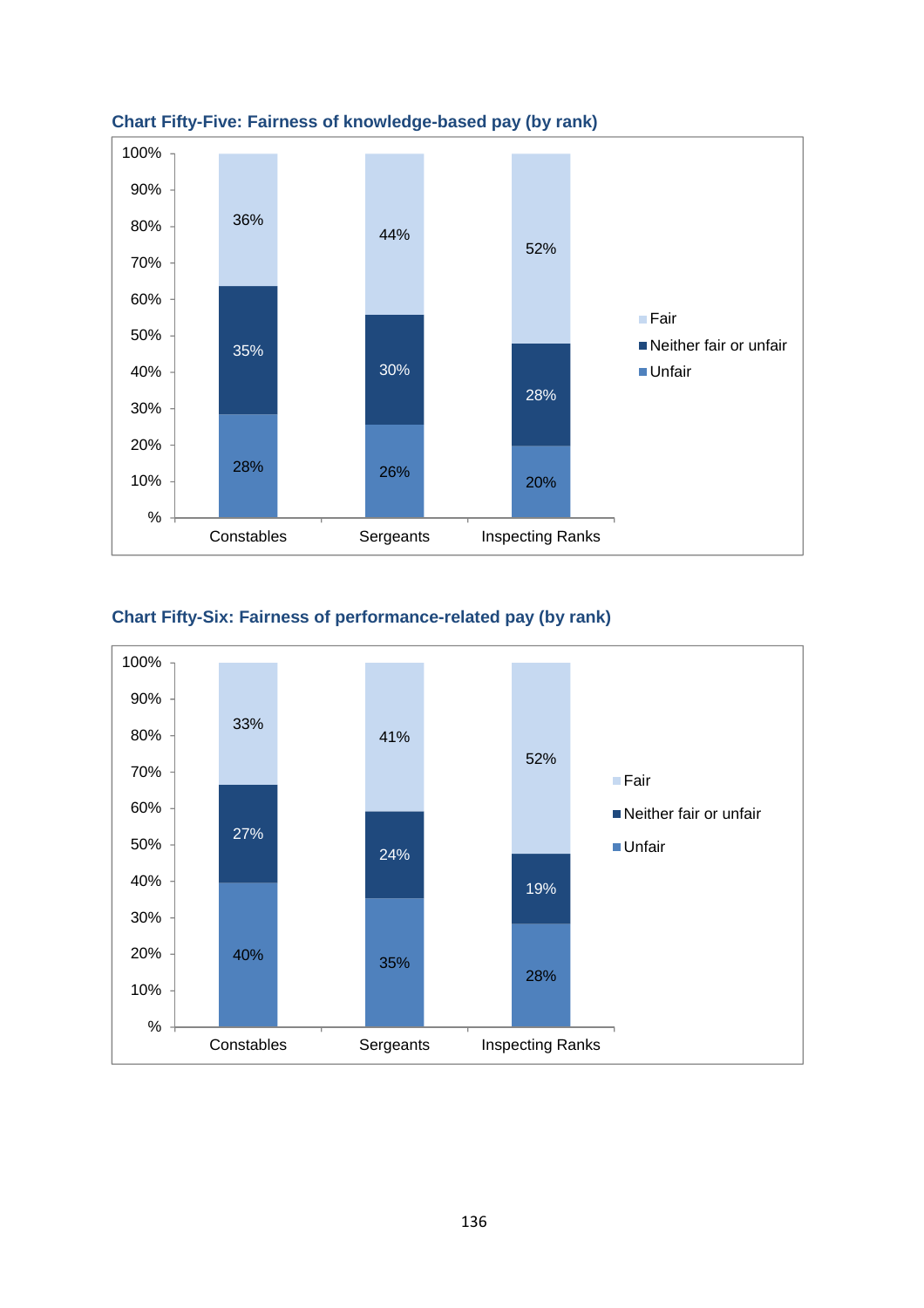The largest differences between ranks however are seen in attitudes towards workload-related pay. Although a majority of respondents across all ranks believe that determining pay on the basis of workload is fair, broken down we see that only just over half of constables see workload-related pay is fair. At 58% a slightly larger proportion of sergeants believe that workload-related pay is fair. Yet 73% of inspectors believe that pay based on workload is fair; contrasting with around one in six who believes that it is unfair.

As noted above, the inspecting ranks are most likely to be dissatisfied with their working hours and most likely to say that their workload is too high. In addition, the lack of overtime payment means that many respondents feel that they are no better off financially than lower ranks in relation to number of hours worked. These sentiments may be reflected in respondents' attitudes towards workload-related pay.

"Inspectors pay agreement is no longer fit for purpose as it was made when the police had a lot more inspectors, now they are heaping more responsibility on inspectors, expecting them to work whatever they are asked but are totally unwillingly to pay any more."

**Inspecting Rank, 26 – 30 Years' Service** 



#### **Chart Fifty-Seven: Fairness of workload-related pay (by rank)**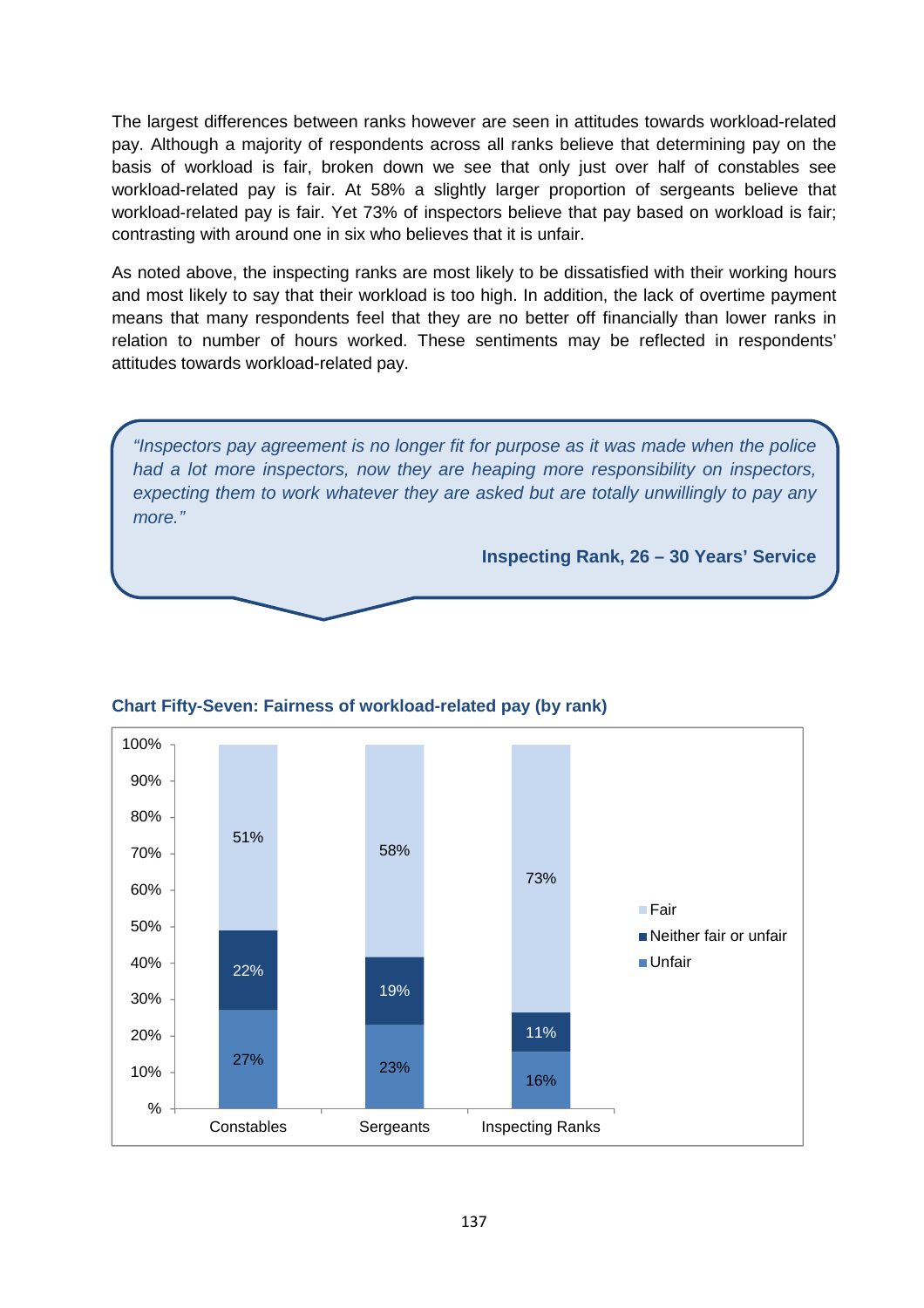#### **Length of Service**

Incremental pay is also seen as fair by a large majority of respondents regardless of length of service. Aside from probationers, at least three quarters of respondents believe that it is fair for pay to increase incrementally based on time served.

Respondents' comments more frequently refer to the unfairness of other methods such as performance-related and knowledge-based pay, rather than explicitly agreeing with the fairness of the current approach; a majority of respondents at all service lengths do not rate these other methods of determining pay as fair. As a result, it appears that irrespective of length service respondents are more likely to feel that the current method of determining pay is fair when compared to methods that rely on the measurement and evaluation of knowledge or performance.

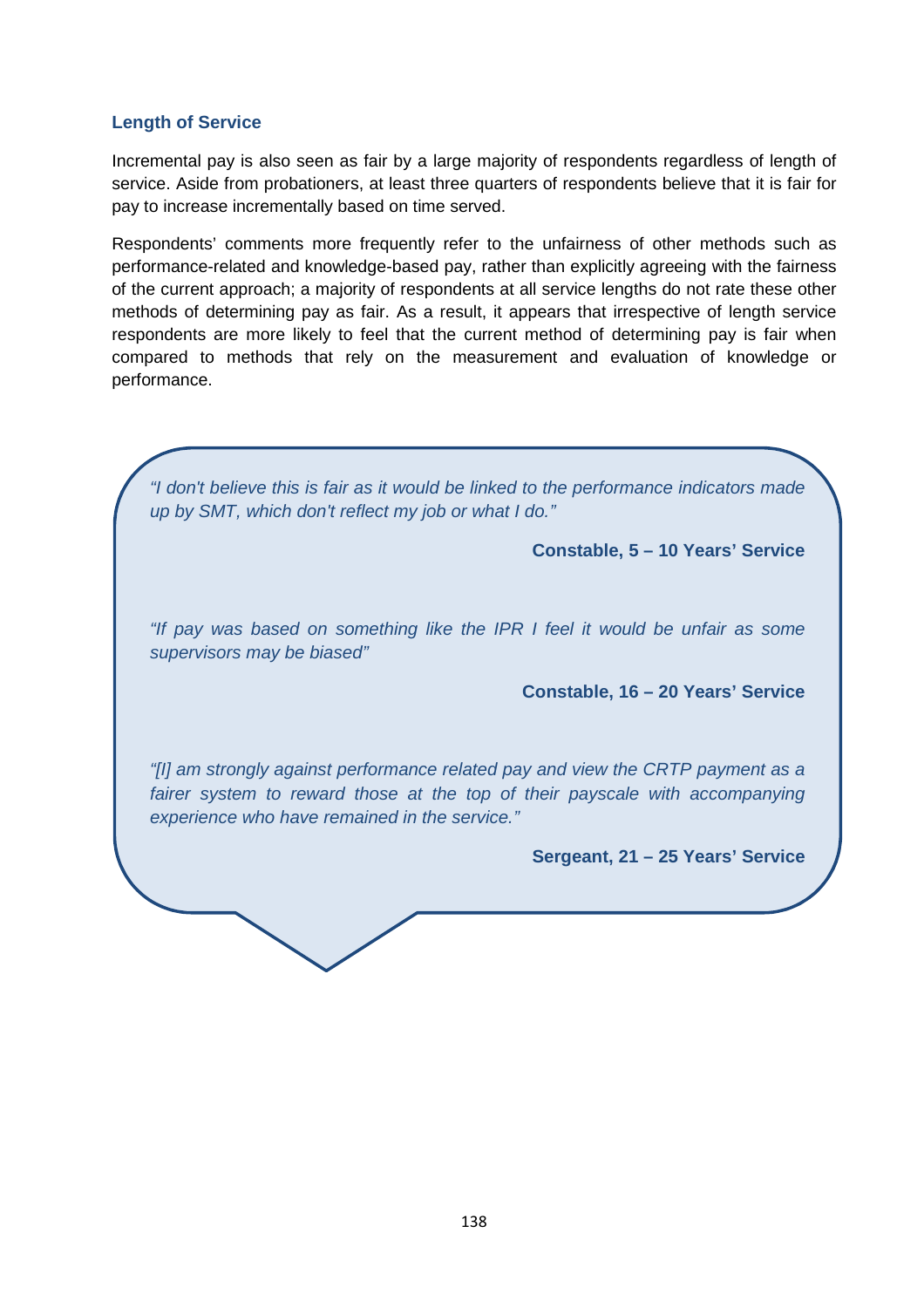





**Chart Fifty-Nine: Fairness of performance-related pay (by length of service)**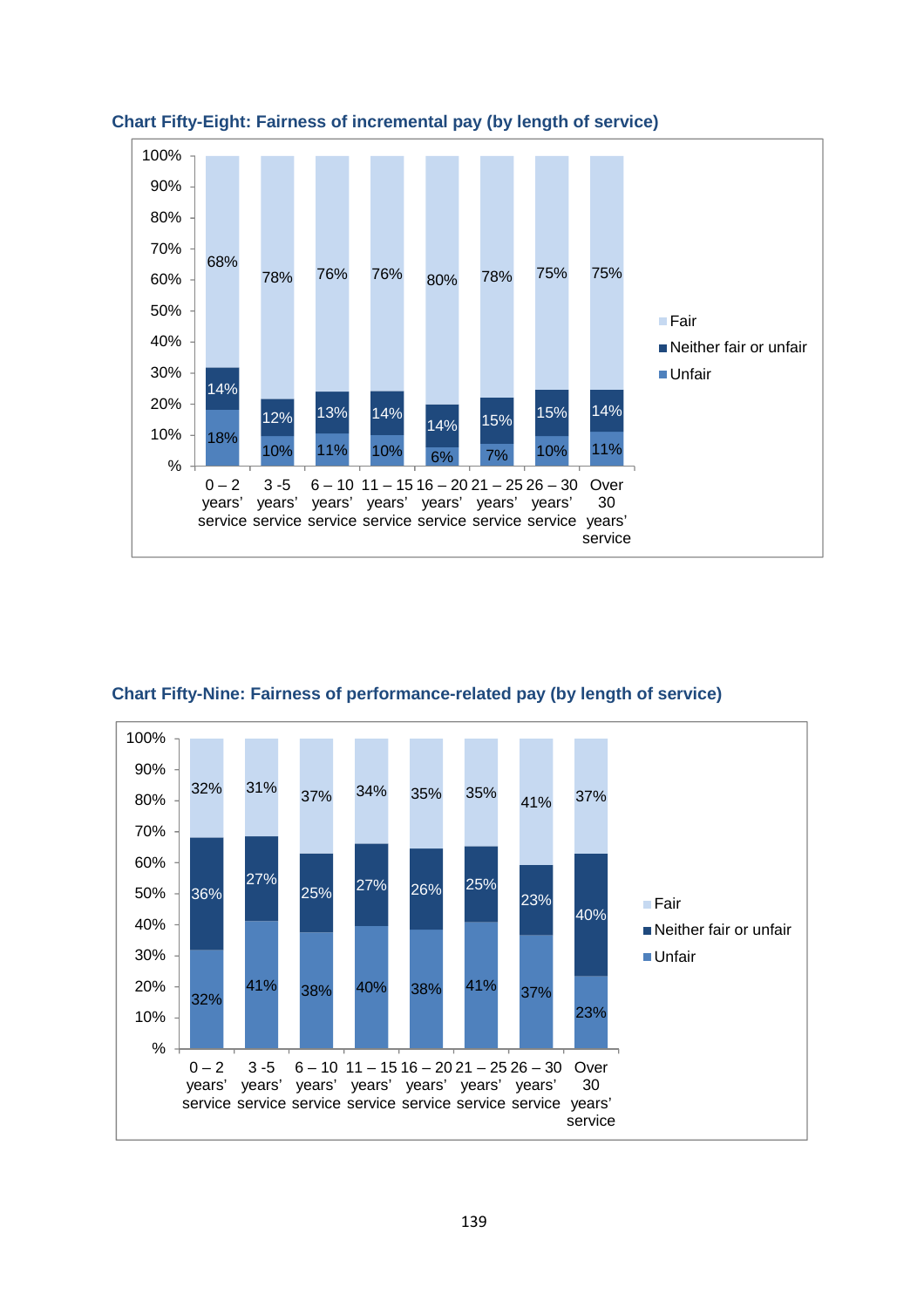

#### **Chart Sixty: Fairness of knowledge-based pay (by length of service)**

For the most part, a majority of respondents feel that it is fair that pay should compensate officers for being fully deployable. There are two notable exceptions, 48% of respondents with between 21 and 25 years' service and with more than 30 years' service feel that this method of determining pay is fair. In particular, a significant minority of around one in three respondents with between 21 and 25 years' service say that basing pay on being fully deployable is unfair. It may be useful to note that a larger proportion of later career respondents say that they are on restricted duties compared early career respondents. For instance, 6% of respondents with between three and five years' service say that they are on restricted duties in this survey, compared to 11% of respondents with between 21 and 25 years' service. This might provide some context for these responses.

 "I disagree that pay should be related to the job I am currently doing. I was a fully operational Officer but have had to be redeployed due to a medical condition. Is it fair then that through no fault of my own I suffer a decrease in wages as a result of my medical condition? I think not."

**Constable, 26 – 30 Years' Service**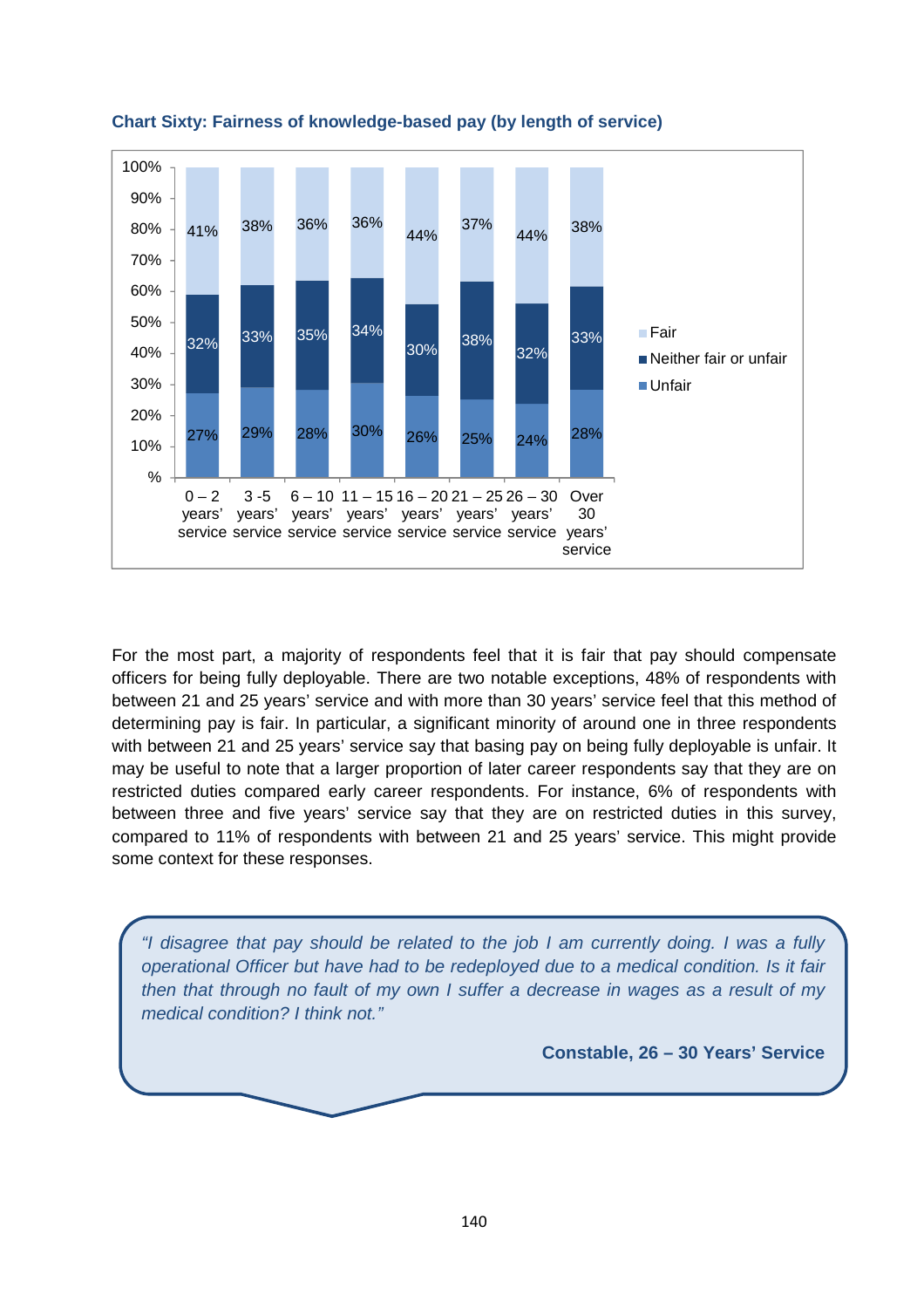



Although a majority of respondents feel that workload-related pay is fair, the proportion agreeing with this falls just short of 50% for respondents with between 11 and 15 years' service and with more than 30 years' service. In addition, with the exception of probationers, around one in four respondents at all service lengths see workload-related pay as unfair. Similarly, a small majority of probationers and respondents with more than 10 years' service are likely feel that pay based on demonstrating more competence in policing over time is fair, however just less than 50% of respondents with between three and five years' service believe that this method of determining pay is fair.

The method of determining pay that is least likely to be seen as fair, regardless of length of service is regional pay, with the exception of probationers, fewer than one in three respondents agree that it would be fair to pay someone based on the cost of living where they live.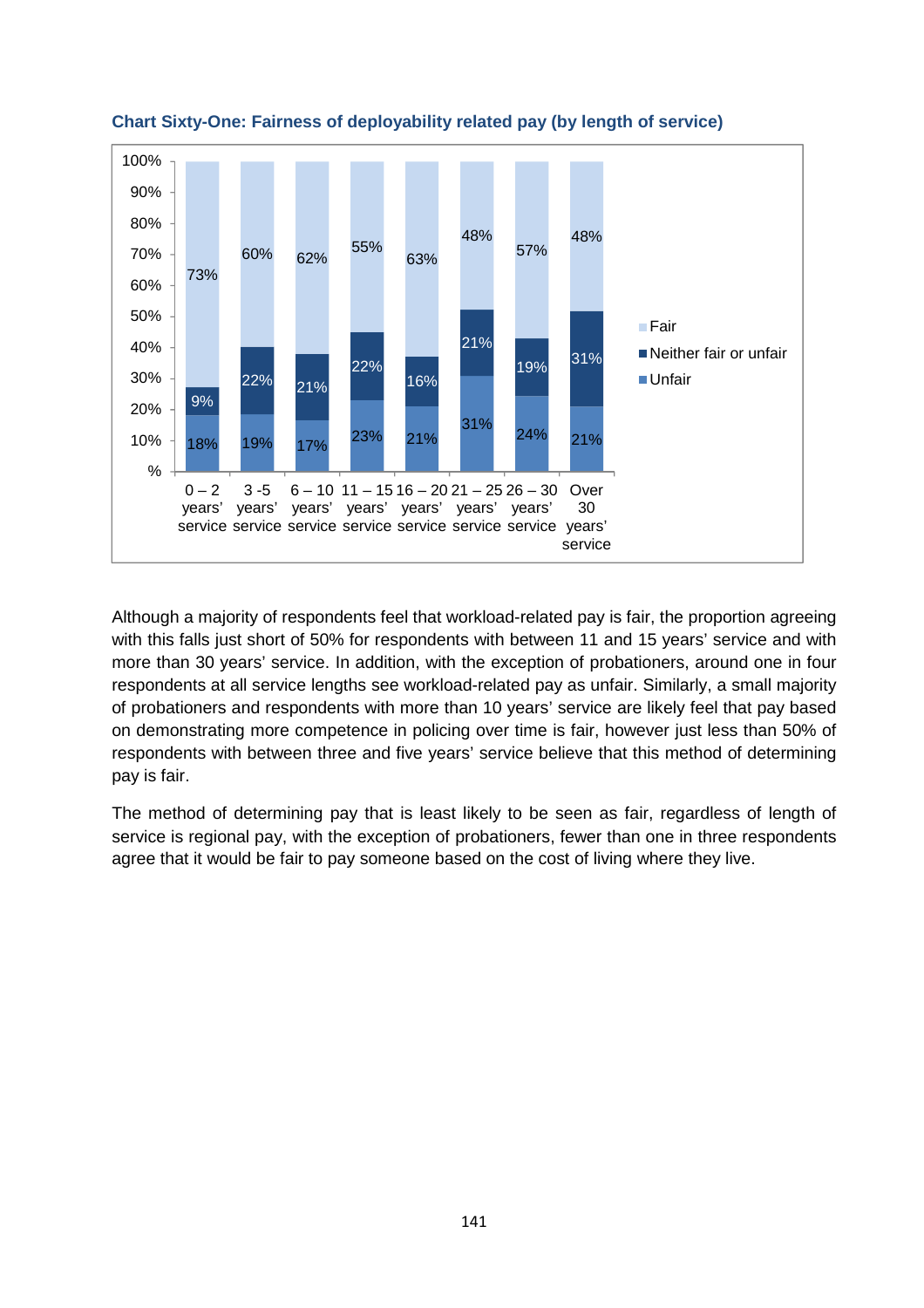

#### **Chart Sixty-Two: Fairness of workload-related pay (by length of service)**



#### **Chart Sixty-Three: Fairness of competence-based pay (by length of service)**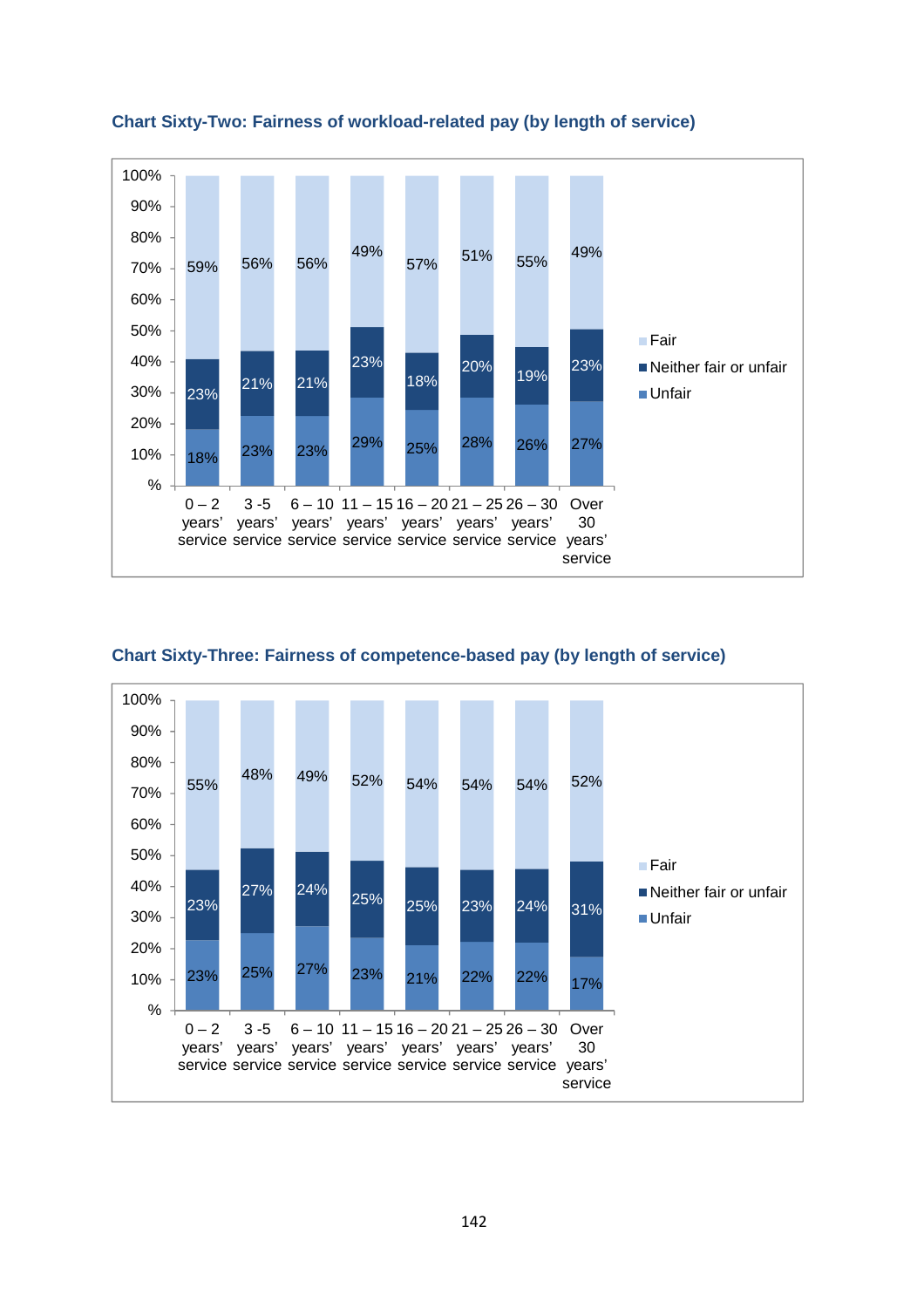

#### **Chart Sixty-Four: Fairness of regional pay (by length of service)**

The method of determining pay for which there is the largest difference between respondents on the basis of length of service is specialist pay. More than two thirds of probationers feel that this method of payment is fair, moreover a majority of mid-career respondents with between 11 and 20 years' agree that is would be fair to provide extra pay for specialist skills. However agreement is less common at other lengths of service, in particular one in three respondents with between three and five years' service feels that specialist pay is unfair, compared to 41% of this group who feel that it is fair. As noted above, most respondents in this group are currently in front-line policing roles, in particular 86% say that they are in a Response Policing role. Respondents' experiences in this role, which are discussed in the following section, may shape their attitudes towards specialist pay.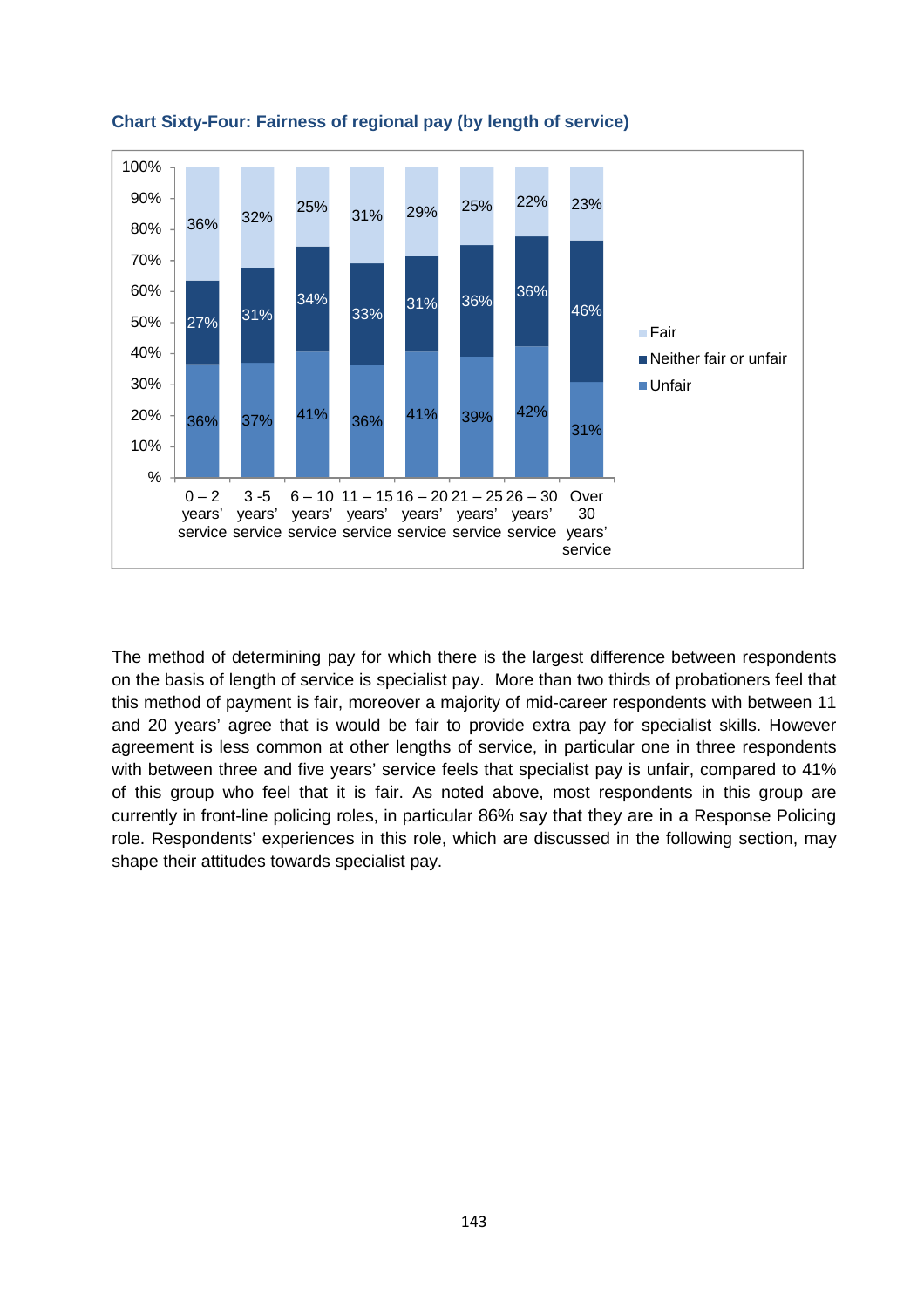

## **Chart Sixty-Five: Fairness of specialist pay (by length of service)**

#### **Role**

A large majority of respondents across all roles believe that incremental pay is fair. Agreement ranges from 69% of respondents in a Training role to 83% of respondents who give their role as "other function". Also consistent across different functions is the observation that respondents are more likely to feel that regional pay is unfair than fair, with at least one third of respondents believing this method of determining pay to be unfair.

With the exception of respondents who say that they have another function, a majority of respondents across all roles believe that it is fair that pay should compensate an officer for being fully deployable. Despite this there is some variation in attitudes towards this. For instance, 63% of Response Policing respondents and 64% of respondents in a "middle office" role feel that this is fair, compared to 53% of respondents in an Operational Support role and 54% of respondents in Neighbourhood Policing.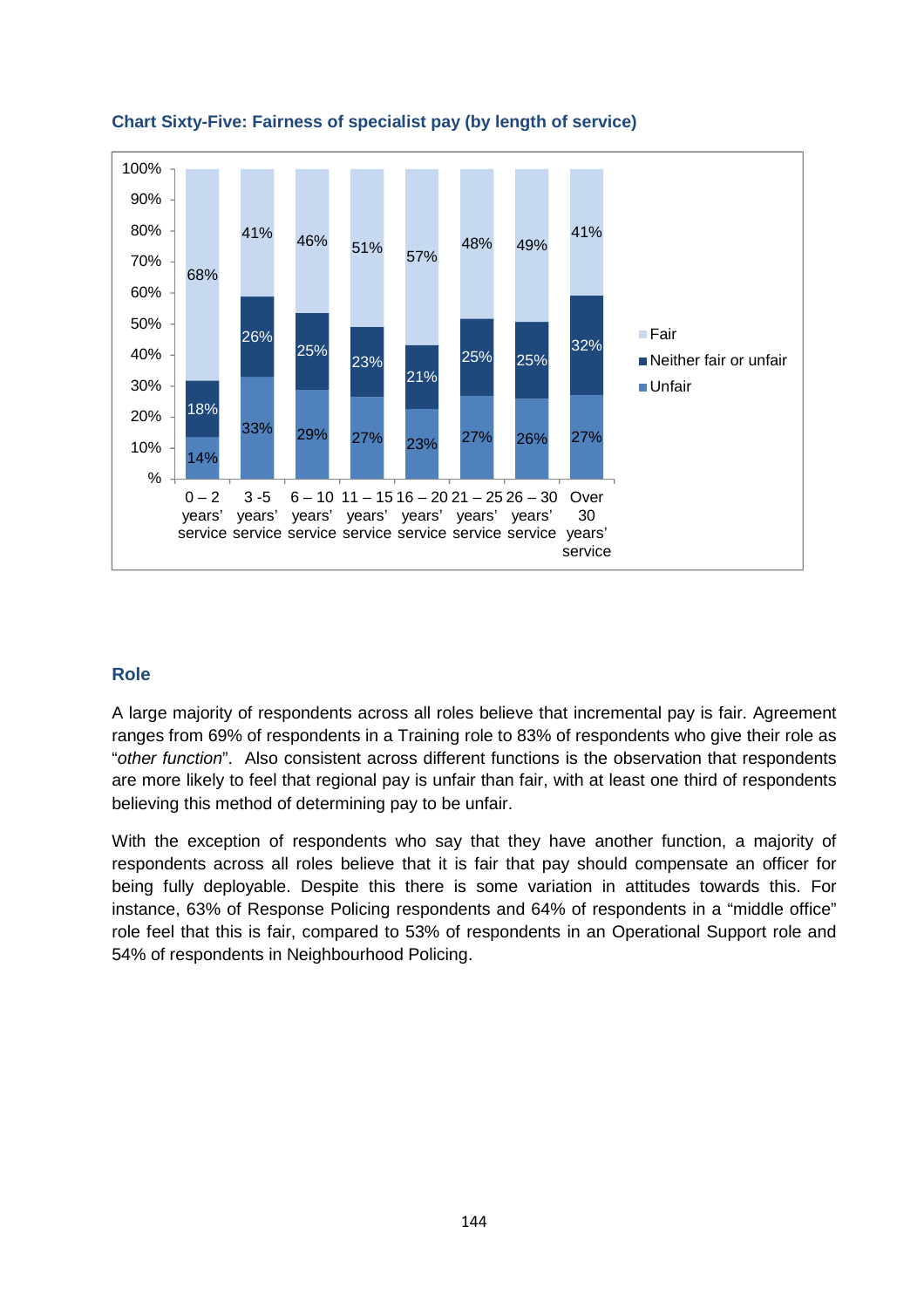

## **Chart Sixty-Six: Fairness of incremental pay (by role)**

# **Chart Sixty-Seven: Fairness of regional pay (by role)**

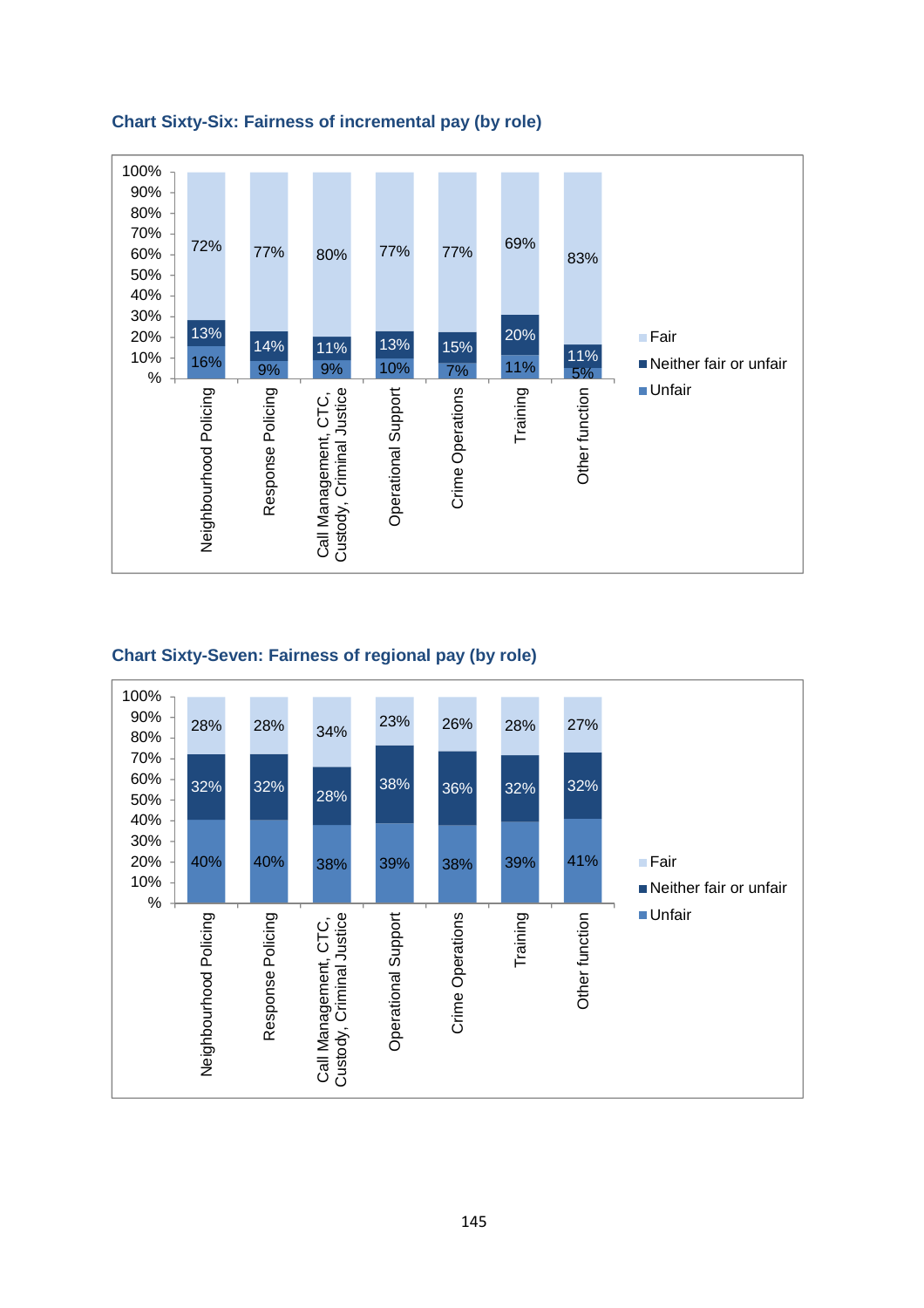

## **Chart Sixty-Eight: Fairness of deployability-related pay (by role)**

Fewer than half of respondents in each role feel that knowledge-based pay and performancerelated pay are fair. Indeed, for roles including Neighbourhood Policing, Response Policing and Operational Support around four out of ten respondents feel that this method of determining pay is unfair, a larger proportion than believe it to be fair. One concern presented by respondents who think that these methods are unfair is how officers' knowledge and performance could be assessed fairly but also meaningfully.

"The issue with performance related pay stems from the varying marking standards of the IPRs. Also, depending where officers work, they may only be given limited opportunities to perform their own role. I.e. My NPT is often abstracted for other duties, which reduces the opportunities for them to provide evidence of excellent performance in their own job."

**Neighbourhood Policing** 

"I am busy all day every day but it is hard to measure against someone who can be measured with statistical information."

**Other Function**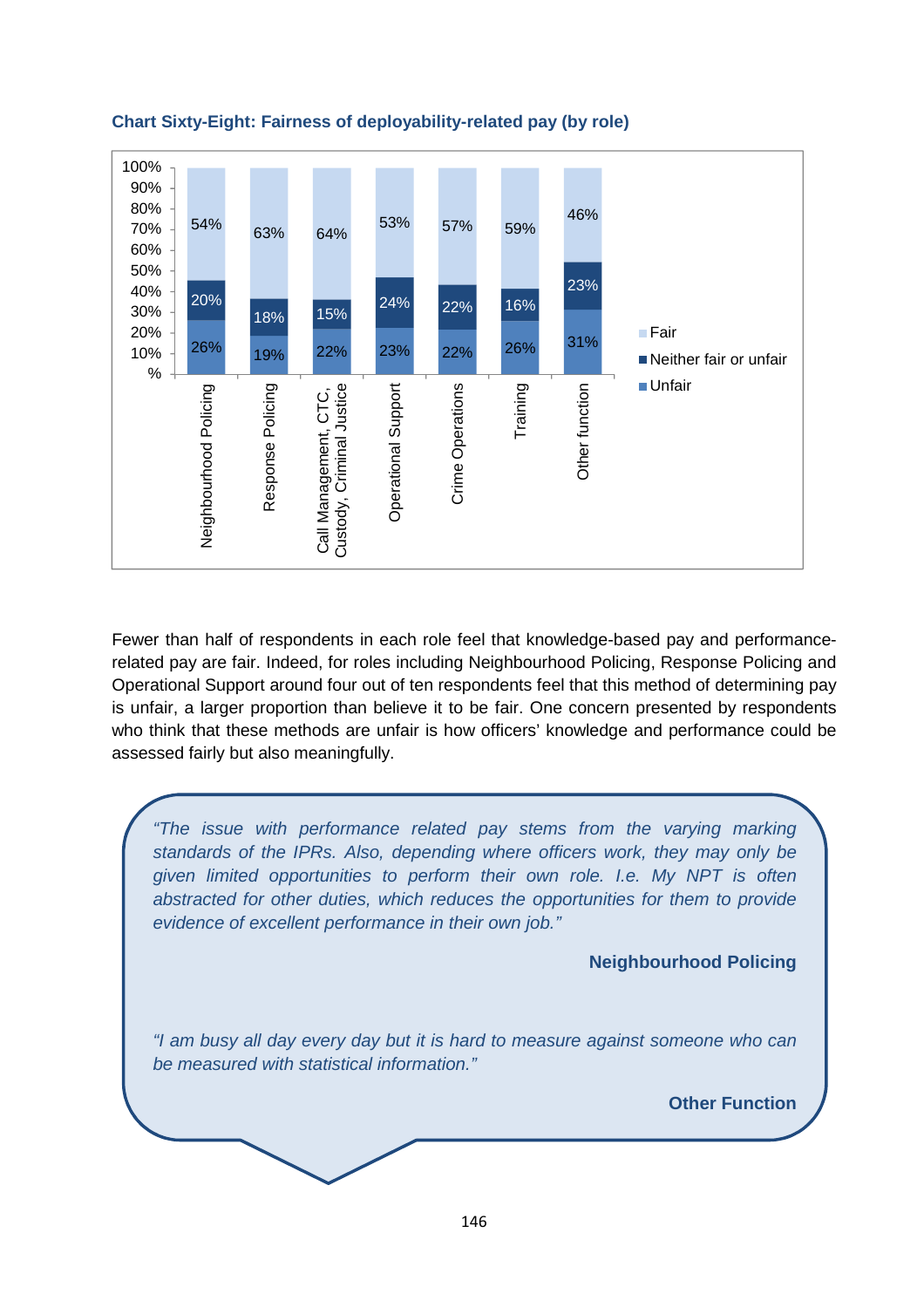

## **Chart Sixty-Nine: Fairness of knowledge-based pay (by role)**

## **Chart Seventy: Fairness of performance-related pay (by role)**

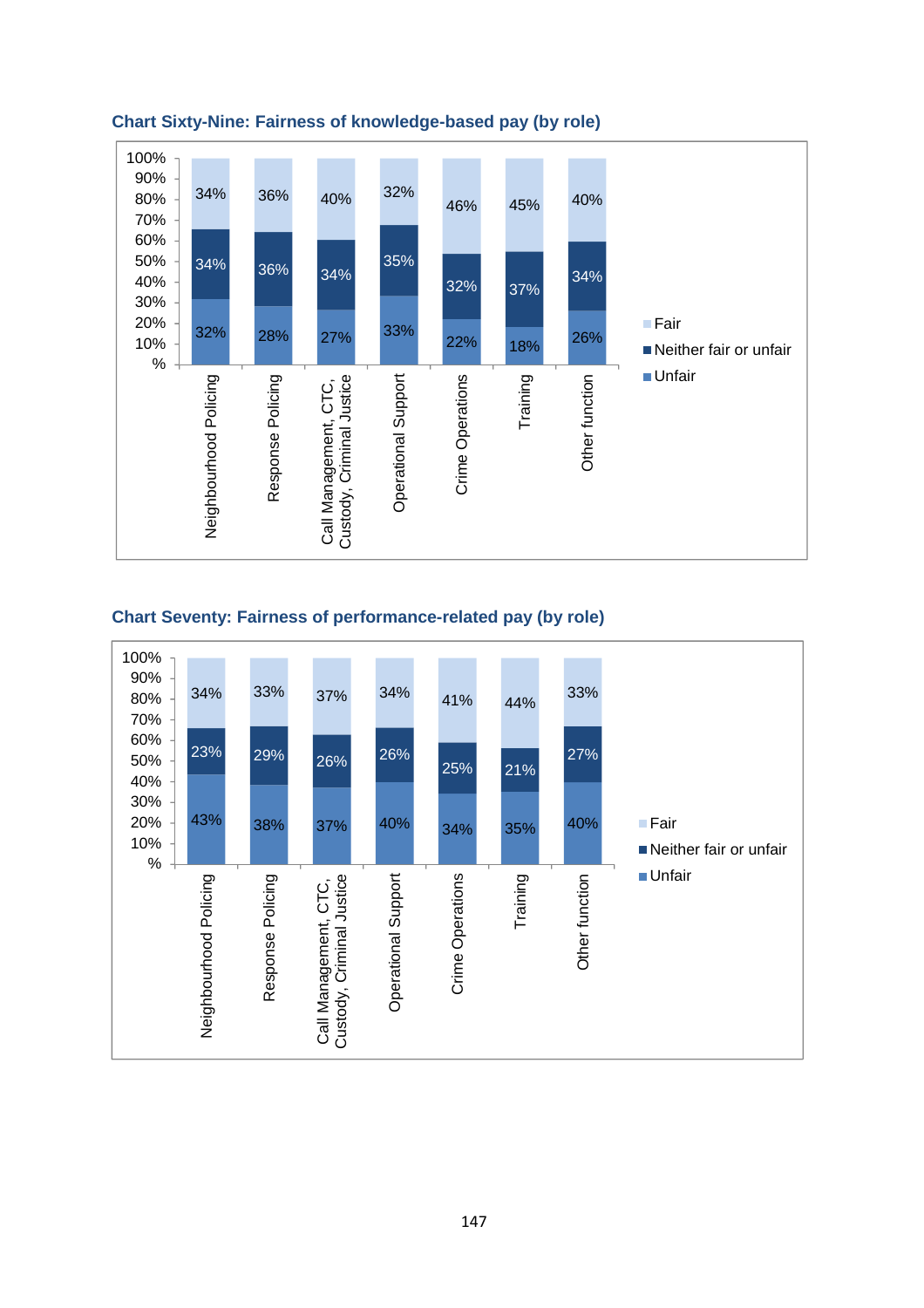More substantial differences are seen between respondents' attitudes towards competencebased pay, workload-related pay and specialist pay on the basis of role. For instance, 65% of respondents in a training role and 60% of respondents in Crime Operations feel that pay based on demonstrating more competence in policing over time is fair, compared to 42% of respondents in Neighbourhood Policing and 46% of respondents in Response Policing.

In a similar vein, 61% of respondents in Crime Operations feel that workload-related pay is fair, whilst at the other end of the scale, 46% of Neighbourhood Policing respondents agree that it is fair for an officer's pay to reflect their workload. Again comments from respondents highlight the difficulty in drawing comparisons between roles given the very different nature of the work and the pressures placed upon officers.

"I feel using workload alone as a means of increasing payscales would be wrong. Some departments, for example CID/MIT and other like departments may have large workloads in comparison to some uniformed roles however, a uniformed officer interfaces with the public on a day to day basis and this requires spontaneous decisions to be made, on some occasions with limited information available and a very limited amount of time to consider things before acting. If this is done incorrectly it can result in criminal proceedings against the officer and the obvious stress during the prolonged investigation that will inevitably ensue. I feel pay should be based on rank and rank only."

**Operational Support**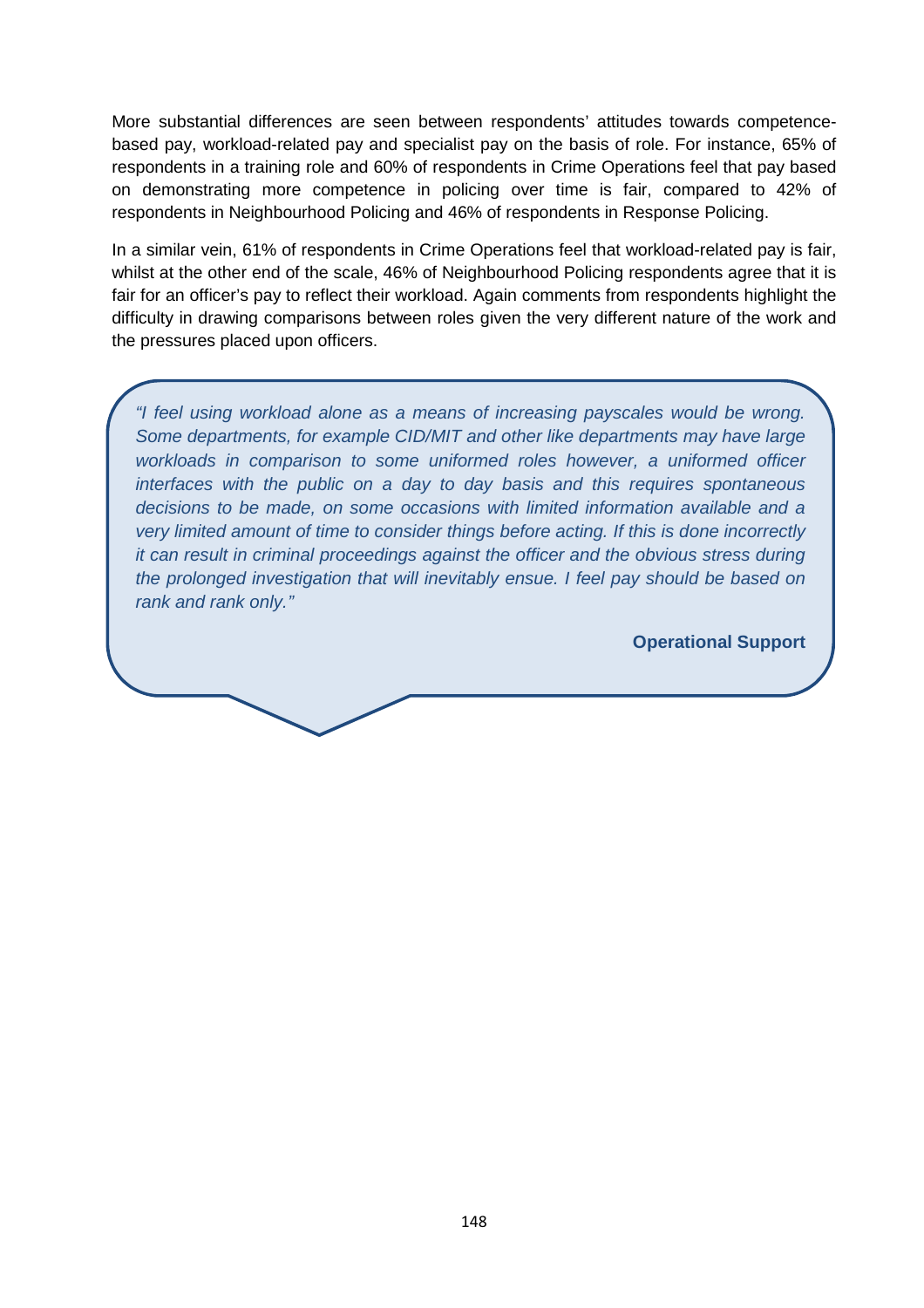

## **Chart Seventy-One: Fairness of workload-related pay (by role)**



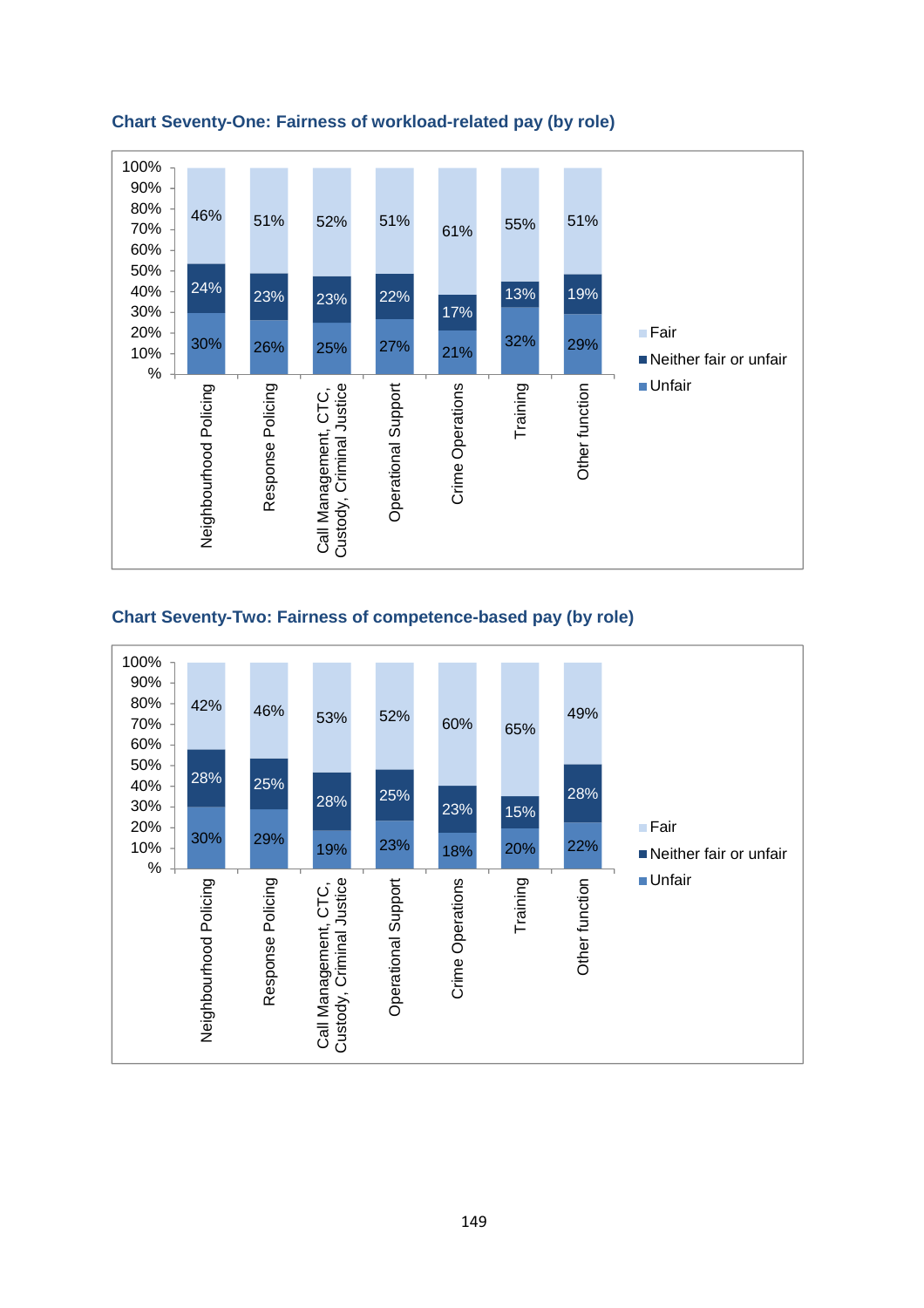Finally, large differences are also found in respondents' views on specialist pay. Showing a similar pattern to workload-related pay, respondents in Crime Operations are most likely to believe that specialist pay is fair, with around six out of ten respondents agreeing with this method of determining pay. In contrast, in Neighbourhood Policing and Response Policing these proportions are 38% and 39% respectively. Whilst comments from respondents who believe that this method of determining pay is fair emphasise that there can be differing levels of responsibility, risk and skill in different roles that is not currently recognised, comments from respondents who believe that it is unfair highlight that this method of determining pay could lead to the contribution and challenges of frontline officers being undervalued.

"Specialist posts with very high personal responsibility are not recognised and although all pay grades are the same at any given level workloads and stress factors vary significantly."

#### **Crime Operations**

"Whilst I made the decision to apply for the specialist post I am currently in, I feel that the critical role, continuous training and competencies involved in it are not suitably acknowledged."

## **Operational Support**

"Front line response officers are often forced to stay on duty to deal with incidents/prisoners etc. They cannot refuse work like other departments… and usually have a higher workload than specialist departments. I think the organisation does not support or value response officers and morale is lower here."

**Response Policing**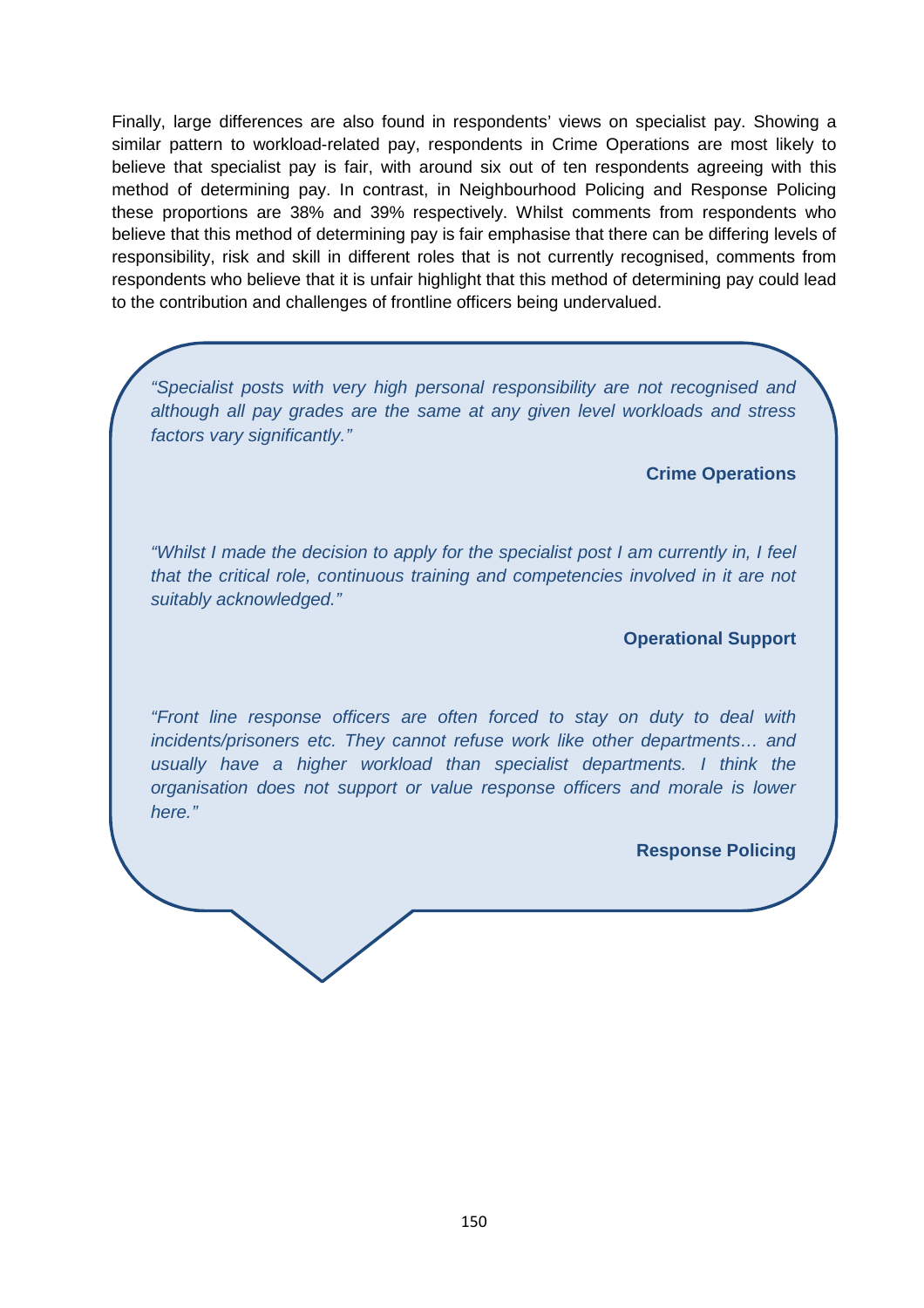

# **Chart Seventy-Three: Fairness of specialist pay (by role)**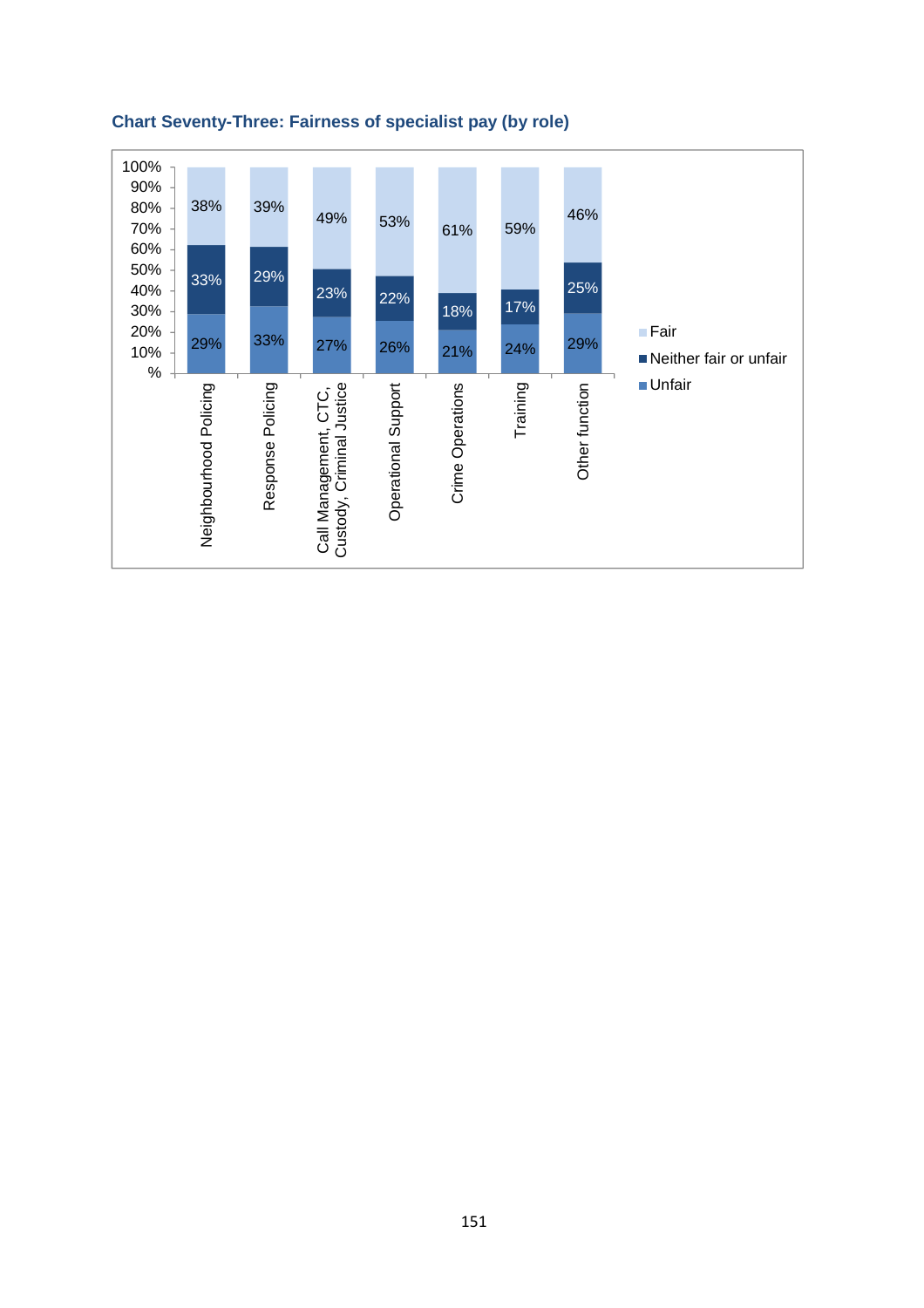# **CONCLUSION**

The vast majority of respondents in the PFNI Workforce Survey 2015 say that they have experienced a great deal of change within the police service within the last few years. Specific changes, such as pension reforms, have reduced officers' morale but the sheer amount of change itself has also had a negative effect on the morale of more than nine out of ten respondents in this survey. In their comments, respondents emphasise that they are not averse to change per se and indeed welcome change that helps them to do their job and serve the public. However respondents do question the rationale and implementation of many recent changes.

Moreover the sense of being "just a number", rather feeling valued and believing that their welfare and interests are a key concern for the police service, is also communicated clearly in both the numerical and open text data within the survey. It therefore appears important to address how the police service can actively demonstrate, rather than just verbally communicate, to officers that they are valued and that there is real concern for their needs, interests and welfare.

The findings of the PFNI Workforce Survey also raise concerns about the current state of respondents' psychological contracts with the police. The sense of a breach of the psychological contract is most frequent raised in respondents' comments in relation to recent pension changes; however respondents were also found to be more likely to disagree than to agree that the police service has fulfilled its obligations across a broad range of elements of the psychological contract. Research has shown that psychological contract breach can increase a person's intention to quit an organisation. In addition, psychological contracts can also be revised and rebalanced in a way that may not be favourable for either the service or for individual officers. Respondents' comments that refer to no longer being willing to go the extra mile or starting to see policing as "just a job" are reflective of the type of steps people can take to rebalance their psychological contract without actually leaving the organisation, and should be seen as another area of concern for the police service.

13% of respondents said that they intend to leave the police within two years, whilst an additional 18% are unsure about whether or not they intend to stay in the police. This does not automatically mean that 13% will actually leave within two years, given that an important factor that drives leaving behaviour rather than intention is the availability of alternative jobs. Despite this, it is important to counsel against complacency if this proportion of leavers is not seen in official wastage figures. Commitment to an organisation driven by a lack of alternatives can have a negative effect on job performance and can lead to increased stress at work<sup>lvi</sup>. Therefore even if an intention to leave does not manifest into actual leaving behaviour it should still be taken seriously as an indicator of the overall morale and wellbeing of the workforce.

The survey has shown that many experiences and views are shared by a large majority of respondents, and in many instances service-wide solutions to the problems identified may be appropriate. However knowledge of the attitudes and opinions of different groups within the police service also helps to focus attention more clearly on areas of specific concern for these groups. For instance, the PFNI Workforce Survey has found that respondents in frontline policing roles, in particular constables who are relatively early on in their policing careers, are most likely to report low morale and least likely to feel fairly treated. At the same time, supervisory ranks and respondents in non-frontline roles are more likely to have experienced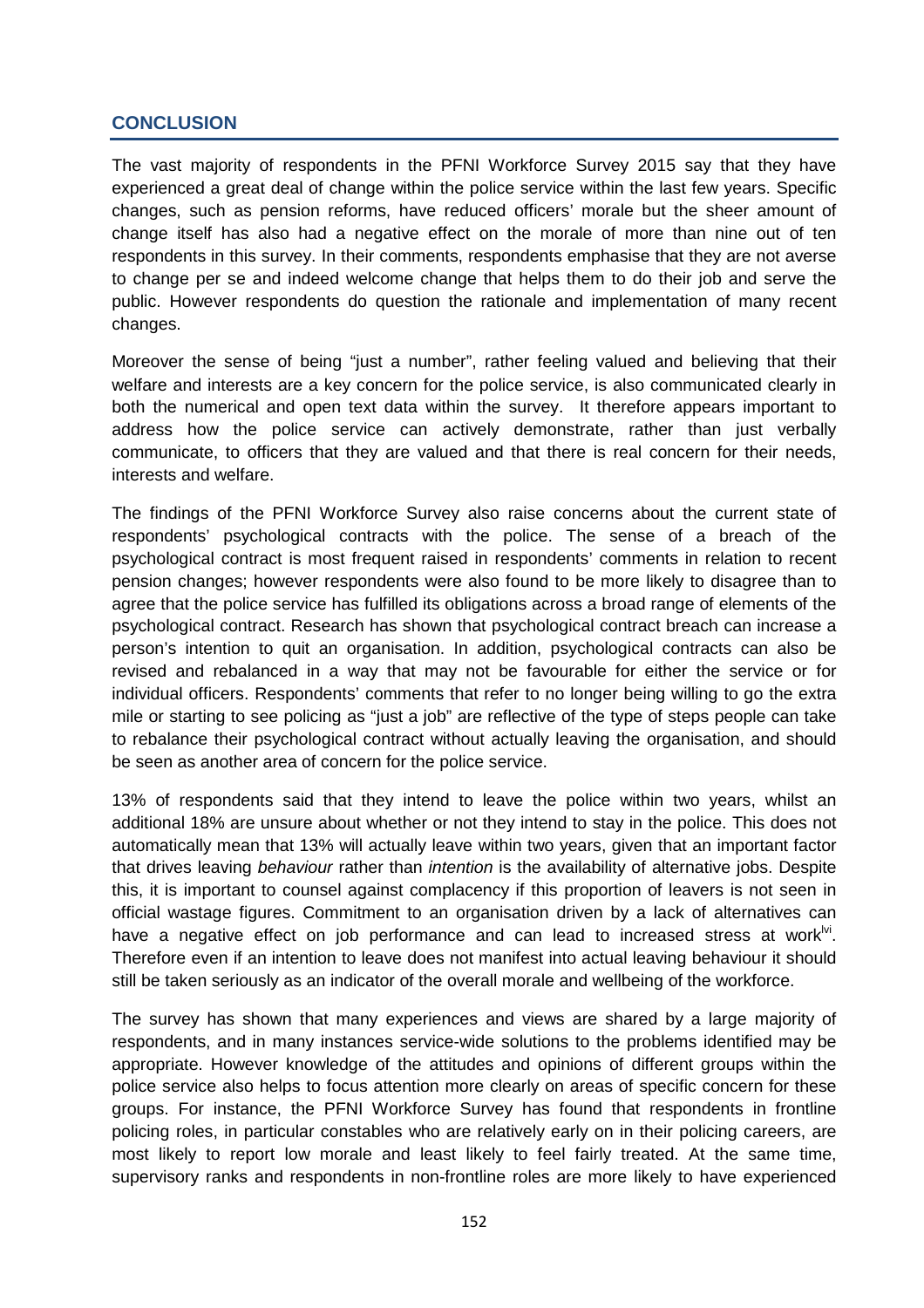increased workload pressures in the last year. Whilst recognising that the morale and wellbeing of the police workforce as a whole is paramount, it is also important to understand and address the specific challenges faced by those officers most at risk of experiencing poor psychological wellbeing, increased work pressures and more negative attitudes towards the police service.

Finally, comparisons with other organisations show some important differences between respondents in the PFNI survey and employees in other organisations. In particular it is important to note that respondents in the PFNI survey are considerably less likely to feel fairly treated or valued within the service. Although there are some similarities with the Police Service of England and Wales, we do also see notable differences including satisfaction with the treatment by managers. It is useful to recognise in the other public sector organisations that were examined (in particular in the Police Service of England and Wales) there will tend to be multiple senior management teams, meaning that there will likely be variation between satisfaction with management and perceptions of fair treatment within these organisations. Nonetheless this also means that there may be more opportunity to address these challenges within the PSNI, and take steps to ensure that officers feel that they are treated fairly and valued within the service.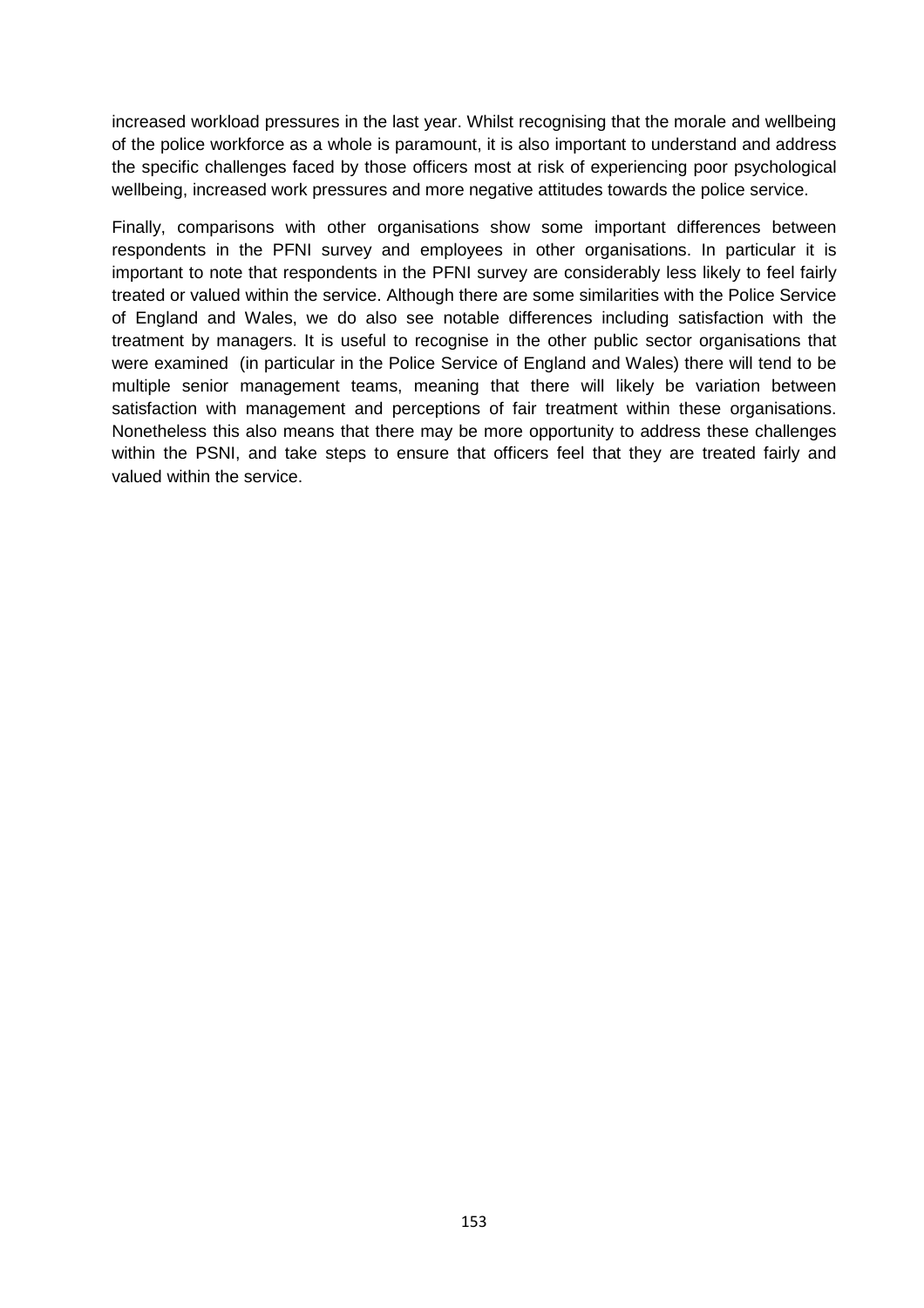## **REFERENCES**

 $\overline{a}$ 

<sup>i</sup> Hart, P. M., Wearing, A. J., Conn, M., & Carter, N. L. (2000, p.213). Development of the School Organisational Health Questionnaire: A Measure for Assessing Teacher Morale and School Organisational Climate. British Journal of Educational Psychology, 70(2), 211-228.

<sup>ii</sup> Hart, P. M., & Cooper, C. L. (2001). Occupational Stress: Toward A More Integrated Framework. In N. Anderson, D.S. Ones, H.K. Sinangil, & C. Viswesvaran (Eds), Handbook of Industrial, Work and Organizational Psychology (vol 2). London: Sage (pp.93 – 114).

III Cotton, P., & Hart, P. M. (2003). Occupational Wellbeing and Performance: A Review of Organisational Health Research. Australian Psychologist, 38(2), 118-127.

 $\frac{1}{10}$  Hart and Cooper (2001); op.cit.

<sup>v</sup>Peterson, C., Park, N., & Sweeney, P. J. (2008). Group Well-Being: Morale from a Positive Psychology Perspective. Applied Psychology, 57(s1), 19-36.

vi Weakliem, D. L., & Frenkel, S. J. (2006). Morale and Workplace Performance. Work and Occupations, 33(3), 335-361.

vii Gould-Williams, J. (2007). HR practices, Organizational Climate and Employee Outcomes: Evaluating Social Exchange Relationships in Local Government. The International Journal of Human Resource Management, 18(9), 1627-1647.

viii Britt, T. W., Dickinson, J. M., Moore, D., Castro, C. A., & Adler, A. B. (2007). Correlates and Consequences of Morale Versus Depression Under Stressful Conditions. Journal of Occupational Health Psychology, 12(1), 34 - 47

 $i<sup>x</sup>$  Langkamer, K. L., & Ervin, K. S. (2008). Psychological Climate, Organizational Commitment and Morale: Implications for Army Captains' Career Intent. Military Psychology, 20(4), 219.

x Jackson, E. M., Rossi, M. E., Hoover, E. R., & Johnson, R. E. (2012). Relationships of Leader Reward Behavior with Employee Behavior: Fairness and Morale as Key Mediators. Leadership & Organization Development Journal, 33(7), 646-661.

xi Hart, P.M. & Cotton, P. (2002). Conventional Wisdom is Often Misleading: Police Stress within an Organisational Health Framework. In M.F. Dollard, A.H. Winefiled, & H.R. Winefield (Eds), Occupational Stress in the Service Professions. London: Taylor & Francis, (pp. 103 – 142).

<sup>xii</sup> Truss, C., Shantz, A., Soane, E., Alfes, K., & Delbridge, R. (2013). Employee engagement, organisational performance and individual well-being: exploring the evidence, developing the theory. The International Journal of Human Resource Management, 24(14), 2657-2669.

xiii Macey, W. H., & Schneider, B. (2008). The meaning of employee engagement. Industrial and organizational psychology, 1(1), 3-30.

xiv Saks, A. M. (2006). Antecedents and consequences of employee engagement. Journal of managerial psychology, 21(7), 600-619.

 $x^{y}$  Yalabik, Z. Y., Popaitoon, P., Chowne, J. A., & Rayton, B. A. (2013). Work engagement as a mediator between employee attitudes and outcomes. The International Journal of Human Resource Management, 24(14), 2799-2823.

xvi Brunetto, Y., Teo, S. T., Shacklock, K., & Farr‐Wharton, R. (2012). Emotional intelligence, job satisfaction, well-being and engagement: explaining organisational commitment and turnover intentions in policing. Human Resource Management Journal, 22(4), 428-441.

xvii Biggs, A., Brough, P., & Barbour, J. P. (2014). Strategic alignment with organizational priorities and work engagement: A multi-wave analysis. Journal of Organizational Behavior. 35(3), 301-317.

xviii Weiss, H. M. (2002, p.175). Deconstructing job satisfaction: Separating evaluations, beliefs and affective experiences. Human Resource Management Review, 12(2), 173-194.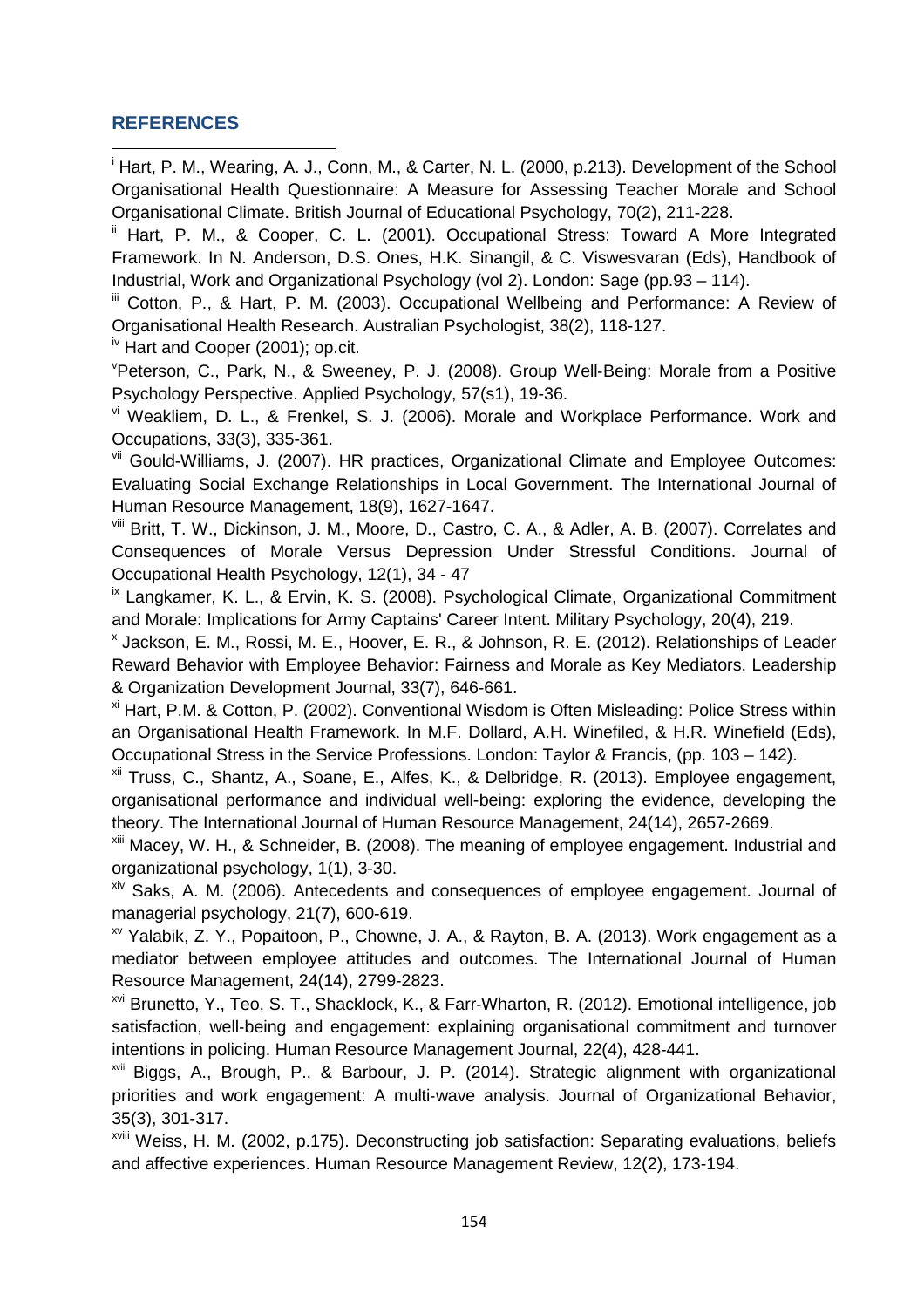xix Grant, A. M., Christianson, M. K., & Price, R. H. (2007). Happiness, health, or relationships? Managerial practices and employee well-being tradeoffs. The Academy of Management Perspectives, 21(3), 51-63.

<sup>xx</sup> Hart and Cooper (2001); op.cit.

 $\overline{a}$ 

<sup>xxi</sup> Hart, P. M. (1999). Predicting employee life satisfaction: A coherent model of personality, work, and nonwork experiences, and domain satisfactions. Journal of Applied Psychology, 84(4), 564 - 584

<sup>xxii</sup> Burke, K. J., & Paton, D. (2006). Predicting police officer job satisfaction: traditional versus contemporary models of trauma in occupational experience. Traumatology, 12(3), 189-197.

xxiii Ybema, J. F., Smulders, P. G., & Bongers, P. M. (2010). Antecedents and consequences of employee absenteeism: A longitudinal perspective on the role of job satisfaction and burnout. European Journal of Work and Organizational Psychology, 19(1), 102-124.

 $x\dot{x}$  Duffy, M. K., Ganster, D. C., & Shaw, J. D. (1998). Positive affectivity and negative outcomes: the role of tenure and job satisfaction. Journal of Applied Psychology, 83(6), 950 – 959.

xxv Faragher, E. B., Cass, M., & Cooper, C. L. (2005). The relationship between job satisfaction and health: a meta-analysis. Occupational and environmental medicine, 62(2), 105-112.

xxvi Vermeeren, B., Kuipers, B., & Steijn, B. (2014). Does Leadership Style Make a Difference? Linking HRM, Job Satisfaction, and Organizational Performance. Review of Public Personnel Administration, 34(2), p. 175 – 195.

xxviiGriffeth, R. W., Hom, P. W., & Gaertner, S. (2000). A meta-analysis of antecedents and correlates of employee turnover: Update, moderator tests, and research implications for the next millennium. Journal of management, 26(3), 463-488.

xxviii Allisey, A. F., Noblet, A. J., Lamontagne, A. D., & Houdmont, J. (2014). Testing a Model of Officer Intentions to Quit: The Mediating Effects of Job Stress and Job Satisfaction. Criminal Justice and Behavior, 41(6), p. 751 – 771.

 $x$ xix Guest, D.E. & Conway, N. (2002, p.1) Pressure at work and the psychological contract. London: CIPD.

xxx Rousseau, D. M. (1990). New hire perceptions of their own and their employer's obligations: A study of psychological contracts. Journal of Organizational Behavior, 11(5), 389-400.

xxxi Robinson, S. L., Kraatz, M. S., & Rousseau, D. M. (1994). Changing obligations and the psychological contract: A longitudinal study. Academy of Management Journal, 37(1), 137-152.

xxxii Zhao, H. A. O., Wayne, S. J., Glibkowski, B. C., & Bravo, J. (2007). The Impact of Psychological Contract Breach on Work‐Related Outcomes: A Meta‐Analysis. Personnel Psychology, 60(3), 647-680.

xxxiii Robinson, S. L., & Rousseau, D. M. (1994). Violating the Psychological Contract: Not the Exception but the Norm. Journal of Organizational Behavior, 15(3), 245-259.

xxxiv Robinson, S. L., & Morrison, E. W. (2000). The Development of Psychological Contract Breach and Violation: A Longitudinal Study. Journal of Organizational Behavior, 21(5), 525-546 xxxv Bordia, P., Restubog, S. L. D., & Tang, R. L. (2008). When Employees Strike Back:

Investigating Mediating Mechanisms between Psychological Contract Breach and Workplace Deviance. Journal of Applied Psychology, 93(5), 1104.

xxxvi Zhao et al. (2007). Op. cit.

xxxvii Coyle‐Shapiro, J., & Kessler, I. (2000). Op. cit.

xxxviii Zhao et al. (2007). op. cit.